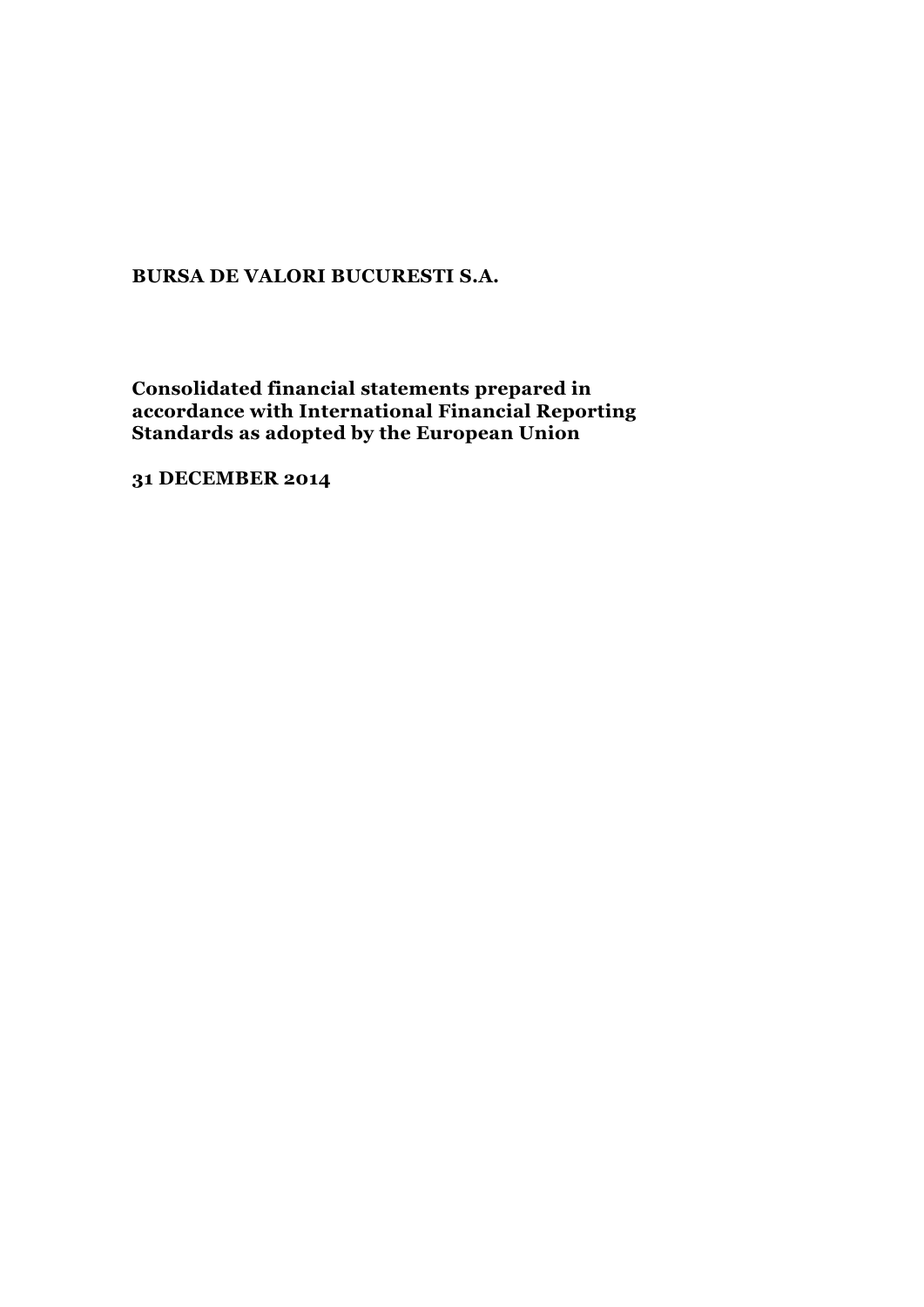# **CONSOLIDATED FINANCIAL STATEMENTS**

# **FOR THE YEAR ENDED AS AT 31 DECEMBER 2014**

# **CONTENTS**

| The independent auditor's report                                    |              |
|---------------------------------------------------------------------|--------------|
| Consolidated income statement and statement of comprehensive income | $\mathbf{1}$ |
| Consolidated statement of financial position                        | $2 - 3$      |
| Consolidated statement of changes in equity                         | $4 - 5$      |
| Consolidated statement of cash flows                                | $6 - 7$      |
| Notes to the consolidated financial statements                      | $8 - 85$     |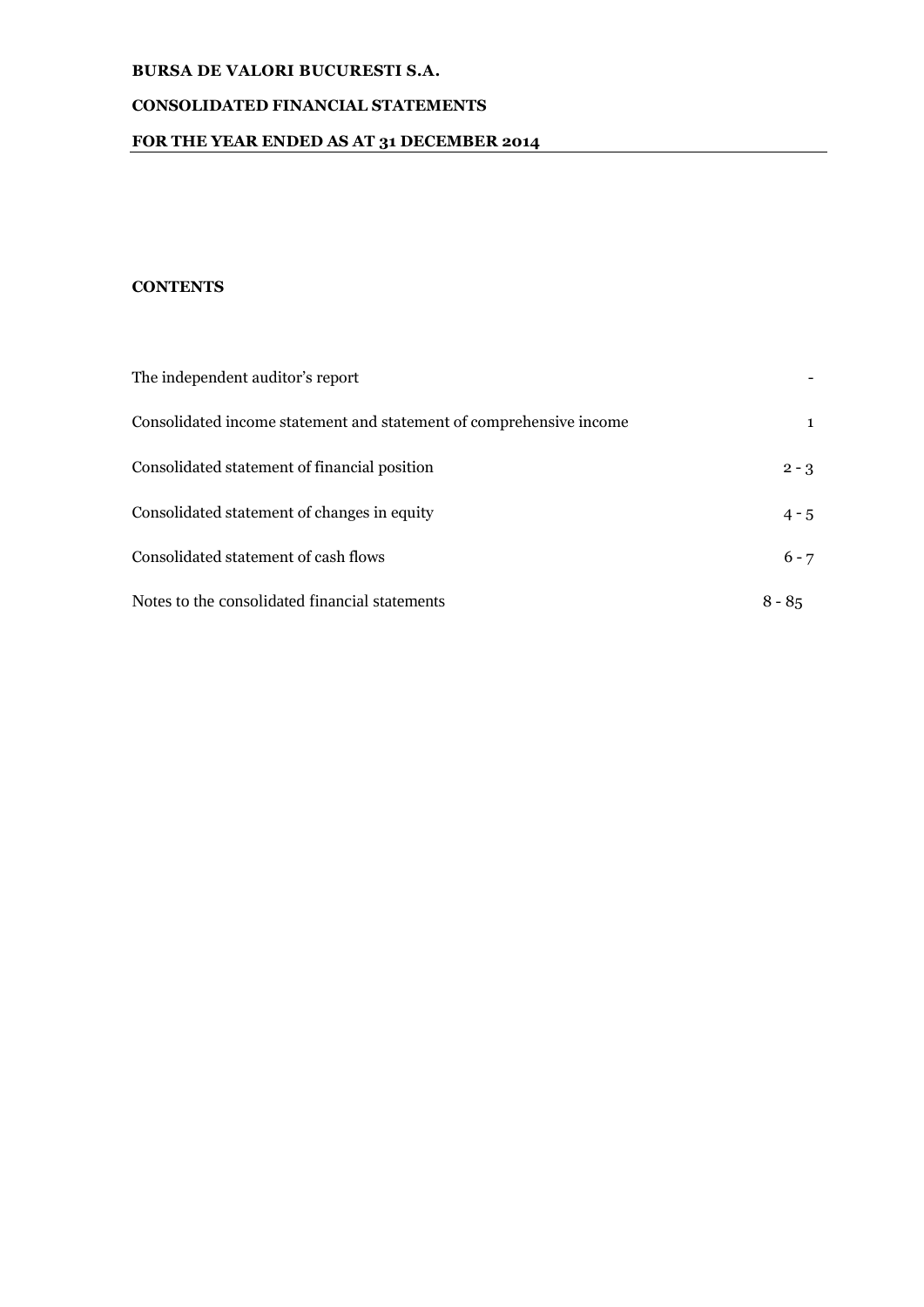### **CONSOLIDATED PROFIT OR LOSS AND CONSOLIDATED STATEMENT OF COMPREHENSIVE INCOME**

# *FOR THE YEAR ENDED AS AT 31 DECEMBER 2014 (thousand RON)*

|                                                                                                                        | <b>Note</b> | 2014          | 2013         |
|------------------------------------------------------------------------------------------------------------------------|-------------|---------------|--------------|
| Revenues from services                                                                                                 |             | 39,121        | 36,396       |
| Other revenues                                                                                                         |             | 524           | 140          |
| <b>Operating revenue</b>                                                                                               | 7           | 39,645        | 36,536       |
| Salaries expenses and benefits of the                                                                                  |             |               |              |
| members of Board of Directors                                                                                          | 8           | (16,180)      | (17,704)     |
| Expenses with services provided by third parties                                                                       | 8           | (3,464)       | (4,100)      |
| Other operational expenses                                                                                             | 8           | (8,871)       | (10, 675)    |
| <b>Operating profit</b>                                                                                                |             | 11,130        |              |
|                                                                                                                        |             |               | 4,057        |
| Financial income                                                                                                       |             | 5,276         | 4,648        |
| Financial expenses                                                                                                     |             | (378)         | (226)        |
| Net income from interest related to assets covering                                                                    |             |               |              |
| the guarantee and clearing funds and the margin                                                                        |             | -734          | <u>986</u>   |
| <b>Net financial income</b>                                                                                            | 9           | 5,632         | 5,408        |
| Loss from the financial assets depreciation                                                                            |             | (19)          |              |
|                                                                                                                        |             |               |              |
| Profit before tax                                                                                                      |             | 16,743        | 9,465        |
| Corporate income tax expense                                                                                           | 10          | (2,660)       | (1,979)      |
| Profit for the year                                                                                                    |             | 14,083        | 7,486        |
| Profit attributable to:                                                                                                |             |               |              |
| Non-controlling interests                                                                                              |             | 407           | (343)        |
| Owners of the Company                                                                                                  |             | 13,676        | 7,829        |
| Profit for the year                                                                                                    |             | <u>14,083</u> | <u>7,486</u> |
|                                                                                                                        |             |               |              |
| Revaluation of financial assets                                                                                        |             |               |              |
| available for sale                                                                                                     | 9           | 40            | 222          |
| Total comprehensive income for the year                                                                                |             | 14,123        | 7,708        |
|                                                                                                                        |             |               |              |
| <b>Attributable amounts:</b>                                                                                           |             |               |              |
| Non-controlling interests                                                                                              |             | 407           | (343)        |
| Owners of the Company                                                                                                  |             | 13,716        | 8,051        |
| Total comprehensive income for the year                                                                                |             | 14,123        | 7,708        |
| <b>Earnings per share:</b>                                                                                             |             |               |              |
| Base/diluted earnings per share                                                                                        | 23          | 0.0018        | 0.0010       |
|                                                                                                                        |             |               |              |
| The consolidated financial statements were approved by the Board of Governors on 28 August 2015<br>and were signed by: |             |               |              |
| President,<br>CEO,                                                                                                     |             |               | CFO,         |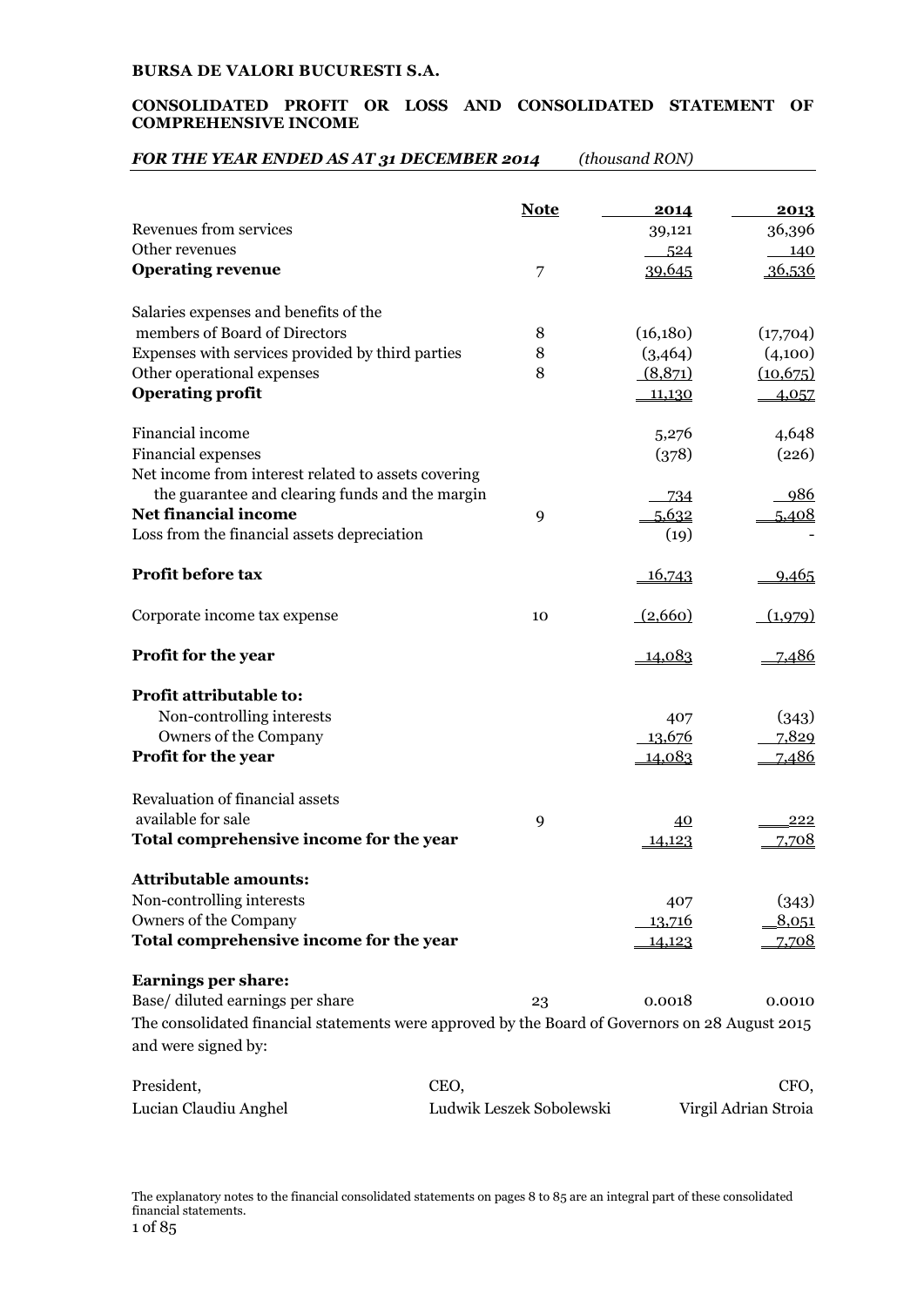# **CONSOLIDATED STATEMENT OF FINANCIAL POSITION**

# *AS AT 31 DECEMBER 2014 (thousand RON)*

## **Note 31 December 2014 31 December 2013**

#### **Assets**

| Tangible assets                                | 11 | 5,501   | 5,585   |
|------------------------------------------------|----|---------|---------|
| Intangible assets                              | 12 | 1,524   | 184     |
| Deferred tax                                   | 13 |         | 21      |
| Held-to-maturity financial assets covering the |    |         |         |
| guarantee and clearing funds and the margin    | 14 | 11,513  | 6,189   |
| Other held-to-maturity financial assets        | 14 | 48,866  | 40,604  |
| Available-for-sale financial assets            | 14 | 1,391   | 1,358   |
| <b>Total fixed assets</b>                      |    | 68,795  | 53,941  |
| Trade and other receivables                    | 15 | 7,569   | 6,159   |
| Prepayments                                    | 16 | 310     | 363     |
| Bank deposits                                  |    | 26,940  | 34,829  |
| Bank deposits covering the guarantee fund and  |    |         |         |
| the margin                                     |    | 3,110   | 4,463   |
| Held-to-maturity financial assets covering the |    |         |         |
| guarantee and clearing funds and the margin    | 14 | 8,840   | 14,678  |
| Other held-to-maturity financial assets        | 14 | 10,511  | 8,609   |
| Cash and cash equivalents                      | 17 | 28,130  | 27,222  |
| Other assets                                   |    | 46      | 32      |
| <b>Total current assets</b>                    |    | 85,456  | 96,355  |
| <b>Total assets</b>                            |    | 154,251 | 150,296 |
| <b>Equity</b>                                  |    |         |         |
| Share capital                                  | 22 | 76,742  | 76,742  |
| Legal reserve                                  | 22 | 7,882   | 7,053   |
| <b>Revaluation reserve</b>                     | 22 | 2,811   | 2,811   |
| Fair value reserve                             | 22 | (27)    | (67)    |
| Retained earnings                              | 22 | 13,212  | 9,403   |
| Total equity attributable to the owners of     |    |         |         |
| the Company                                    |    | 100,620 | 95,942  |
| Non-controlling interests                      |    | 12,989  | 12,582  |
| Total shareholders' equity                     |    | 113,609 | 108,524 |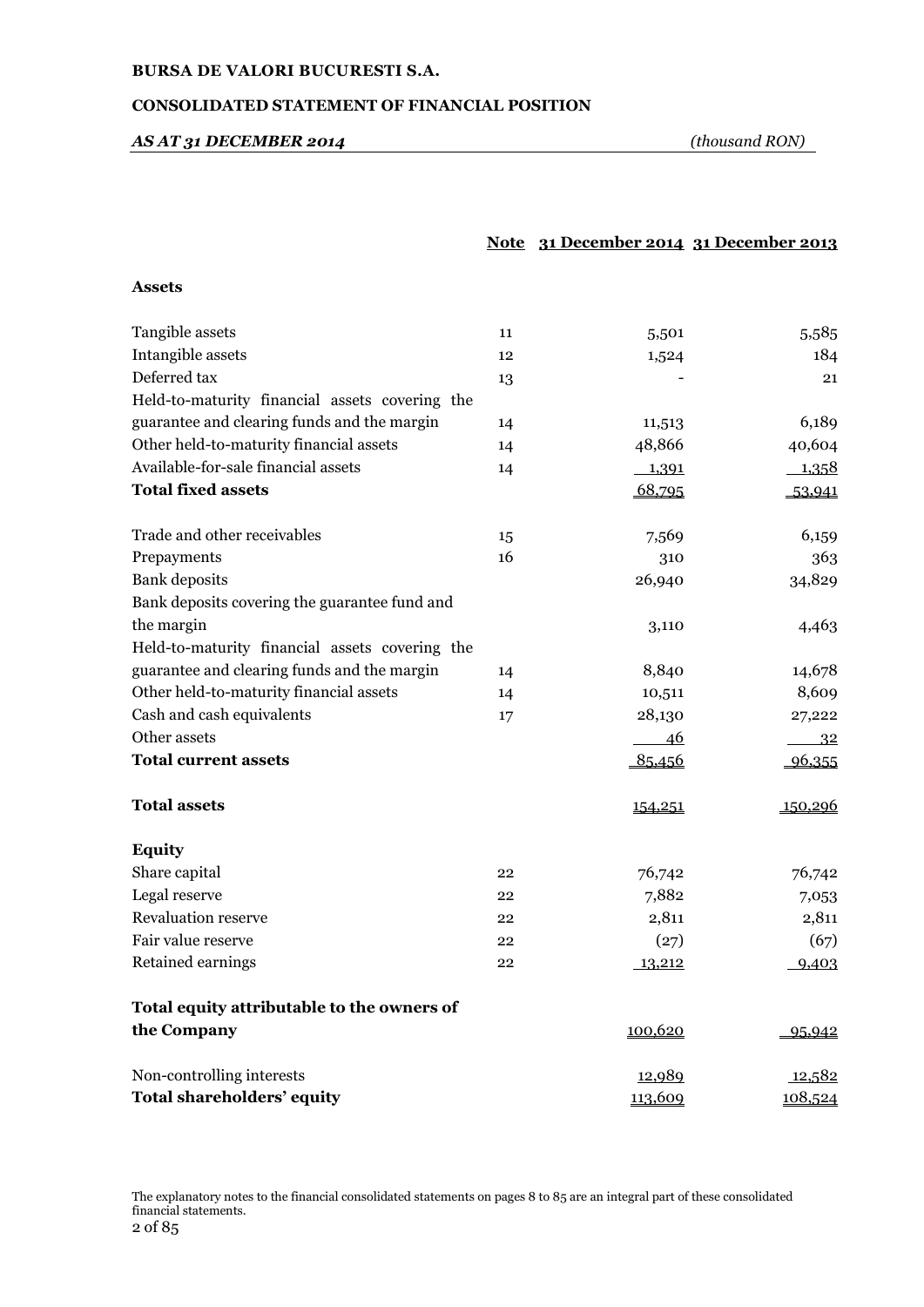# **CONSOLIDATED STATEMENT OF FINANCIAL POSITION**

#### *AS AT 31 DECEMBER 2014 (thousand RON)*

|                                             |    | Note 31 December 2014 31 December 2013 |        |
|---------------------------------------------|----|----------------------------------------|--------|
| <b>Payables</b>                             |    |                                        |        |
| Trade and other payables                    | 18 | 19,480                                 | 15,179 |
| Prepaid revenues                            | 19 | 821                                    | 805    |
| Current corporate income tax liabilities    |    | 558                                    | 1,004  |
| Provisions                                  | 20 | 1,643                                  | 1,839  |
| Guarantee and clearing funds and settlement |    |                                        |        |
| operation margin                            | 21 | <u>18,140</u>                          | 22,945 |
| Current liabilities – total                 |    | 40,642                                 | 41,772 |
| <b>Total equity and liabilities</b>         |    | <u>154.25 </u>                         |        |

The consolidated financial statements were approved by the Board of Governors on 28 August 2015 and were signed by:

President, CEO, CFO,

Lucian Claudiu Anghel Ludwik Leszek Sobolewski Virgil Adrian Stroia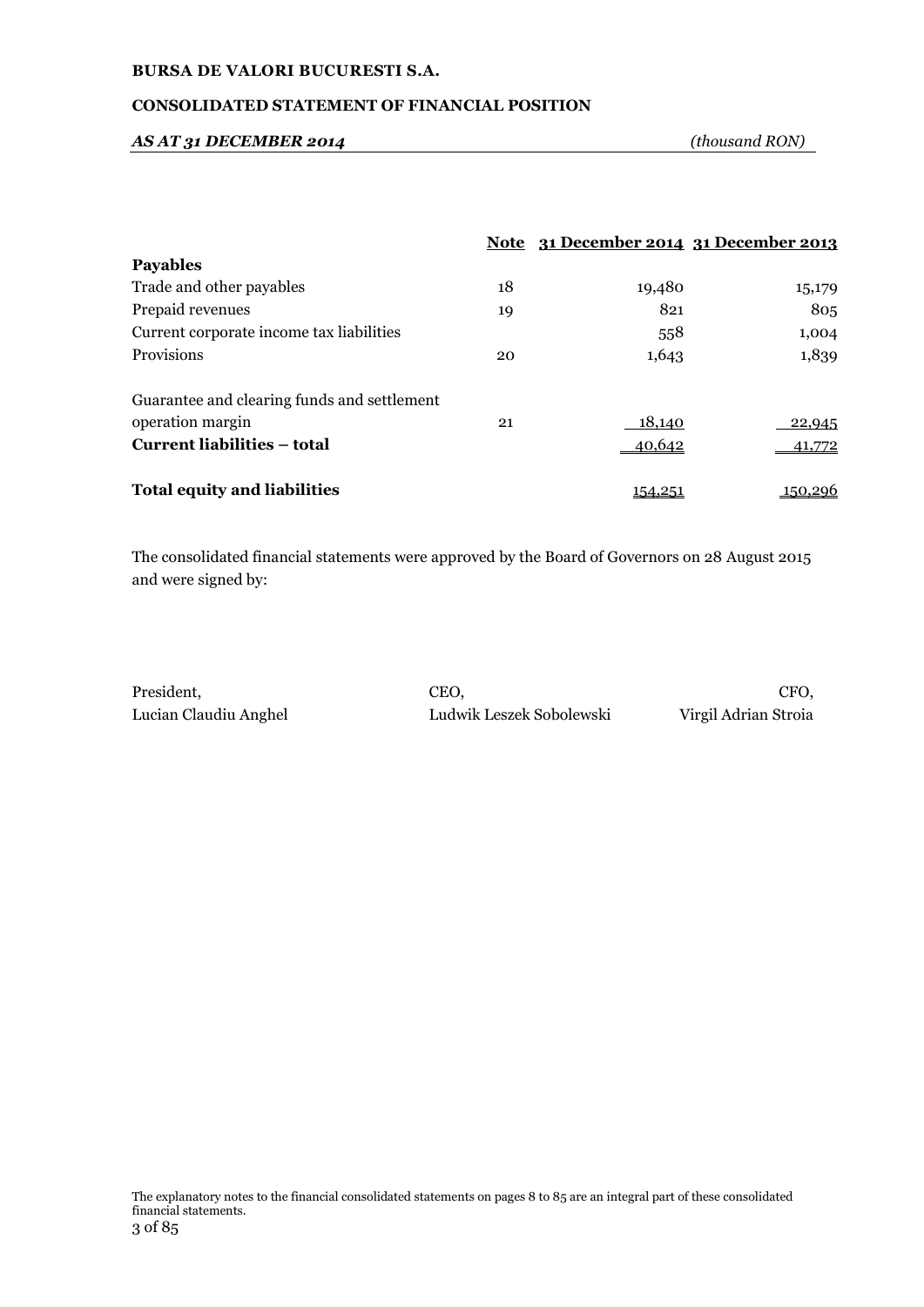### **CONSOLIDATED STATEMENT OF CHANGES IN EQUITY**

# *FOR THE YEAR ENDED AS AT 31 DECEMBER 2013 (thousand RON)*

|                                                                                           | <b>Share capital</b>     | Retained<br>earnings     | <b>Revaluatio</b><br>nreserve | <b>Revaluation</b><br>reserves<br>available-<br>for-sale<br>financial<br>assets | Revaluati<br>on              | <b>Total</b><br>attributable<br>to<br>reserves shareholders | Non-<br>interests | <b>Total</b><br>controlling shareholder<br>s' equity |
|-------------------------------------------------------------------------------------------|--------------------------|--------------------------|-------------------------------|---------------------------------------------------------------------------------|------------------------------|-------------------------------------------------------------|-------------------|------------------------------------------------------|
| Balance as at 1 January 2013                                                              | 76,742                   | 10,440                   | 1,637                         | (289)                                                                           | 6,597                        | 95,127                                                      | 13,084            | 108,211                                              |
| Total comprehensive income for the year<br>Profit or loss account                         | $\overline{\phantom{a}}$ | 7,829                    |                               |                                                                                 | $\qquad \qquad \blacksquare$ | 7,829                                                       | (343)             | 7,486                                                |
| Other items of comprehensive income                                                       |                          |                          |                               |                                                                                 |                              |                                                             |                   |                                                      |
| Reserve from available-for-sale financial assets                                          |                          |                          |                               | 222                                                                             |                              | 222                                                         |                   | 222                                                  |
| Inflation adjustment impact on land - cancellation of the deferred<br>tax impact          |                          | 184                      |                               |                                                                                 |                              | 184                                                         |                   | 184                                                  |
| Reserve from revaluation of land – net impact                                             |                          | $\overline{\phantom{a}}$ | 1,174                         |                                                                                 |                              | 1,174                                                       |                   | 1,174                                                |
| Total items of comprehensive income                                                       |                          | 184                      | 1,174                         | 222                                                                             |                              | 1,580                                                       |                   | 1,580                                                |
| Total comprehensive income for the year                                                   |                          | 8,013                    | 1,174                         | 222                                                                             |                              | 9,409                                                       | (343)             | 9,066                                                |
| Transactions with shareholders, recognised directly in<br>equity                          |                          |                          |                               |                                                                                 |                              |                                                             |                   |                                                      |
| Contributions by and distributions to shareholders                                        |                          |                          |                               |                                                                                 |                              |                                                             |                   |                                                      |
| Legal reserve increase                                                                    |                          | (456)                    |                               |                                                                                 | 456                          |                                                             |                   |                                                      |
| Dividend paid                                                                             |                          | (8,594)                  |                               |                                                                                 |                              | (8,594)                                                     |                   | (8,594)                                              |
| Total contributions by and distributions to shareholders                                  |                          | (9,050)                  |                               |                                                                                 | 456                          | (8,594)                                                     |                   | (8,594)                                              |
| Changes in ownership interests in subsidiaries that do not<br>result in a loss of control |                          |                          |                               |                                                                                 |                              |                                                             |                   |                                                      |
| Dividend paid to minority shareholders                                                    |                          |                          |                               |                                                                                 |                              |                                                             | (158)             | (158)                                                |
| Acquisition of non-controlling interests                                                  |                          |                          |                               |                                                                                 |                              |                                                             | $\left( 1\right)$ | $\Omega$                                             |
| Total changes in ownership interests in subsidiaries that do not result                   |                          |                          |                               |                                                                                 |                              |                                                             |                   |                                                      |
| in a loss of control                                                                      |                          |                          |                               |                                                                                 |                              |                                                             | (159)             | (159)                                                |
| Total transactions with shareholders                                                      |                          | (9,0,50)                 |                               |                                                                                 | 456                          | (8,594)                                                     | (159)             | (8,753)                                              |
| Balance at 31 December 2013                                                               | 76,742                   | 9,403                    | 2,811                         | (67)                                                                            | 7,053                        | 95,942                                                      | 12,582            | 108,524                                              |

The explanatory notes to the financial consolidated statements on pages 8 to 85 are an integral part of these consolidated financial statements. 4 of 85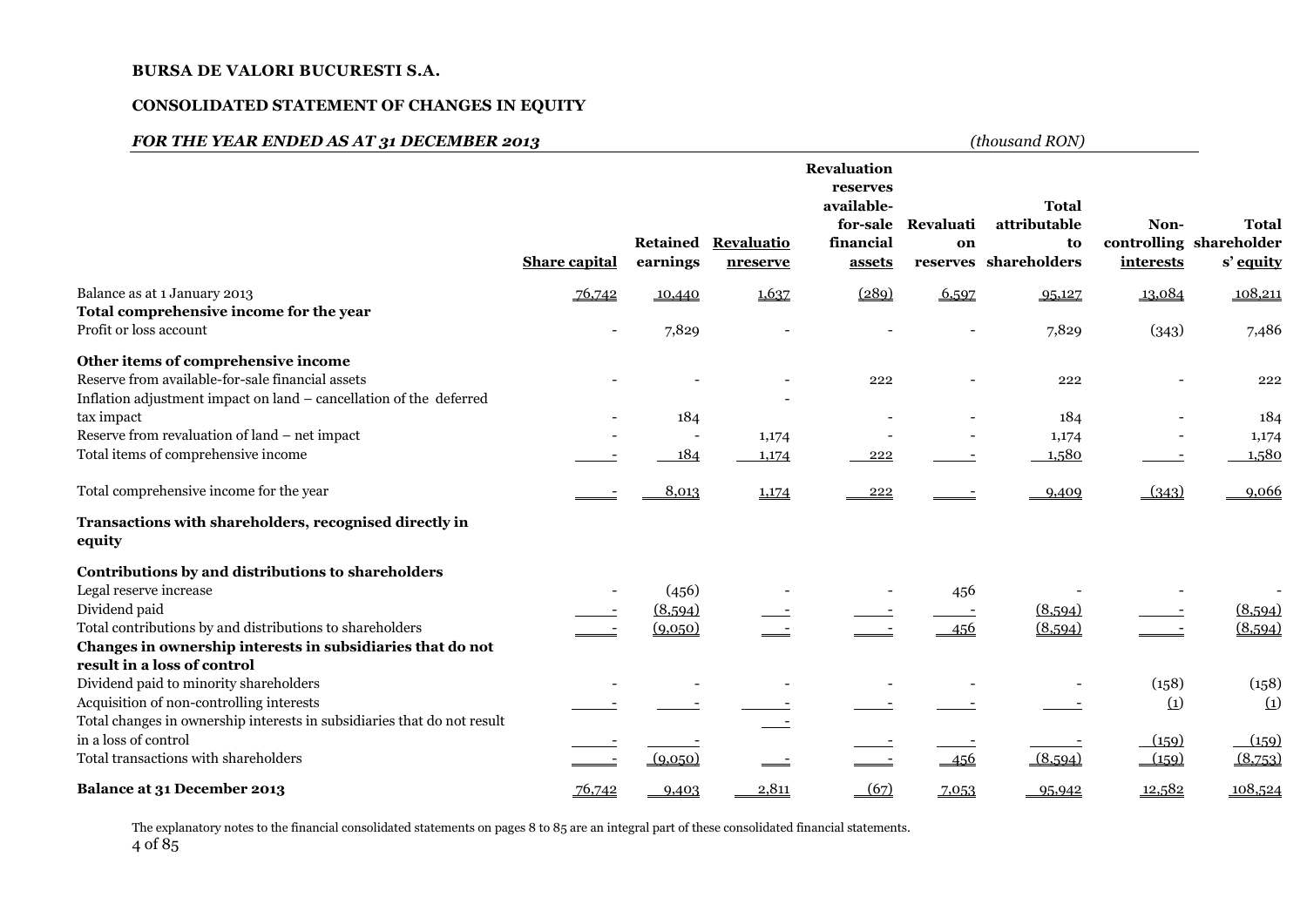### **CONSOLIDATED STATEMENT OF CHANGES IN EQUITY**

# *FOR THE YEAR ENDED AS AT 31 DECEMBER 2014 (thousand RON)*

|                                                                    | <b>Share capital</b> | Retained<br>earnings | Revaluatio<br>n reserve | Revaluation<br>reserves<br>available-<br>for-sale<br>financial<br>assets | Revaluati<br>on | <b>Total</b><br>attributable<br>to<br>reserves shareholders | Non-<br>interests | <b>Total</b><br>controlling shareholder<br>s' equity |
|--------------------------------------------------------------------|----------------------|----------------------|-------------------------|--------------------------------------------------------------------------|-----------------|-------------------------------------------------------------|-------------------|------------------------------------------------------|
| Balance at 1 January 2014                                          | 76,742               | 9,403                | 2,811                   | $-67$                                                                    | 7,053           | $-95,942$                                                   | 12,582            | 108,524                                              |
| Total comprehensive income for the year                            |                      |                      |                         |                                                                          |                 |                                                             |                   |                                                      |
| Profit or loss account                                             |                      | 13,676               |                         |                                                                          |                 | 13,676                                                      | 407               | 14,083                                               |
| Other items of comprehensive income                                |                      |                      |                         |                                                                          |                 |                                                             |                   |                                                      |
| Reserve from available-for-sale financial assets                   |                      |                      |                         | 40                                                                       |                 | 40                                                          |                   | 40                                                   |
| Inflation adjustment impact on land - cancellation of the deferred |                      |                      |                         |                                                                          |                 |                                                             |                   |                                                      |
| tax impact                                                         |                      |                      |                         |                                                                          |                 |                                                             |                   |                                                      |
| Reserve from revaluation of land – net impact                      |                      |                      |                         |                                                                          |                 |                                                             |                   |                                                      |
| Other reserves                                                     |                      | (2)                  |                         |                                                                          |                 | (2)                                                         |                   | $\left( 2\right)$                                    |
| Total items of comprehensive income                                |                      | (2)                  |                         | 40                                                                       |                 | 38                                                          |                   | 38                                                   |
| Total comprehensive income for the year                            |                      | 13,674               |                         | 40                                                                       |                 | 13,714                                                      | 407               | 14,121                                               |
| Transactions with shareholders, recognised directly in<br>equity   |                      |                      |                         |                                                                          |                 |                                                             |                   |                                                      |
| Contributions by and distributions to shareholders                 |                      |                      |                         |                                                                          |                 |                                                             |                   |                                                      |
| Legal reserve increase                                             |                      | (829)                |                         |                                                                          | 829             |                                                             |                   |                                                      |
| Dividend paid                                                      |                      | (9,0,36)             |                         |                                                                          |                 | (9,0,36)                                                    |                   | (9,0,36)                                             |
| Total contributions by and distributions to shareholders           |                      | (9,865)              |                         |                                                                          | 829             | (9,036)                                                     |                   | (9,036)                                              |
| Changes in ownership interests in subsidiaries that do             |                      |                      |                         |                                                                          |                 |                                                             |                   |                                                      |
| not result in a loss of control                                    |                      |                      |                         |                                                                          |                 |                                                             |                   |                                                      |
| Dividend paid to minority shareholders                             |                      |                      |                         |                                                                          |                 |                                                             |                   |                                                      |
| Acquisition of non-controlling interests                           |                      |                      |                         |                                                                          |                 |                                                             |                   |                                                      |
| Total changes in ownership interests in subsidiaries that do not   |                      |                      |                         |                                                                          |                 |                                                             |                   |                                                      |
| result in a loss of control                                        |                      |                      |                         |                                                                          |                 |                                                             |                   |                                                      |
| Total transactions with shareholders                               |                      | (9,865)              |                         |                                                                          | 829             | (9,036)                                                     |                   | (9,036)                                              |
| Balance at 31 December 2014                                        | 76,742               | 13,212               | 2,811                   | (27)                                                                     | 7,882           | 100,620                                                     | 12,989            | 113,609                                              |

The explanatory notes to the financial consolidated statements on pages 8 to 85 are an integral part of these consolidated financial statements. 5 of 85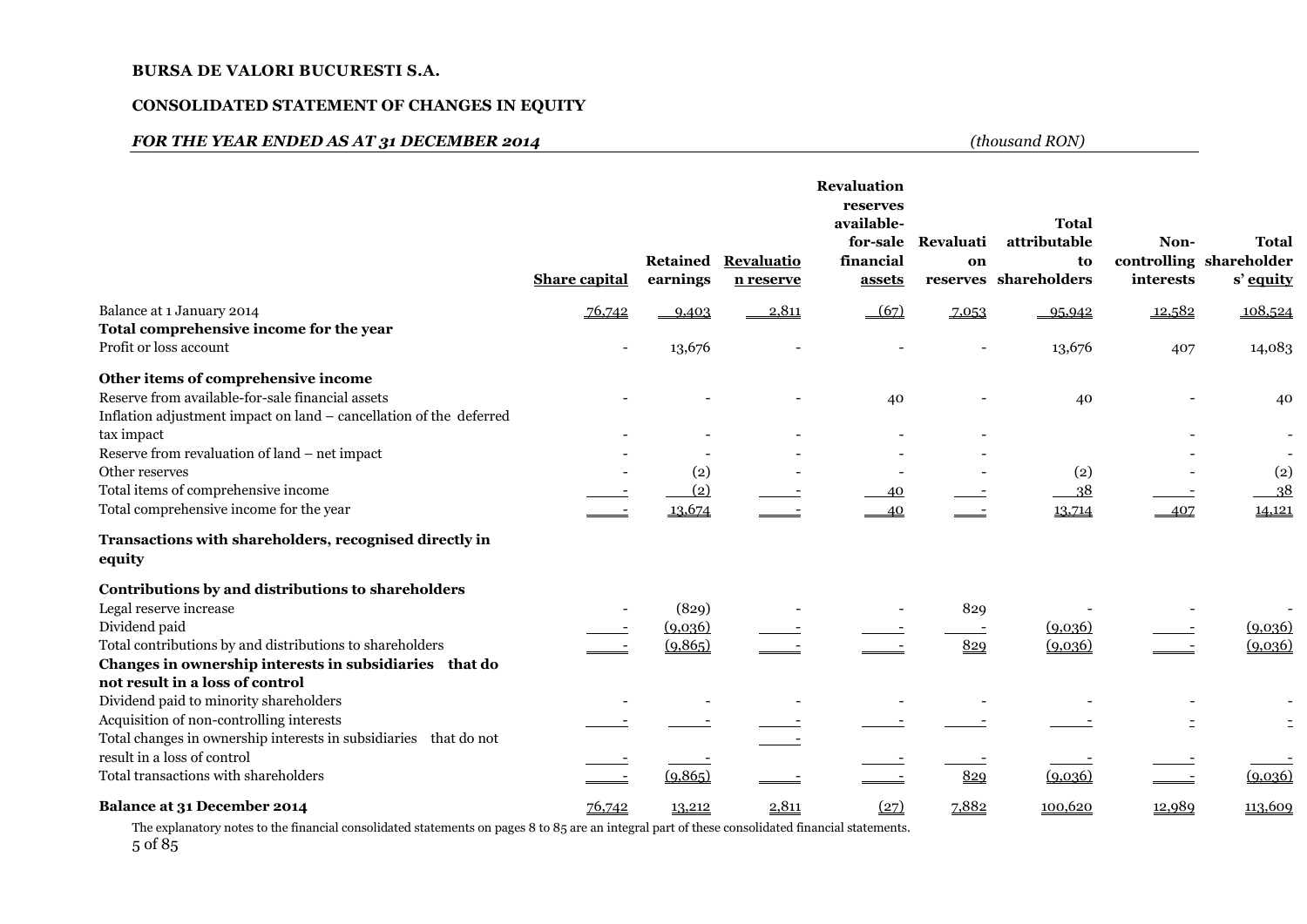# **CONSOLIDATED STATEMENT OF CASH FLOWS**

# *FOR THE YEAR ENDED AS AT 31 DECEMBER 2014 (thousand RON)*

|                                                           | <b>Note</b> | 2014      | 2013     |
|-----------------------------------------------------------|-------------|-----------|----------|
| <b>Cash flows from operating activities</b>               |             |           |          |
| Profit for the year                                       |             | 14,083    | 7,486    |
| Adjustment to remove non-cash items and re-               |             |           |          |
| classifications:                                          |             |           |          |
| Depreciation of fixed assets                              | 8           | 1,035     | 1,003    |
| Interest income                                           | 9           | (3,793)   | (4,617)  |
| Expenses with amortization of costs related to government |             |           |          |
| bonds purchase                                            |             |           |          |
|                                                           | 9           | 378       | 55       |
| Net income from interests related to assets covering the  |             |           |          |
| guarantee and clearing funds and the margin               | 9           | (734)     | (986)    |
| Loss from impairment of uncollected receivables           | 8           | 320       | 274      |
| Revenue from provision reversal - land                    | 8           |           |          |
| Expense from litigations provision                        | 8           | (196)     | 1,517    |
| Net expenses with receivables adjustment                  | 8           | (109)     | 707      |
| Corporate income tax expense                              | 10          | 2,660     | 1,979    |
| Others                                                    |             | (55)      | (72)     |
| Net cash from operating activities before changes         |             |           |          |
| in working capital                                        |             | 13,589    | 7,346    |
| Changes in working capital:                               |             |           |          |
| Change in trade and other receivables                     |             | (1,636)   | (3,220)  |
| Change in prepaid expenses                                | 16          | 53        | (168)    |
| Change in trade and other payables                        |             | 4,193     | 4,233    |
| Change in prepaid revenues                                | 19          | 16        | (40)     |
| Change in the guarantee and clearing funds and the        |             |           |          |
| margin                                                    | 21          | (4,805)   | (1,226)  |
| Corporate income tax paid                                 |             | (3.085)   | (910)    |
| Net cash from operating activities                        |             | 8,325     | 6,015    |
|                                                           |             |           |          |
| Cash flows from investing activities                      |             |           |          |
| Interest received                                         |             | 3,723     | 6,030    |
| Interest received from assets covering the guarantee and  |             |           |          |
| clearing funds and margin                                 |             | 318       | 1,030    |
| Purchases of other held-to-maturity financial assets      | 14          | (58, 813) | (91,016) |
| Revenues from sales of held-to-maturity financial assets  | 14          | 49,782    | 70,453   |
| Change of deposits balance                                | 14          | 9,197     | 15,230   |
| Dividends received                                        |             | 57        | 31       |
| Purchases of tangible and intangible fixed assets         | 11.12       | (2,292)   | (1,069)  |
| Purchases of other financial assets                       | 6           | 7         | (12)     |
| Net cash from investing activities                        |             | 1,979     | 677      |

The explanatory notes to the financial consolidated statements on pages 8 to 85 are an integral part of these consolidated financial statements.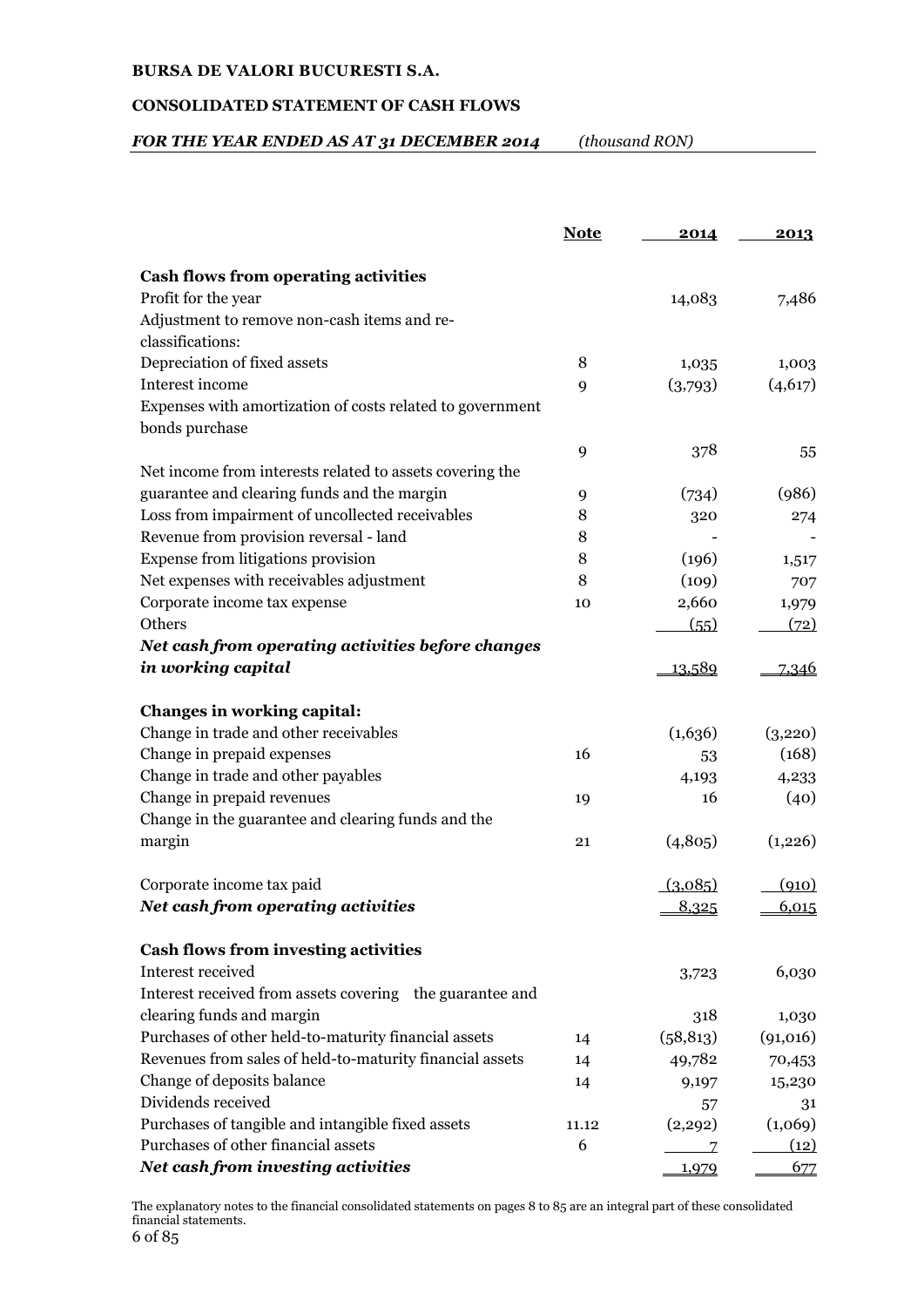# **CONSOLIDATED STATEMENT OF CASH FLOWS**

| FOR THE YEAR ENDED AS AT 31 DECEMBER 2014 | (thousand RON) |
|-------------------------------------------|----------------|
|-------------------------------------------|----------------|

| <b>Cash flows from financing activities</b>                 |    |         |         |
|-------------------------------------------------------------|----|---------|---------|
| Dividends paid                                              |    | (8,928) | (8,769) |
| Dividends paid to ordinary shareholders                     |    |         | (158)   |
| Net cash generated by financing activities                  |    | (8.928) | (8,927) |
| <b>Total cash flows</b>                                     |    | ⊥?76    | 12.235  |
| Cash and cash equivalents at the beginning of the financial |    |         |         |
| year                                                        | 17 | 18,875  | 21,313  |
| Cash and cash equivalents at the end of the financial year  | 17 | 20,251  | 19,078  |
| Net (decrease)/increase of cash and cash equivalents        |    |         |         |
|                                                             |    | 1,376   | (2.235) |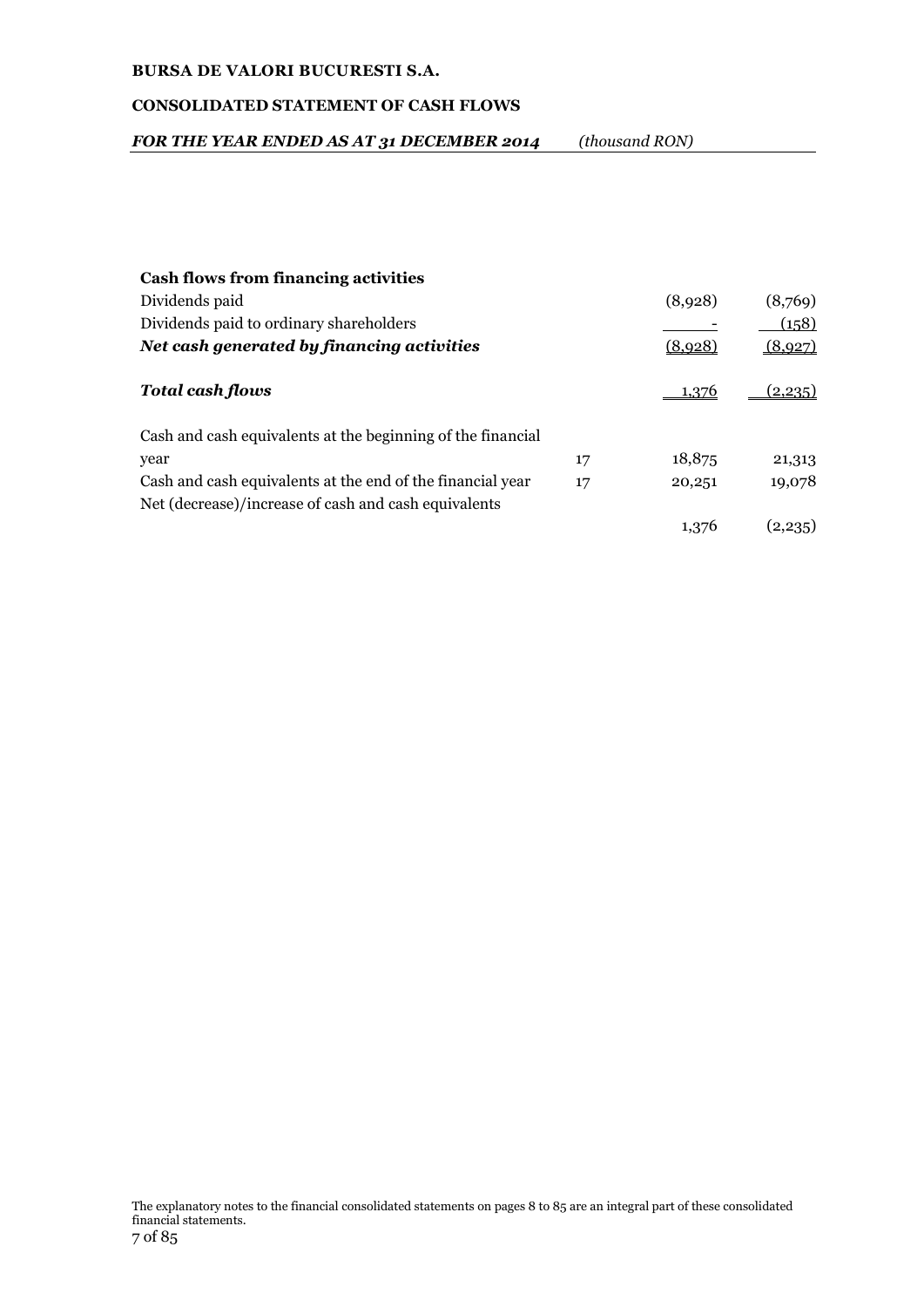## **CONSOLIDATED FINANCIAL STATEMENTS**

## **1. REPORTING ENTITY**

The Bucharest Stock Exchange was established on 21 June 1995, by the Romanian National Securities Commission Decision D20, as a public and independent institution under the Law No 52/1994 on securities and stock exchanges.

Until it became a joint stock company, the Bucharest Stock Exchange operated according to Law no 52/1994 and Government Emergency Ordinance no 28/2002 on securities, financial investment services and regulated markets, as a self-financed non-profit institution of public interest.

On July 15, 2005 the Bucharest Stock Exchange, by closing no 12270/SC/2005 pronounced in case no. 531497/SC/2005, was reorganized by changing the legal form to a joint stock company, without liquidating the assets and without interrupting the activity of the former public institution. The property of the Bucharest Stock Exchange became under Article 285 paragraph 1 of Law no 297/2004 on capital market the property of S.C. Bursa de Valori Bucuresti S.A. (hereinafter referred to ''BVB'' or the ''Company''). Upon the change of the legal form, the share capital of the new joint stock company was composed of cumulative earnings of the public institution. This share capital was distributed equally and free between securities companies (current financial investment service companies) which were active at that time.

On 31 August 2005 (reference date), BVB, as absorbing company, merged by absorption with S.C. Bursa Electronica Rasdaq S.A., as absorbed company, the latter conveying the universal right on own property to the absorbing company.

The registered office of BVB is in Bucharest, at 34-36 Carol I Boulevard, 13th-14th Floor, 2nd District, Romania. BVB has no subsidiaries in other cities.

The main activity of BVB is the "Management of the financial markets". Starting on 8 June 2010, the shares of BVB are listed on the regulated market in Romania at the Bucharest Stock Exchange under the symbol "BVB".

The consolidated statements of the Company for the year ended 31 December 2014 comprise the financial information of the Company and its subsidiaries (hereinafter referred to as the "Group").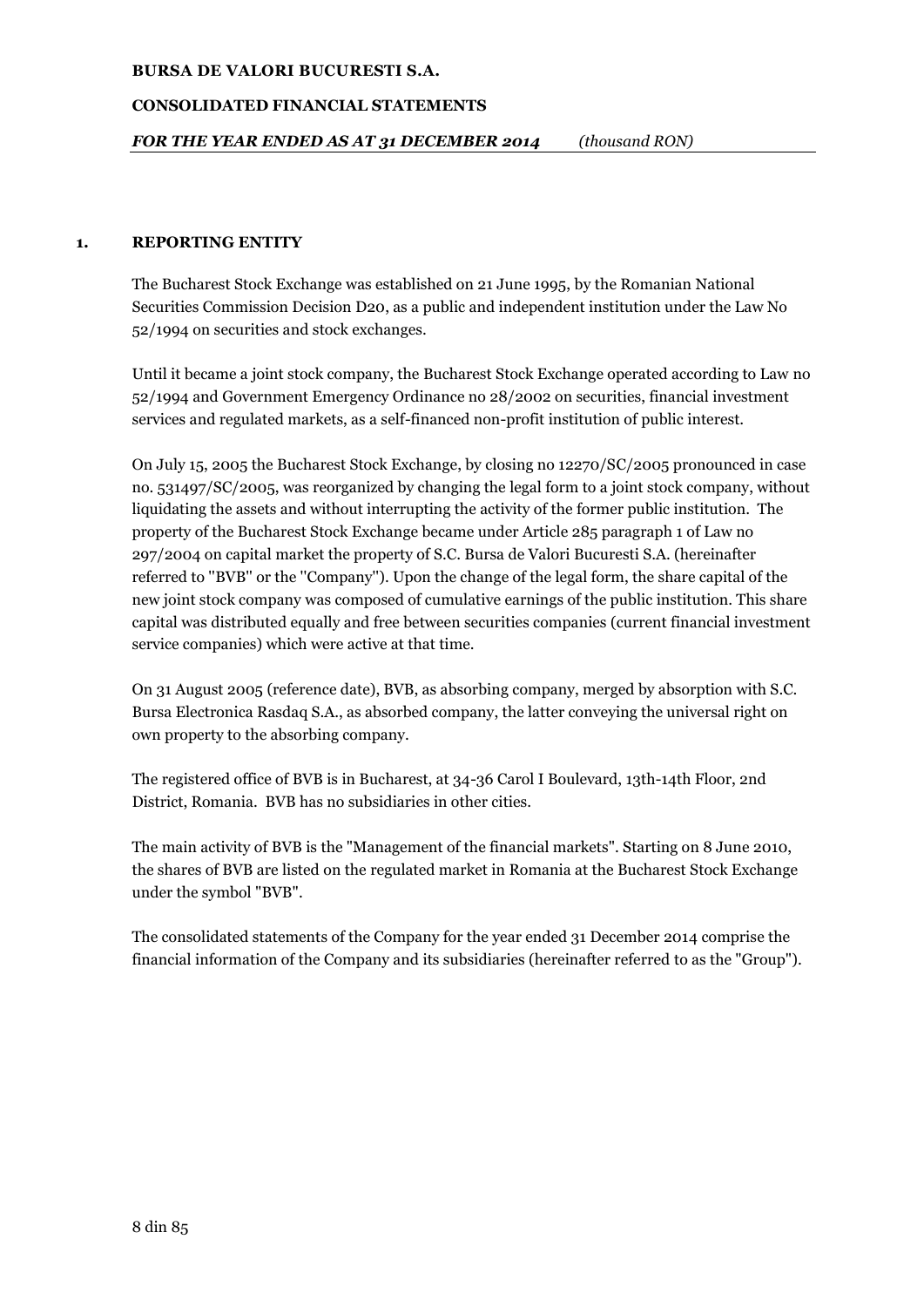# **CONSOLIDATED FINANCIAL STATEMENTS**

*FOR THE YEAR ENDED AS AT 31 DECEMBER 2014 (thousand RON)*

### **1.REPORTING ENTITY (CONTINUED***)*

The following entities are subsidiaries of BVB:

|                |                                             | Percentage of<br>ownership at | Percentage of<br>ownership at     |
|----------------|---------------------------------------------|-------------------------------|-----------------------------------|
| Subsidiary     | Line of business                            |                               | 31 December 2014 31 December 2013 |
|                | Clearing / settlement operations for        |                               |                                   |
|                | transactions with securities carried out on |                               |                                   |
| Depozitarul    | the Bucharest Stock Exchange and keeping    |                               |                                   |
| Central SA     | the register of shareholders                | 69.0420%                      | 69.0420%                          |
| Fondul de      | Paying compensation when the fund           |                               |                                   |
| Compensare a   | members fail to return the money or the     |                               |                                   |
| Investitorilor | financial instruments owed by or belonging  |                               |                                   |
| <b>SA</b>      | to investors, which have been held on their |                               |                                   |
|                | behalf for the provision of financial       |                               |                                   |
|                | investment or individual investment         |                               |                                   |
|                | portfolio management services               | 62.4500%                      | 62.4500%                          |
|                | Registration, guarantee, clearing and       |                               |                                   |
| Casa de        | settlement of derivative financial          |                               |                                   |
| Compensare     | instrument transactions carried out on the  |                               |                                   |
| Bucuresti SA   | <b>Bucharest Stock Exchange</b>             | 52.5080%                      | 52.5080%                          |
|                | Providing vocational training to the listed |                               |                                   |
|                | companies and the capital market            |                               |                                   |
|                | participants, in corporate governance and   |                               |                                   |
|                | sustainable development area                |                               |                                   |
| The Corporate  |                                             |                               |                                   |
| Governance     |                                             |                               |                                   |
| Institute      |                                             | 100%                          | 100%                              |

The Corporate Governance Institute had on 31 December 2014 a total net assets of 16 thousand RON (31 December 2013: 31 thousand RON) and a net loss for 2014 of 16 thousand RON (2013: 14 thousand RON). This entity was considered to be insignificant by the BVB management for inclusion in the Group's consolidated financial statements.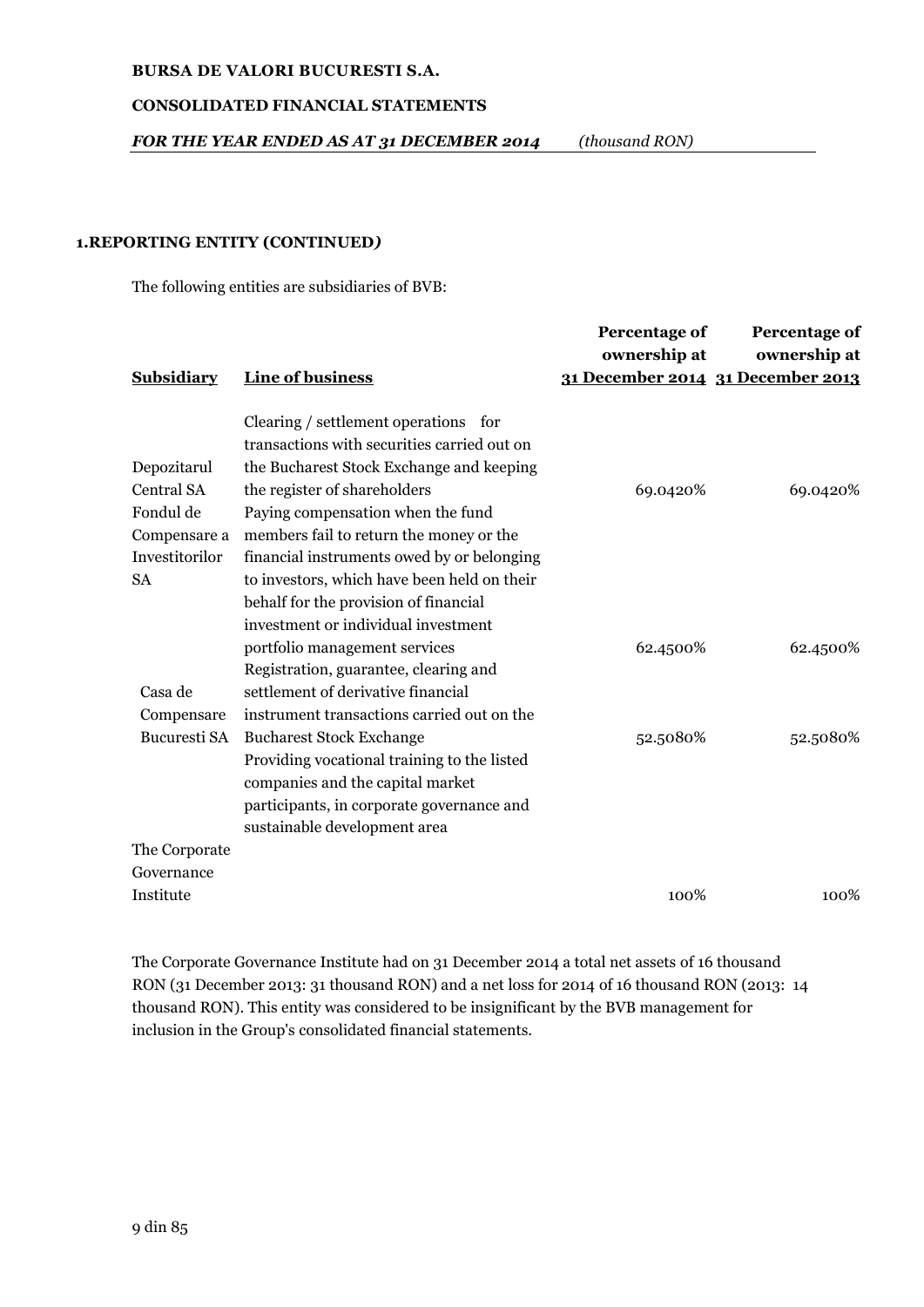# **CONSOLIDATED FINANCIAL STATEMENTS**

## **2. BASIS OF PREPARATION**

# **(a) Statement of compliance**

The Group's consolidated financial statements have been prepared in accordance with International Financial Reporting Standards adopted by the European Union ("EU IFRS") applicable on the annual reporting date for the Group, i.e. 31 December 2014.

The consolidated financial statements include the consolidated balance sheet, the consolidated income statement, the consolidated statement of comprehensive income, the consolidated statement of changes in equity, the consolidated statement of cash flows and the explanatory notes.

# *Differences between statutory financial statements and EU IFRS statements*

The Company's accounting records are kept in Ron, according to Romanian Accounting Regulations ("RARs"). Statutory accounts have been revised to reflect the differences between RARs and EU IFRSs .

The most significant changes made to the statutory financial statements are the following:

- grouping several items into more comprehensive categories;
- adjustments of assets and liabilities in accordance with IAS 29 ("Financial Reporting in Hyperinflationary Economies") because the Romanian economy was a hyperinflationary economy until 31 December 2003;
- adjustements to fair value and impairment of financial instruments in accordance with IAS 39 ("Financial Instruments: Recognition and Measurement");
- recognising the goodwill from acquisitions (IAS 27 "Consolidated and Separate Financial Statements", EU IFRS 3 "Business Combinations");
- setting up provisions for the deferred tax (IAS 12 "Income Taxes"); and
- presentation of required disclosures according to IFRS UE.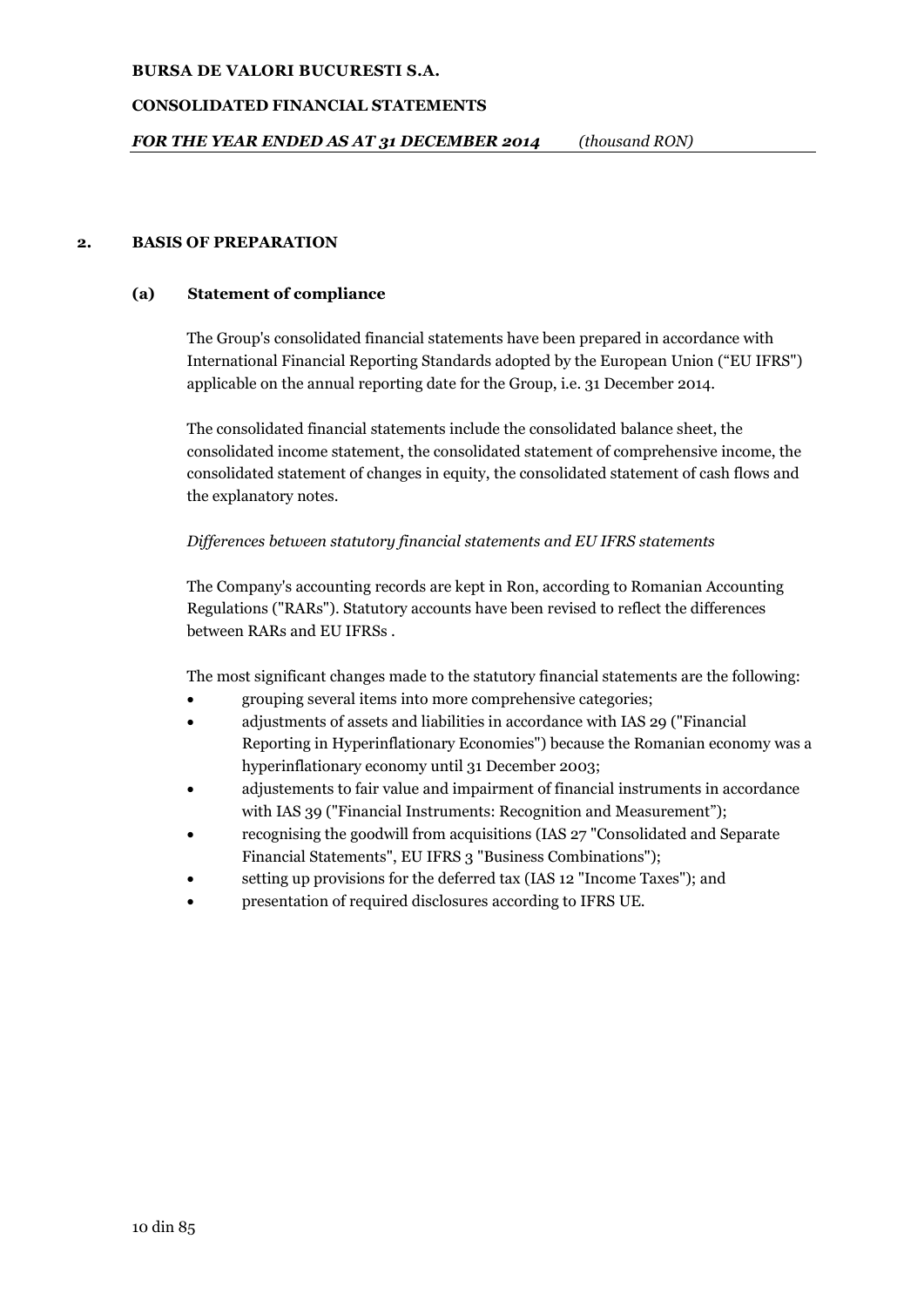# **CONSOLIDATED FINANCIAL STATEMENTS**

# **2. BASIS OF PREPARATION (CONTINUED***)*

## **(b) Bases of measurement**

The financial statements have been prepared on the historical or amortised cost basis, except for the available-for-sale financial assets and land which are measured at fair value.

The methods used to determine the fair value are given in Note 4.

# **(c) Functional and presentation currency**

Items included in the financial statements of each entity of the Group are measured using the currency corresponding to the economic environment in which the entity operates ("functional currency"), i.e. leu (or "RON"). These consolidated financial statements are presented in RON, which is the Group's functional and presentation currency. All amounts have been rounded to the nearest thousand.

# **(d) Use of estimates and judgements**

The preparation of the consolidated financial statements in accordance with EU IFRSs requires the management to make judgements, estimates and assumptions that affect the application of accounting policies and the reported amounts of assets, payables, income and expenses. Estimates and underlying judgements are based on historical data and other factors deemed to be relevant in these circumstances, and the result of these factors forms the basis of judgments used to determine the carrying amount of assets and liabilities for which there are no other measurement sources available. Actual results may differ from these estimates.

Estimates and underlying judgements are reviewed on an ongoing basis. Revisions to accounting estimates are recognised in the period in which the estimates are revised, if the revision is performed only for that period or in the current period, and in the future periods, if the revision affects both current and future periods.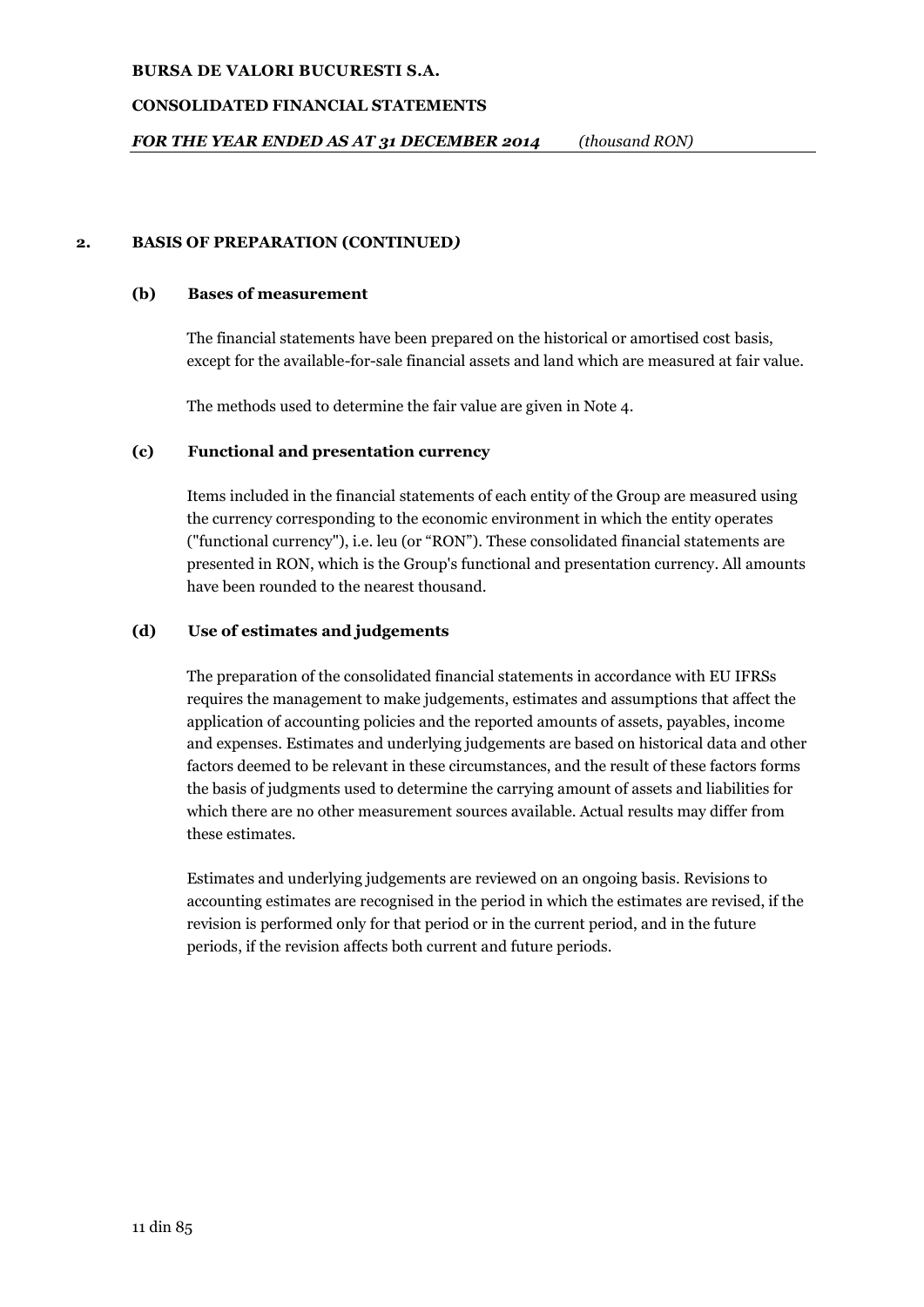### **CONSOLIDATED FINANCIAL STATEMENTS**

*FOR THE YEAR ENDED AS AT 31 DECEMBER 2014 (thousand RON)*

## **3. SIGNIFICANT ACCOUNTING POLICIES**

The most significant accounting methods and policies have been consistently applied by the entities in the Group over the financial years presented in these consolidated financial statements.

### **(a) Basis of consolidation**

#### *(i) Business combinations*

All business combinations that have occurred are accounted using the acquisition method. Control is the power to govern the financial and operating policies of an entity so as to obtain benefits from its activities. In assessing control, the Group takes into consideration potential voting rights that are currently exercisable. Acquisition date is the date on which control is transferred to the buyer. Professional judgment is applied in determining the acquisition date and whether the control transfer took place between the parties.

The Group assesses the goodwill at fair value of the consideration transferred including the recognised value of the non-controlling interests in the acquired entity minus the recognised net value (fair value) of the identifiable assets acquired and the payables assumed, all measured at the acquisition date.

The consideration transferred includes the fair value of the assets transferred, the payables incurred by the Group to the previous shareholders of the acquired entity and the equity instruments issued by the Group. The consideration transferred includes also the fair value of the contingent consideration.

Any contingent payable of the acquired entity is assumed in a business combination only if such a payable represents a current liability resulting from a previous event and its value may be measured in a reliable manner.

The Group assesses non-controlling interests as part owned by minority shareholders in the identifiable net assets of the acquired entity.

The Group's transaction costs related to a business combinations, such as commissions for transaction brokerage, fees for legal services, fees for due diligence services and other fees for professional and consulting services are recognised in profit or loss.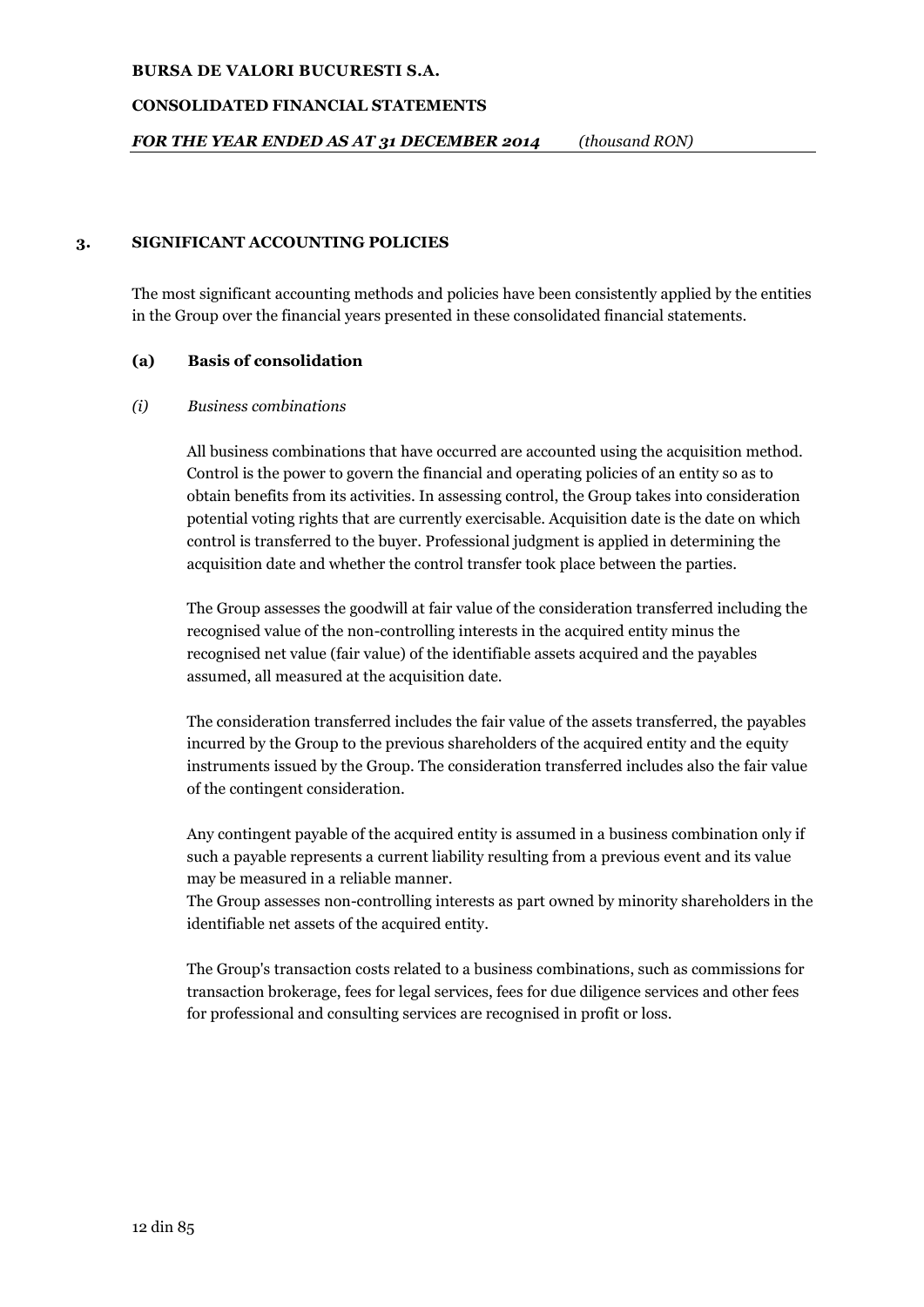### **CONSOLIDATED FINANCIAL STATEMENTS**

*FOR THE YEAR ENDED AS AT 31 DECEMBER 2014 (thousand RON)*

## **3. SIGNIFICANT ACCOUNTING POLICIES (CONTINUED)**

*(ii) Changes in the parent company's share in subsidiaries without loss of control* Changes in the parent company's share in a subsidiary that does not result in loss of control must be accounted for as equity transactions. The acquisitions of non-controlling interests are accounted for as transactions with shareholders in their capacity as owners and therefore no goodwill is recognised as a result. The result of these transactions is recognized by the Group in Equity.

# *(iii) Subsidiaries*

Subsidiaries are entities controlled by the Company. The financial statements of subsidiaries are included in the consolidated financial statements from the date that control commences until the date that control ceases. The accounting policies of subsidiaries have been changed where necessary to harmonise with the policies adopted by the Group. List of Group's subsidiaries is given in Note 1.

# *(iv) Transactions eliminated on consolidation*

Intra-group balances and transactions, as well as any unrealised income and expenses arising from intra-group transactions are eliminated in preparing the consolidated financial statements. Unrealised gains arising from transactions with equity-accounted investees are eliminated against the investment in the associate entity. Unrealised losses are eliminated in the same way as unrealised gains, but only to the extent that there is no evidence of impairment.

# **(b) Foreign currency**

Transactions in foreign currencies are recorded in RON using the official exchange rate on the transaction settlement date. Monetary assets and payables, denominated in foreign currencies on the date on which the consolidated statement of financial-accounting position are prepared, are translated in RON at the exchange rate of that day. The gains or losses originating from their settlement and from the translation of monetary assets and payables denominated in foreign currency using the exchange rate at the end of the financial year are recognised in the year result. Non-monetary assets and payables in a foreign currency that are measured based on historical cost are translated in Ron using the exchange rate at the date of the transaction. Non-monetary assets and payables denominated in foreign currencies that are measured at fair value are retranslated in RON at the exchange rate at the date that the fair value was determined.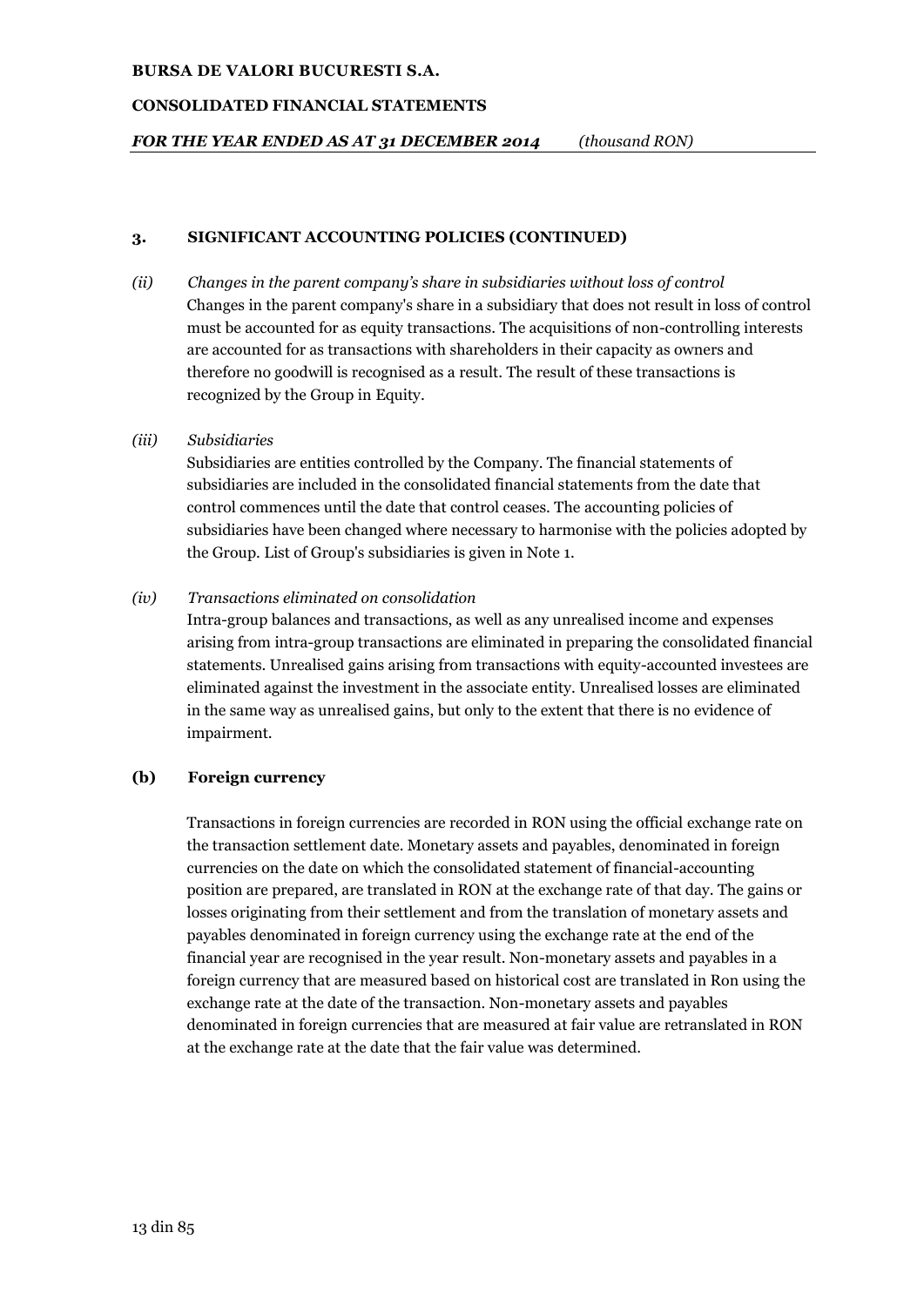### **CONSOLIDATED FINANCIAL STATEMENTS**

*FOR THE YEAR ENDED AS AT 31 DECEMBER 2014 (thousand RON)*

# **3. SIGNIFICANT ACCOUNTING POLICIES (CONTINUED)**

Foreign currency differences are recognised in profit or loss, except for the differences arising on the retranslation of the available-for-sale financial instruments included in the reserve resulting from the change in fair value of these financial instruments. The exchange rates of the main foreign currencies are as follows:

| Spot exchange | <b>Spot exchange</b> | Average  | Average  |
|---------------|----------------------|----------|----------|
| rate          | rate                 | exchange | exchange |
| 31 December   | 31 December          | rate     | rate     |
| 2014          | 2013                 | 2014     | 2013     |
|               |                      |          |          |
| 4.4821        | 4.4847               | 4.4446   | 4.4190   |
| 3.6868        | 3.2551               | 3.3492   | 3.3279   |
|               |                      |          |          |

# **(c) Going concern**

These financial statements are prepared on a going concern basis which assumes that the Group will carry on its activity in the future. In order to assess the reasonability of this assumption, the management reviews the forecasts of the future cash inflows.

Bucharest Clearing House SA ("CCB") recorded a net loss of 382 thousand RON in individual financial statements prepared according to IFRS UE during the year ended as at 31 December 2014 (2013: net loss of 778 thousand RON) and on 31 December 2014 the reported loss was of 1,966 thousand RON. These issues together with the details described in Note 26 indicate the existence of a material uncertainty which may raise significant doubt about the ability of Bucharest Clearing House to continue as a going concern

However, as described in Note 26, management considers the situation and undertakes actions in this regard; based on this management believes that CCB will be able to continue its activity in the foreeseable future and therefore the application of the going concern principle on the financial statements is justified.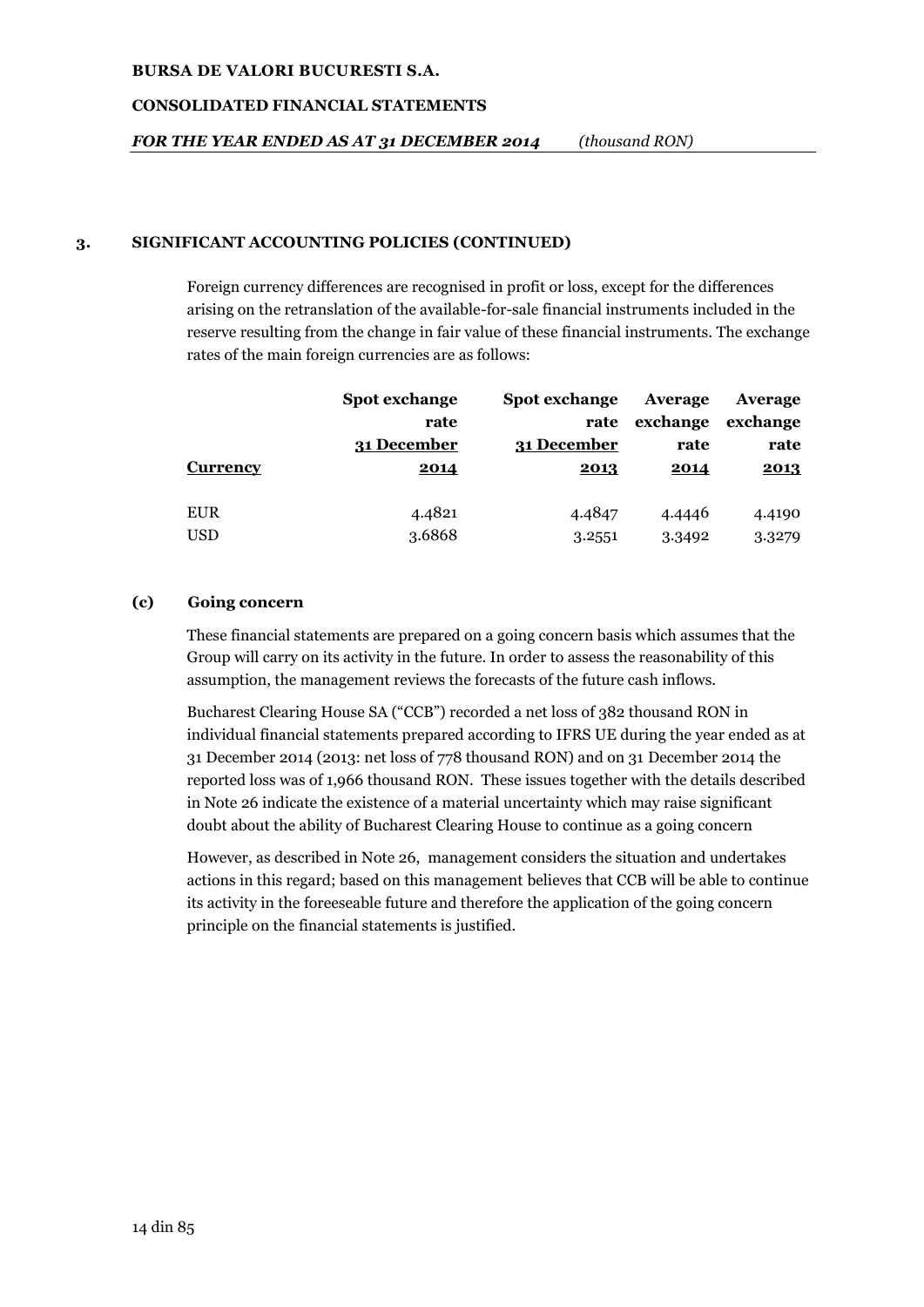### **CONSOLIDATED FINANCIAL STATEMENTS**

*FOR THE YEAR ENDED AS AT 31 DECEMBER 2014 (thousand RON)*

# **3. SIGNIFICANT ACCOUNTING POLICIES (CONTINUED)**

## **(d) Accounting for effects of hyperinflation**

According to IAS 29 ("Financial Reporting in Hyperinflationary Economies"), the financial statements of any entity whose functional currency is the currency of a hyperinflationary economy should be presented in terms of current purchasing power of that currency on the date on which the consolidated statement of the financial position is prepared, i.e. the nonmonetary items are retranslated by applying the general price index on the acquisition or contribution date.

According to IAS 29 an economy is considered hyperinflationary if, among other factors, the accumulated inflation index exceeds 100% over a period of three years. The steady decrease in the inflation rate and other factors related to the characteristics of the Romanian economic environment indicate that the economy whose functional currency was adopted by the Group ceased to be hyperinflationary affecting the financial periods starting from 1 January 2004. The provisions of IAS 29 were adopted in preparing the financial statements only for those holdings older than 1 January 2004. Amounts expressed in the current measuring unit used at 31 December 2003 are considered as basis for the reported accounting amounts included in these consolidated financial statements and are not measured values, replacement cost or any other measurement of the current value of assets or prices at which transactions would take place at present.

# **(e) Financial assets and liabilities**

#### *Financial assets*

The Group initially recognises receivables and deposits on the date that they are originated. All other financial assets (including assets designated as at fair value through profit or loss) are initially recognised on the trade date, which is the date when the Group becomes a party to the contractual provisions of the instrument.

The Group derecognises a financial asset when their contractual rights over the cash flows from the asset expire, or their the rights to receive the contractual cash flows of the financial asset are transformed by a transaction by which all the risks and rewards of ownership of the financial asset are substantially transformed. Any interest in such transferred financial asset that is created or retained by the Group is recognised as a separate asset or payable.

Financial assets and payables are offset and the net amount presented in the statement of financial position when, and only when, the Group has a legal right to offset the amounts and intends either to settle on a net basis or to realise the asset and settle the payable simultaneously.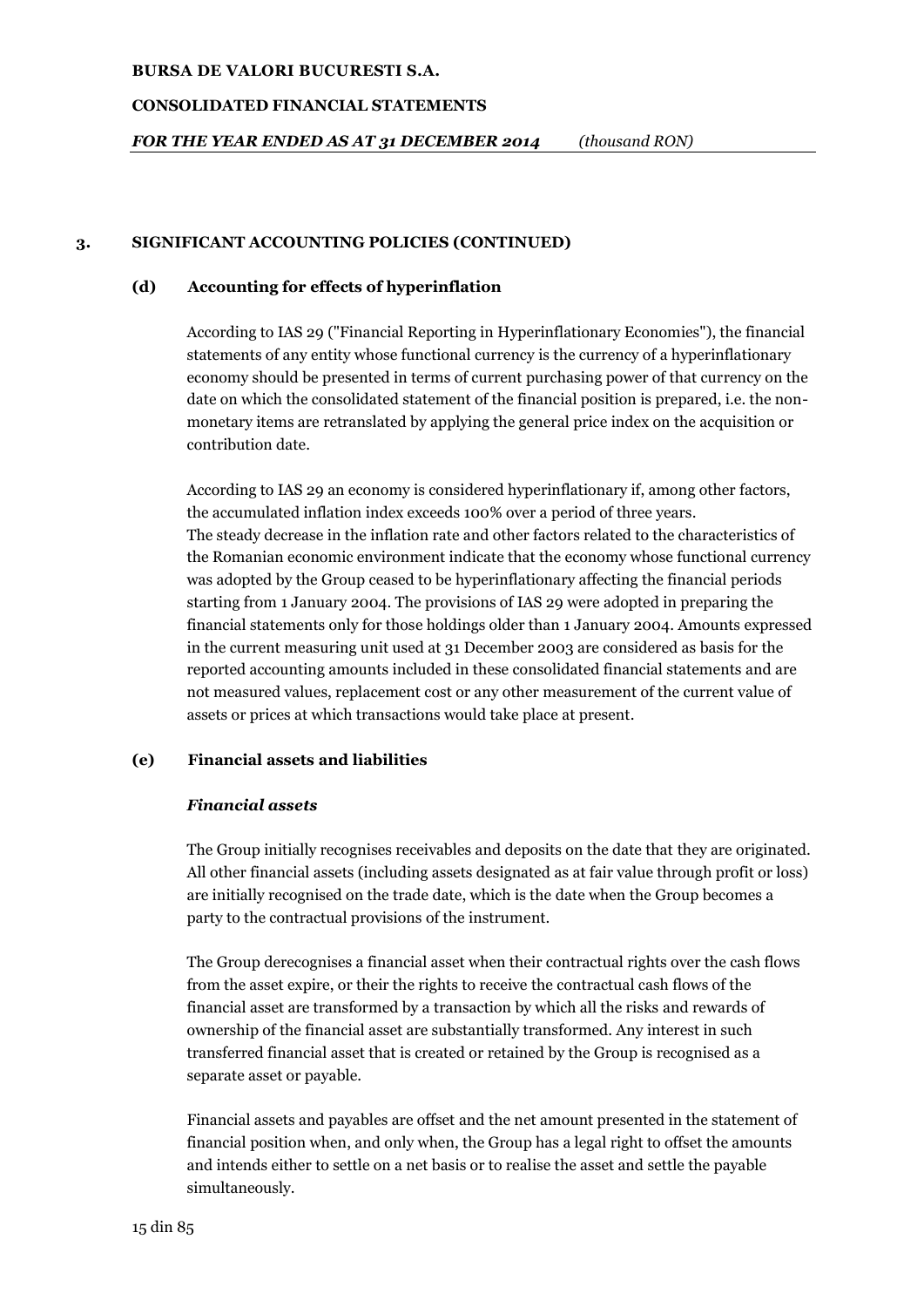### **CONSOLIDATED FINANCIAL STATEMENTS**

# *FOR THE YEAR ENDED AS AT 31 DECEMBER 2014 (thousand RON)*

### **3. SIGNIFICANT ACCOUNTING POLICIES (CONTINUED)**

The Group classifies financial assets held into the following categories: held-to-maturity financial assets, receivables and available-for-sale financial assets.

### *(i) Held-to-maturity financial assets*

If the Group has the intent and ability to hold the debt securities to maturity, then such financial assets may be classified as held-to-maturity investments. Held-to-maturity financial assets are recognised initially at fair value plus any directly attributable transaction costs.

The interest related to held-to-maturity assets, calculated according to the effective interest rate method, is carried in the profit or loss under Financial Income.

Subsequent to initial recognition, held-to-maturity financial assets are measured at amortised cost using the effective interest method, less any impairment losses. Any sale or reclassification before maturity of more than an insignificant amount of held-to-maturity investments and that does not occur near their maturity leads to the reclassification of all held-to-maturity investments as available-for-sale assets, and the Group will not be able to classify the investment instruments as held-to-maturity during the current year and the next two financial years.

During its activities, the Group performs also government securities repurchase operations. These involve placements with banks using government securities as collateral from banks. Repurchase securities have fixed maturities and are treated as bank deposits with the same rules for recognition, measurement and derecognition.

#### *(ii) Receivables*

Receivables are financial assets with fixed or determinable payments that are not quoted in an active market. Such assets are initially recognized at fair value, and subsequently measured at amortized cost, using the effective interest rate method, less the depreciation provision.

Cash and cash equivalents comprise cash balances, the funds available in bank current accounts, other high-liquidity short term investments with initial maturity deadlines of up to three months.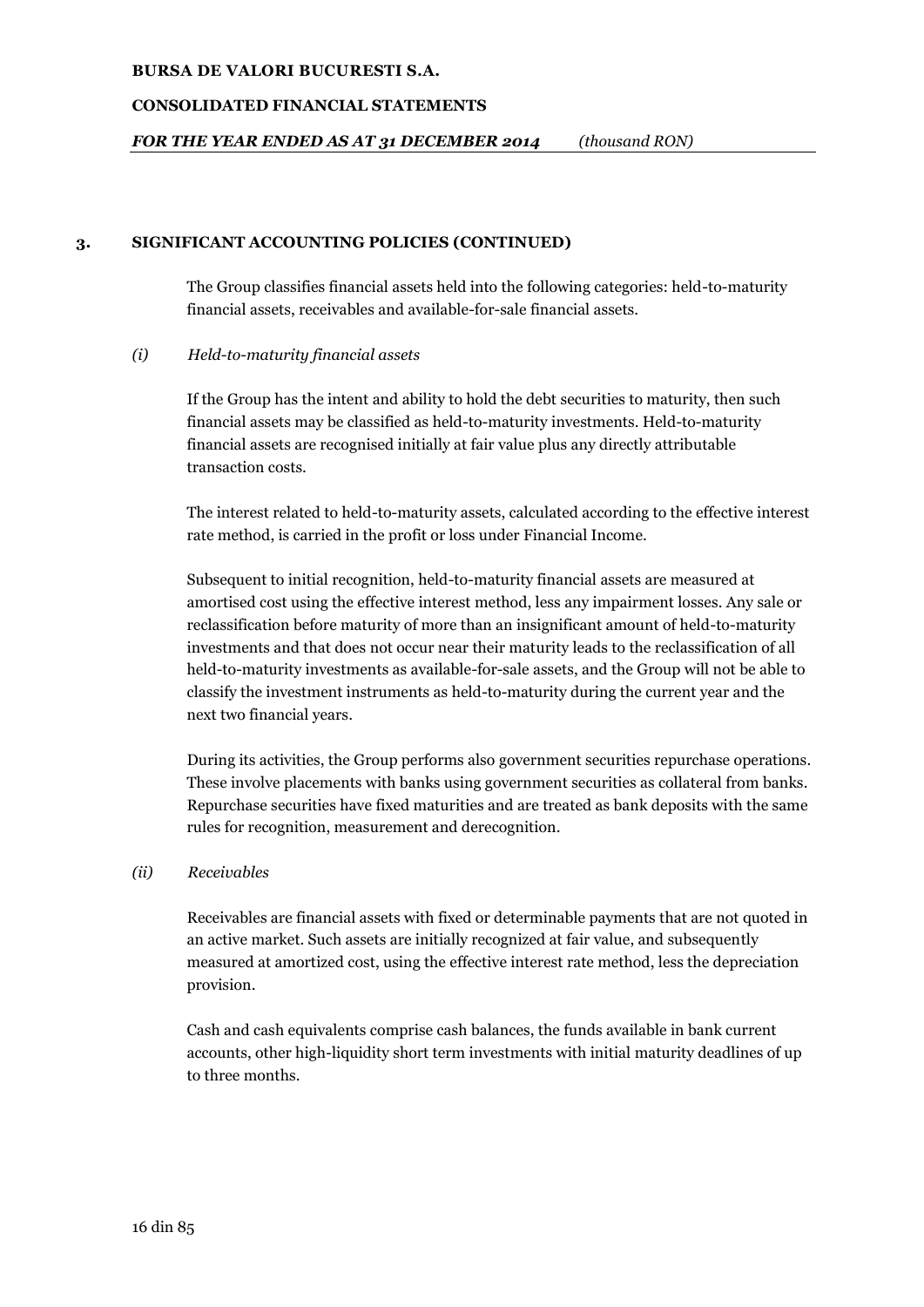### **CONSOLIDATED FINANCIAL STATEMENTS**

*FOR THE YEAR ENDED AS AT 31 DECEMBER 2014 (thousand RON)*

## **3. SIGNIFICANT ACCOUNTING POLICIES (CONTINUED)**

#### *(iii) Available-for-sale financial assets*

Available-for-sale financial assets are non-derivative financial assets that are designated as available for sale and are not classified in any of the above categories of financial assets. The Group's investments in equity securities and in certain debt instruments are classified as available-for-sale financial assets.

Subsequent to the initial recognition, they are measured at fair value and changes therein, other than impairment losses (see Note 3 (i)) and foreign currency differences on availablefor-sale equity securities are recognised in other comprehensive income and presented in the fair value reserve in equity. When an investment is derecognised, the gain or loss accumulated in other comprehensive income is reclassified to profit or loss.

If the fair value cannot be reliably determined, the shares designated as available-for-sale financial assets are recorded at restated cost except the provision for impairment losses.

# **(f) Financial assets and payables which cover the guarantee and clearing funds and the margin**

Financial assets and payables from the guarantee and clearing funds and the margin refer to the services provided by following subsidiaries: Casa de Compensare Bucuresti SA, Depozitarul Central SA and Fondul de Compensare a Investitorilor SA.

# *Guarantee fund and margin accounts managed by the Bucharest Clearing House S.A.*

Casa de Compensare Bucuresti SA ("CCB") acts as a central counterparty for all clearing members admitted in CCB system for registration, guarantee, clearing and settlement of derivative transactions concluded on the Bucharest Stock Exchange. Its role is to perform the registration, guarantee, clearing and settlement operations of the financial derivatives transactions concluded on the Bucharest Stock Exchange.

Since the date when the clearing and settlement reports are confirmed, CCB is interposed between clearing members, becoming the counterparty to transactions required to be performed by them on the post-trading platform. The CCB obligations as a central counterparty cease on the daily settlement.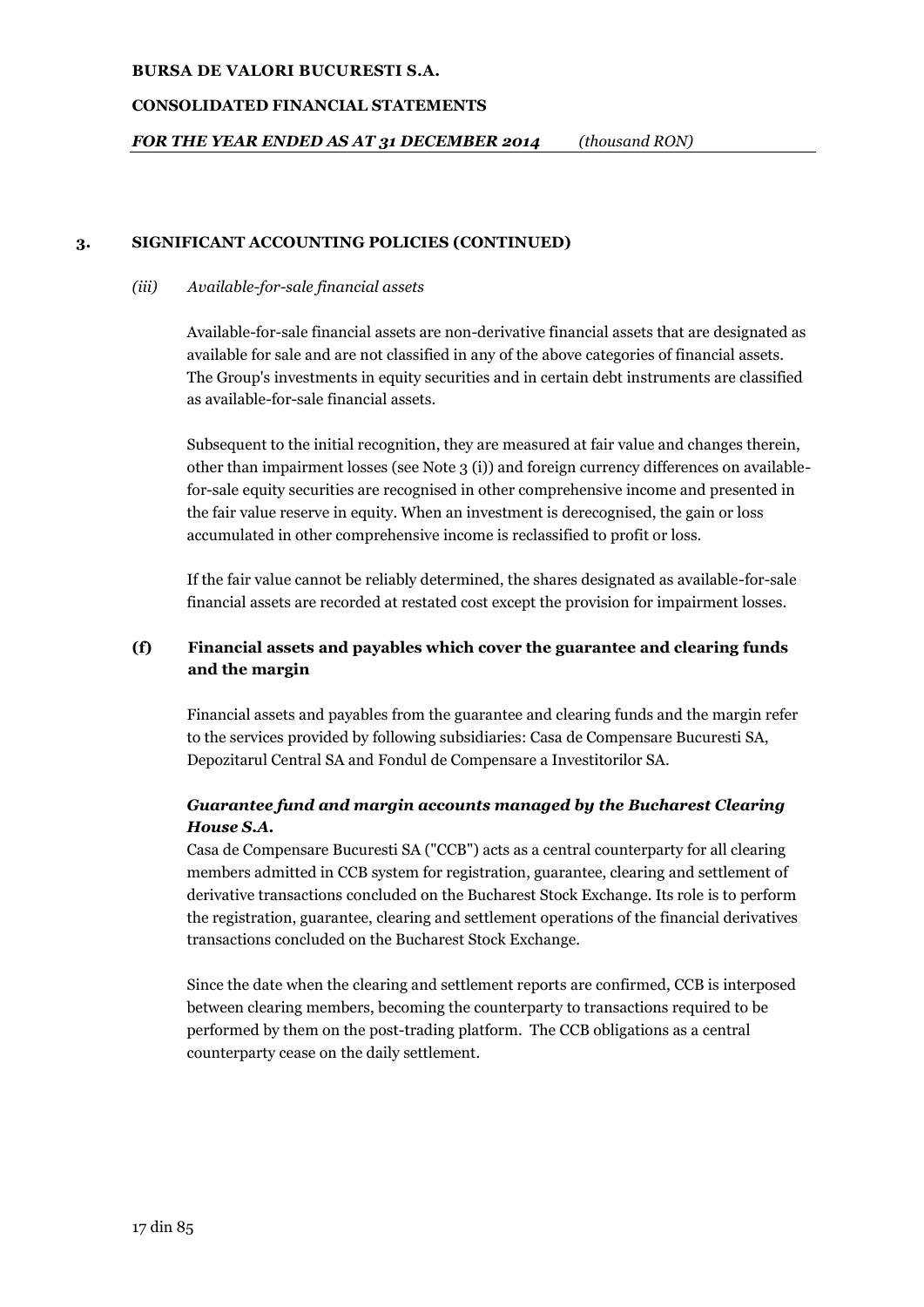### **CONSOLIDATED FINANCIAL STATEMENTS**

# *FOR THE YEAR ENDED AS AT 31 DECEMBER 2014 (thousand RON)*

## **3. SIGNIFICANT ACCOUNTING POLICIES (CONTINUED)**

If a clearing member cannot fulfil its obligations, CCB takes over those obligations and fulfils them by replacing the incapacitated party.

In order to provide resources necessary for the proper functioning of derivative financial instruments clearing and settlement mechanism, the participants in the clearing settlement system (clearing members) set up financial guarantees and make available collaterals in margin accounts in order to guarantee the financial obligations arising from derivative financial instruments transactions developed in the derivative market. For the same purpose, CCB has established the guarantee fund which consists of contributions in cash, securities and letter of bank guarantee for the benefit of CCB filed by each clearing member to cover the flows recorded after liquidation of amounts recorded at clearing members.

The CCB registers in the balance sheet or a payable equal to the financial guarantees and the guarantee fund set up by participants in the clearing and settlement system, along with the registration of the corresponding asset (cash, deposits, securities, etc.). As a result, the assets and payables resulted from the CCB activity, are of similar sizes.

The financial resources from the investment of amounts of margin accounts managed by the Casa de Compensare Bucuresti SA go entirely to the CCB (in the May 2011 – December 2012 period, only 10% of these resources went to the CCB, with the remaining 90% going to clearing members). Therefore, as of 2013, CCB recognises 100% of the interest income from the investment of amounts of margin accounts in profit or loss.

Financial resources from the investment of the guarantee fund administered by the Bucharest Clearing House - namely 90% - are not distributed to the clearing members, but are capitalised and included in the total resources of the guarantee fund and cannot be disposed of by CCB.

The financial resources resulted from the investment of the guarantee fund managed by the Bucharest Clearing House – equivalent to  $10\%$  – go to the CCB. Therefore, CCB recognises interest income from the investment of guarantee fund – equivalent to 10% of the financial resources resulting from the investment of the guarantee fund.

The contributions to the guarantee fund of a clearing member, and the not used financial guarantees are given back only after their removal from the Register of the Clearing Members based on the decision of the CCB Board of Directors to withdraw the clearing membership. The capitalised resources from the investment of the guarantee fund are not distributed to the clearing members.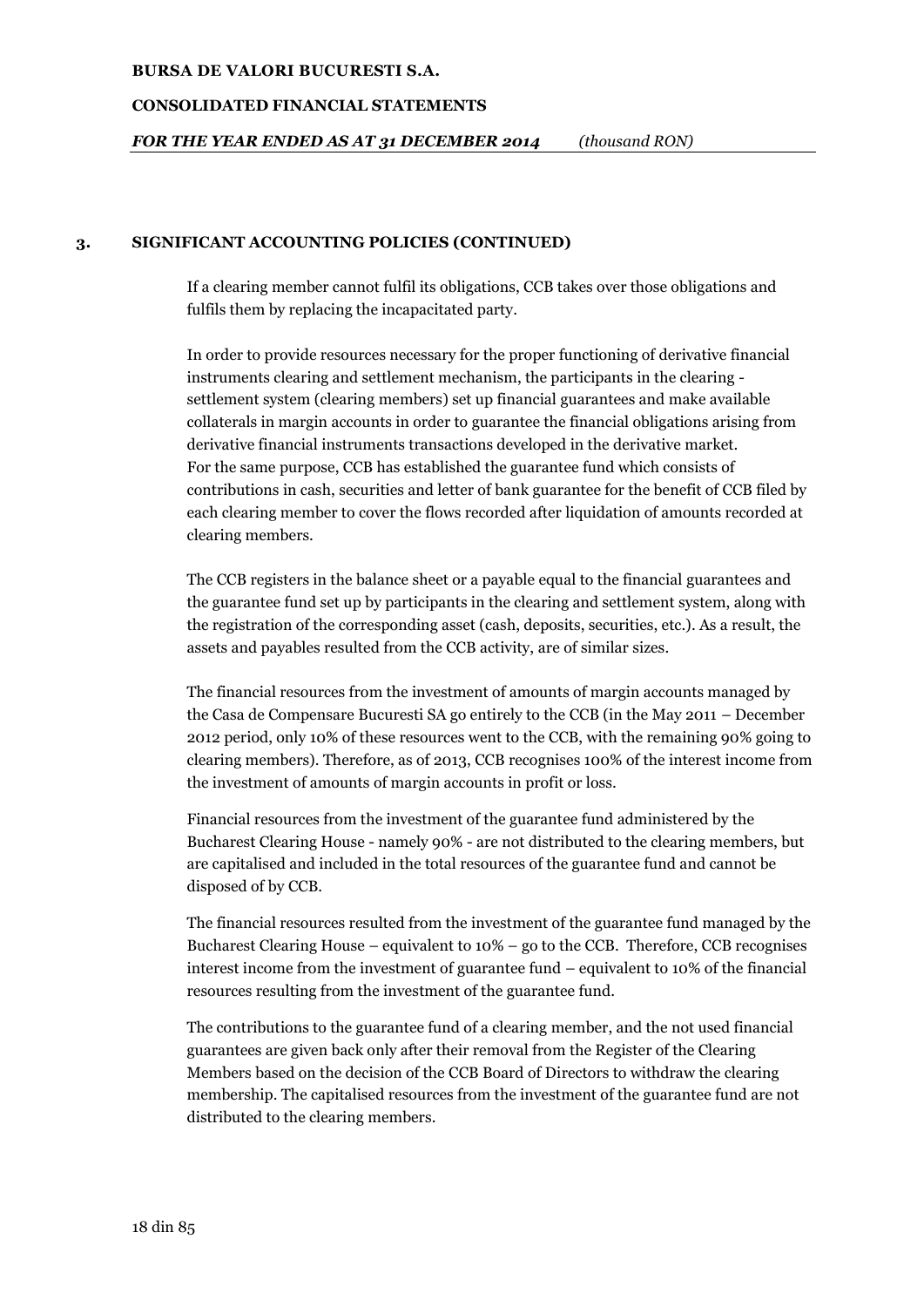### **CONSOLIDATED FINANCIAL STATEMENTS**

*FOR THE YEAR ENDED AS AT 31 DECEMBER 2014 (thousand RON)*

# **3. SIGNIFICANT ACCOUNTING POLICIES (CONTINUED)**

# *Clearing fund managed by Fondul de Compensare a Investitorilor SA*

Fondul de Compensare a Investitorilor SA (Investors Compensation Fund) ("FCI" or "the Fund") aims at providing financial services to the investors in case the intermediaries which provide financial services for an investment management company is not able to meet its obligations towards their customers.All intermediaries authorised to provide financial investment services and investment management companies managing individual investment portfolios must be members of the Fund.

The compensation fund consists of non-reimbursable contributions from its members (financial investment companies, asset management companies, banks).FCI does not distribute dividends.

FCI registers in the balance or a payable equal to the compensation fund established by its members, along with the registration of the corresponding asset (cash deposited as a contribution by the Fund's members). As a result, the assets and payables resulted from the FCI activity, have similar sizes. Income from the investment of the Fund is mentioned as profit or loss and may be used to cover expenses related to the administration and the operation of FCI or to increase the resources of the Compensation Fund.

# *Guarantee fund and margin managed by the Depozitarul Central SA*

Depozitarul Central SA (The Central Depository) provides depository, registry, clearing and settlement of transactions in financial instruments (stocks, fixed income securities, bonds, funds, etc.) carried out on the Bucharest Stock Exchange.

The clearing participants are required to contribute to the setting up of a guarantee fund with the Central Depository. The interests related to the guarantee fund administration shall be quarterly distributed to the participants in the clearing and settlement and registry system, after retaining of the management fee of the funds, which is carried in the profit or loss under Service revenue, in terms of their capitalisation in the guarantee fund contributions and of updating participants' contributions.

The contributions to the guarantee fund of any participant in the clearing and settlement and registry system shall be returned to that participant in case the quality of participant to the clearing and settlement and registry system of the Central Depository ceases, after the deduction of any of its payment obligations to the Central Depository.

The guarantee fund shall be dissolved in case of dissolution of the Central Depository and the contributions to the guarantee fund of the participants in the clearing and settlement and registry system shall be returned to them.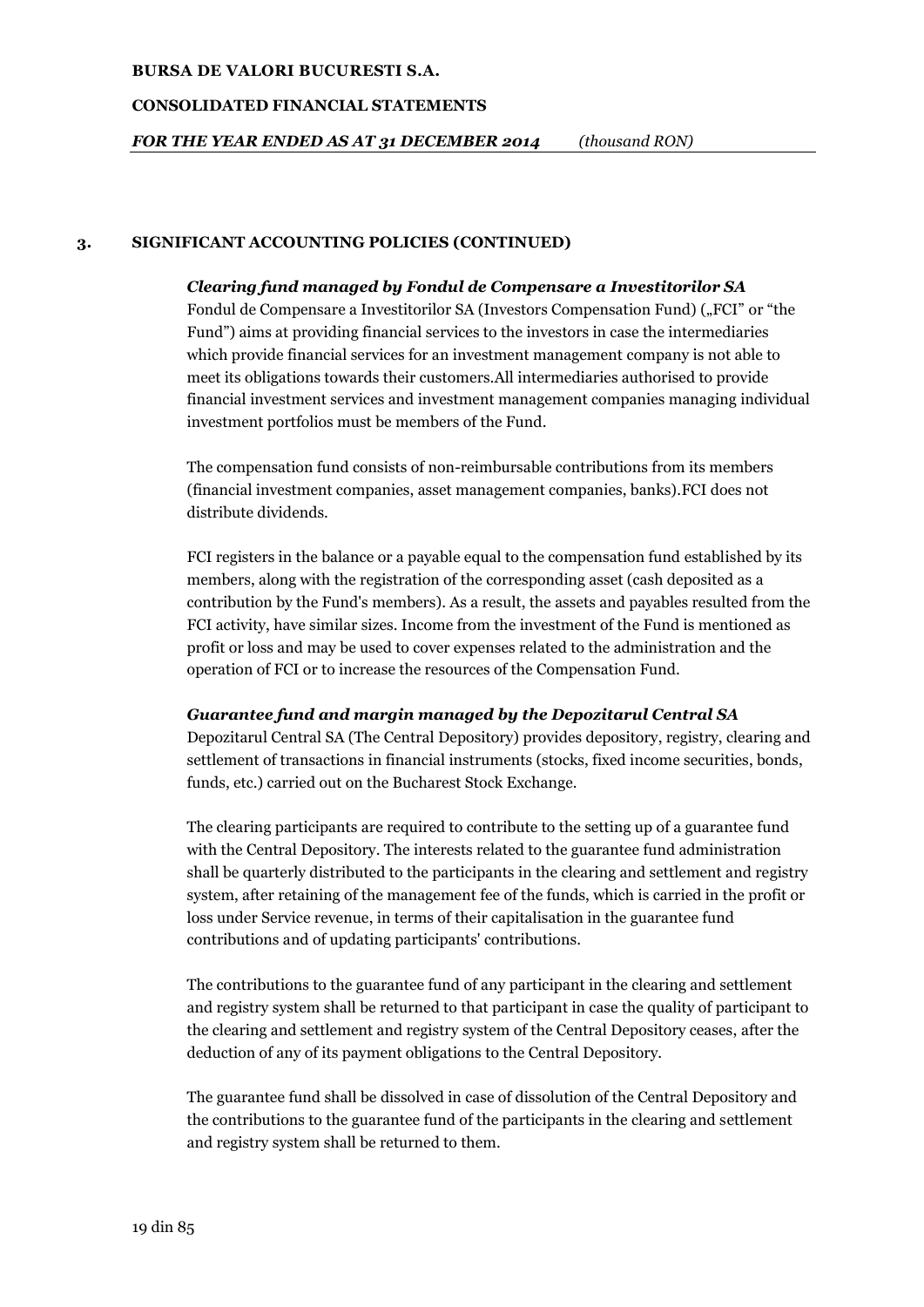### **CONSOLIDATED FINANCIAL STATEMENTS**

# *FOR THE YEAR ENDED AS AT 31 DECEMBER 2014 (thousand RON)*

## **3. SIGNIFICANT ACCOUNTING POLICIES (CONTINUED)**

The margins of the participants in the clearing and settlement and registry system are established by depositing the initial and the additional margins by each participant in the clearing, settlement and registry system. The interests related to the margin administration shall be quarterly distributed to the participants in the clearing and settlement and registry system, after retaining of the management fee of the funds, which is carried in the profit or loss under Service revenue, in terms of their capitalisation in the initial margin and of updating participants' contributions.

The margin of any participant in the clearing and settlement and registry system shall be returned to that participant in case the quality of participant to the clearing and settlement and registry system of the Central Depository ceases, after the deduction of any of its payment obligations to the Central Depository. The amounts related to margins of the participants in the clearing and settlement and registry system shall be returned to them in case of dissolution of the Central Depository.

The Central Depository recorded in the balance or a payable equal to guarantee fund and the margin set up by participants, along with the registration of the corresponding asset (cash deposited by participants).

The accounting treatment for specific transactions of the Casa de Compensare Bucuresti SA (Bucharest Clearing House), Fondul de Compensare a Investitorilor SA (the Investors Compensation Fund) and the Depozitarul Central SA (Central Depository) is as follows:

- the current receivables and payables in relation to the participants in the Bucharest Clearing House, the Central Depository and Investors Compensation Fund represents amounts receivable or payable for settlement and margin calls and are recorded initially at fair value and subsequently recognised at amortised cost.
- collaterals, guarantee fund and investors compensation fund are amounts received from participants for setting up the margins and the financial guarantees or contributions to the guarantee fund and, respectively, the investors compensation fund and are initially recognised at fair value; subsequently such amounts are recognised at amortised cost.
- the interest related to guarantees, the guarantee fund and the investment compensation fund are capitalized or carried in the profit or loss according to the accounting policy described above.
- assets covering the collaterals, the guarantee fund and the compensation fund consist of cash at banks, deposits at banks or securities; they are divided into longterm assets and short-term assets by residual maturity on balance sheet date; they are recognised initially at fair value and subsequently at amortised cost.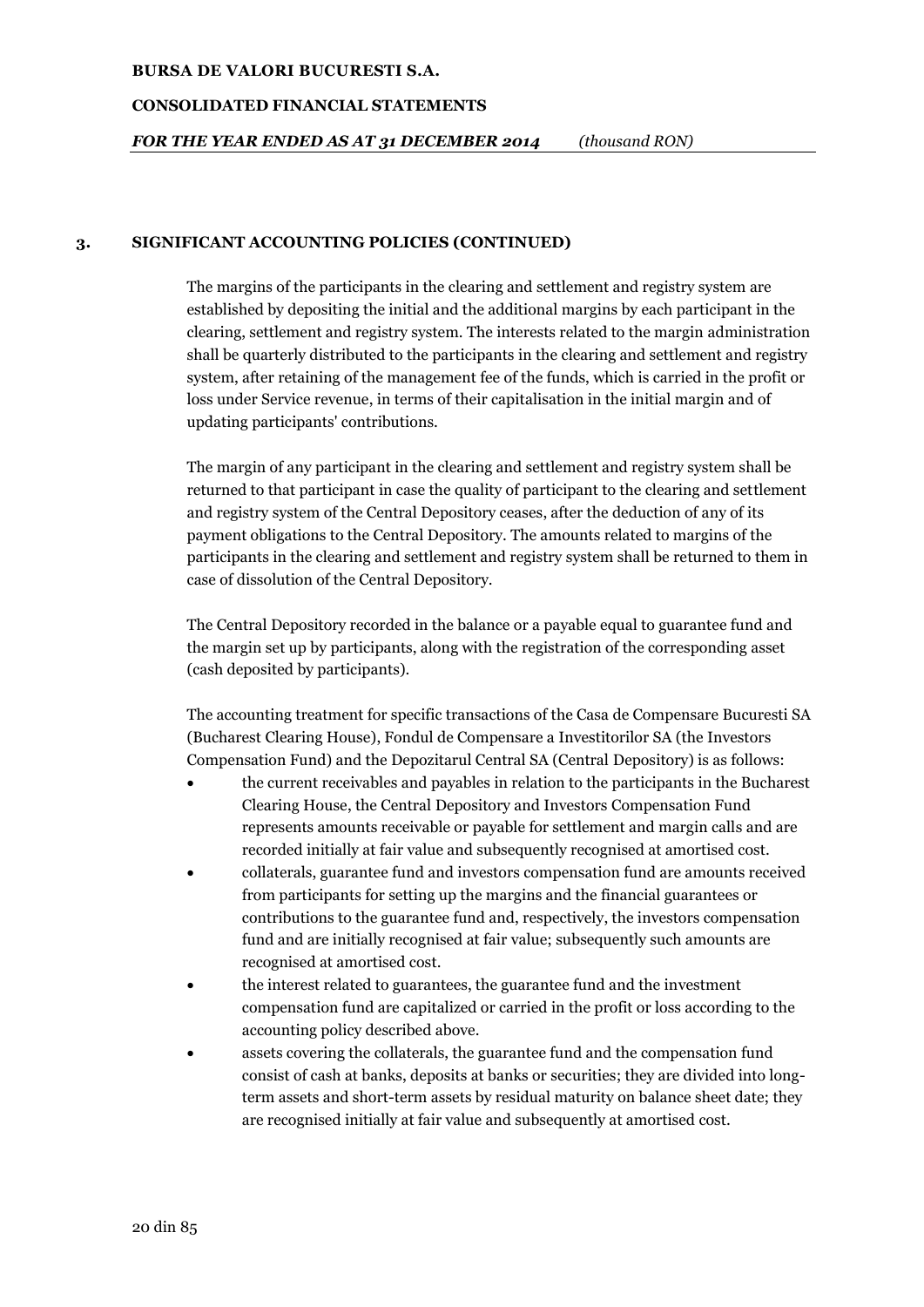## **CONSOLIDATED FINANCIAL STATEMENTS**

*FOR THE YEAR ENDED AS AT 31 DECEMBER 2014 (thousand RON)*

## **3. SIGNIFICANT ACCOUNTING POLICIES (CONTINUED)**

#### **(g) Tangible and intangible fixed assets**

#### **Intangible fixed assets**

### *(i) Recognition and measurement*

Land is carried at fair value, determined based on annual assessments by external independent assessors. The re-assessments are carried out at sufficient intervals to ensure that the fair value of a re-assessed asset does not differ significantly from carrying amount. Any amortization cumulated on the re-assessment date is removed from the gross carrying amount of the assets, and the net value is restated at the re-assessed value of the asset. All other tangible assets are carried at their historical cost, less cumulated amortization. The historical cost includes expenses directly attributable to the purchase of the respective items.

### *(ii) Subsequent expenditure*

The Group recognises in the carrying amount of a tangible asset the cost of its replacement when such cost is incurred or the economic benefits included in that tangible asset are likely to be transferred to the Group and the cost of this tangible asset may be measured in a reliable manner. All other costs are recognised as expense in profit or loss since they are incurred.

The costs incurred to replace a component of tangible assets reflected separately, including inspections or overhauls, are capitalised. Other subsequent expense is capitalised to the extent that it enhances the future performance of those tangible assets. All other repair and maintenance costs are included in profit or loss since they are performed.

#### *(iii) Tangible asset amortisation*

Amortisation is calculated using the straight-line method over the estimated useful life of each tangible asset. Land is not subject to amortisation.

The useful lives for the current and comparative years are as follows:

| <b>Building arrangement</b> | 8-16 years |
|-----------------------------|------------|
| Plant and equipment         | 3-20 years |
| Fixtures and fittings       | 2-15 years |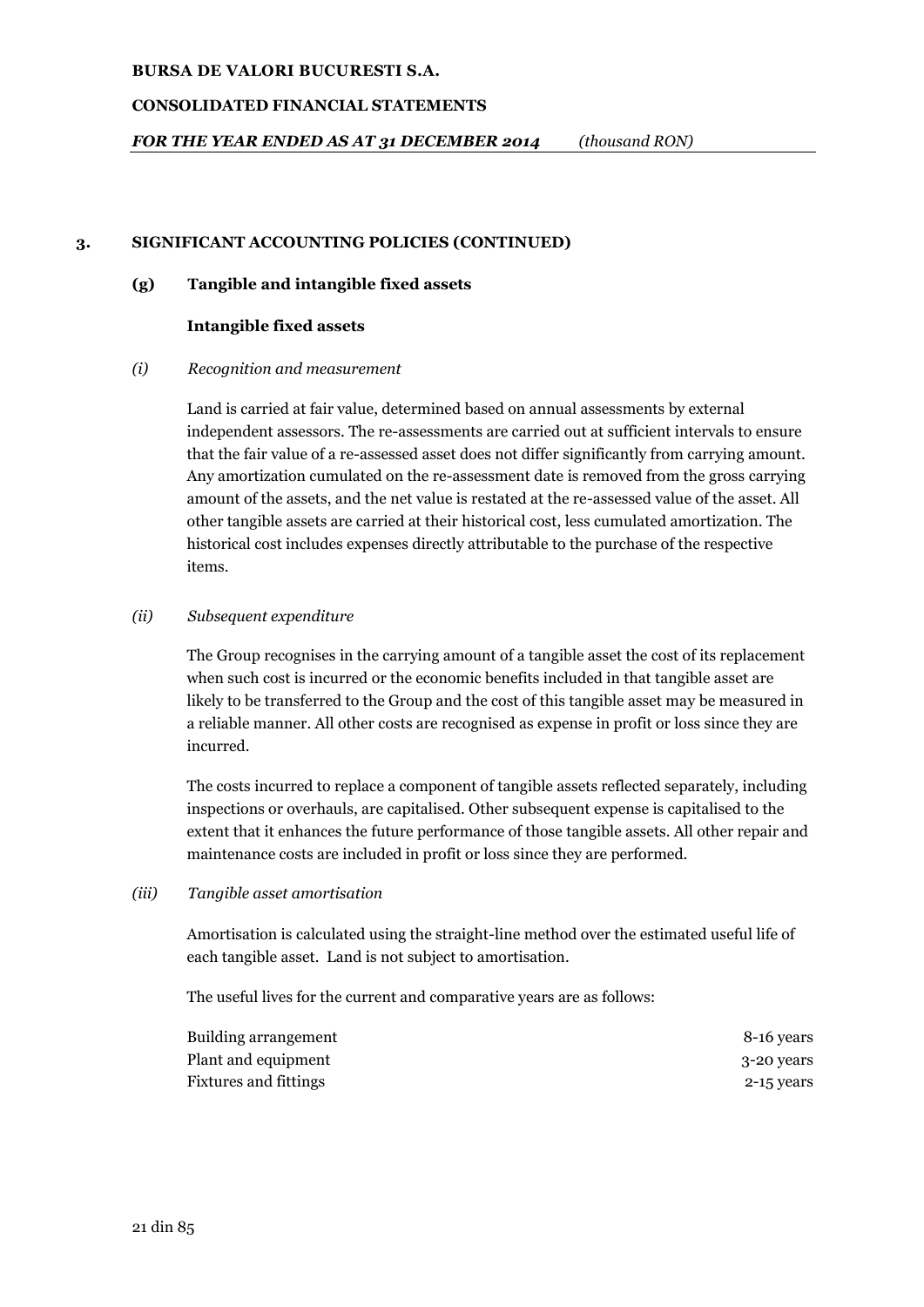### **CONSOLIDATED FINANCIAL STATEMENTS**

# *FOR THE YEAR ENDED AS AT 31 DECEMBER 2014 (thousand RON)*

## **3. SIGNIFICANT ACCOUNTING POLICIES (CONTINUED)**

Amortisation methods, useful lives and residual values are reviewed at the end of each financial year and adjusted if appropriate.

### *Goodwill*

Goodwill that arises on the acquisition of subsidiaries is presented with intangible assets. For the measurements of goodwill at initial recognition, see Note 3(a)(i). *Subsequent measurement*

Goodwill is measured at cost less accumulated impairment losses. Goodwill is tested for impairment annually or more frequently if events or changes in circumstances indicate a possible impairment.

### *Other intangible assets*

Other intangible assets (including IT licenses) that are acquired by the Group and have finite useful lives are measured at cost, less accumulated amortisation and accumulated impairment losses.

Intangible assets (including IT licenses) that are acquired by the Group and have finite useful lives are measured at cost, less accumulated amortisation and accumulated impairment losses. Development costs, which can be directly attributable to the design and testing of identifiable and single software products controlled by the Company are disclosed as intangible assets when the following criteria are met:

- The technical possibility to complete the software product, in order for it to be available for every use;

- The Management plans to complete the software product and use or sell it;

- The software product can be used or sold;

- The manner in which the software product will generate future economic benefits can be proven;

- Technical, financial and other adequate resources are available in order to complete the development and use or sell the software product;

- The expenses attributable to the software product during its development can be reliably measured.

The directly attributable costs that are capitalized as part of the software product include the costs related to the employees involved in software development and an appropriate part of the relevant general expenses.

Other development expenses that do not fulfill these criteria are disclosed as expenses. The development costs previously disclosed as expenses are not disclosed as assets in a subsequent period.

Computer software development costs disclosed as assets are depreciated during the estimated useful life, which does not exceed 3 years.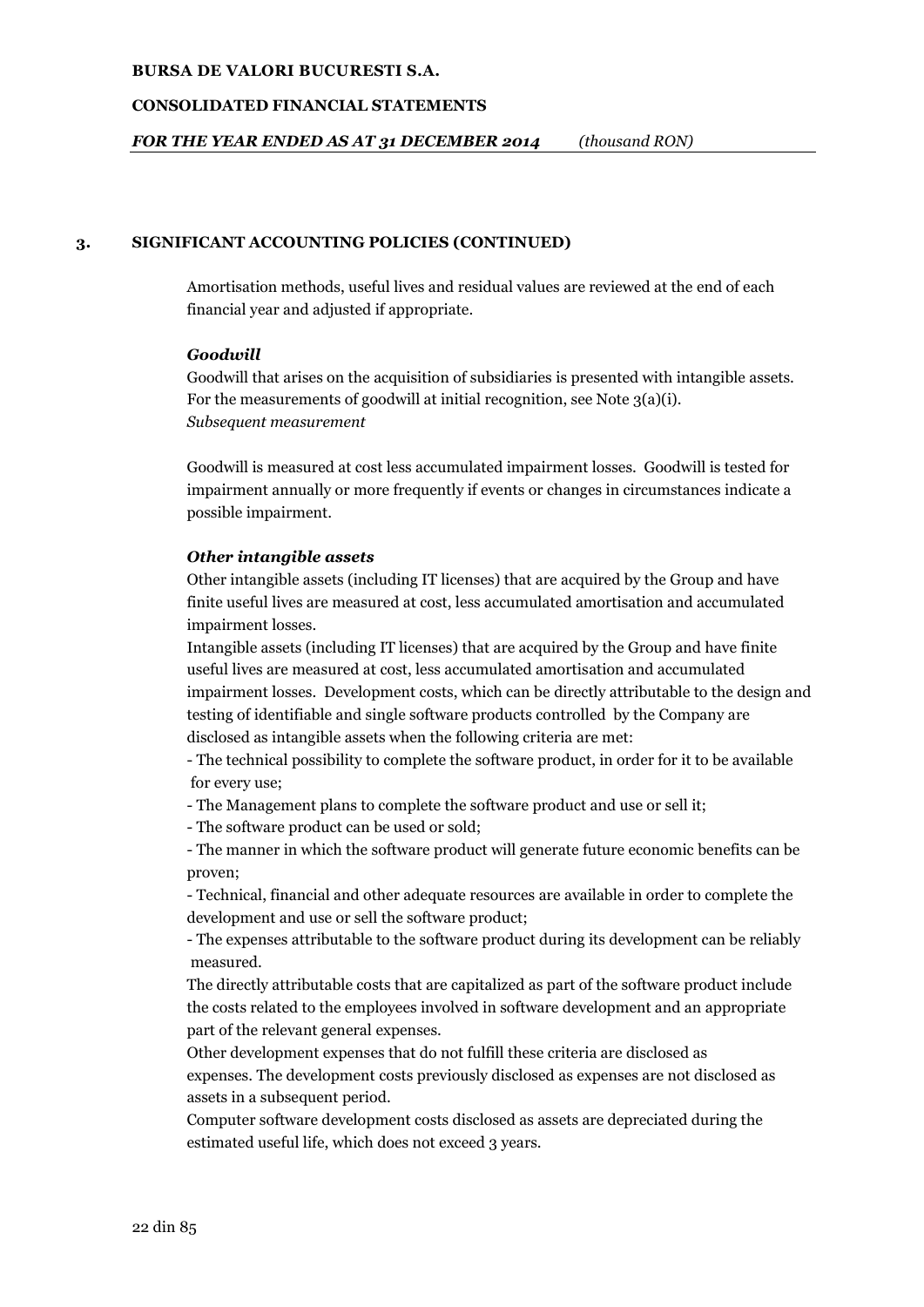# **CONSOLIDATED FINANCIAL STATEMENTS**

*FOR THE YEAR ENDED AS AT 31 DECEMBER 2014 (thousand RON)*

# **3. SIGNIFICANT ACCOUNTING POLICIES (CONTINUED)**

## *(i) Subsequent expenditure*

The expenditure enabling intangible assets to generate future economic benefits beyond the originally forecast performance is added to the original cost thereof. Such expenses are capitalised as intangible assets if not integral part of intangible assets.

# *(ii) Intangible asset amortisation*

Amortisation is recorded in profit or loss using the straight-line method over the estimated useful lives of intangible assets. Intangible assets are depreciated starting from the date when the asset is ready to be used. The useful life of IT programmes and licenses is between 1 and 5 years.

Amortisation methods, useful lives and residual values are reviewed at the end of each financial year and adjusted if appropriate.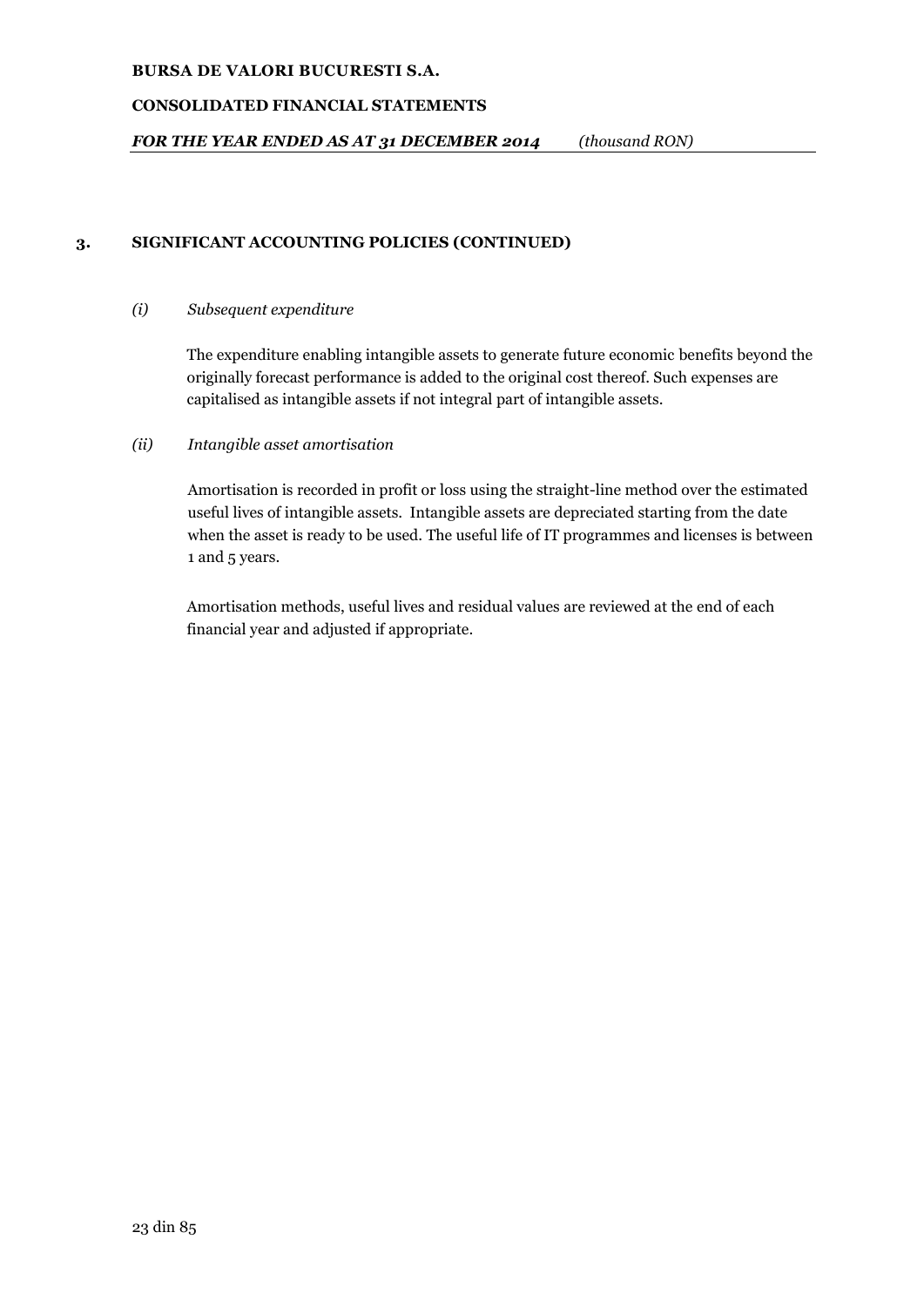# **CONSOLIDATED FINANCIAL STATEMENTS**

*FOR THE YEAR ENDED AS AT 31 DECEMBER 2014 (thousand RON)*

# **3. SIGNIFICANT ACCOUNTING POLICIES (CONTINUED)**

# **(h) Prepaid expenses and revenues**

The expenses made and the incomes obtained during the current period, but which concern the next periods, are included in the consolidated financial statement as prepaid expenses or revenues, as appropriate. Each month, the share of the prepaid expenses or revenues related to that month is included in expenses or revenues.

# **(i) Impairment**

# *(i) Financial assets*

A financial asset not classified as at fair value through profit or loss is assessed at each reporting date to determine whether there is objective evidence that it is impaired. A financial asset is impaired if there is objective evidence of impairment as a result of one or more events that occurred after the initial recognition of the asset, and that loss event(s) had a negative impact on the estimated future cash flows of that asset that can be estimated reliably.

Objective evidence that financial assets (including equity securities) are impaired includes default or delinquency by a debtor, restructuring of an amount due to the Group on terms that the Group would not consider otherwise, indications that a debtor or issuer will enter bankruptcy, adverse changes in payment status of borrowers or the disappearance of an active market for a security. In addition, for an investment in an equity security, a significant or prolonged decline in its fair value below its cost is objective evidence of impairment.

The Group considers evidence of impairment for receivables and held-to-maturity investment securities measured at both a specific asset and collective level. All individually significant receivables and held-to-maturity investment securities are assessed for specific impairment. All receivables which are not significantly impaired are subsequently collectively assessed for any impairment that has been incurred but not yet identified.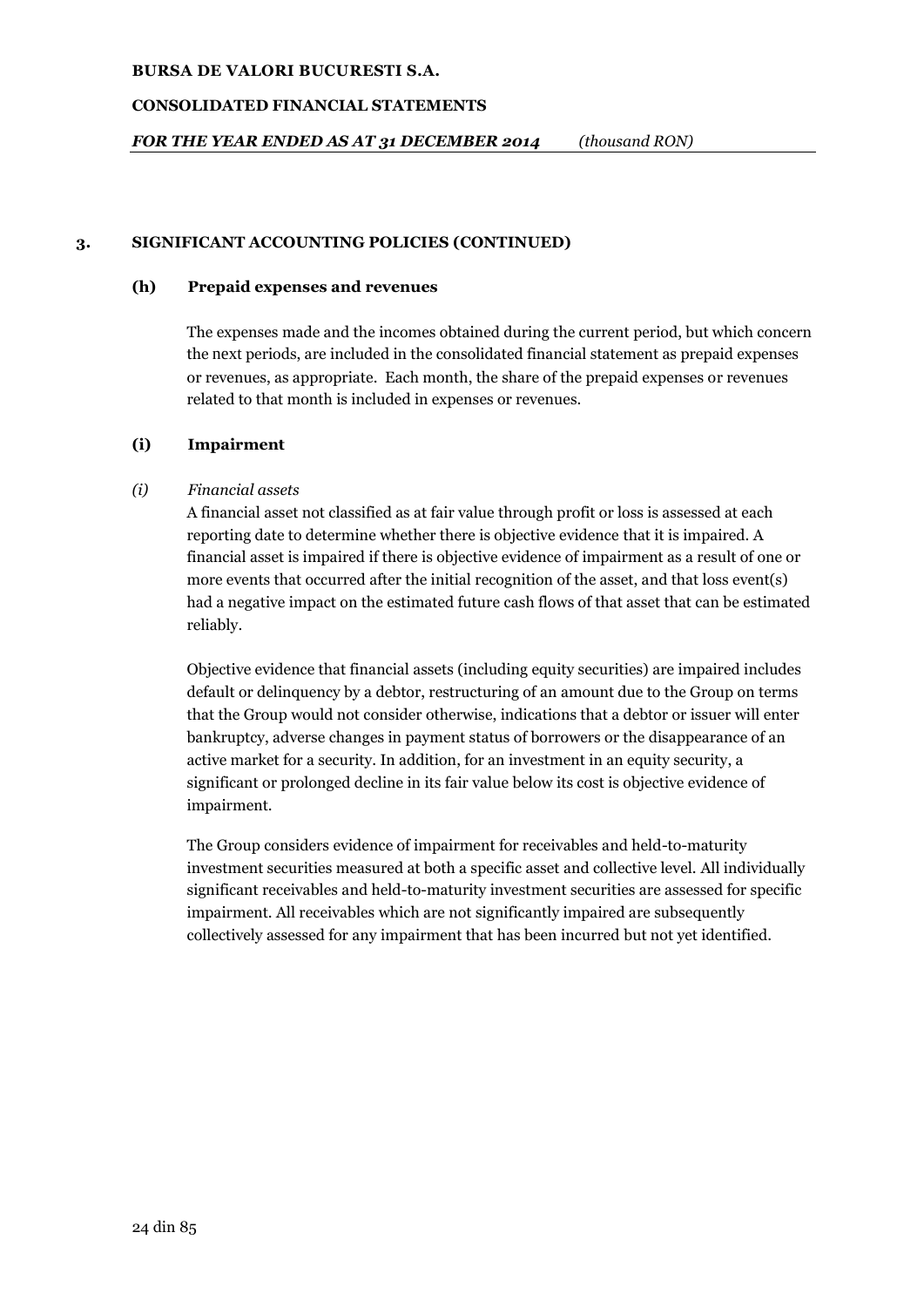### **CONSOLIDATED FINANCIAL STATEMENTS**

# *FOR THE YEAR ENDED AS AT 31 DECEMBER 2014 (thousand RON)*

### **3. SIGNIFICANT ACCOUNTING POLICIES (CONTINUED)**

Receivables that are not individually significant are collectively assessed for impairment by grouping together receivables with similar risk characteristics. In assessing collective impairment, the Group uses historical trends of the probability of default, the timing of recoveries and the amount of loss incurred, adjusted for management's judgement as to whether current economic and credit conditions are such that the actual losses are likely to be greater or less than the suggested by historical trends. An impairment loss in respect of a financial asset measured at amortised cost is calculated as the difference between its carrying amount and the present value of the estimated future cash flows discounted at the asset's initial effective interest rate. Losses are recognised in profit or loss and reflected in a receivables adjustment account. Interest on the impaired asset continues to be recognised through the discount amortisation. When an event occurring after the impairment was recognised causes the amount of impairment loss to decrease, the decrease in impairment loss is reversed through profit or loss.

Impairment losses on available-for-sale investments are recognised by reclassifying in profit or loss the losses accumulated recognised in other comprehensive income and reflected in the fair value reserve in equity to profit or loss. The cumulative loss that is reclassified from other comprehensive income to profit or loss is the difference between the acquisition cost, net of any principal repayment and amortisation, and the current fair value, less any impairment loss recognised previously in profit or loss. Changes in provisions for impairment losses attributable to time value of money are reflected as a component of interest income.

If, in a subsequent period, the fair value of an impaired available-for-sale debt security increases and the increase can be related objectively to an event occurring the impairment loss was recognised in profit or loss, then the impairment loss is reversed, with the amount of the reversal recognised in profit or loss. However, any subsequent recovery in the fair value of an impaired available-for-sale equity security is recognised in other comprehensive income.

# *(ii) Non-financial assets*

The carrying amounts of the Group's non-financial assets, other than deferred tax assets, are reviewed at each reporting date to determine whether there is any indication of impairment. If any such indication exists, then the asset's recoverable amount is estimated. For goodwill the recoverable amount is estimated each year.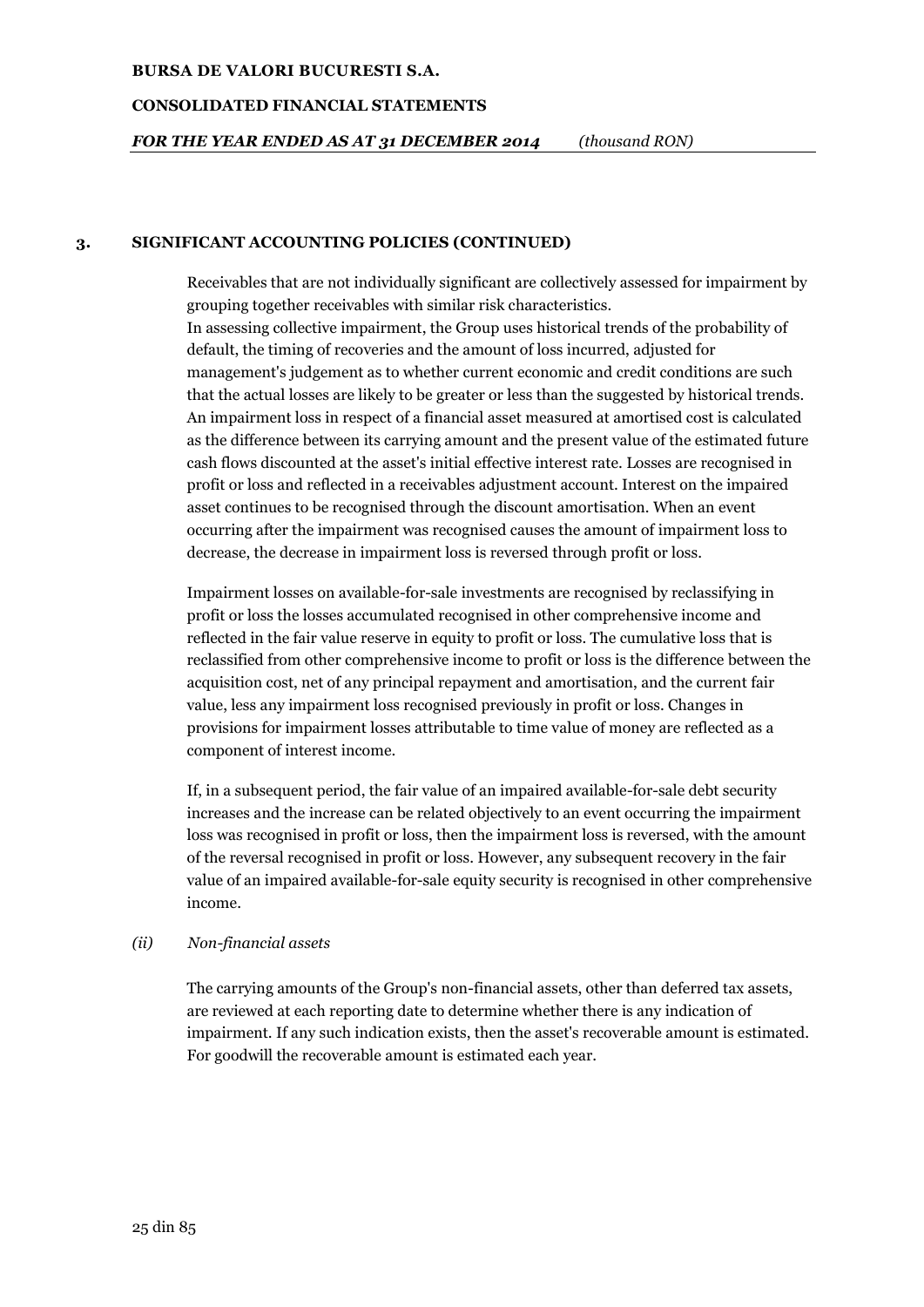#### **CONSOLIDATED FINANCIAL STATEMENTS**

# *FOR THE YEAR ENDED AS AT 31 DECEMBER 2014 (thousand RON)*

### **3. SIGNIFICANT ACCOUNTING POLICIES (CONTINUED)**

The recoverable amount of an asset or a cash-generating unit is the greater of its value in use and its fair value, less cost to sell. In assessing value in use, the estimated future cash flows are discounted to their present value using a pre-tax discount rate that reflects current market assessments of the time value of money and the risks specific to the asset.

For the purpose of impairment testing, assets which cannot be tested individually are grouped together into the smallest group of assets that generates cash inflows from continuing use that are largely independent of the cash inflows of other assets or group of assets ("cash-generating unit").

In order to test the goodwill impairment and subject to an operating segment ceiling, the cash-generating units to which goodwill has been allocated are monitored for internal reporting purposes. Goodwill acquired in a business combination is allocated to groups of cash-generating units that are expected to benefit from the synergies of the combination.

An impairment loss is recognised if the carrying amount of an asset or a cash-generating unit exceeds the estimated recoverable amount. Impairment losses are recognised in profit and loss. Impairment losses recognised in respect of cash-generating units are used first of all for reducing the carrying amount of any goodwill allocated to units, as the case may be, and then for reducing the carrying amounts of the other assets in the cash-generating unit (group of cash-generating units) on a pro-rata basis.

An impairment loss in respect of goodwill is not reversed in profit or loss. In respect to other assets, impairment losses recognised during prior periods are assessed at each reporting date to determine whether there is evidence that the loss has decreased or no longer exists. An impairment loss is reversed in profit or loss if there has been changes in the estimates used to determine the recoverable amount. An impairment loss is reversed in profit or loss only to the extent that the asset's carrying amount does not exceed the carrying amount that would have been determined, net of impairment or amortisation, if no impairment loss had been recognised.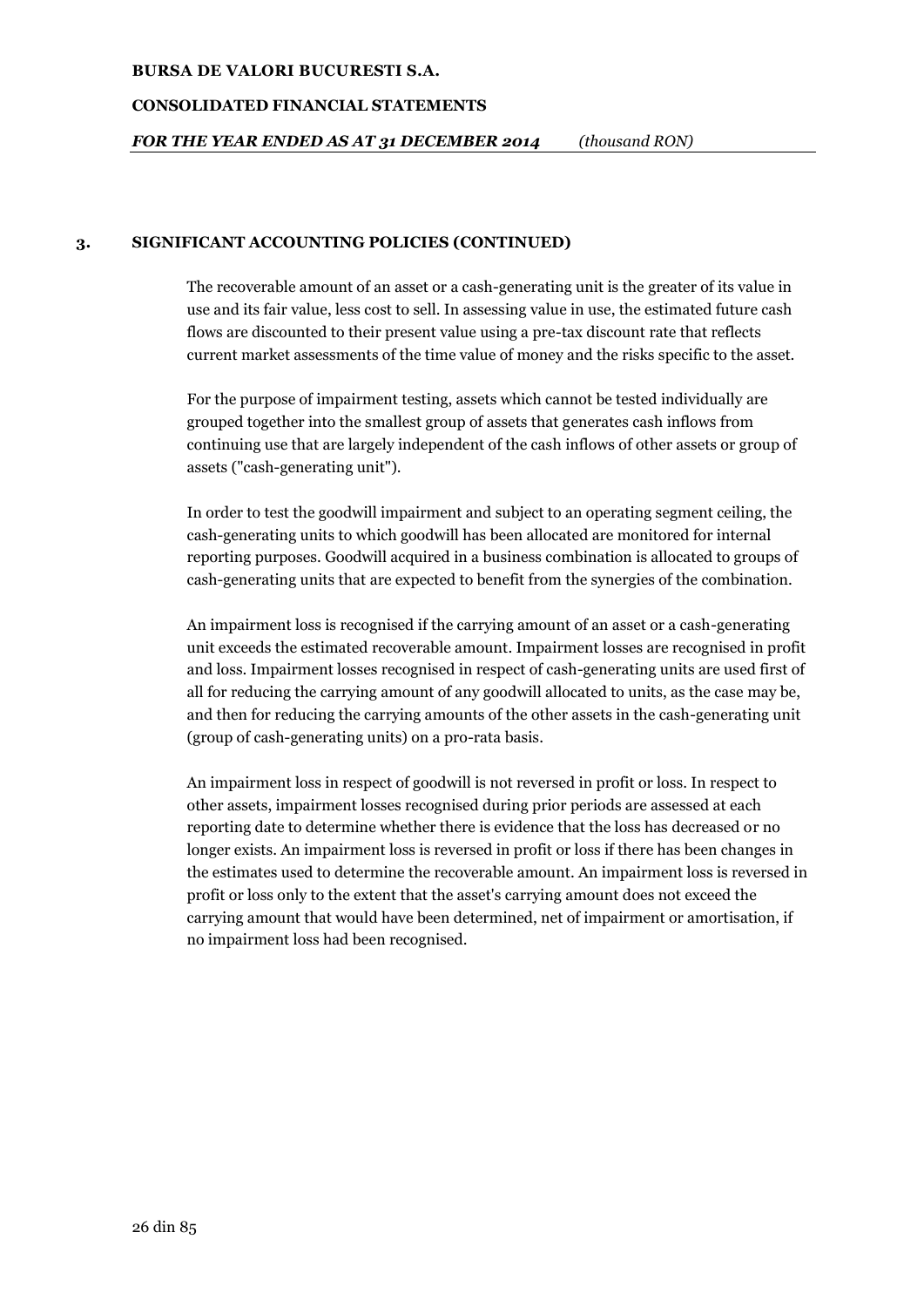# **CONSOLIDATED FINANCIAL STATEMENTS**

*FOR THE YEAR ENDED AS AT 31 DECEMBER 2014 (thousand RON)*

# **3. SIGNIFICANT ACCOUNTING POLICIES (CONTINUED)**

# **(j) Employee benefits**

# *(i) Short-term employee benefits*

Short-term employee benefits include salaries, compensations and social security contributions. Short-time employee benefits are recognised as expenses as the services are provided.

# *(ii) Defined contribution plans*

The Group's entities make payments on behalf of their own employees to the Romanian state pension, health insurance and unemployment funds, during the performance of their usual activities. All Group's members and employees are also legally bound to contribute (through social contributions) to the Romanian state pension fund (a state defined contribution plan). All contributions are recognised in the income for the period they are incurred.

# *(iii) Other long-term employee benefits*

The company may grant, but it is not obliged to grant, post-pensioning benefits without creating a legal or constructive obligation. That is why the Company did not recognize any debt in these financial statements.

# **(k) Trade and other payables**

Commercial liabilities and other liabilities consist in obligations to pay for the goods or services provided by suppliers and other creditors during the normal course of business. Commercial liabilities and other liabilities are classified as current liabilities if the payment is due within no more than one year. Otherwise, they will be presented as long-term liabilities. The commercial liabilities and other liabilities are initially recognized at fair value, and subsequently measured at amortized cost, using the effective interest rate method.

# **(l) Provisions**

A provision is recognised in consolidated statement of the financial position if, as a result of a past event, the Group has a present obligation that can be estimated reliably, and it is probable that an outflow of economic resources will be required to settle the obligation. Provisions are determined by discounting the expected future cash flows at a pre-tax rate that reflects current market conditions and the risks specific to that payable. The discount amortisation is recognised as financial cost.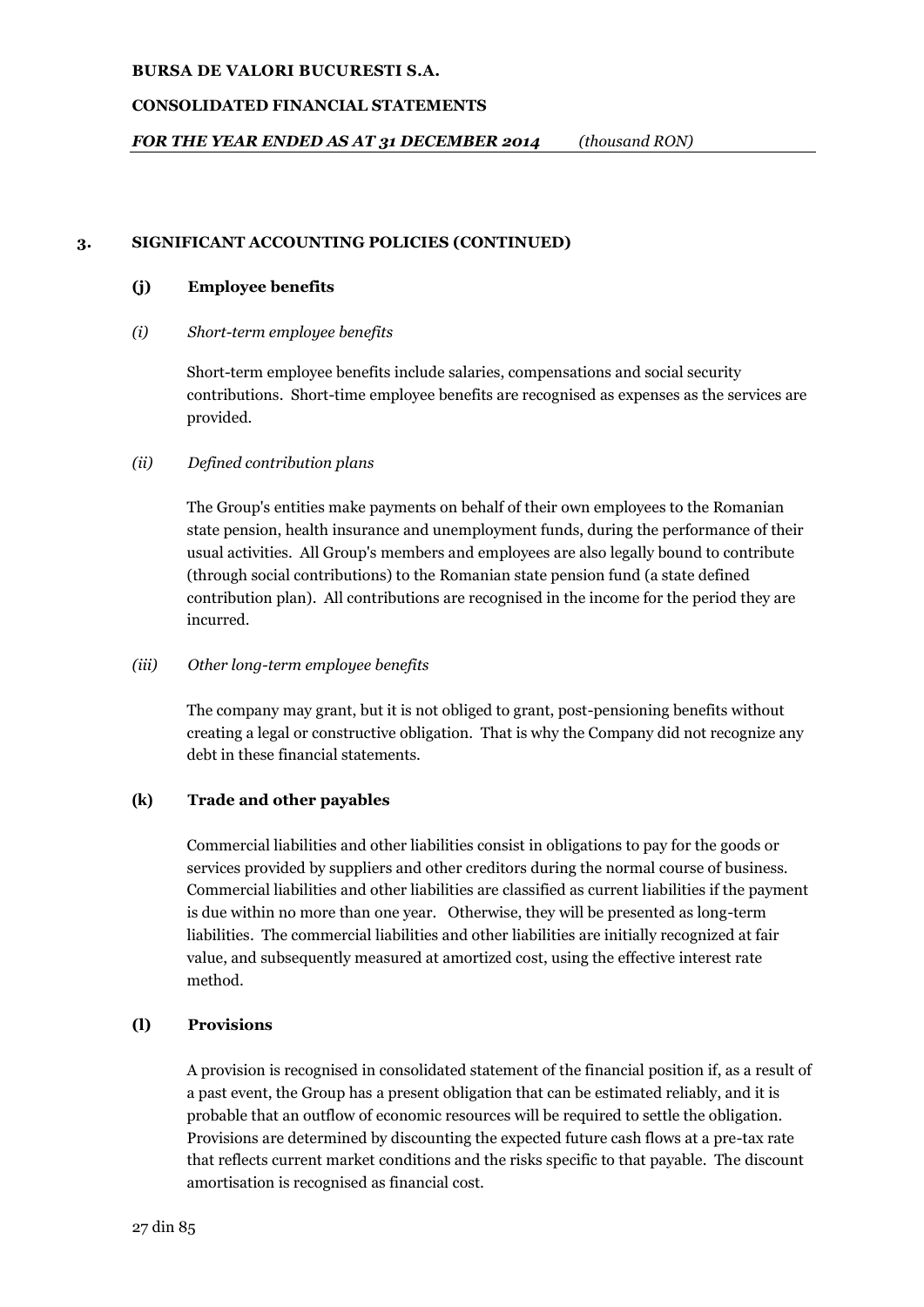# **CONSOLIDATED FINANCIAL STATEMENTS**

# *FOR THE YEAR ENDED AS AT 31 DECEMBER 2014 (thousand RON)*

# **3. SIGNIFICANT ACCOUNTING POLICIES (CONTINUED)**

### **(m) Revenues**

*(i) Revenues from services*

Revenues from services rendered are recognised in profit or loss for the period during which such services are provided.

The main sources of revenue are:

- revenues from fees for transactions in shares and fixed income instruments revenues are recognised as services are rendered;
- fees charged for admission to trading revenues are recognised at the date of admission to trading;
- fees charged for maintaining to trading revenues are recognised on a straight-line basis over the period to which it relates;
- sales of exchange information revenues are recognised as services are rendered;
- revenues from charges for storage operations for issuers of financial instruments revenues are recognised as services are rendered;
- revenues from registry operations for issuers of financial instruments revenues are recognised as services are rendered;
- revenues from clearing and settlement operations of the financial instrument transactions (shares and fixed-income instruments and derivatives) – revenues are recognised as services are rendered.

# *(ii) Fees*

When the Group acts in the capacity of an agent rather than as the principal in a transaction, the revenue recognised is the net amount of the commission made by the Group.

# **(n) Financial income and financial costs**

Financial income includes interest income on funds invested (including available-for-sale financial assets), dividend income, gains on the re-measurement of assets and payables in other currencies and gains on the disposal of available-for-sale financial assets.

Dividend income is recognised in profit or loss on the date that the Group's right to receive payment is established, which is the cum-dividend date in the case of listed securities.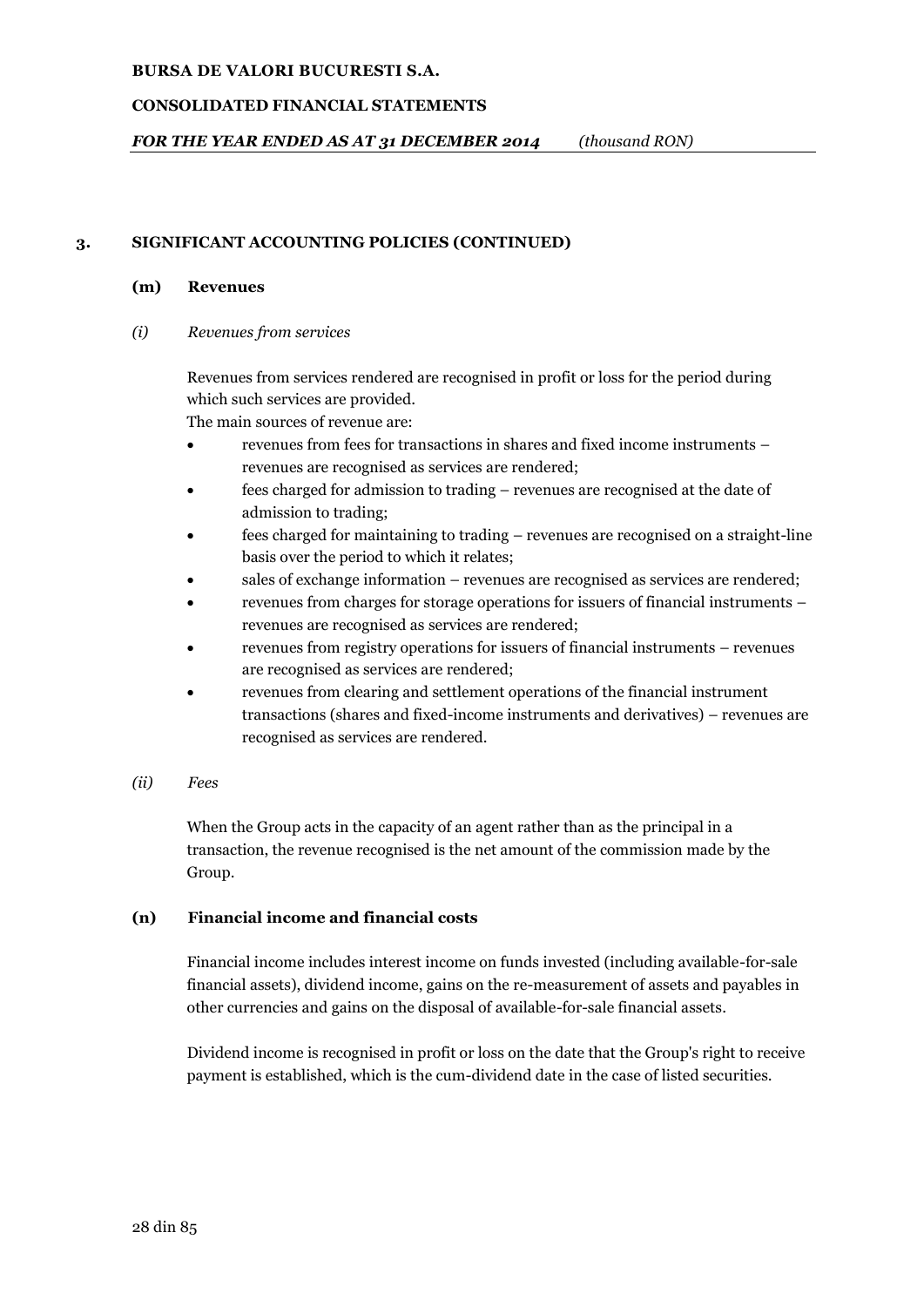### **CONSOLIDATED FINANCIAL STATEMENTS**

# *FOR THE YEAR ENDED AS AT 31 DECEMBER 2014 (thousand RON)*

## **3. SIGNIFICANT ACCOUNTING POLICIES (CONTINUED)**

Finance costs comprise losses on disposal of available-for-sale financial assets, losses on the re-measurement of assets and payables in other currencies.

# **(o) Net income from interests related to assets covering the guarantee and clearing funds and the margin**

During their specific activities, the Company's subsidiaries obtain interest income from the investment of financial resources made available through the guarantee and clearing funds and margin accounts. These are reflected separately in profit or loss.

The accounting treatment for interest income from the investment of these financial resources is detailed below:

- Income from the investment of the compensation fund's resources managed by the Investors Compensation Fund (FCI) may be used to cover the expenses related to the administration and functioning of FCI and/or for increasing the compensation fund's resources, which are not returned to the fund participants. Therefore, the Group recognises the interest income from the investment of the compensation fund's resources in profit or loss.
- The financial resources from the investment of amounts of margin accounts managed by the Casa de Compensare Bucuresti SA go entirely to the CCB (in the May 2011 – December 2012 period, only 10% of these resources went to the CCB, with the remaining 90% going to clearing members). Therefore, as of 2013, CCB recognises 100% of the interest income from the investment of amounts of margin accounts in profit or loss;
- Financial resources from the investment of the guarantee fund managed by the Bucharest Clearing House – namely 90% – are not distributed to clearing members, but are capitalised and included in the total resources of the guarantee fund which are not available to the CCB.
- The financial resources resulted from the investment of the guarantee fund managed by the Bucharest Clearing House – equivalent to 10% – come to the CCB. Therefore, the Group recognises interest income from the investment of guarantee fund – equivalent to 10% of the financial resources resulting from the investment of the guarantee fund.
- Interests related to the guarantee fund managed by the Central Depository are distributed quarterly to the participants through their capitalisation in guarantee fund and margin, after retaining the management fee presented in the profit or loss for service revenue. Furthermore, the margin and the guarantee fund shall be distributed to participants after the membership ceases or the Central Depository is dissolved. They are capitalised and included in the total resources of the guarantee fund and are not available to the Central Depository.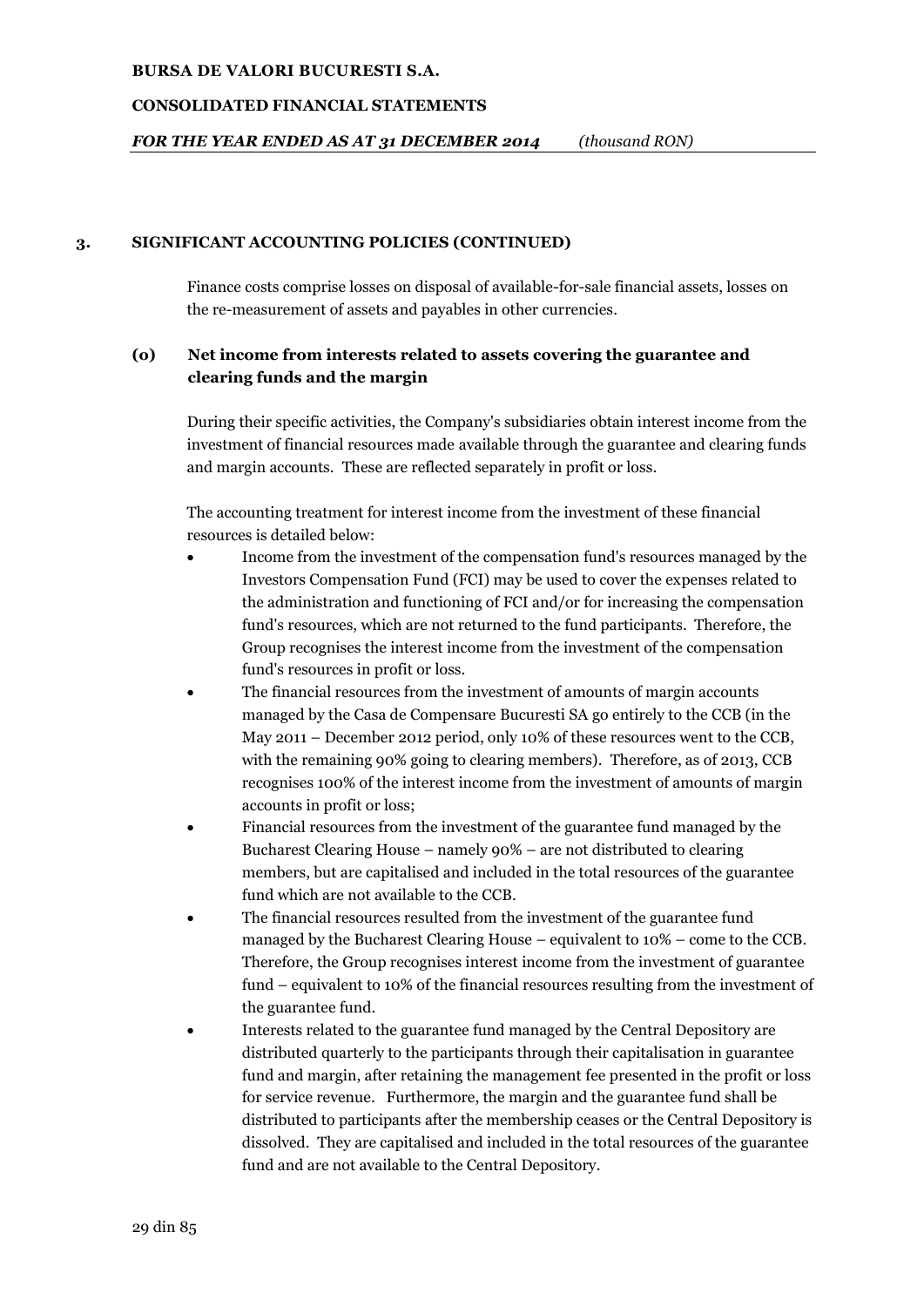### **CONSOLIDATED FINANCIAL STATEMENTS**

*FOR THE YEAR ENDED AS AT 31 DECEMBER 2014 (thousand RON)*

## **3. SIGNIFICANT ACCOUNTING POLICIES (CONTINUED)**

### **(p) Current income tax and deferred tax**

The tax expenses for the period include the current tax and the deferred tax. Income tax is recognised in the income and expense statement, unless it is related to the items recognised directly in equity or in other comprehensive income. In such a case, the related income is also recognized directly in equity or in other comprehensive income.

The current tax expense is calculated as provided under fiscal provisions enacted or substantively enacted at the balance sheet date, in countries in which the Company and its subsidiaries are operational and generate taxable profits. The management considers the fiscal statements items which are open to interpretation on a regular basis. It sets-up provisions where applicable, on the basis of the amounts assessed as payable to the fiscal authorities.

The deferred income tax is recognized for the temporary differences occurring between the fiscal bases of the assets and liabilities, on one hand, and their book values as shown in the consolidated financial statements, on the other. However, deferred tax liabilities are not recognized if resulting from the initial recognition of goodwill; the deferred income tax is not carried if resulting from the initial recognition of an asset or liability from a transaction, other than a business combination, which did not affect neither the profit, nor the accounting and fiscal loss at the time of the transaction. The deferred income tax is determined on the basis of tax rates (and legislation) enacted or substantively enacted before the balance sheet date, which will be implemented in the period within which the deferred tax assets will be utilized, or the deferred tax liabilities paid.

Deferred tax assets are recognized only to the extent that it is likely to obtain a taxable profit in the future, from which the temporary differences will be deducted.

Deferred tax assets are calculated for the deductible temporary differences resulting from investments in subsidiaries, affiliated entities and joint agreements, only where it is likely that the temporary difference will be reversed in the future, and there is sufficient taxable income available to use the temporary difference.

The deferred tax assets and liabilities are offset when there is an applicable legal right to offset current tax assets with current tax liabilities, and when the deferred tax assets and liabilities refer to income taxes charged by the same tax authority to either the same taxable entity, or to different tax entities, when there is an intention to offset balances on a net basis.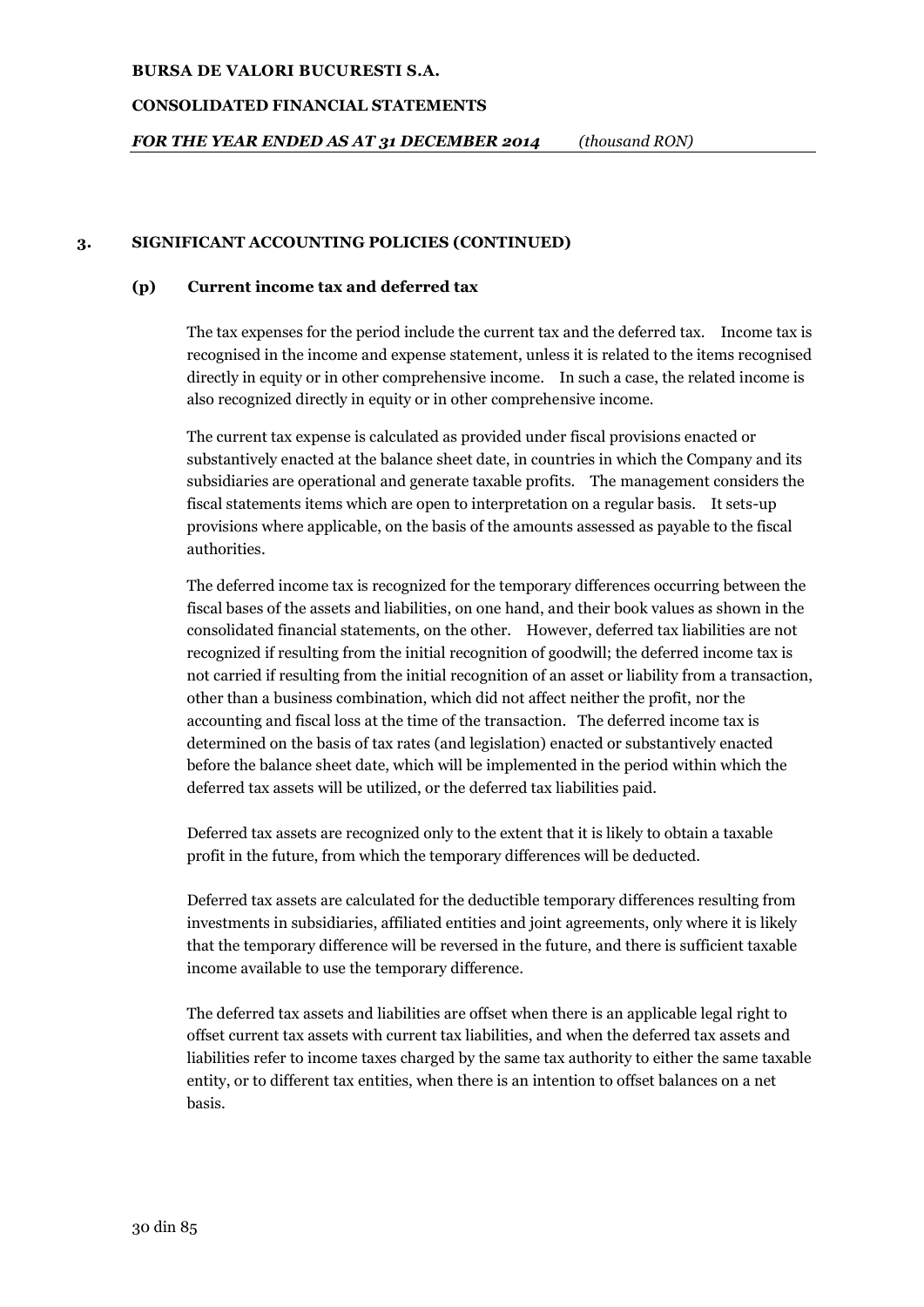## **CONSOLIDATED FINANCIAL STATEMENTS**

# *FOR THE YEAR ENDED AS AT 31 DECEMBER 2014 (thousand RON)*

## **3. SIGNIFICANT ACCOUNTING POLICIES (CONTINUED)**

The tax rate used to calculate current and deferred tax at 31 December 2014 was of 16% (31 December 2013: 16%).

### **(q) Share capital**

Ordinary shares are classified as equity.

Additional costs directly attributable to the issuance of new ordinary shares or options are stated in equity as deductions from cash proceeds, net of tax.

# **(r) Earnings per share**

The Group presents basic earnings per share ("EPS") for its ordinary shares. The basic EPS are calculated by dividing profit or loss attributable to ordinary shareholders of the parentcompany by a weighted average number of ordinary shares outstanding during that period. Diluted earnings per share are determined by adjusting the profit or loss attributable to ordinary shareholders and by adjusting a weighted average number of ordinary shares outstanding to the effects of all potential ordinary shares, including preferred shares. Until now it was not necessary to calculate the diluted CPA because there is no potential ordinary shares, all issued shares having equal rights to dividends.

# **(s) Legal reserve**

In accordance with the legislation in Romania, companies must distribute an amount equal to at least 5% of profit before tax, in legal reserves, until it reaches 20% of the share capital. When this stage has been reached, the company can make additional allocations of net profit only. Legal reserve is deductible within the limit of 5% applied to the accounting profit before determining the corporate income tax.

#### **(t) Dividends**

Dividends are considered as a profit distribution for the period during which they are declared and approved by the General Assembly of Shareholders. The only profit available for distribution is the annual profit recorded in the statutory accounts, which is different of the profit from these separate financial statements prepared in accordance with IFRSs, due to differences between IFRSs and the Romanian accounting law.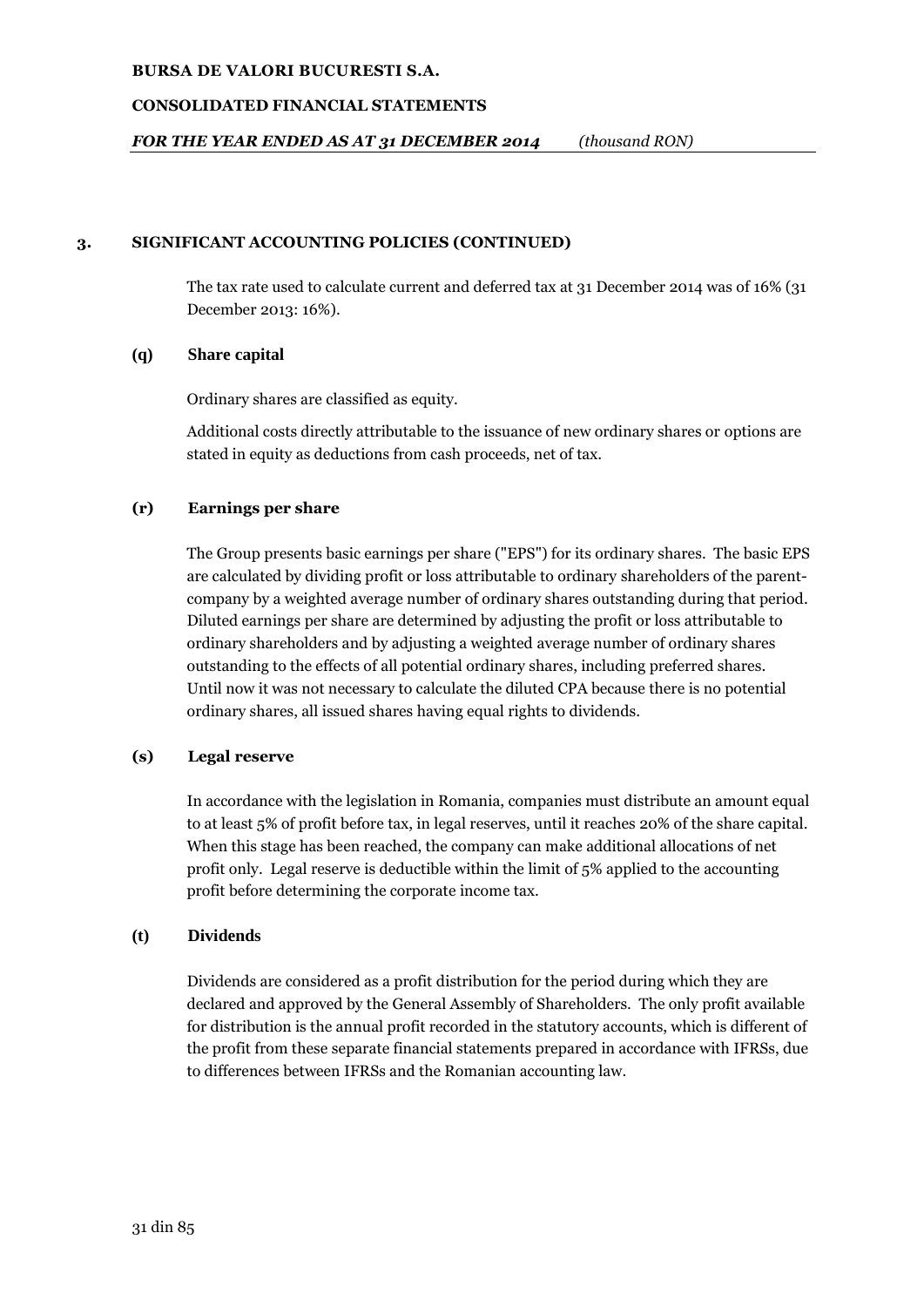# **CONSOLIDATED FINANCIAL STATEMENTS**

*FOR THE YEAR ENDED AS AT 31 DECEMBER 2014 (thousand RON)*

# **3. SIGNIFICANT ACCOUNTING POLICIES (CONTINUED)**

# **(u) Segment reporting**

An operating segment is a distinct component of the Group that involves in activities following which it could obtain revenues and incur expenses, including revenues and expenses relating to transactions with any of the other components of the Group and is subject to risks and rewards different from those of other segments. The primary format for segment reporting of the Group is the activity segmentation.

The segment reporting is consistent with the internal reporting to the operational decision making body, i.e. the Company's Board of Governors.

# **(v) New accounting regulations**

*i) New or revised standards and interpretations which are mandatory for the Company's accounting periods, beginning on or after 1 January 2013,*

*Hyperinflation and Removal of fixed data for entities adopting IFRS for the first time - Amendments to IFRS 1 (issued in December 2010 and effective for the annual periods beginning on or after July 1, 2011, inclusive; applicable to EU IFRS beginning with 1 January 2013).* The amendment had no impact on the Company's financial statements.

*Recovery of underlying assets - Amendments to IAS 12* (issued in December 2010 and effective for the annual periods beginning on or after 1 January 2013; *applicable to EU IFRS from 1 January 2013).* The amendment had no impact on the Company's financial statements.

*IFRS 13, Fair value measurement, (issued in May 2011 and effective for the annual periods beginning on or after January 1, 2013, inclusive; applicable to EU IFRS from 1 January 2013).* The standard resulted in additional presentations in these financial statements (Note 5).

*Amendments to IAS 1, Presentation of Financial Statements (issued in June 2011, effective for the annual periods beginning on or after July 1, 2012, inclusive; applicable to EU IFRS from 1 January 2013)*, the changes in the presentation of items included in other items of the comprehensive income. The amendments require entities to separate the items presented in other items of comprehensive income into two groups, depending on whether or not they can be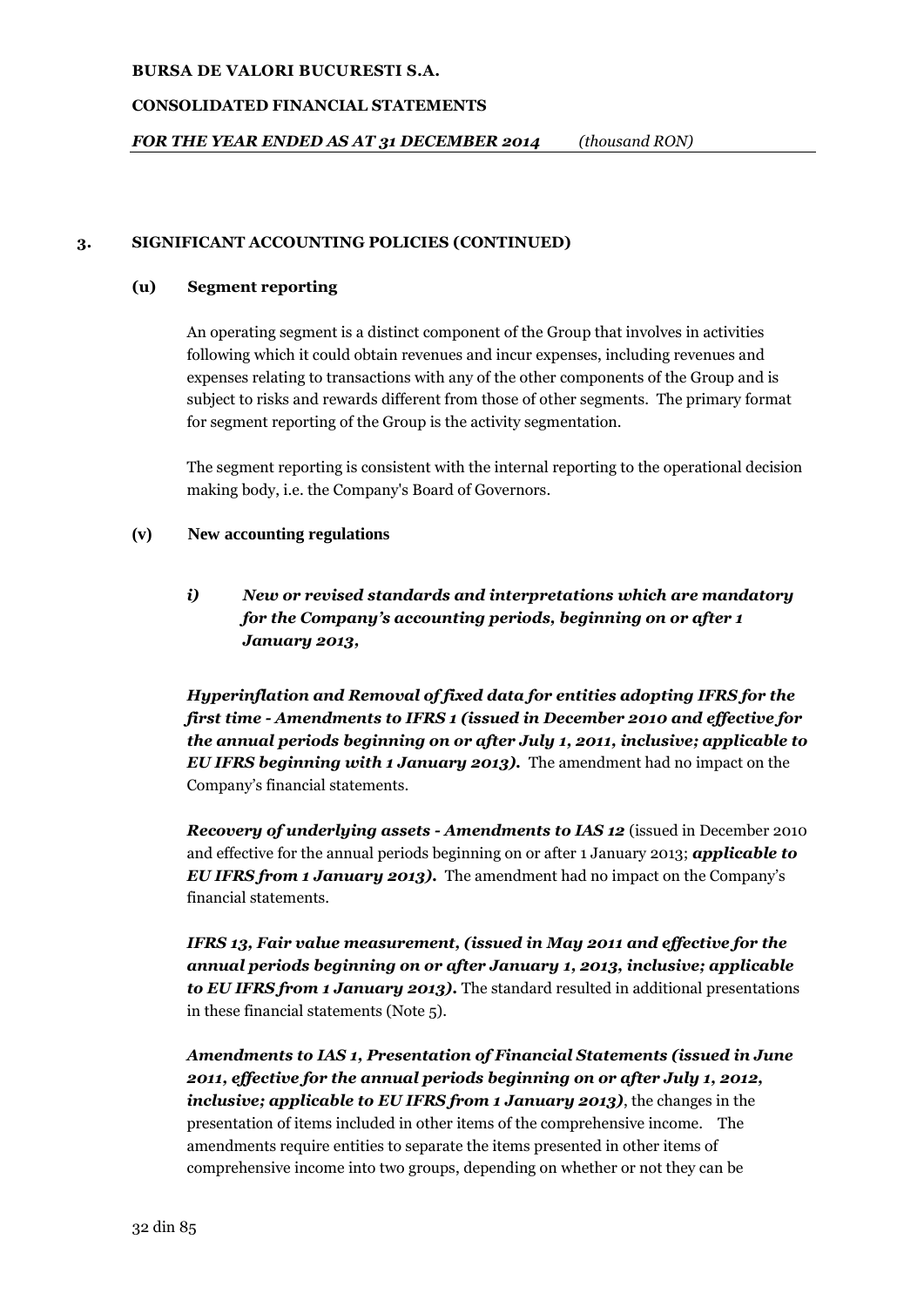### **CONSOLIDATED FINANCIAL STATEMENTS**

*FOR THE YEAR ENDED AS AT 31 DECEMBER 2014 (thousand RON)*

reclassified to profit or loss in the future. The title suggested used by IAS 1 has been changed from "profit or loss account in the comprehensive income". The amendment did not have a significant effect on these financial statements.

*IAS 19 amended, Employee Benefits (issued in June 2011, effective for the annual periods beginning on or after 1 January 2013, inclusive; applicable to EU IFRS from 1 January 2013),* brings significant changes in recognition and assessment of pension benefit expenses and termination benefits, as well as in the information to be provided for all employee benefits. The standard requires recognition of all changes in the net obligation (receivable) on the benefits determined when they occur, as follows: (i) the service cost and net interest in profit or loss; and (ii) revaluations in other comprehensive income items. The amendment did not have a significant effect on these financial statements.

*IFRIC 20, Stripping costs in the production phase of a surface mine (issued in October 2011 and effective for the annual periods beginning on or after January 1, 2013, inclusive; applicable to EU IFRS from 1 January 2013).* The interpretation specifies that benefits from the stripping activity are accounted in accordance with the principles of IAS 2, Inventories, insofar as they are made in the form of stock products. To the extent in which the benefits represent the improved access to the ore, the entity must recognize those costs as "stripping activity asset" within fixed assets, subject to certain criteria. The amendment did not have a significant effect on these financial statements.

# *Disclosures – Offsetting Financial Assets and Financial Liabilities – Amendments to IFRS 7 (issued in December 2011 and effective for the annual periods beginning on or after 1 January 2013, including applicable to the EU IFRS from 1 January 2013).*

The amendment stipulates the provision of information which will allow users of financial statements within an entity to assess the effect or the potential effect of the offsetting commitments, including the offsetting rights. The amendment did not have a significant effect on these financial statements.

# *Amendments to IFRS 1 First-time Adoption of International Financial*

*Reporting Standards – Government loans.* The amendments, which treat state loans with a discounted interest rate, grant the entities adopting IFRS for the first time an exemption from the full retrospective application of IFRS, when they account these loans in transition. The same exemption will be applied both to the entities adopting IFRS for the first time and to those already applying these standards. The amendment did not have a significant effect on these financial statements.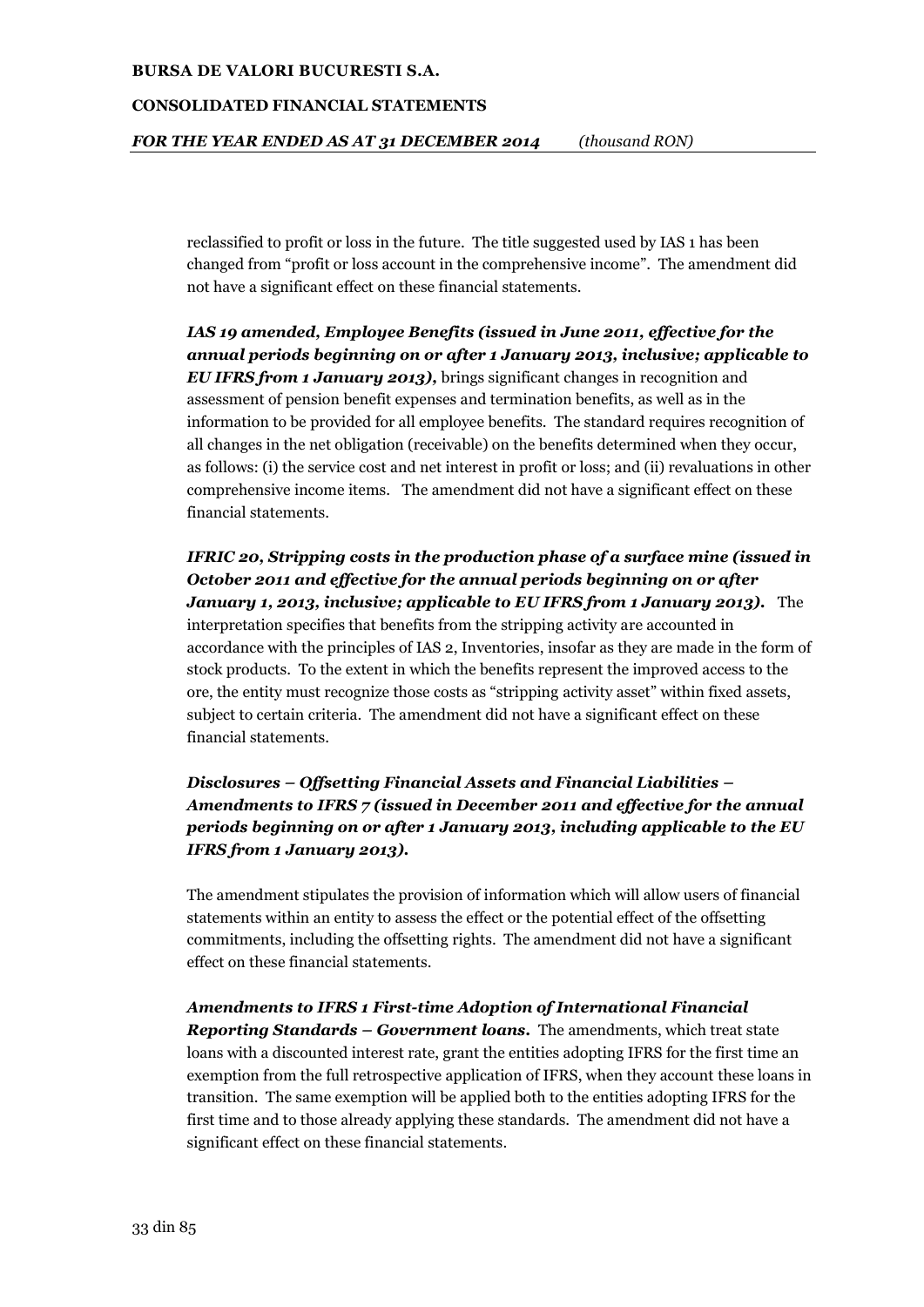### **CONSOLIDATED FINANCIAL STATEMENTS**

*FOR THE YEAR ENDED AS AT 31 DECEMBER 2014 (thousand RON)*

*ii) New or revised standards and interpretations which are mandatory for the Company's accounting periods beginning on and after 1 January 2014, but which have not been previously applied by the Company.*

*Recoverable amount disclosures of non-financial assets – Amendments to IAS 36 (issued on 29 May 2013 and applicable for annual periods subsequent to 1 January 2014, previous application allowed if IFRS 13 is applied for the same comparable accounting period).* The amendment excluded the requirement to present the recoverable amount where CGU contains goodwill or intangible assets with an indefinite useful life, but no provision for loss of value has been set up. This amendment had no impact on the Company's financial statements.

# *IFRS 10, Consolidated financial statements (issued in May 2011 and effective for the annual periods beginning on or after 1 January 2013; applicable to EU IFRS from 1 January 2014).*

The amendment had no impact on the Company's financial statements.

*IFRS 11, Joint arrangements (issued in May 2011 and effective for the annual periods beginning on or after 1 January 2013; applicable to EU IFRS from 1 January 2014*) replaces IAS 31 "Interests in Joint Ventures" and SIC-13 "Jointly Controlled Entities-Non-Monetary Contributions by Venturers".

The amendment had no impact on the Company's financial statements.

# *IFRS 12, Disclosure of Interests in Other Entities (issued in May 2011 and effective for the annual periods beginning on or after 1 January 2013; applicable to EU IFRS from 1 January 2014).*

The amendment had no impact on the Company's financial statements.

# *IAS 27, Separate Financial Statements (revised in May 2011 and effective for the annual periods beginning on or after 1 January 2013, inclusive;*

*applicable to EU IFRS from 1 January 2014),* was modified and its purpose now is to prescribe the accounting and presentation dispositions for investments in subsidiaries, joint ventures and associates when an entity prepares separate financial statements. Recommendations referring to control and consolidated financial statements have been replaced by IFRS 10, Consolidated Financial Statements.

The amendments had no significant impact on the Company's financial statements.

*IAS 28, Investments in Associates and Joint Ventures (revised in May 2011 and effective for the annual periods beginning on or after 1 January 2013, inclusive; applicable to EU IFRS from 1 January 2014).* The amendment to IAS 28 resulted from the IASB project on joint ventures. When debating this project, the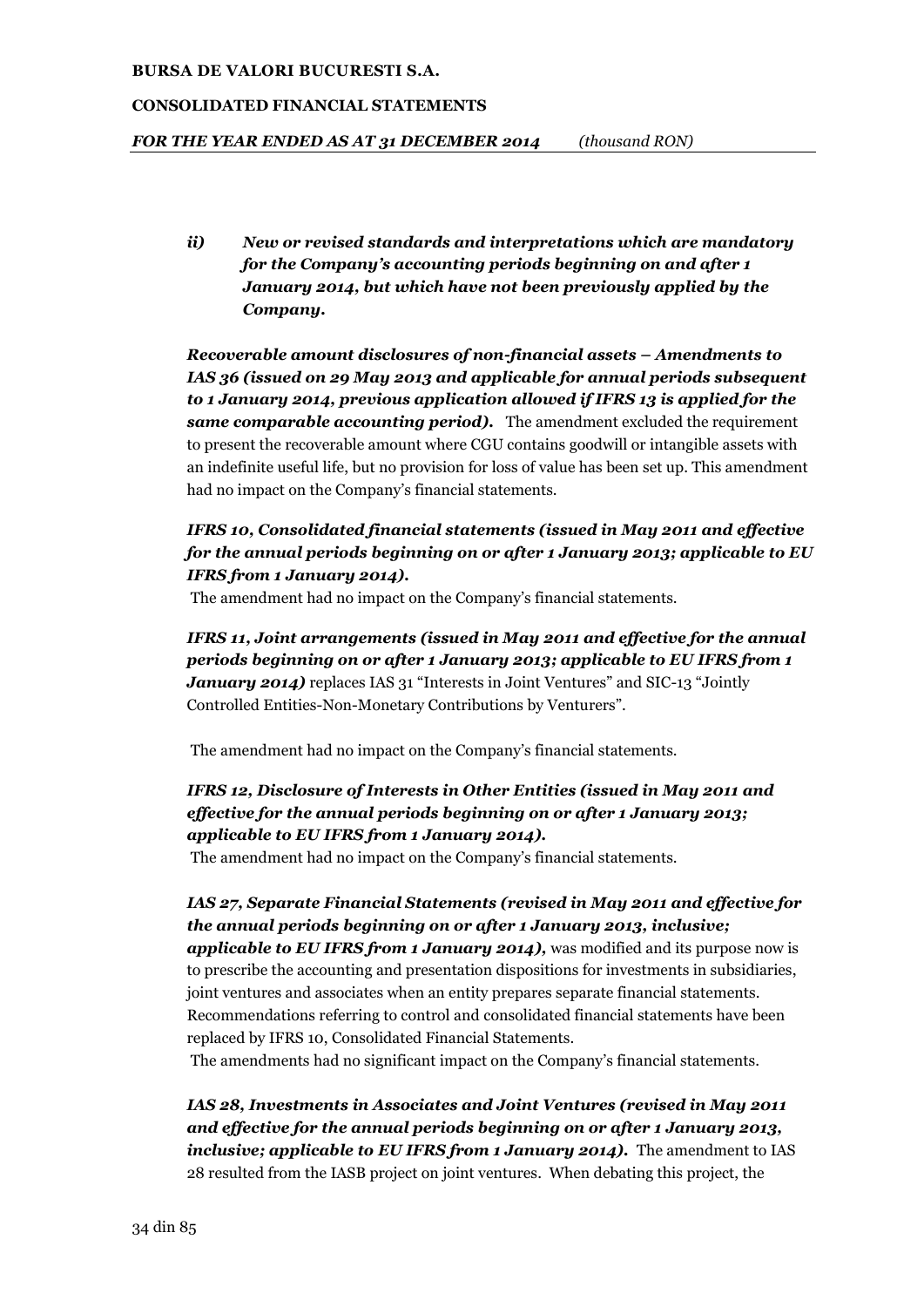#### **CONSOLIDATED FINANCIAL STATEMENTS**

Council decided to include the accounting of joint ventures on the basis of the equity method in IAS 28, as this method applies to both joint ventures and associated entities. Besides this exception, the recommendations remain unchanged. The amendments had no significant impact on the Company's financial statements.

*Amendments to IFRS 10, IFRS 12 and IAS 27 - Investment Entities (issued on 31 October 2012 and applicable from 1 January 2014).*The amendments had no significant impact on the Company's financial statements.

*Transitional provisions, amendments to IFRS 10, IFRS 11 and IFRS 12 (issued on 28 June 2012 and applicable from 1 January 2013; applicable for EU IFRS from 1 January 2014).*The amendments had no significant impact on the Company's financial statements.

*Novation of derivatives and continuation of hedge accounting - Amendments to IAS 39* (issued on 27 June 2013 and in force for annual periods, starting on 1 January 2014). The amendments will allow the hedge accounting to continue in the case of the novation of a derivative that was appointed as a hedging instrument (i.e. the parties agreed to replace the original counterparty with a new one) in order to compensate with a central counterparty, as a result of the legal provisions, if certain conditions are met.The amendments had no significant impact on the Company's financial statements.

*Offsetting Financial Assets and Financial Liabilities – Amendments to IAS 32 (issued in December 2011 and effective for the annual periods beginning on or after 1 January 2014, inclusive; applicable to EU IFRS from 1 January*  **2014).** The amendment added recommendations on implementing IAS 32 in order to correct the inconsistencies identified in applying some of the offsetting criteria. This includes clarifying the meaning of the expression "currently has a legally enforceable right of set-off" and the fact that some gross offsetting systems may be considered equivalent to net offsetting.

The amendments had no significant impact on the Company's financial statements.

## *iii) IASB standards or interpretations in force for the years stating on or after 1 January 2015* and adopted by the European Union

*IFRIC 21 - Levies* (issued on 20 May 2013 and in force for annual periods, starting on 1 January 2014).

*Employees' benefits - Amendments to IAS 19 (issued in November 2013 and applicable for annual periods after 1 July 2014; applicable for IFRS EU starting on 1 January 2016).* The amendment allows companies to deduct employee contributions as costs from the period in which they are paid, instead of carrying them for the period when the services are rendered. This amendment does not apply where the amount is independent from the number of employment years. It is estimated that the amendment will have no significant impact on the Company's financial statements.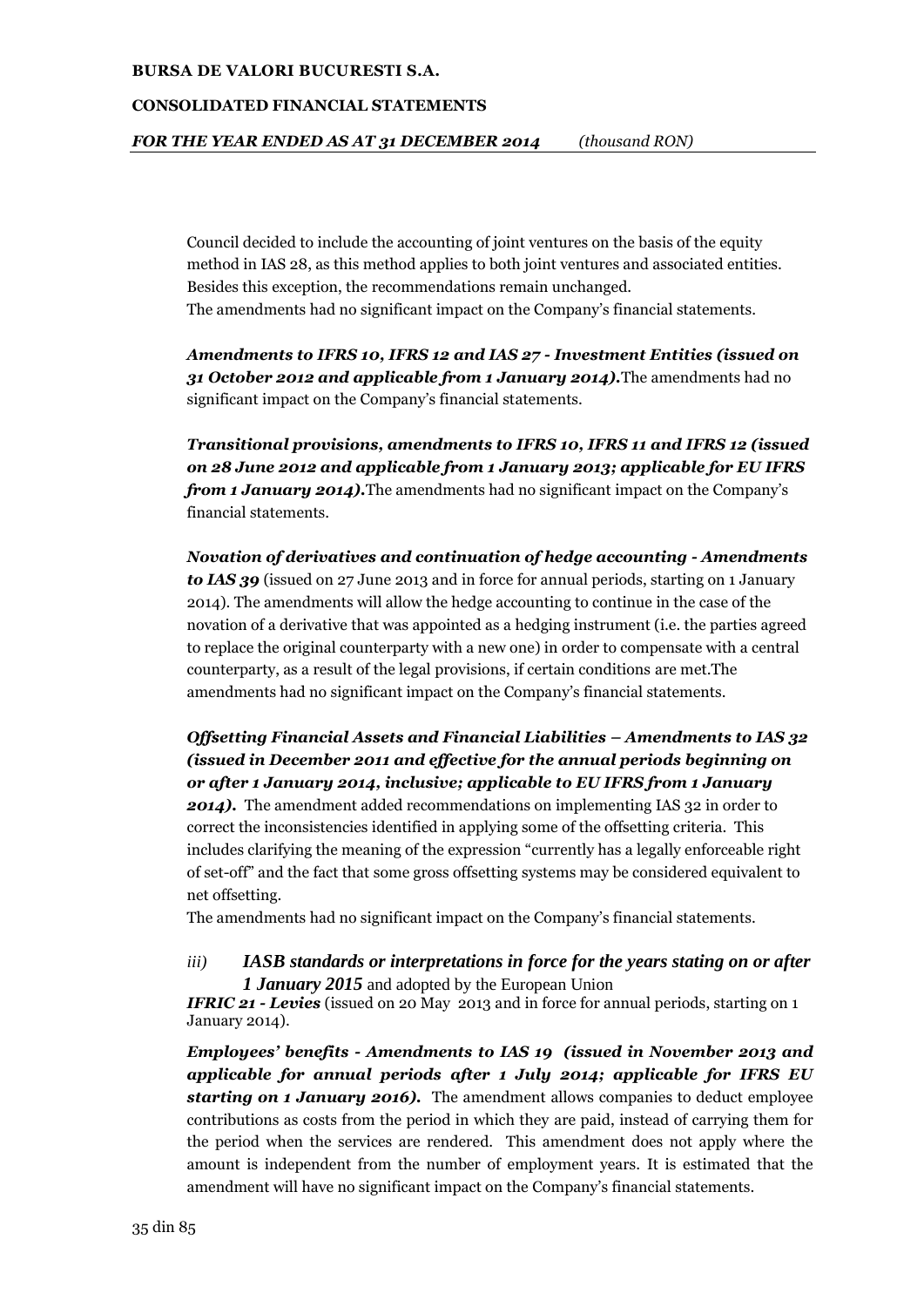#### **CONSOLIDATED FINANCIAL STATEMENTS**

*FOR THE YEAR ENDED AS AT 31 DECEMBER 2014 (thousand RON)*

*Improvements to the International Financial Reporting Standards 2012 (issued in December 2013 and applicable starting 1 January 2013; applicable starting 1 July 2014; applicable for the European Union starting 1 January 2016*. The amendments consist of changes made to seven standards. It is estimated that the amendments will have no significant impact on the Company's financial statements.

- **IFRS 2** was amended in order to clarify the definition of the "vesting condition" and to distinctly define "the performance condition" and "the service condition". The amendment enters into force for payment transactions based on actions for which the granting date is on or after 1 July 2014.
- **IFRS 3-**. IFRS 3 Amendments apply to business combinations if the purchase date is on or after 1 July 2014.
- **IFRS 8** was amended in order to impose (1) de presentation of the management decisions in the aggregation of operating segments, including a description of the segments that were aggregated and the economic indicators measured in determining that the cumulated segments have similar economic characteristics and (2) a reconciliation of assets in the asset segment of an entity, when the segment assets are reported.
- **The Basis for Conclusions for IFRS 13** was amended in order to clarify the fact that the elimination of certain paragraphs of IAS 39 when the IFRS 13 was published was not intended to eliminate the possibility of measuring receivables and short-term liabilities based on the invoice value if the impact of the update is insignificant.
- **IAS 16 and IAS 38** were amended in order to clarify the manner in which the gross carrying amount and accumulated depreciation are treated if an entity uses the revaluation model.

**IAS 24** was amended in order to include, as an affiliate, an entity which provides key management personnel services of the reporting entity or the parent company of the reporting entity("the management entity"), and to require the disclosure of the amounts charged by the management entity for the services provided.

*Improvements to the International Financial Reporting Standards 2013 (issued in December 2013 and applicable for the years starting 1 July 2014; applicable for the IFRS EU starting 1 January 2015). The amendments consist in changes brought to four standards*. It is estimated that the amendments will have no significant impact on the Company's financial statements.

- **The Basis for Conclusions for IFRS 1 i**s amended, in order to clarify the fact that, if a new version of a standard is not yet compulsory, but is available for early adoption, an entity adopting for the first time may use either the old or the new version, on condition that the standard be used in all the periods disclosed.
- **IFRS 3** was amended in order to clarify the fact that it does not apply to accounting for the creation of any joint-venture in compliance with IFRS 11. The amendment also clarifies the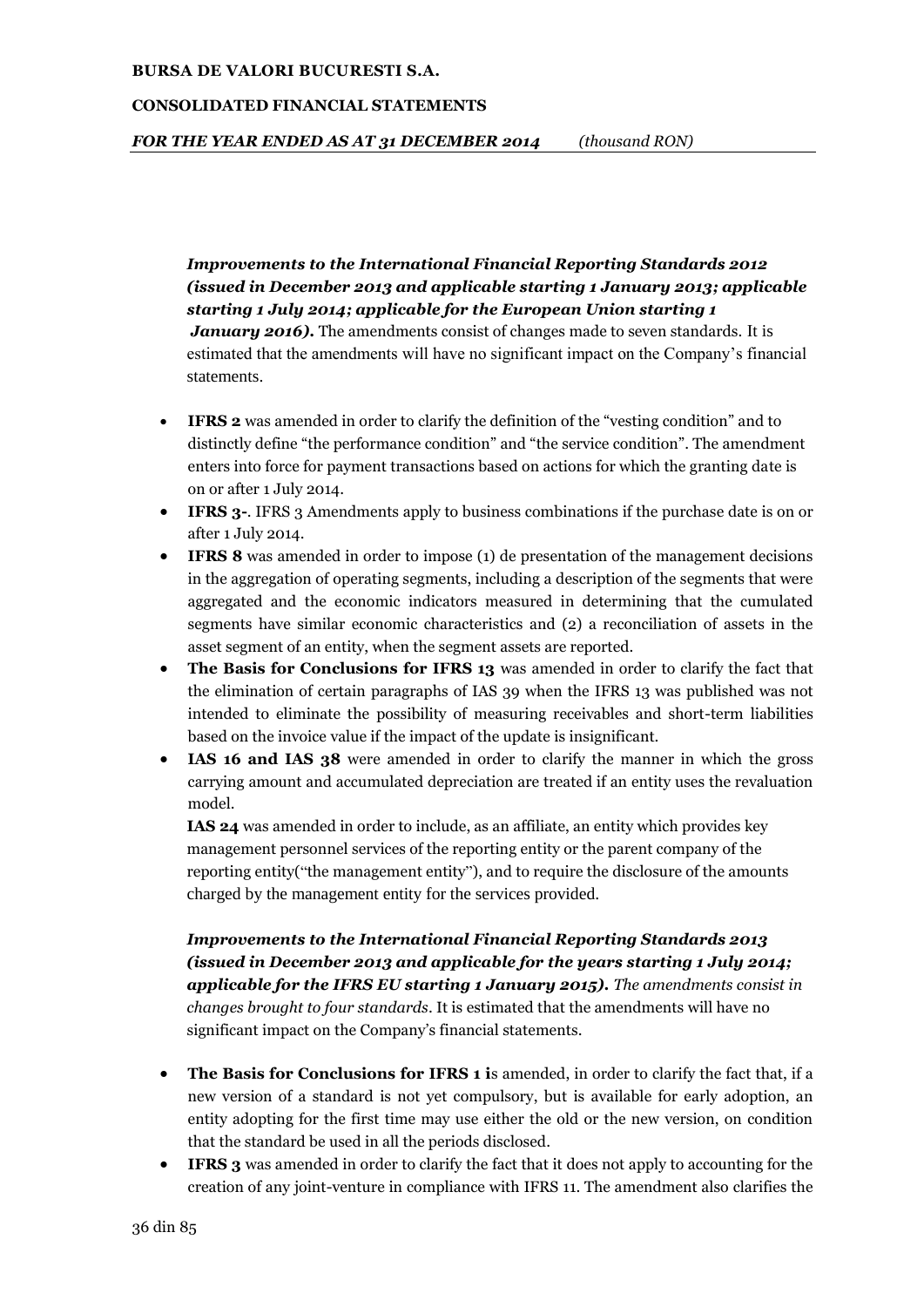#### **CONSOLIDATED FINANCIAL STATEMENTS**

*FOR THE YEAR ENDED AS AT 31 DECEMBER 2014 (thousand RON)*

fact that the exception applies only in the financial statements of the joint-venture entity itself.

• The change of IFRS 13 clarifies the fact that the portfolio exception in IFRS, allowing an entity to measure the fair value of a group of financial assets and the financial debts on a net basis, applies to all the agreements (including the agreements for the purchase or sale of assets or non-financial debts) under UAS 39 or IFRS 9.

**IFRS 40** was amended in order to clarify the fact that IAS 40 and IFRS 3 are not mutually exclusive.

## *Improvements to the International Financial Reporting Standards 2013 (issued in December 2013 and applicable for the years starting 1 July 2014; no adopted by the European Union).*

- **IFRS 14**, Regulatory deferral accounts (issued in January 2014 and valid for the years starting on or after 1 January 2016).
- **Accounting for Acquisitions of Interests in Joint Operations** Amendments to IFRS 11 (issued on 6 May 2014 and applicable for periods starting on or after 1 January 2016). This amendment adds new directions concerning the accounting of the purchase if an interest in a joint-venture which constitutes a business.
- **IFRS 9 "Financial Instruments: Classification and Measurement",** (see note 4(c)) (published in July 2014 and valid for the years starting on or after 1 January 2018). The main features of the new standard are the following:

Financial assets should be classified in three measurement categories: the ones to be measured subsequently at the amortized cost, the ones to be measured subsequently at the fair value through other items of the comprehensive income (FVOCI) and the ones to be measured subsequently at the fair value through profit or loss (FVPL)

- The classification for receivables is led by the business model of the entity managing the financial assets and if the contractual cash flows represent only payment of principal and interest (SPPI) Debt instruments are held to be collected, may be disclosed at amortized cost if they too fulfill the SPPI requirement. Debt instruments that fulfill the SPPI requirement, held in its portfolio by an entity both for the collection of cash flows of assets and for the sale of assets can be classified as FVOCI. The financial assets that do not contain cash flows which are SPPI should be measured at FVPL (for instance derivatives). Integrated derivatives are no longer separated from financial assets but they will be included in the measurement of the SPPI status.
- Investments in equity instruments are always measured at fair value. However, management can make an irrevocable choice to disclose the changes in the fair values in other items of the comprehensive income, on condition that the instrument should not be held for trading. If an equity instrument is held for trading, the changes in the fair value are disclosed in the profit and loss account.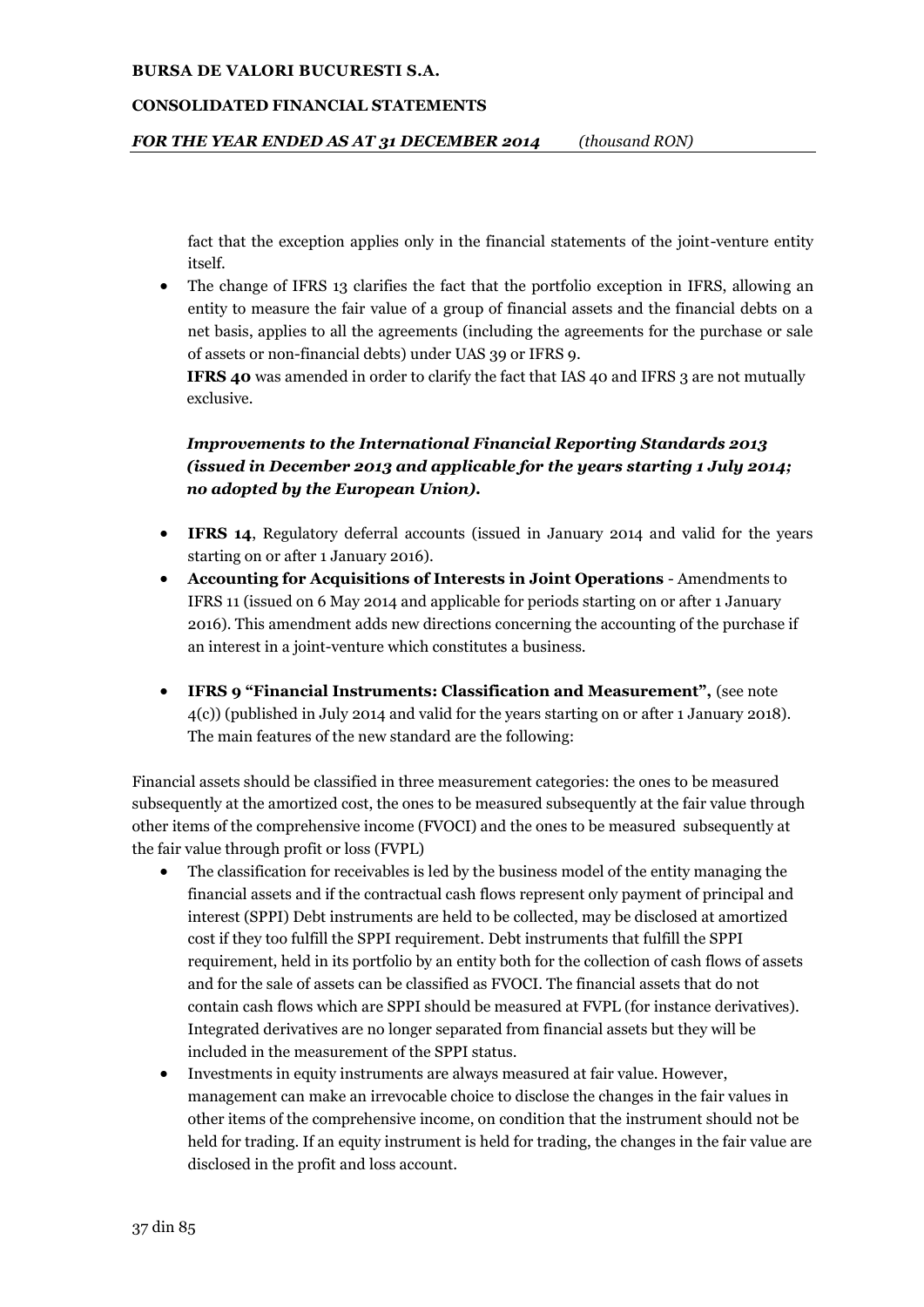#### **CONSOLIDATED FINANCIAL STATEMENTS**

## *FOR THE YEAR ENDED AS AT 31 DECEMBER 2014 (thousand RON)*

- Most of the IAS 39 requirements for the classification and measurement of financial liabilities were included in IFRS 9 without any changes. The key change is that an entity will be required to disclose the effects of the changes in the own credit risk of the financial liabilities disclosed at fair value through the profit and loss account in the comprehensive income items.
- IFRS 9 introduces a new model for the disclosure of impairment losses the estimated credit loss (ECL) model. There is a "three-step" approach based on the change in the quality of the financial asset loan from the initial disclosure. In practice, the new rules mean that entities will have to enter an immediate loss equal to the loss estimated for the next 12 months from the initial disclosure of financial assets that are not impaired (or the estimated loss during the lifetime of trade receivables If the credit risk increased significantly, the impairment is measured using the estimated loss during the lifetime, as compared to the estimated loss for the next 12 months The model includes operational simplifications for leasing and trade receivables.
- Hedge accounting requirements were changed for a more strict alignment of accounting with risk management. The standard provides entities with an accounting policy choice between the application of the hedge accounting requirements of IFRS 9 and continuing to apply IAS 39 for all the hedges, since the current standards does not approach macro hedge accounting.

# *IFRS 15, Revenue from Contracts with Customers (issued on 28 May 2014, applicable for annual periods subsequent to 1 January 2017; not yet enacted in the European Union).*

The standard introduces the basic revenue recognition principle in cases where goods or services are transferred to the customer at the transfer price. Any combined severable goods must be recognized separately, and any reduction of the contract price must be allocated separately. Where the price varies, minimum values must be recognized, as long as they are not subject to a significant reversal risk. The costs for the securization of customer contracts must be capitalized and depreciated for the lucrative period of the contract. The Company is assessing the impact of this standard.

- *Clarification of Acceptable Methods of Depreciation and Amortisation*-Amendments to IAS 16 and IAS 38 (issued on 12 May 2014 and applicable for periods starting on or after 1 January 2016).
- *IAS 15, Revenue from Contracts with Customers* (issued on 28 May 2014 and applicable for periods starting on or after 1 January 2017).
- *Equity Method in Separate Financial Statements - Amendments to IAS 27* (issued on 12 August2014 and in force for annual periods, starting on 1 January 2016).
- *Sale or Contribution of Assets between an Investor and its Associate or Joint Venture* - *Amendments to IFRS 10 and IAS 29* (issued on 11 September 2014 and applicable for annual periods starting on or after 1 January 2016).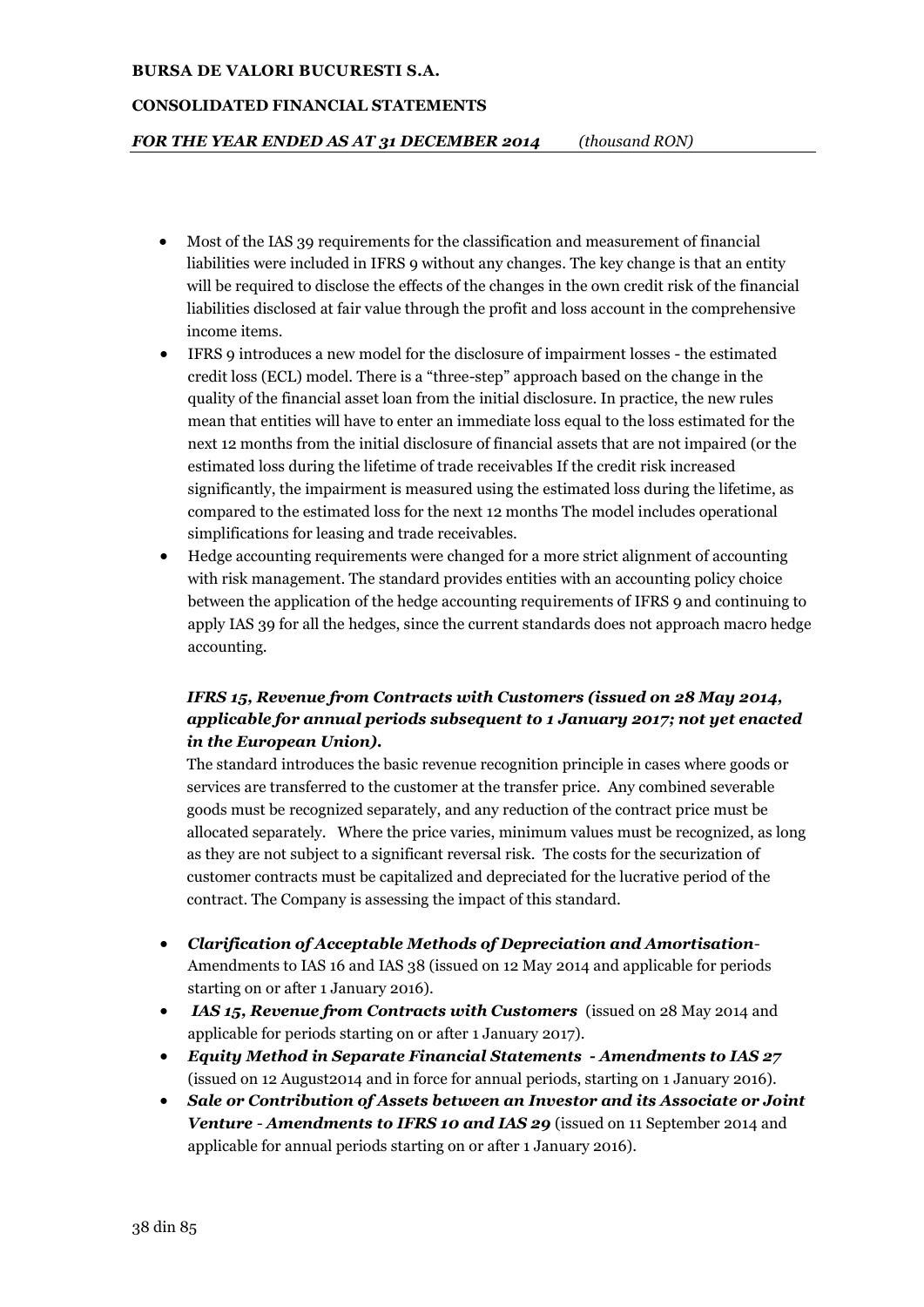#### **CONSOLIDATED FINANCIAL STATEMENTS**

*FOR THE YEAR ENDED AS AT 31 DECEMBER 2014 (thousand RON)*

**Annual Improvements to the 2014 IFRS** (issued on 25 September 2014 and valid for the years starting on or after 1 January 2016). The amendments affect four standards.

- **IFRS 5** was amended in order to clarify the fact that the change in the removal manner (reclassification from "held for sale" to "held for distribution" or vice-versa does not constitute a change to a sales plan and should not be accounted as such.
- **The change in IFRS 7** adds new instructions to help management determine whether the terms of an agreement for the collection of a transferred financial asset constitutes a continuing involvement, within the meaning of the disclosure required by IFRS 7. The Amendment to IAS 19 clarifies the fact that, for the post-employment benefits, the decisions concerning the discount rate existing on the active market for high-quality corporate bonds or state bonds used as a basis, should be based on the currency of the obligations and not depending on the country where the obligation is valid.

**Disclosure changes in IAS 1 (**issued in December 2014 and valid for annual periods starting on or after 1 January 2016). The standard was amended in order to clarify the concept of materiality and it explains that an entity does not have to provide specific disclosure required by an IFRS if the information resulting from such a disclosure is not material, even though IFRS comprises a list of specific requirements or describes then as minimal requirements. The standard also includes new approaches for subtotals in financial statements. These subtotals (a) should consist of lines representing amounts disclosed and measured in compliance with IFRS; (b) should be disclosed and labeled in a way that makes the lines forming the subtotal clear and easy to understand ; (c) should be consistent from one period to another and (d) should not be presented more prominently than the subtotals and totals required by the IFRS standards.

**Investment entities:** Application of the exception amendment concerning the consolidation to IFRS 10, IFRS 12 and IAS 28 (issued in December 2014 and valid for annual periods starting on or after 1 January 2016).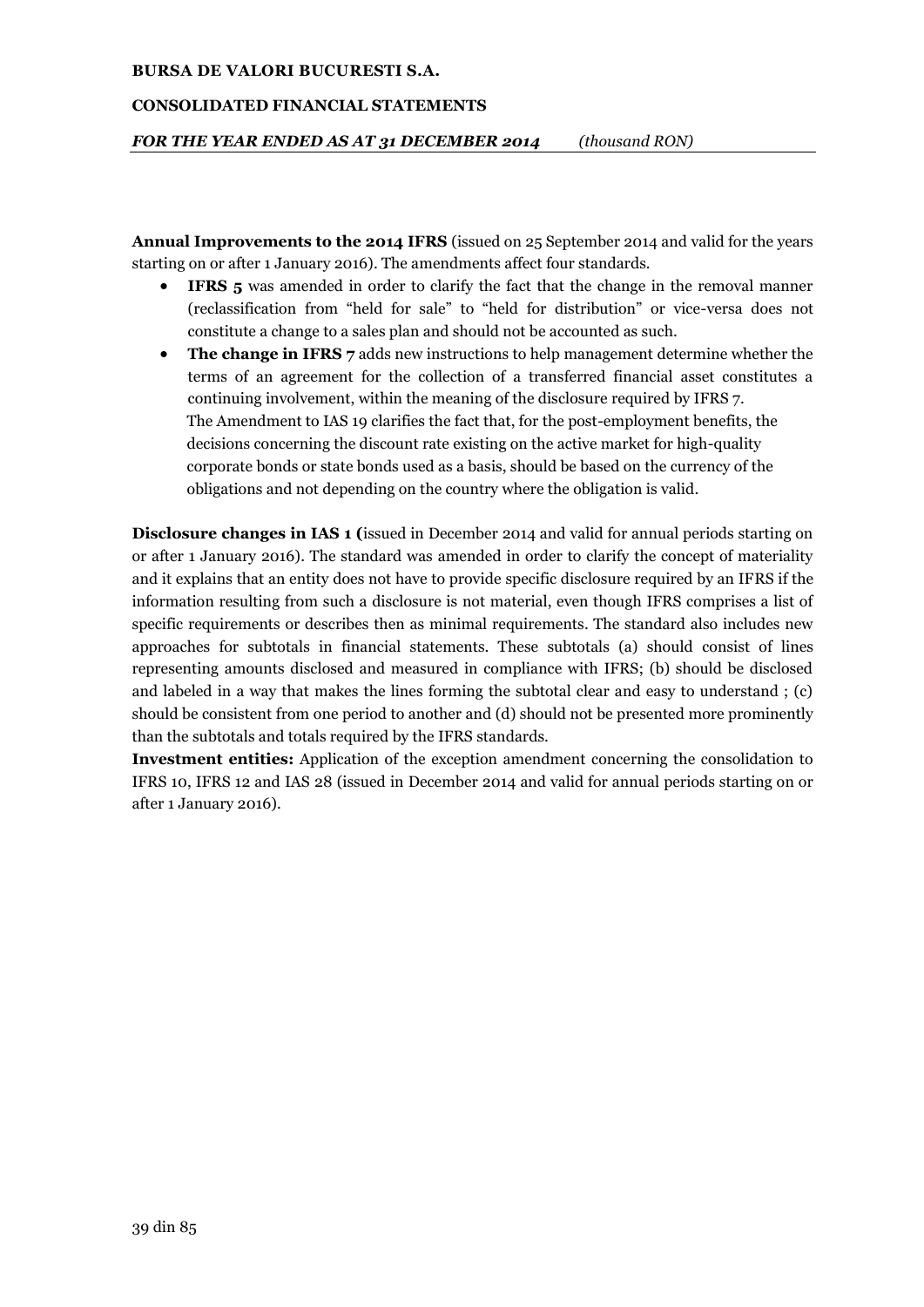## **CONSOLIDATED FINANCIAL STATEMENTS**

## **4. FAIR VALUE MEASUREMENT**

A number of Group's accounting policies and disclosures require the determination of fair value, for both financial and non-financial assets and payables. Fair values have been determined for measurements and/or disclosures purposes based on the following methods. When applicable, further information about the assumptions made in determining fair values is disclosed in the note specific to that asset or liability.

## **(a) Investments in equity and debt securities**

The fair value of held-to-maturity and available-for-sale equity and debt securities is determined by reference to their quoted closing bid price at the reporting date. The fair value of held-to-maturity investments is determined for disclosure purposes only.

## **(b) Trade and other receivables and liabilities**

The fair value of trade and other receivables is estimated at the present value of future cash flows, discounted at the market rate of interest at the reporting date. This fair value is determined for disclosure purposes only. For financial instruments such as short-term receivables and liabilities, the management believes that the carrying amount is a reasonable approximation of fair value.

## **(c) Fair value hierarchy**

The Group measures the fair value of financial instruments using one of the following hierarchy methods:

- Level 1: quoted prices in active markets for identical assets and liabilities.
- Level 2: Measurement techniques based on observable market data. This category includes instruments measured using: market quotations for similar instruments in markets that are considered less active: or other measurement techniques where all significant inputs are directly or indirectly observable in market inputs.
- Level 3: Measurements techniques that are not based on observable market data. This category includes all instruments whose valuation method is not based on observable and unobservable inputs and have a significant influence on the instrument measurement. This category includes instruments that are measured based on market quotations for similar instruments where unobservable adjustments or assumptions are required to reflect differences between the instruments.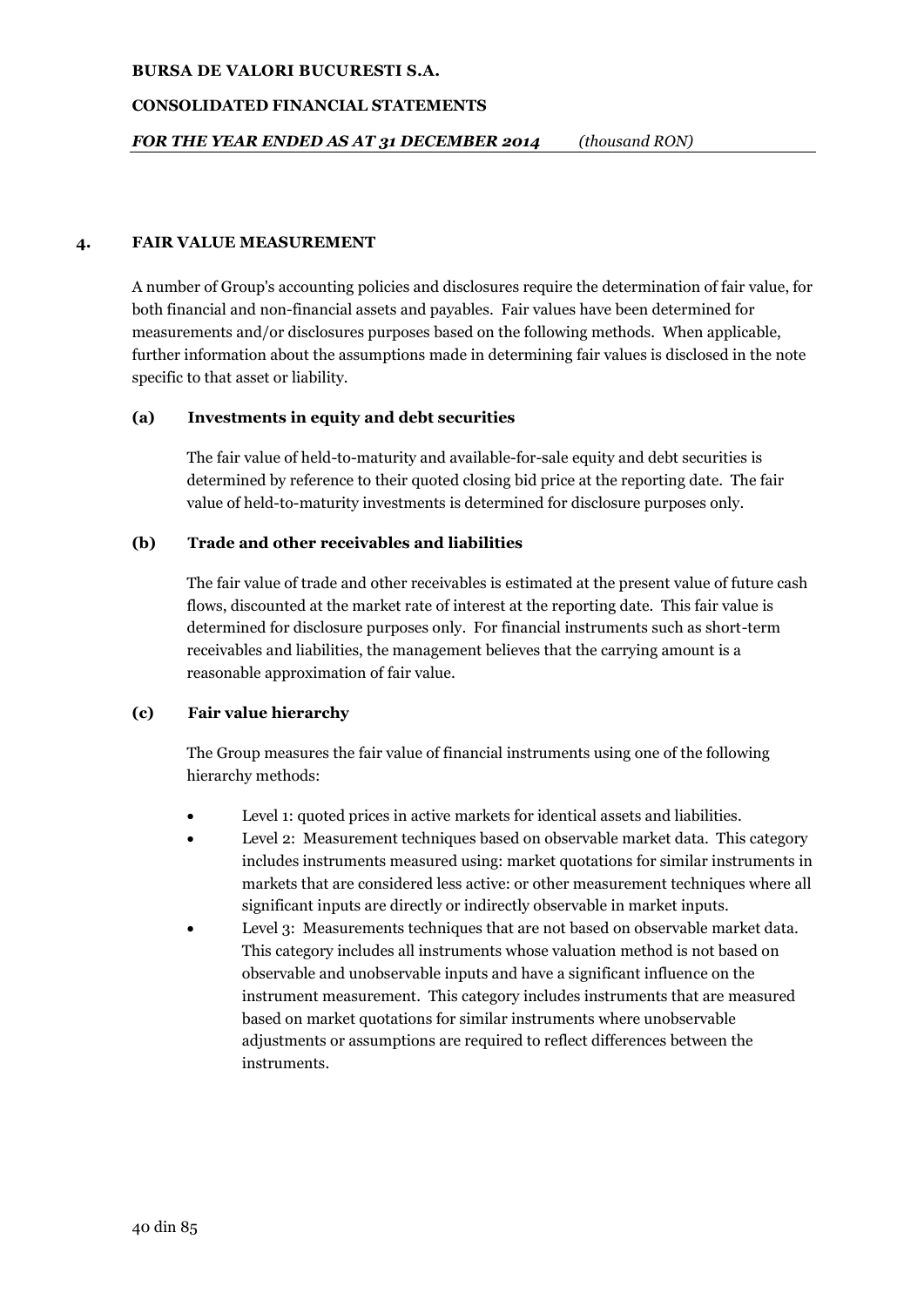#### **CONSOLIDATED FINANCIAL STATEMENTS**

*FOR THE YEAR ENDED AS AT 31 DECEMBER 2014 (thousand RON)*

## **4. DETERMINATION OF FAIR VALUES (CONTINUED)**

Fair values of financial assets and financial payables together with the carrying amounts included in the statement of financial position are as follows:

|                                                | <b>31 December 2014</b> |         | 31 December 2013 |         |
|------------------------------------------------|-------------------------|---------|------------------|---------|
|                                                | Carrying                | Fair    | Carrying         | Fair    |
|                                                | amount                  | value   | amount           | value   |
| <b>Assets carried at fair value</b>            |                         |         |                  |         |
| Available-for-sale financial assets            | 1,391                   | 1,391   | 1,358            | 1,358   |
| Assets carried at amortised cost               |                         |         |                  |         |
| Other held-to-maturity financial assets with a |                         |         |                  |         |
| maturity longer than one year                  | 48,866                  | 51,140  | 40,604           | 40,604  |
| Held-to-maturity financial assets covering     |                         |         |                  |         |
| the guarantee and clearing funds and the       |                         |         |                  |         |
| margin, with a maturity longer than one year   | 11,513                  | 11,513  | 6,189            | 6,189   |
| <b>Bank</b> deposits                           | 26,940                  | 26,940  | 34,829           | 34,829  |
| Bank deposits covering the guarantee and       |                         |         |                  |         |
| clearing fund and the margin                   | 3,110                   | 3,110   | 4,463            | 4,463   |
| <b>Financial receivables</b>                   | 7,569                   | 7,569   | 4,161            | 4,161   |
| Other held-to-maturity financial assets with a |                         |         |                  |         |
| maturity under one year                        | 10,511                  | 10,511  | 8,609            | 8,609   |
| Held-to-maturity financial assets covering     |                         |         |                  |         |
| the guarantee and clearing funds and the       |                         |         |                  |         |
| margin, with a maturity longer than one year   | 8,840                   | 9,023   | 14,678           | 14,678  |
| Cash and cash equivalents                      | 28,130                  | 28,130  | 27,222           | 27,222  |
| Total assets carried at amortized cost         | 145,479                 | 147,936 | 140,755          | 140,755 |
| Liabilities carried at amortized cost          |                         |         |                  |         |
| Guarantee and clearing funds and margin        | 18,140                  | 18,140  | 22,945           | 22,945  |
| Dividends to be distributed on behalf of       |                         |         |                  |         |
| customers                                      | 7,880                   | 7,880   | 8,143            | 8,143   |
| <b>Financial liabilities</b>                   | 8,415                   | 8,415   | 1,037            | 1,037   |
| <b>Total payables</b>                          | 34,435                  | 34,435  | 32,125           | 32,125  |

All available-for-sale financial instruments representing shares quoted on different markets, amounting to 1,391 thousand RON (31 December 2013: 1,358 thousand RON) are classified at Level 1: quoted prices in active markets.

Held-to-maturity financial assets representing government bonds are classified at Level 1: quoted prices in active markets. Government bonds denominated in USD, EUR and RON, classified as held-to-maturity financial assets with a maturity longer than one year, have been purchased from the secondary banking market, and we believe their fair value is approximately equal to their carrying value.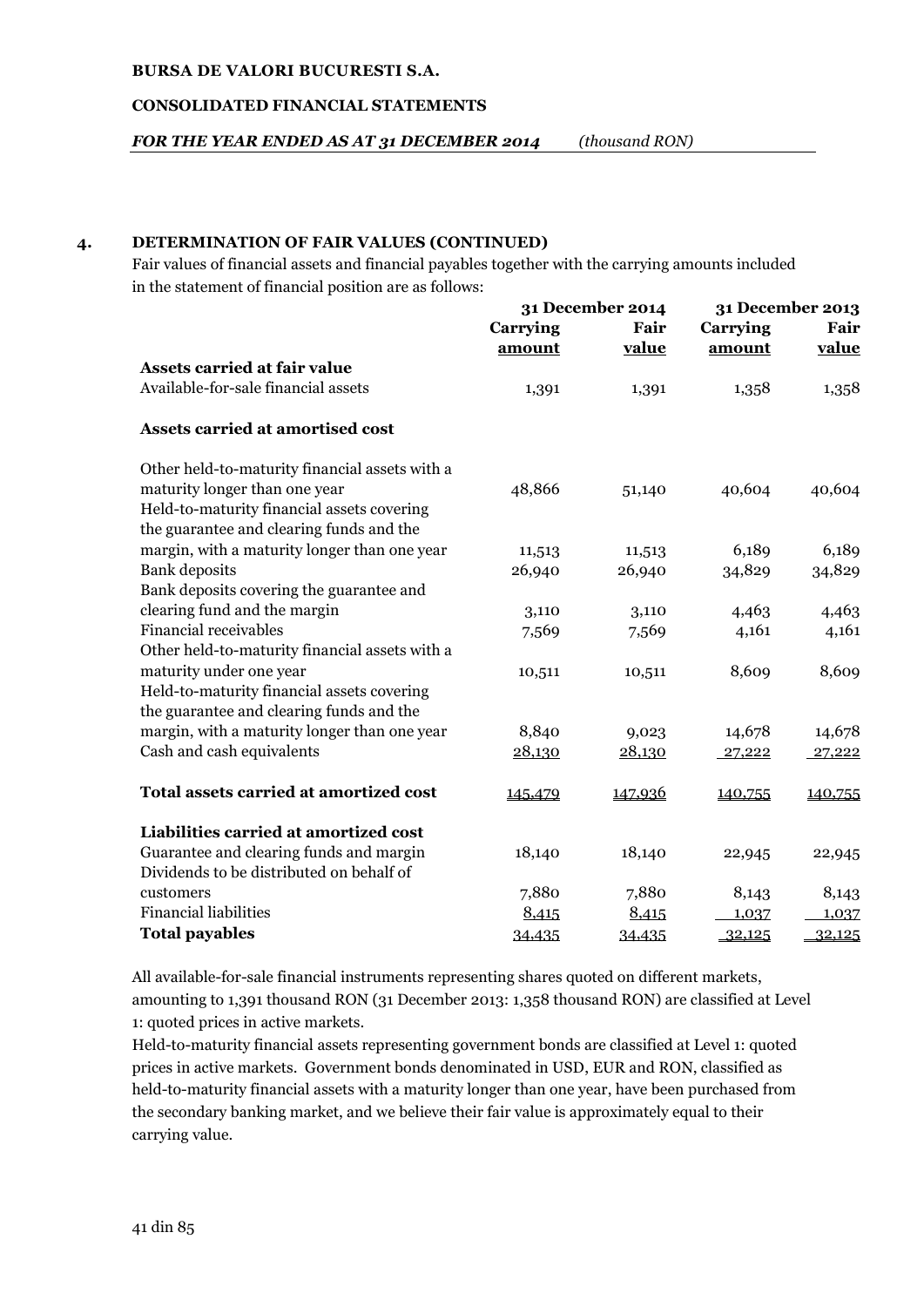## **CONSOLIDATED FINANCIAL STATEMENTS**

## *FOR THE YEAR ENDED AS AT 31 DECEMBER 2014 (thousand RON)*

## **5. FINANCIAL RISK MANAGEMENT**

The Group has exposure to the following risks arising from the use of financial instruments:

- Credit risk
- Liquidity risk
- Market risk, including interest risk and currency risk
- Tax risk
- Operational risk

This note presents information about the Group's exposure to each of the above risks, the Company's objectives, policies and processes for measuring and managing risk and the Group's management of capital.

## **(a) The general risk management framework**

BVB's Board of Governors has overall responsibility for the establishment and oversight of the Group's risk management framework. BVB's Board of Governors is assisted in this endeavour by special committees which have an advisory role.

The activity of BVB's special committees is governed by the following principles:

- a. principle of objectivity;
- b. principle of investors' protection;
- c. principle of promoting the stock market development;
- d. principle of active role.

The Board of Governors is also responsible for examining and approving the strategic, operational and financial plan of BVB, as well as the corporate structure of the Group. The Group's risk management policies are defined to ensure the identification and analysis of risks facing the Group, setting appropriate limits and controls, and monitoring of risks and compliance with the limits established. Risk management systems and policies are reviewed regularly to reflect the changes in market conditions and in Group's activities. The Group, through its training and management standards and procedures, aims to develop an orderly and constructive control environment in which all employees understand their roles and obligations. The Internal audit of the Group's entities oversees how the management monitors compliance with management risk policies and procedures and reviews the adequacy of the risk management framework in relation to the risks faced by the entities.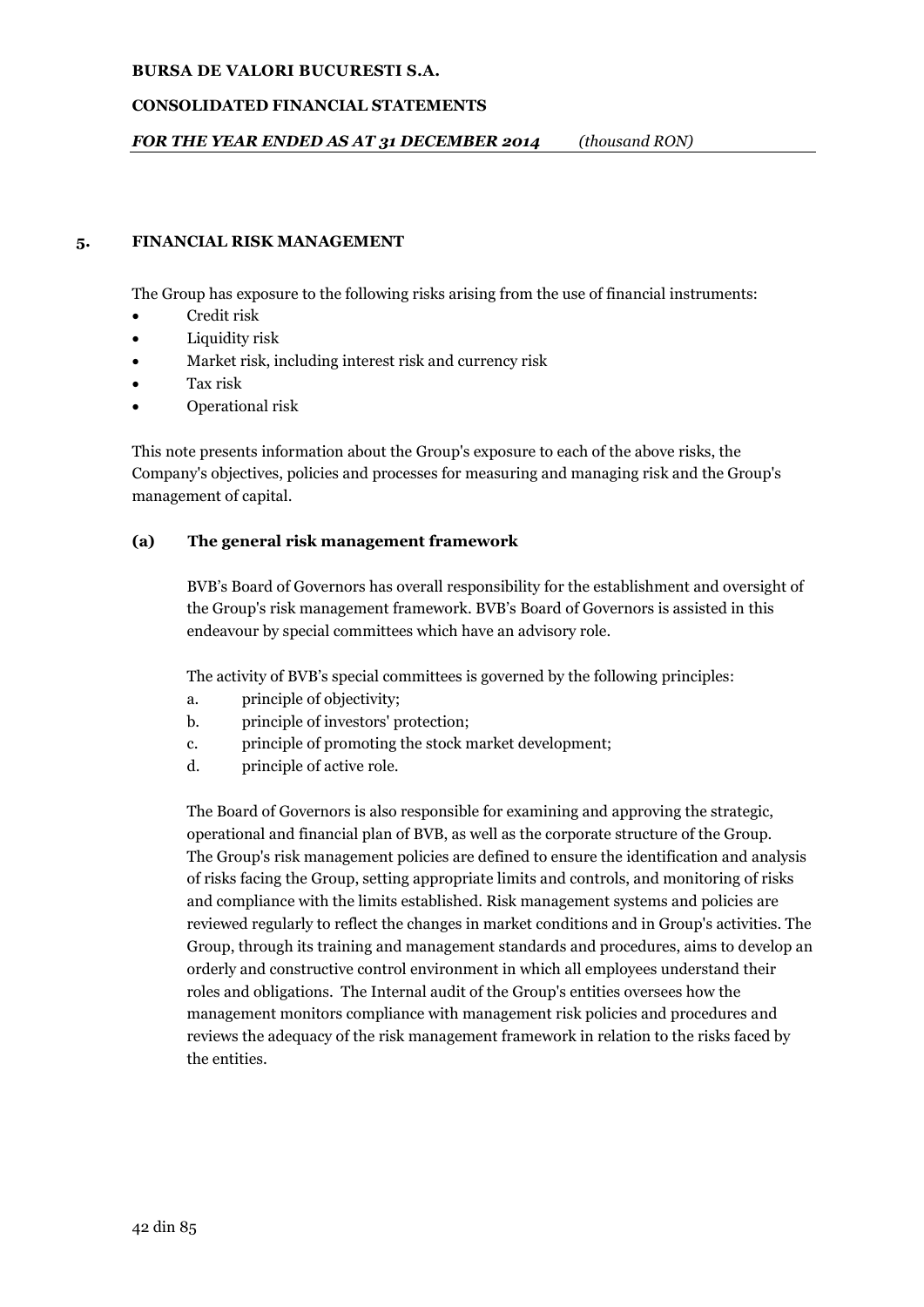#### **CONSOLIDATED FINANCIAL STATEMENTS**

*FOR THE YEAR ENDED AS AT 31 DECEMBER 2014 (thousand RON)*

## **5. FINANCIAL RISK MANAGEMENT (CONTINUED)**

## **(b) Credit risk**

Credit risk is the risk of a possible financial loss the Group can bear if a customer or counterparty to a financial instrument fails to meet its contractual obligations, and arises principally from the Group's receivables from customers and investment securities as well as from compensation and settlement activities carried out by the Group branches.

## *(i) Commercial liabilities and other liabilities*

The Group's exposure to credit risk is influenced mainly by the individual characteristics of each customer and of the country where it operates. Most of the Group's clients operate in Romania. The Group's customer base is comprised of issuers of securities, companies of investment services and other financial institutions participating in the Bucharest Stock Exchange. The Group has as clients for registry activity of shareholders all the companies that have been listed on the Rasdaq Electronic Stock Exchange. Currently, although some of these companies are in a process of legal reorganisation or in default, however there is a legal requirement for registry services to be invoiced to delisting. For these customers the receivables are completely impaired. The Group establishes a provision for receivable impairment that represents their estimates of losses from trade and other liabilities and investments. The main component of this adjustment is the specific loss component related to doubtful customers for whom the receivable recovery process has begun. The second is the collective loss component corresponding to losses incurred but not yet identified, calculated on the basis of the age of receivables, after the application of the contamination principle, using historical loss rates.

## *(ii) Financial investments*

The Group limits its exposure to credit risk by investing only in liquid instruments issued by counterparties who have a satisfactory credit quality. The Group's management constantly monitors the credit quality and, given that the Group has invested only in instruments with high credit quality, its management does not expect the counterparties to fail to meet their contractual obligations. The table below shows the ratings given by rating agencies of banks in which the Group has cash and deposits at the end of financial reporting periods: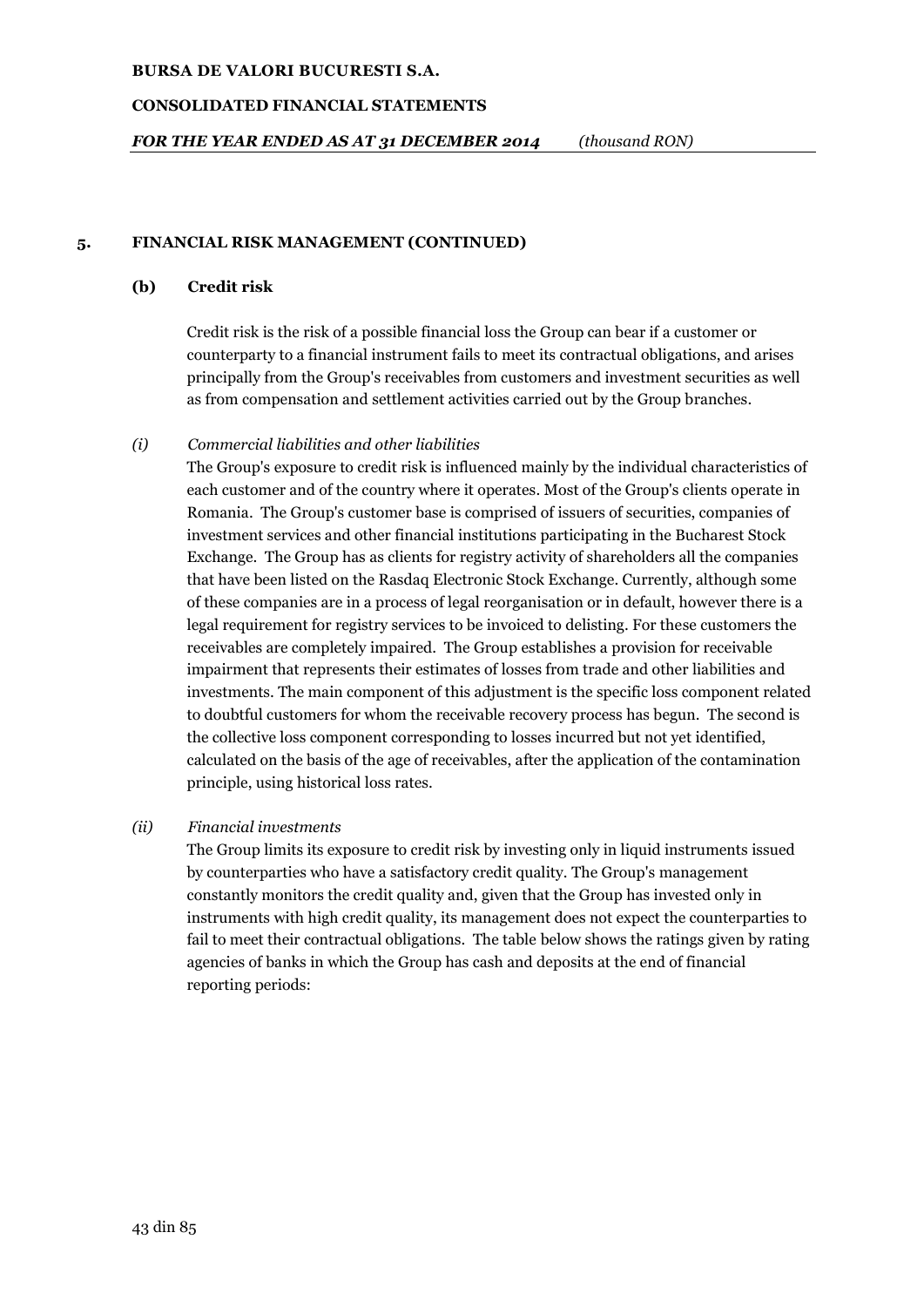## **CONSOLIDATED FINANCIAL STATEMENTS**

## *FOR THE YEAR ENDED AS AT 31 DECEMBER 2014 (thousand RON)*

## **5. FINANCIAL RISK MANAGEMENT (CONTINUED)**

|                                          | 31 December 2014 31 December 2013 |            | <b>Rating agency</b> |
|------------------------------------------|-----------------------------------|------------|----------------------|
| BRD - Groupe Societe Generale S.A.       | $BBB+$                            | $BBB+$     | <b>Fitch Ratings</b> |
| Banca Transilvania S.A.                  | $BB-$                             | BB-        | <b>Fitch Ratings</b> |
| ING Bank NV, sucursala Bucuresti         | $\mathsf{A}$                      | $A+$       | <b>Fitch Ratings</b> |
| RBS BANK (ROMANIA) S.A.                  | $A-$                              | $A-$       | Standard & Poor's    |
| PIRAEUS BANK ROMANIA S.A.                | $B-$                              | $B-$       | <b>Fitch Ratings</b> |
| RAIFFEISEN BANK S.A.                     | Ba1                               | Ba1        | Moody's              |
| Banca Comerciala Romana S.A.             | $BBB+$                            | $BBB+$     | <b>Fitch Ratings</b> |
| Bancpost S.A.                            | $B-$                              | $B-$       | <b>Fitch Ratings</b> |
| Credit Europe Bank (Romania) S.A.        | $BB-$                             | BB-        | <b>Fitch Ratings</b> |
| ALPHA BANK ROMANIA S.A.                  | $B-$                              | $B-$       | <b>Fitch Ratings</b> |
| VOLKSBANK ROMANIA S.A.                   | B <sub>2</sub>                    | Baa3       | Moody's              |
| UniCredit Tiriac Bank S.A.               | <b>BBB</b>                        | <b>BBB</b> | <b>Fitch Ratings</b> |
| Credit Agricole Bank Romania S.A.        | A2                                | A2         | Moody's              |
| Citibank Europe Plc, Sucursala Bucuresti | A <sub>3</sub>                    | A3         | Moody's              |

## *Exposure to credit risk*

The maximum exposure to credit risk is equal to the exposure in the balance sheet at the reporting date and it was as follows:

|                                                                   |         | 31 December 2014 31 December 2013 |
|-------------------------------------------------------------------|---------|-----------------------------------|
| Other held-to-maturity financial assets with a maturity longer    |         |                                   |
| than one year                                                     | 48,866  | 40,604                            |
| Held-to-maturity financial assets covering the guarantee and      |         |                                   |
| clearing funds and the margin                                     | 11,513  | 6,189                             |
| Available-for-sale financial assets – long term                   | 1,391   | 1,358                             |
| <b>Bank</b> deposits                                              | 26,940  | 34,829                            |
| Bank deposits covering the guarantee and clearing funds and the   |         |                                   |
| margin                                                            | 3,110   | 4,463                             |
| <b>Financial receivables</b>                                      | 7,569   | 4,161                             |
| Other held-to-maturity financial assets with a maturity less than |         |                                   |
| one year                                                          | 10,511  | 8,609                             |
| Held-to-maturity financial assets covering the guarantee and      |         |                                   |
| clearing funds and the margin, with a maturity less than one year | 8,840   | 14,678                            |
| Cash and cash equivalents                                         | 28,130  | 27,222                            |
| Total                                                             | 146,870 | 142,113                           |

The Group monitors credit risk exposure by analyzing the age of liabilities it owns, as reflected in the table below: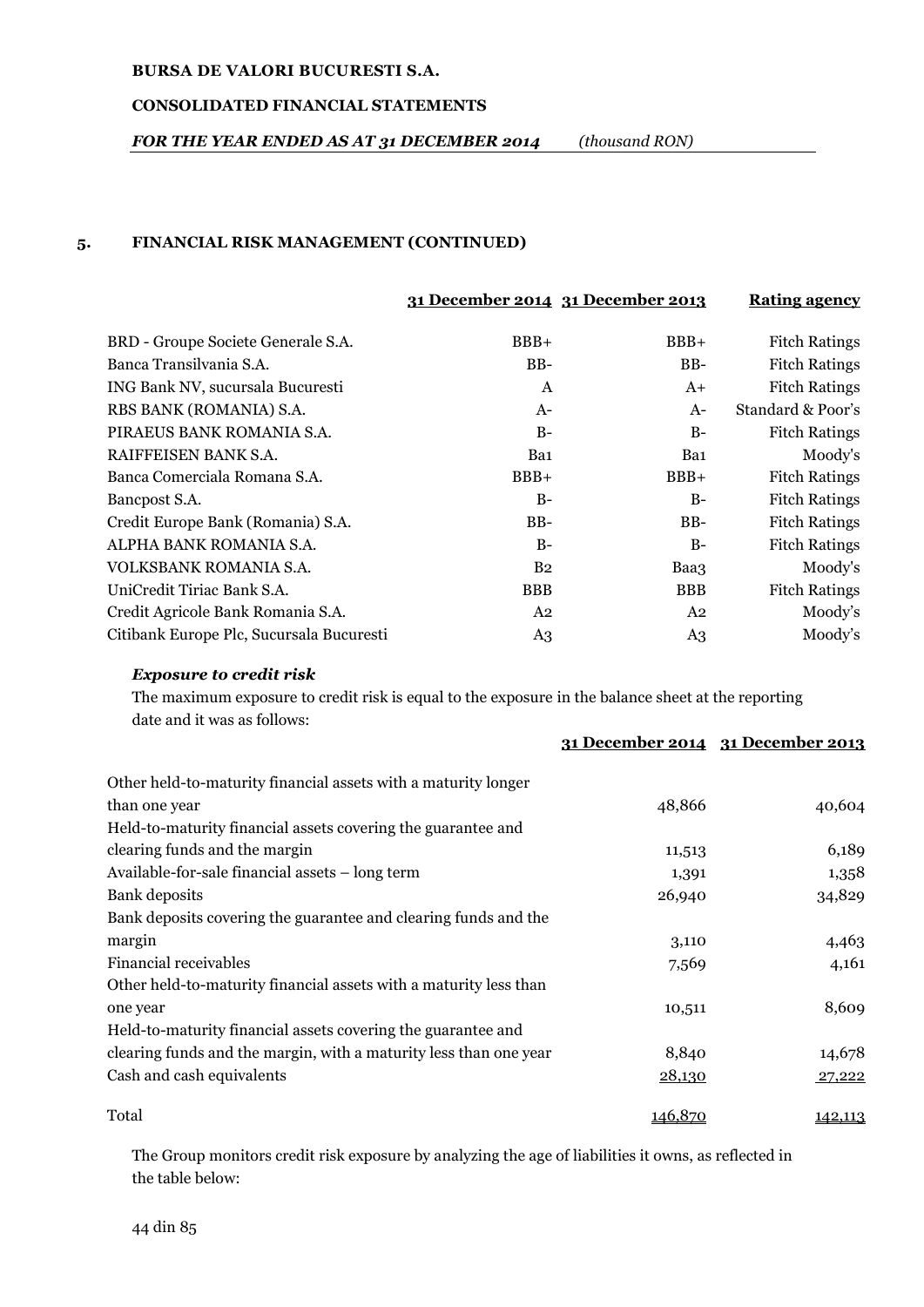#### **CONSOLIDATED FINANCIAL STATEMENTS**

## *FOR THE YEAR ENDED AS AT 31 DECEMBER 2014 (thousand RON)*

## **5. FINANCIAL RISK MANAGEMENT (CONTINUED)**

|                                 |                              |            | <b>Held-to-maturity financial</b> |        |                           |        |       | <b>Available-for-sale</b> |        | <b>Bank</b> |
|---------------------------------|------------------------------|------------|-----------------------------------|--------|---------------------------|--------|-------|---------------------------|--------|-------------|
|                                 | <b>Financial receivables</b> |            |                                   | assets | Cash and cash equivalents |        |       | financial assets          |        | deposits    |
|                                 | 2014                         | 2013       | 2014                              | 2013   | 2014                      | 2013   | 2014  | 2013                      | 2014   | 2013        |
| <b>Individually impaired</b>    |                              |            |                                   |        |                           |        |       |                           |        |             |
| Significant risk                | 648                          | 1,793      |                                   |        |                           |        |       |                           |        |             |
| <b>Gross value</b>              | 648                          | 1,793      |                                   |        |                           |        |       |                           |        |             |
| Adjustment for impairment       | 648                          | 1,793      |                                   |        |                           |        |       |                           |        |             |
| <b>Net amount</b>               |                              |            |                                   |        |                           |        |       |                           |        |             |
| Outstanding, individually       |                              |            |                                   |        |                           |        |       |                           |        |             |
| non-impaired                    |                              |            |                                   |        |                           |        |       |                           |        |             |
| Outstanding less than 90 days   |                              | 1,470      |                                   |        |                           |        |       |                           |        |             |
| Outstanding from 90 to 180 days | 15                           | 144        |                                   |        |                           |        |       |                           |        |             |
| Outstanding from 180 to 360     |                              |            |                                   |        |                           |        |       |                           |        |             |
| days                            | 1,070                        | <u>161</u> |                                   |        |                           |        |       |                           |        |             |
| <b>Gross value</b>              | 1,085                        | 1,775      |                                   |        |                           |        |       |                           |        |             |
| Adjustment for impairment       | 1,085                        | $-49$      |                                   |        |                           |        |       |                           |        |             |
| <b>Net amount</b>               |                              | 1,726      |                                   |        |                           |        |       |                           |        |             |
| Current, non-impaired           |                              |            |                                   |        |                           |        |       |                           |        |             |
| Without a significant risk      | <u>7.569</u>                 | 2,435      | 79,730                            | 70,080 | 28,130                    | 27,222 | 1,391 | 1,358                     | 30,050 | 39,292      |
| <b>Gross value</b>              | 7,569                        | 2,435      | 79,730                            | 70,080 | 28,130                    | 27,222 | 1,391 | 1,358                     | 30,050 | 39,292      |
| Adjustment for impairment       |                              |            |                                   |        |                           |        |       |                           |        |             |
| <b>Net amount</b>               | 7,569                        | 2,435      | 79,730                            | 70,080 | 28,130                    | 27,222 | 1,391 | 1,358                     | 30,050 | 39,292      |
| Total gross amount              | 9,302                        | 6,003      | 79,730                            | 70,080 | 28,130                    | 27,222 | 1,391 | 1,358                     | 30,050 | 39,292      |
| Total net amount                | 7,569                        | 4,161      | 79,730                            | 70,080 | 28,130                    | 27,222 | 1,391 | 1,358                     | 30,050 | 39,292      |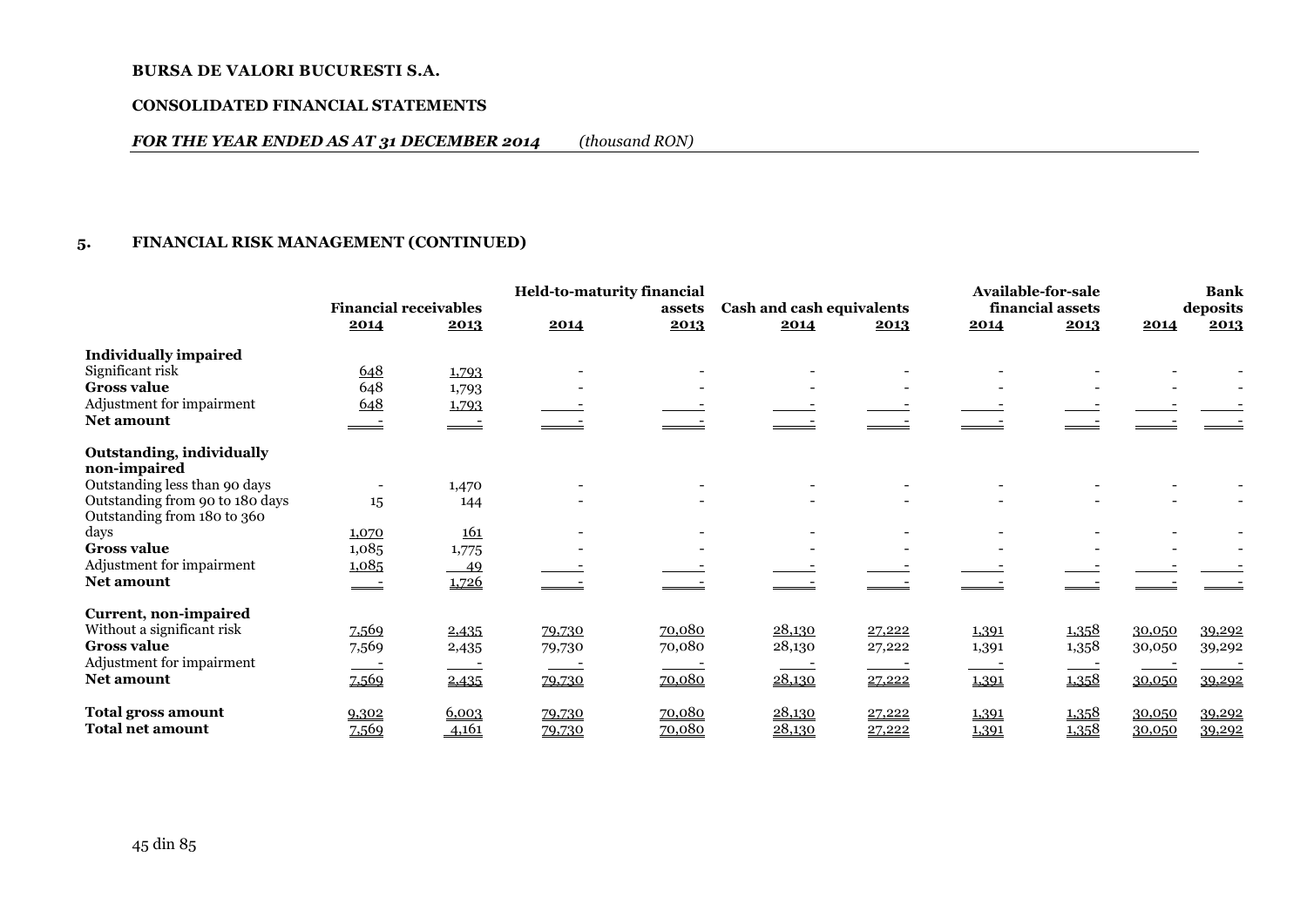## **CONSOLIDATED FINANCIAL STATEMENTS**

## *FOR THE YEAR ENDED AS AT 31 DECEMBER 2014 (thousand RON)*

#### **5. FINANCIAL RISK MANAGEMENT (CONTINUED)**

The Group is exposed to credit risk through the activity carried out by its subsidiaries such as the Casa de Compensare Bucuresti SA, Fondul de Compensare a Investitorilor SA and Depozitarul Central SA.

#### *Casa de Compensare Bucuresti SA*

Casa de Compensare Bucuresti SA acts as a central counterparty for all clearing members admitted in the system. The CCB role is to perform the registration, guarantee, clearing and settlement operations of the financial derivative transactions concluded on the derivative market at the Bucharest Stock Exchange.

Since the date when the clearing and settlement reports are confirmed, CCB is interposed between clearing members, becoming the counterparty to transactions required to be performed by them on the post-trading platform. The CCB obligations as a central counterparty cease on the daily/final settlement.

The clearing members participate together with their contributions to the guarantee fund in case the guarantee fund's resources corresponding to one or more clearing members are not covering.

The guarantee fund may be used if the collateral and other financial guarantees deposited by the clearing members in a default situation are not sufficient to cover the debts arising after the liquidation of the open positions of those members.

The order of execution of the guarantee fund is as follows:

- a) individual contribution (initial, annual and special) of the clearing member that is in default situation;
- b) other reserve funds available to CCB;
- c) financial resources from the CCB receivable liquidation related to the guarantee fund;
- d) financial resources from the investment of the guarantee fund;
- e) contributions of other clearing members (initial, annual and special);
- f) short-term loans contracted by the CCB if the guarantee fund's resources are not sufficient.

If the guarantee fund's resources available are not sufficient to fully cover the CCB actual obligations, the Board of Directors may decide on the contracting of short-term loans. The expenses resulting from the contracted loans of CCB shall be assigned to the clearing member that established the use of the guarantee fund's resources.

On 31 December 2014, the fair value of derivative settlement agreements for which CCB acts as central counterparty, being both creditor and debtor party in relation to the clearing members, was of zero RON, without ongoing contracts, i.e. open positions (31 December 2013: RON 0).

Since its establishment until now, CCB has not recorded any event likely to generate the use of guarantee fund.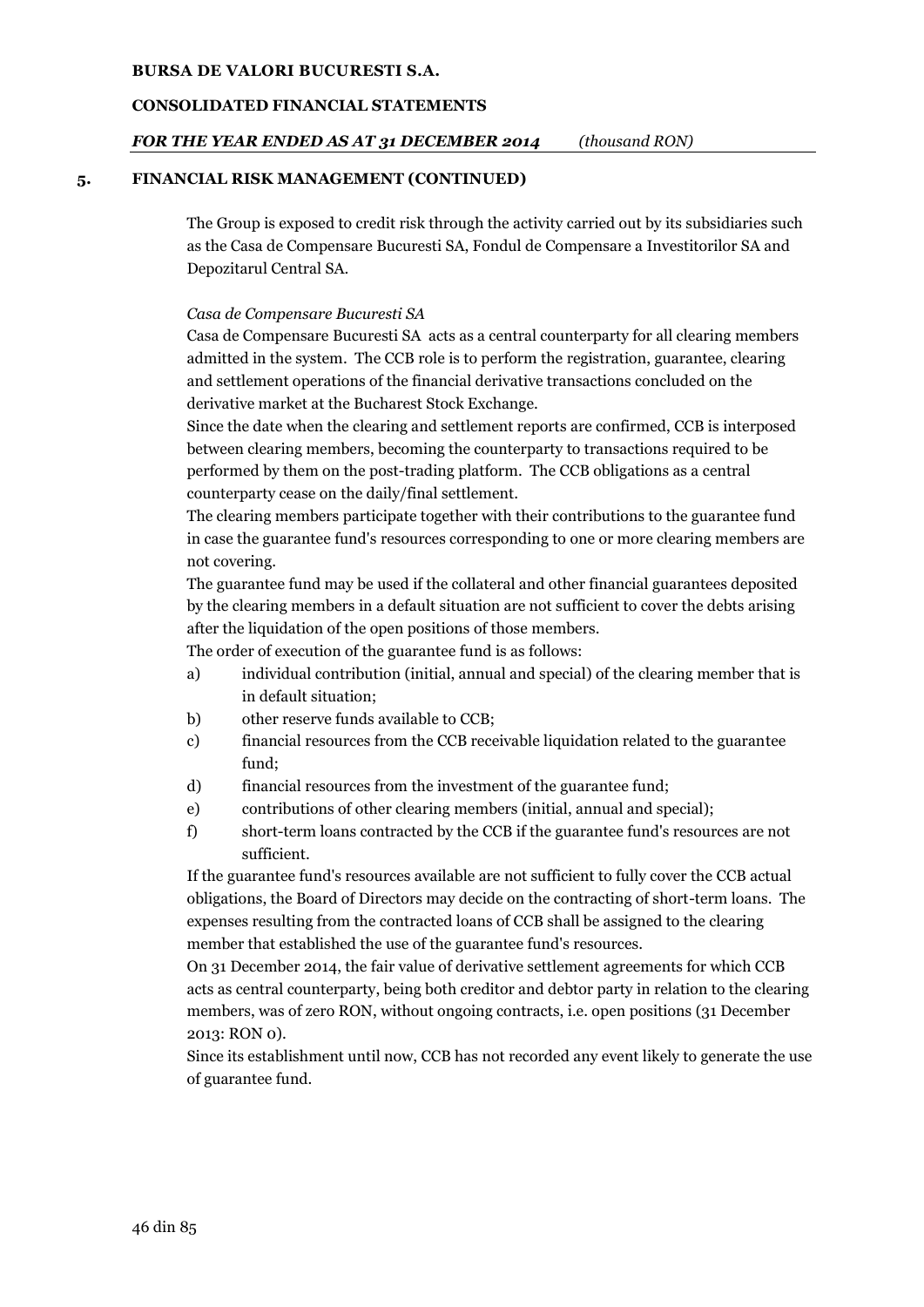## **CONSOLIDATED FINANCIAL STATEMENTS**

## *FOR THE YEAR ENDED AS AT 31 DECEMBER 2014 (thousand RON)*

#### **5. FINANCIAL RISK MANAGEMENT (CONTINUED)**

*Fondul de Compensare a Investitorilor (Investors Compensation Fund)* Fondul de Compensare a Investitorilor SA is intended to pay compensations to investors when a member fails to return the money and/or the financial instruments owed by or belonging to investors, which have been held on their behalf for the provision of financial investment or individual investment portfolio management services. The investors compensation is made in the limit established according to the C.N.V.M./FSA regulations.

To ensure financial resources necessary to pay compensation and to operate the Fund, its members are required to pay to the Fund an initial contribution and an annual contribution.

If the Fund's resources are insufficient to meet obligations to pay compensations, each member shall pay a special contribution equal to twice the maximum annual contribution corresponding to that financial year. If not in this case the Fund's resources are not sufficient to fully cover its actual obligations, the Fund may borrow short-term to cover exclusively the obligations arising from the payment of compensations.

Since its establishment until now, the Fund has recorded events likely to generate the payment of compensations (see Note 25(b)).

## *Depozitarul Central SA*

Depozitarul Central SA provides clearing and settlement of transactions in financial instruments (stocks, fixed income securities, bonds, funds, etc.) carried out on the Bucharest Stock Exchange on the spot regulated market. The clearing participants are required to contribute to the setting up of a guarantee fund with the Depozitarul Central SA.

In order to limit exposure to the risk of default of obligations arising from transactions concluded in trading systems and recorded in the Central Depository system, a trading limit is established for each participant.

If it is found that, on the settlement date, the participant in the clearing and settlement and registry system does not have sufficient funds in the settlement account to cover the payment obligation, it may require a loan either from the compensation participant with whom the latter has concluded a settlement agreement or from any other credit institution under a contractual relationship or require to the market operator making special sale transactions to cover his/her position.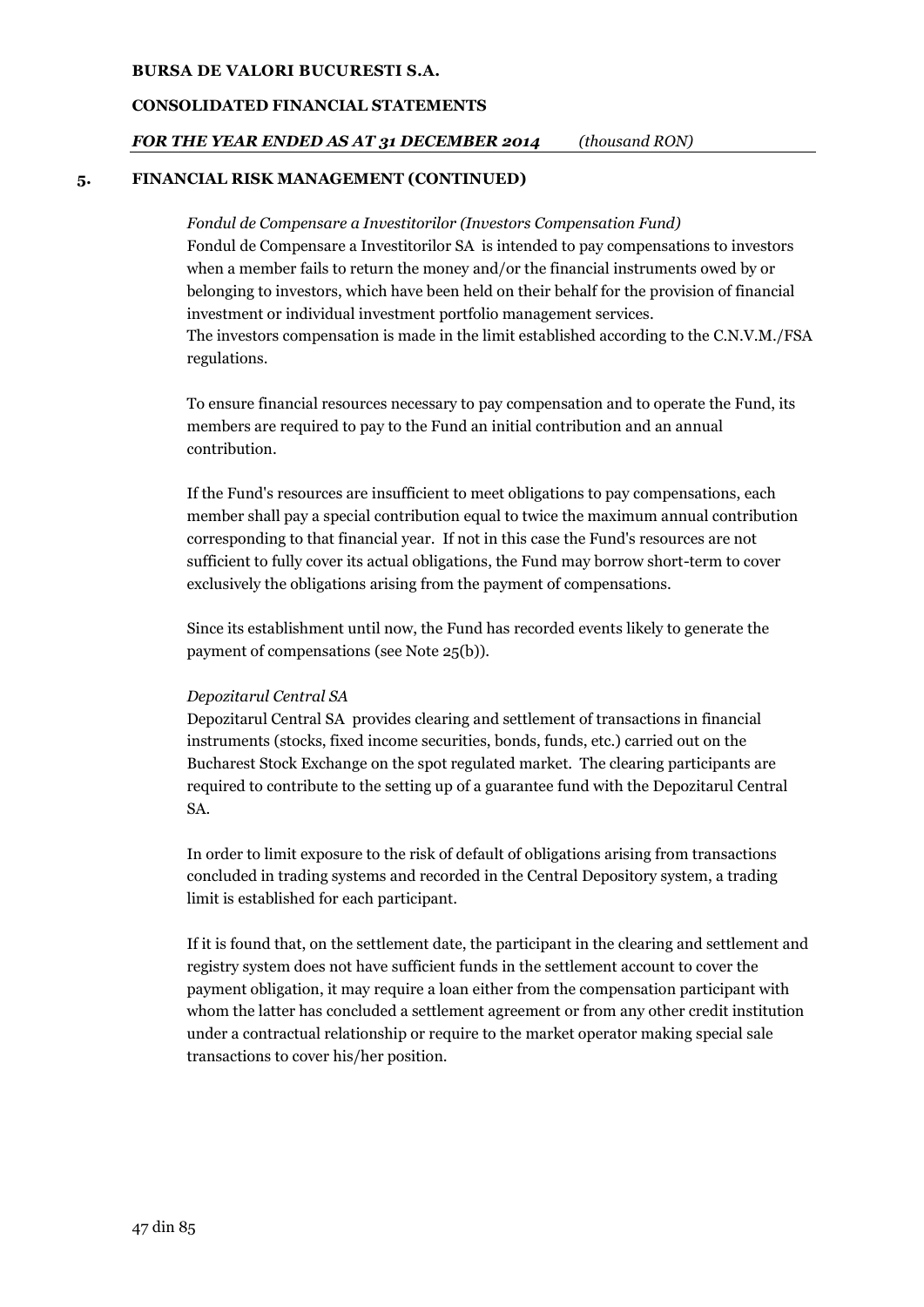# **CONSOLIDATED FINANCIAL STATEMENTS**

# *FOR THE YEAR ENDED AS AT 31 DECEMBER 2014 (thousand RON)*

## **5. FINANCIAL RISK MANAGEMENT (CONTINUED)**

If the participant does not obtain the necessary resources necessary for settlement, the Central Depository shall use the following financial resources in this order:

- a) margin of that participant in the clearing and settlement and registry system;
- b) guarantee fund corresponding to the participant in the clearing and settlement and registry system;
- c) guarantee fund established by other participants in the clearing and settlement and registry system;
- d) margins posted by the other participants in the clearing and settlement and registry system.

If the application of the above mentioned measures results in transactions whose settlement cannot be performed successfully, they shall be excluded from the settlement based on the net value of the current day, and will be postponed for later settlement.

On 31 December 2014, the value of transactions having as trading date the end of the year 2014 and paid during 2015, was of 116,052 thousand RON (31 December 2013: there were transactions amounting to 68,691 thousand RON at the end of 2013 and paid in 2014).

# **(c) Liquidity risk**

Liquidity risk is the risk that the Group will encounter difficulty in meeting the obligations associated with its financial payables that are settled by delivering cash or another financial asset. The Group's approach to managing liquidity is to ensure, as far as possible, that it will always have sufficient liquidity to meet its payables when due, under both normal and stressed conditions, without incurring unacceptable losses and risking damage to the Group's reputation.

The Group has no committed any loans and needs liquid assets only to cover the current operating expenses and deductions made within the clearing and settlement systems the Group operate. Given that a significant percentage of the Group's assets consist of investments with high liquidity, the liquidity risk faced by the Group is low.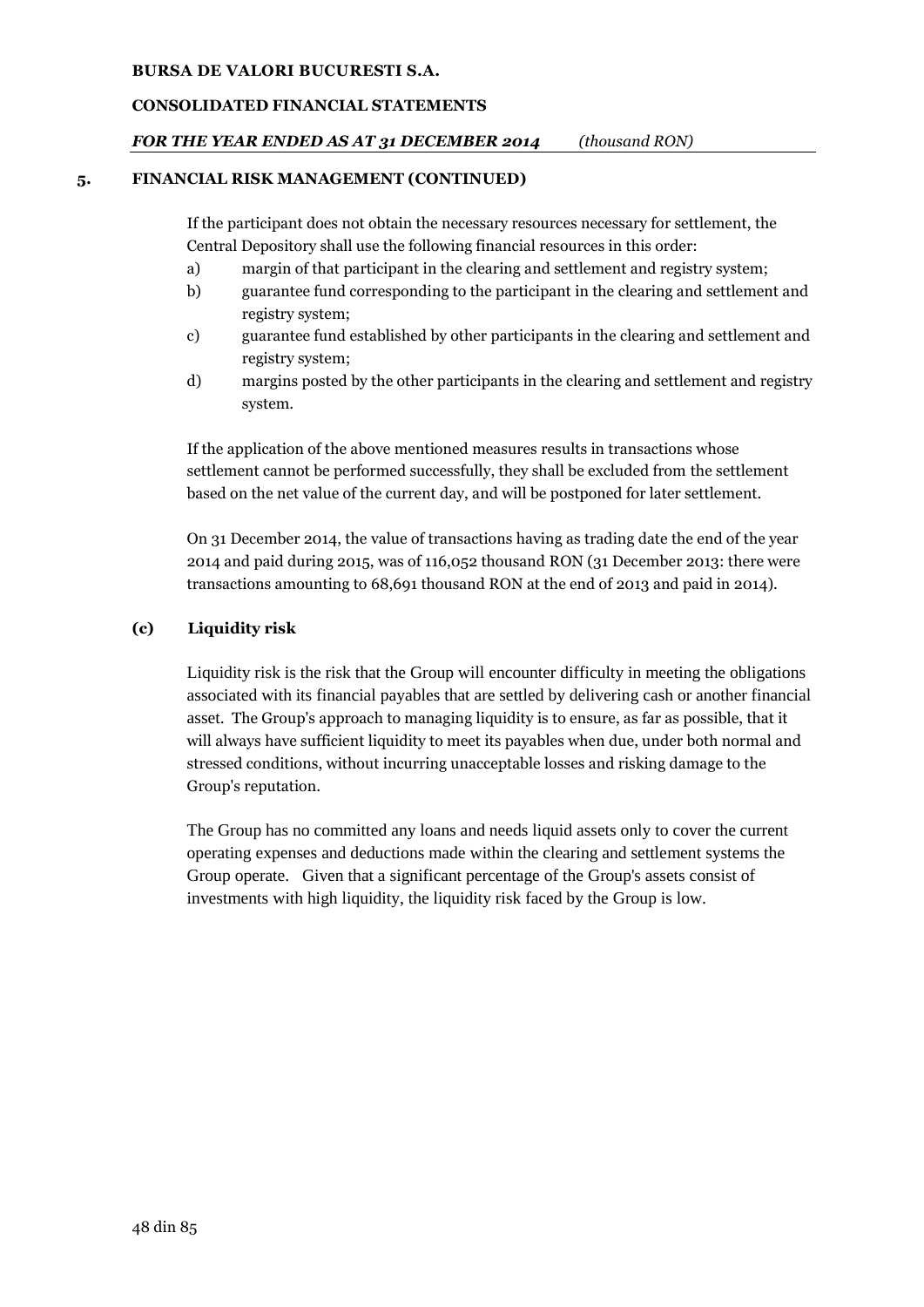## **CONSOLIDATED FINANCIAL STATEMENTS**

## *FOR THE YEAR ENDED AS AT 31 DECEMBER 2014 (thousand RON)*

## **5. FINANCIAL RISK MANAGEMENT (CONTINUED)**

The following are the contractual maturities of financial liabilities, including estimated interest payments and excluding the impact of netting agreements:

|                                  | Carrying | Contractual | Less than       | $6 - 12$ |
|----------------------------------|----------|-------------|-----------------|----------|
| 31 December 2014                 | amount   | cash flows  | <u>6 months</u> | months   |
| Non-derivative financial         |          |             |                 |          |
| liabilities                      |          |             |                 |          |
| Guarantee and clearing funds and |          |             |                 |          |
| margin                           | 18,140   | 18,140      | 17,105          | 1,035    |
| <b>Financial liabilities</b>     | 8,415    | 8,415       | 8,415           |          |
| Dividends to be distributed on   |          |             |                 |          |
| behalf of customers              | 7,880    | 7,880       | 7,880           |          |
| <b>Total</b>                     | 34,435   | 34,435      | 33,400          | 1,035    |
|                                  |          |             |                 |          |
|                                  | Carrying | Contractual | Less than       | $6-12$   |
| 31 December 2013                 | amount   | cash flows  | 6 months        | months   |
| Non-derivative financial         |          |             |                 |          |
| liabilities                      |          |             |                 |          |
| Guarantee and clearing funds and |          |             |                 |          |
| margin                           | 22,945   | 22,945      | 21,659          | 1,286    |
| <b>Financial liabilities</b>     | 1,037    | 1,037       | 1,037           |          |
| Dividends to be distributed on   |          |             |                 |          |
| behalf of customers              | 8,143    | 8,143       | 8,143           |          |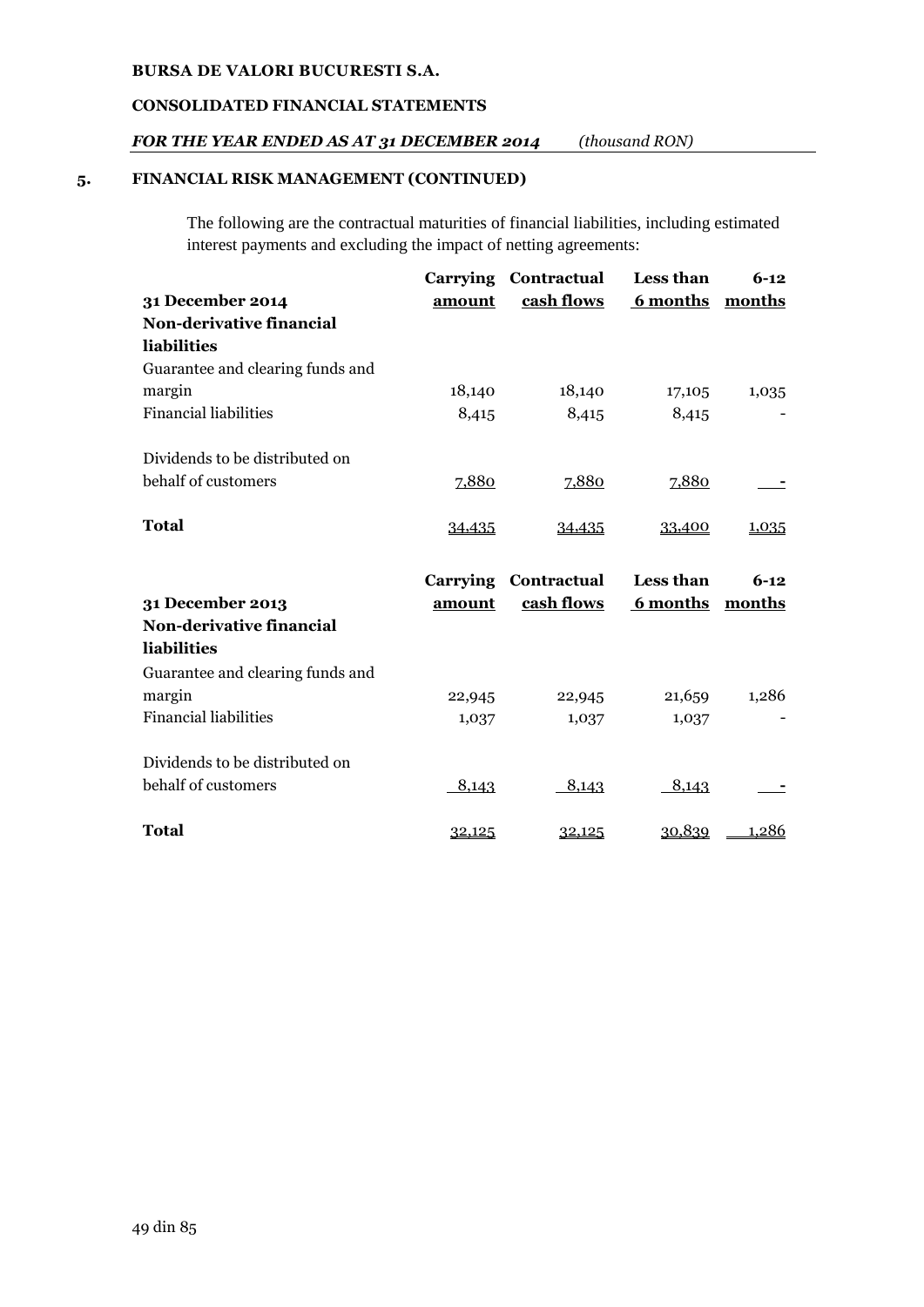#### **CONSOLIDATED FINANCIAL STATEMENTS**

## *FOR THE YEAR ENDED AS AT 31 DECEMBER 2014 (thousand RON)*

#### **5. FINANCIAL RISK MANAGEMENT (CONTINUED)**

The cash flows included in the maturity analysis are not expected to occur significantly earlier or at significantly different values. The Group keeps sufficient liquid assets (residual maturity less than 3 months) to cover all outstanding payables.

#### **(d) Market risk**

Market risk is the risk that changes in market prices, such as foreign exchange rates, interest rates and equity prices will affect the Group's income or the value of its holdings of financial instruments.

The objective of market risk management is to manage and control market risk exposures within acceptable payments, while optimising the return.

#### *Exposure to currency risk*

The Group's exposure to currency risk is presented below, based on notional amounts in RON equivalent (thousands):

| 31 December 2014                         | <b>EUR</b>    | <b>USD</b>       | <b>RON</b> | <b>Total</b>   |
|------------------------------------------|---------------|------------------|------------|----------------|
| <b>Financial assets</b>                  |               |                  |            |                |
| <b>Financial receivables</b>             | 391           | $\overline{2}$   | 7,176      | 7,569          |
| Securities (government securities, bank  |               |                  |            |                |
| deposits, cash and cash equivalents)*    |               |                  |            |                |
|                                          | 17,432        | 12,523           | 107,955    | 137,910        |
| <b>Total financial assets</b>            | 17,823        | 12,525           | 115,131    | 145,479        |
| <b>Financial liabilities</b>             |               |                  |            |                |
| Guarantee and clearing funds and margin  |               |                  |            |                |
|                                          |               |                  | 18,140     | 18,140         |
| <b>Financial liabilities</b>             | 170           | 20               | 8,225      | 8,415          |
| Dividends to be distributed on behalf of |               |                  |            |                |
| customers                                |               |                  | 7,880      | 7,880          |
| <b>Total financial payables</b>          | <u>170</u>    | $\underline{20}$ | 34,245     | 34,435         |
| Net financial assets/liabilities         | <u>17,653</u> | 12,505           | 80,886     | <u>111,044</u> |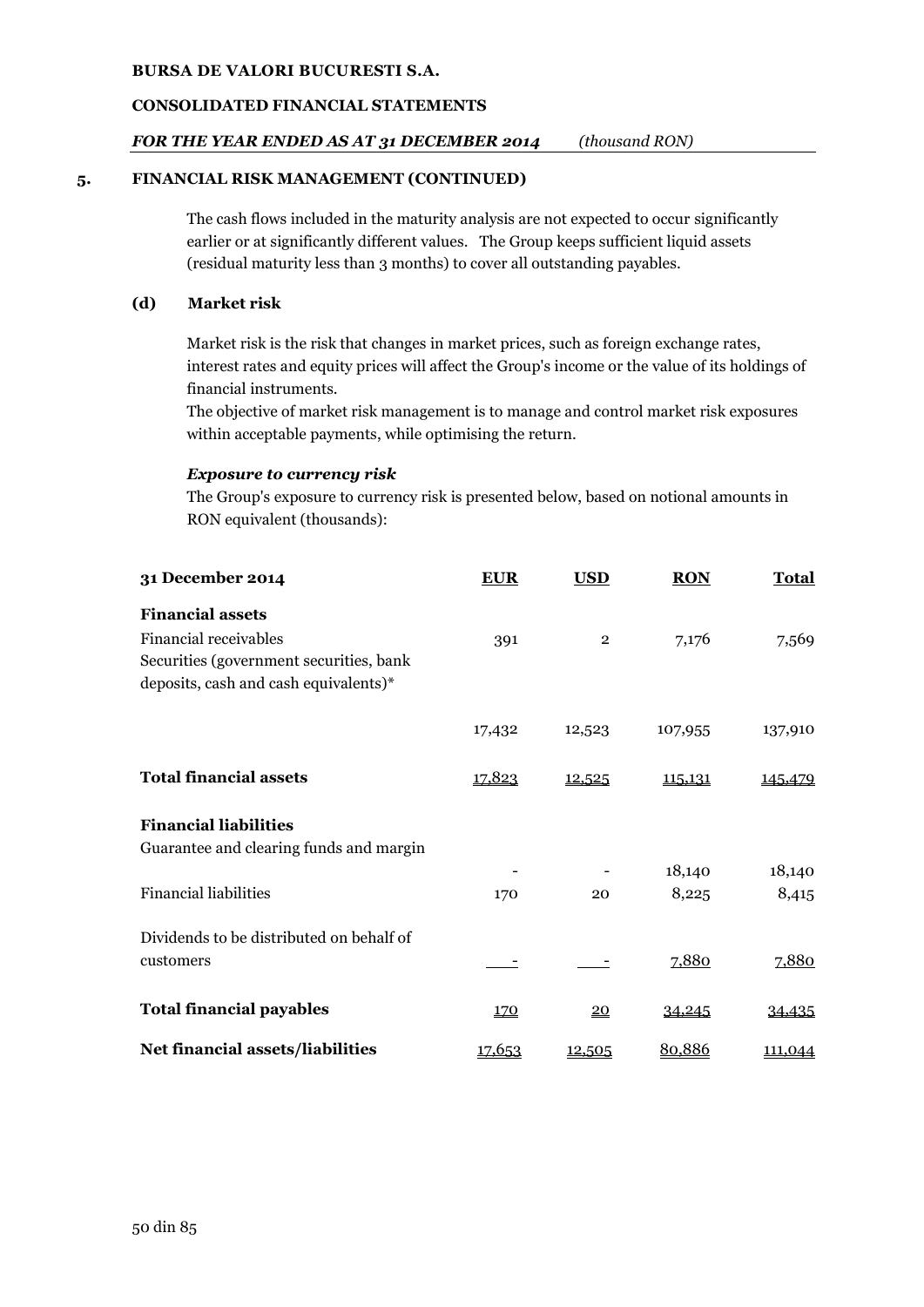## **CONSOLIDATED FINANCIAL STATEMENTS**

## *FOR THE YEAR ENDED AS AT 31 DECEMBER 2014 (thousand RON)*

#### **5. FINANCIAL RISK MANAGEMENT (CONTINUED)**

\* It contains balance sheet positions: Other held-to-maturity financial assets (assets), Held-to maturity financial assets covering the guarantee and clearing funds and the margin (assets), Other Held-to-maturity financial assets (current assets), Held-to-maturity financial assets covering the guarantee and clearing funds and the margin (current assets), Bank deposits (current assets), Bank deposits covering the guarantee and clearing funds and the margin (current assets), Cash and cash equivalents

| 31 December 2013                         | <b>EUR</b>    | <b>USD</b>   | <b>RON</b>     | <b>Total</b> |
|------------------------------------------|---------------|--------------|----------------|--------------|
| <b>Financial assets</b>                  |               |              |                |              |
| <b>Financial receivables</b>             | 418           | $\mathbf{1}$ | 3,742          | 4,161        |
| Securities (government securities, bank  |               |              |                |              |
| deposits, cash and cash equivalents)*    |               |              |                |              |
|                                          | 16,920        | 10,940       | 108,734        | 136,594      |
|                                          |               |              |                |              |
|                                          |               |              |                |              |
| <b>Total financial assets</b>            | <u>17,338</u> | 10,941       | <u>112,476</u> | 140,755      |
| <b>Financial liabilities</b>             |               |              |                |              |
| Guarantee and clearing funds and margin  |               |              |                |              |
|                                          |               |              | 22,945         | 22,945       |
| <b>Financial liabilities</b>             | 144           |              | 893            | 1,037        |
| Dividends to be distributed on behalf of |               |              |                |              |
| customers                                |               |              | 8,143          | 8,143        |
| <b>Total financial payables</b>          | - 144         |              | 31,981         | 32,125       |
|                                          |               |              |                |              |
| <b>Net financial assets</b>              | 17,194        | 10,941       | 80,495         | 108,630      |

\* It contains balance sheet positions: Other held-to-maturity financial assets (assets), Held-to maturity financial assets covering the guarantee and clearing funds and the margin (assets), Other Held-to-maturity financial assets (current assets), Held-to-maturity financial assets covering the guarantee and clearing funds and the margin (current assets), Bank deposits (current assets), Bank deposits covering the guarantee and clearing funds and the margin (current assets), Cash and cash equivalents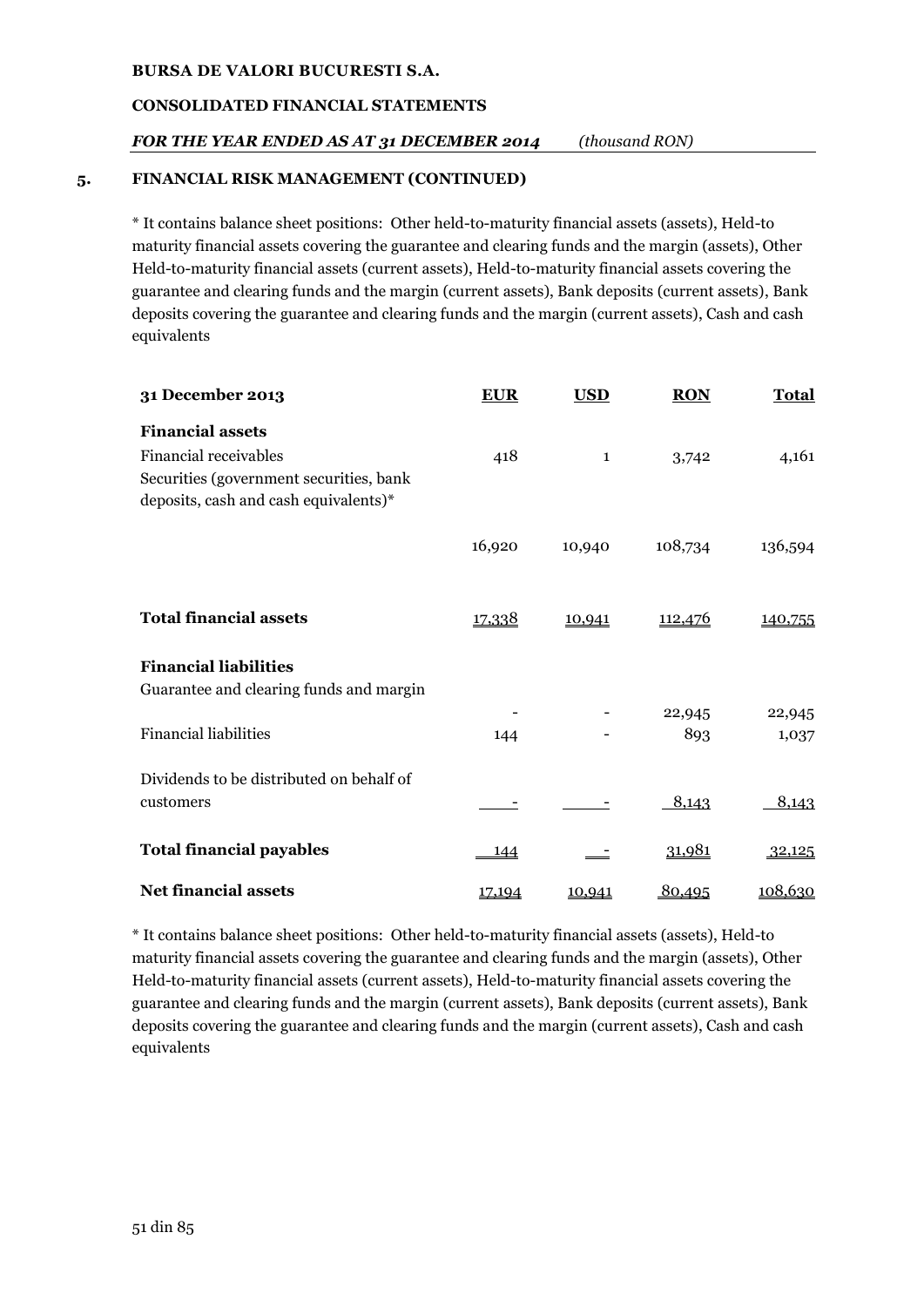#### **CONSOLIDATED FINANCIAL STATEMENTS**

## *FOR THE YEAR ENDED AS AT 31 DECEMBER 2014 (thousand RON)*

#### **5. FINANCIAL RISK MANAGEMENT (CONTINUED)**

#### *Sensitivity analysis*

A depreciation of the RON on 31 December as indicated below against EUR and USD would have caused an increase in the Company's income, with values listed below. This analysis assumes that all other variables, especially interest rates, remain constant.

|                                                                            | 31 December 2014 31 December 2013 |                |
|----------------------------------------------------------------------------|-----------------------------------|----------------|
| RON depreciation by 10% against EUR<br>RON depreciation by 10% against USD | 1,765<br>1,250                    | 1,719<br>1,094 |
| Total                                                                      | 3,015                             | 2,813          |

An appreciation of the RON on December 31 against other currencies would have had an opposite effect on the amounts shown above, assuming that all other variables remain constant.

#### *Exposure to interest rate risk*

The Group does not have financial instruments with variable interest rates. Held-tomaturity financial instruments are not affected by the variation in interest rate. Therefore, a change in interest rates at the reporting date would not affect profit or loss nor equity.

## **(e) Operational risk**

Operational risk is the risk of direct or indirect loss arising from a wide variety of causes associated to Group's processes, staff, technology and infrastructure, and from external factors other than credit, market and liquidity risk, such as the loss arising from legal and regulatory requirements and generally accepted standards concerning organisational behaviour.

 Operational risks come from all the Group's operations and arise in all entities. The main responsibility of the management of each institution is to develop and implement operational risk-related controls. Such responsibility is complemented by the development of the Group's general standards of operational risk management in the following areas:

- Segregation of duties requirements;
- Reconciliation requirements and monitoring of transactions;
- Alignment with regulatory requirements;
- Documentation of controls and procedures;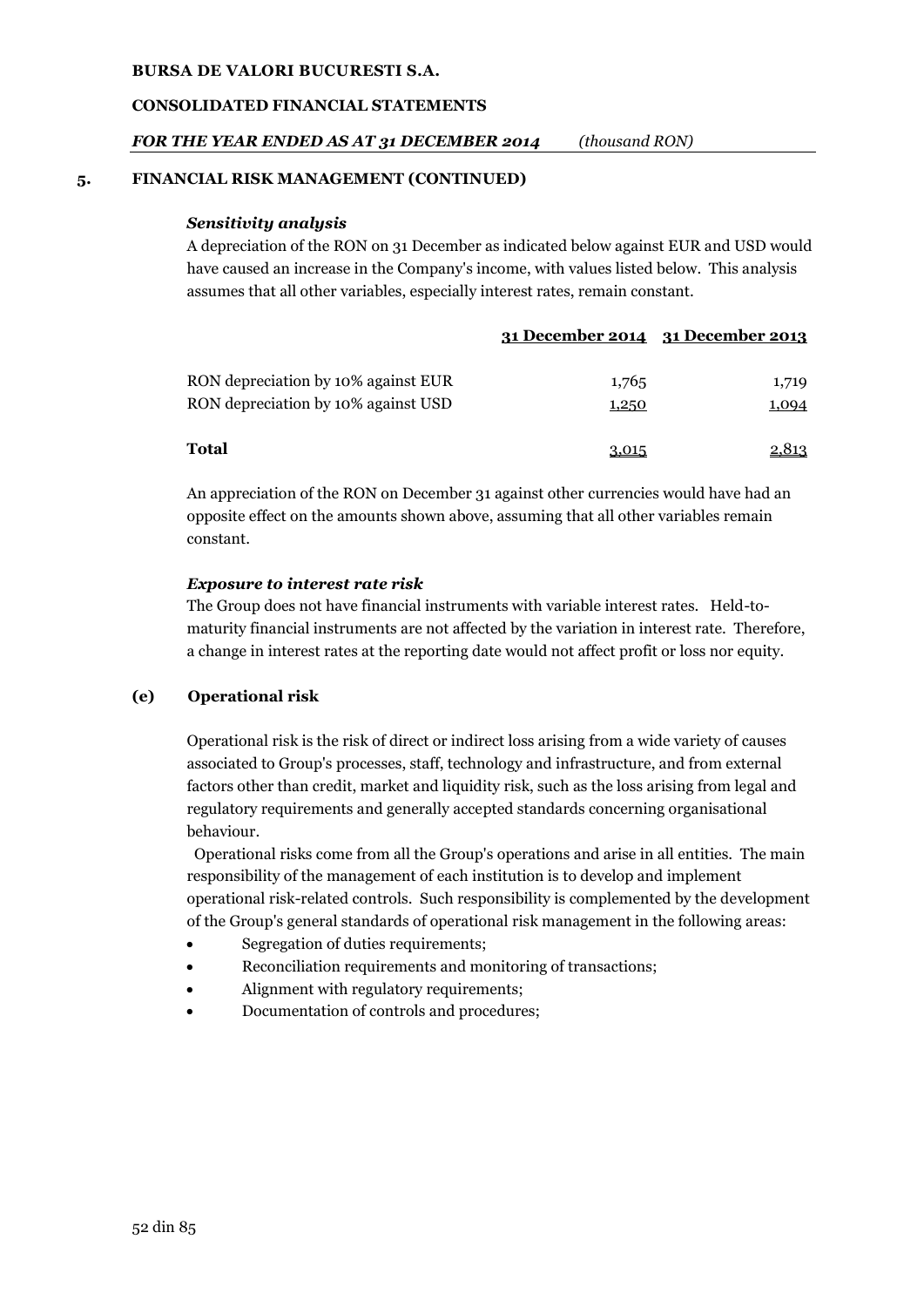# **CONSOLIDATED FINANCIAL STATEMENTS**

# *FOR THE YEAR ENDED AS AT 31 DECEMBER 2014 (thousand RON)*

## **5. FINANCIAL RISK MANAGEMENT (CONTINUED)**

- Requirements for periodic review of operational risk faced by the Group and the adequacy of controls and procedures to prevent the risks identified;
- Reporting requirements for operational losses and proposals to remedy the causes that generated them;
- Development of business continuity plans;
- Vocational development and training;
- Development of ethical standards;
- Prevention of risk of litigation, including insurance where applicable;
- Risk mitigation, including efficient use of insurances where appropriate.

# **(f) Capital management**

The Board's policy is to maintain a strong capital base so as to maintain investor, creditor and market confidence and to support future development of the business. The Board of Governors monitors the return on equity, defined by the Group as net operational profit divided by total equity, less non-controlling interests.

The Group's debts-equity ratio at the end of the reporting date was as follows:

|                           | 2014    | 2013          |
|---------------------------|---------|---------------|
| Total payables            | 40,642  | 41,772        |
| Cash and cash equivalents | 28,130  | (27, 222)     |
| Net debt                  | 12,512  | <u>14,550</u> |
| <b>Total equity</b>       | 113,609 | 108,524       |
| <b>Gearing ratio</b>      | 11%     | 13%           |

## **(g) Economic environment risk**

Last year, the European financial sector faced a public debt crisis, triggered by major fiscal imbalances and high public debts in several European countries. Current fears, such as deterioration of financial conditions that could contribute in a later stage to further reduce investors' confidence, led to a joint effort of governments and central banks to adopt special measures to counter the vicious circle of increasing risk aversion and to ensure normal functioning of the market.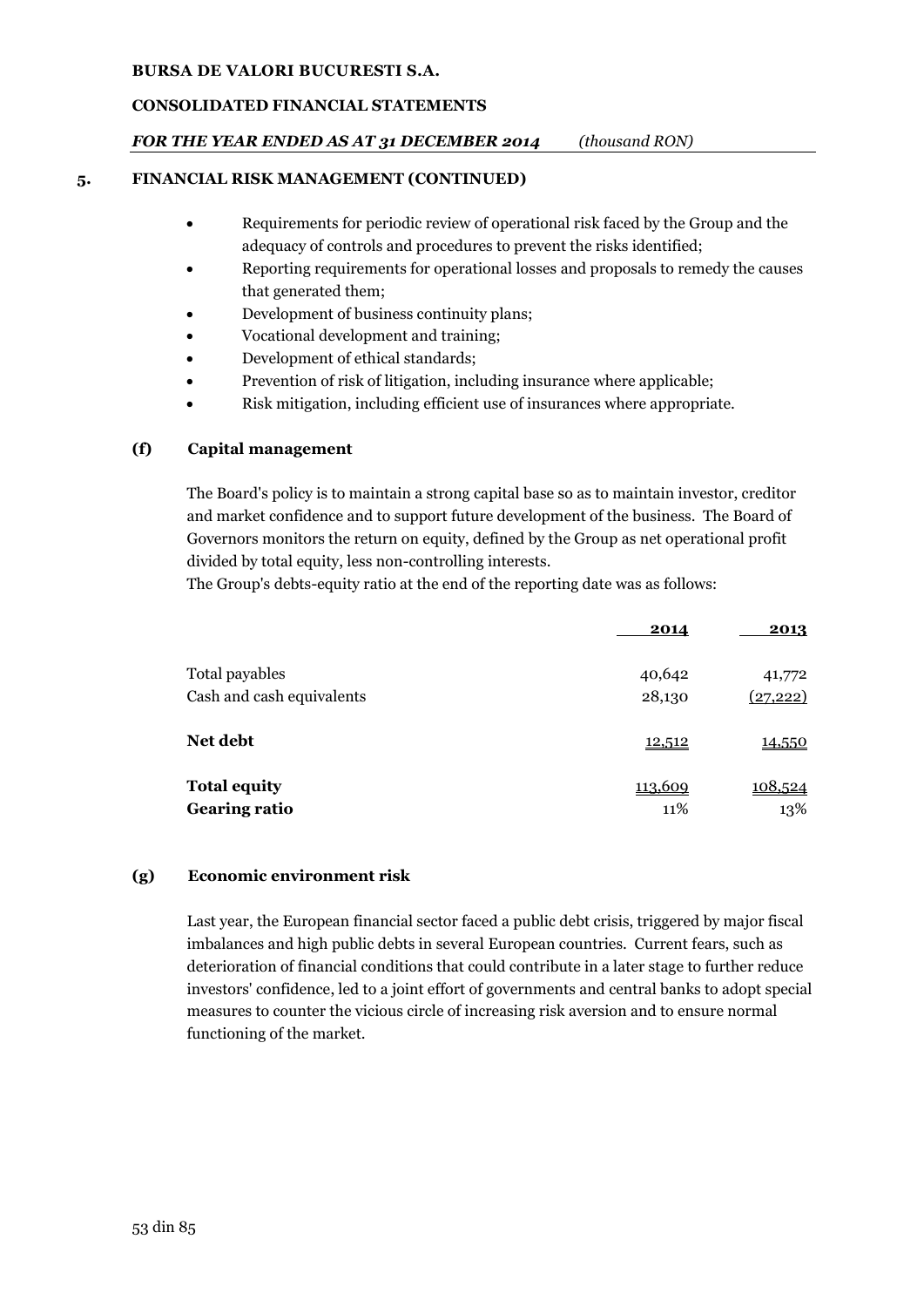#### **CONSOLIDATED FINANCIAL STATEMENTS**

## *FOR THE YEAR ENDED AS AT 31 DECEMBER 2014 (thousand RON)*

#### **5. FINANCIAL RISK MANAGEMENT (CONTINUED)**

Identification and assessment of the influence of market liquidity shortages, analysis of compliance with loan agreements and other contractual obligations, evaluation of significant uncertainties, including uncertainties related to the ability of an entity to continue to operate for a reasonable period of time, all bringing their own challenges.

Their effects on the financial market in Romania were decreases in prices and liquidity in the capital markets and increases in long-term interest rates due to international liquidity conditions.

The Group's borrowers may also be influenced by the liquidity crisis that might affect their ability to meet their current payables. The deterioration of operating conditions for creditors also affects the management of the cash flow forecasts and the assessment of the impairment of financial and non-financial assets. To the extent that information is available, the Group's management has included revised estimates of future cash flows in its impairment policy.

The Group's management cannot estimate in a reliable manner the effects on the Group's financial statements resulting from the financial market liquidity deterioration, the depreciation of financial assets influenced by non-liquid market conditions and by a high volatility of national currency and financial markets. The Group's management believes that it takes all necessary measures to support the Group's business growth under the current market conditions through:

- development of the liquidity management strategies and the establishment specific measures of liquidity management under crisis situations;
- forecasts of current liquidity;
- daily monitoring of the treasury flows and the estimation of their effects on Group's borrowers, due to a limited access to financing and a limited possibility to support business growth in Romania;
- careful examination of conditions and clauses included in the clearing and settlement commitments, at present and in the near future.

## **(h) Tax risk**

Since 1 January 2007, following the accession of Romania to European Union, the Group had to observe the EU regulations and therefore it prepared itself for changes brought by European law enforcement. The Group has implemented these changes, but how to implement them shall be subject to fiscal audits for 5 years.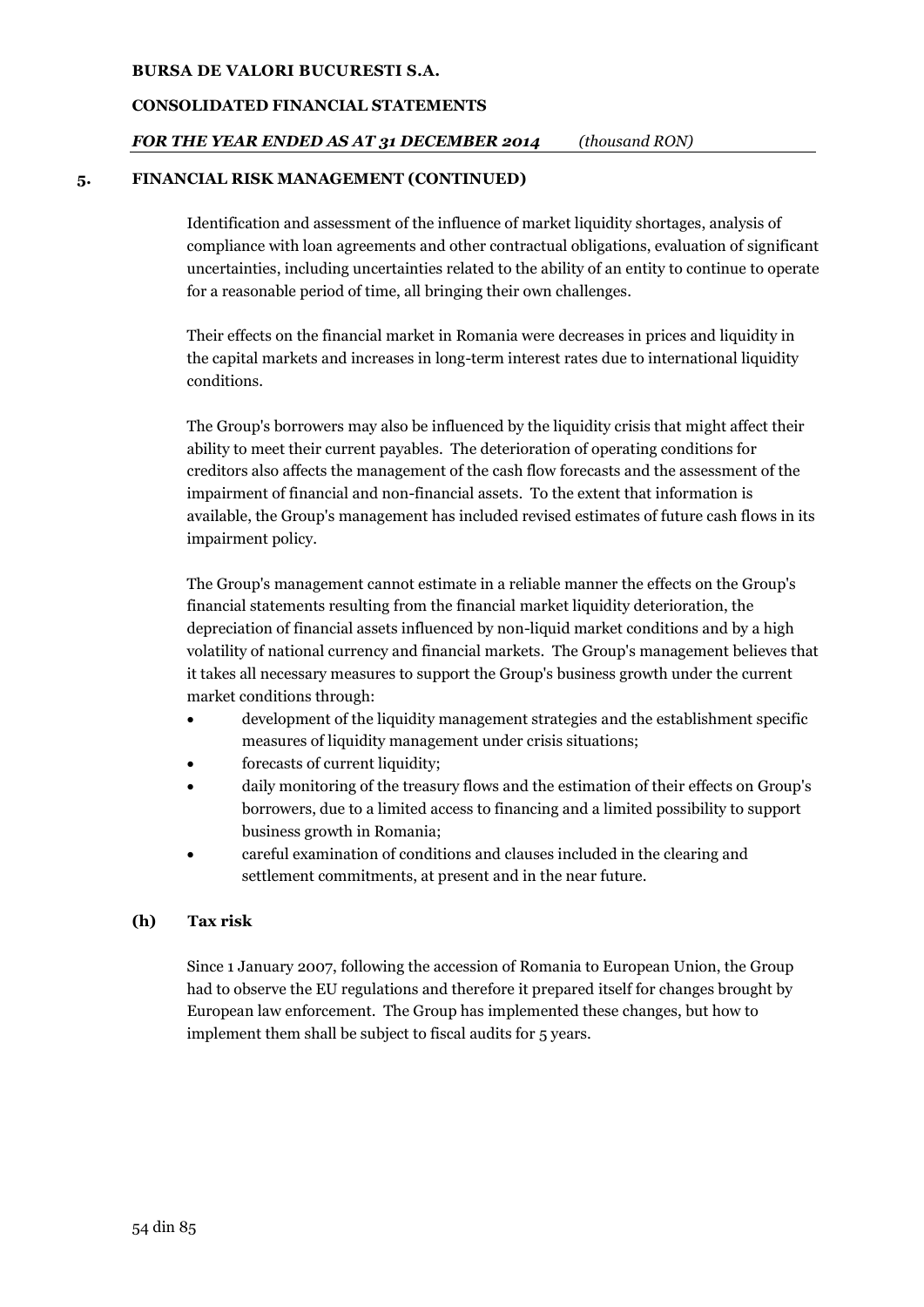## **CONSOLIDATED FINANCIAL STATEMENTS**

## *FOR THE YEAR ENDED AS AT 31 DECEMBER 2014 (thousand RON)*

#### **5. FINANCIAL RISK MANAGEMENT (CONTINUED)**

The text interpretation and the practical implementation of new tax regulation procedures applicable and harmonised with European legislation may vary from entity to entity and there is a risk that the tax authorities adopt in some cases a different position from that of the Group.

In addition, the Romanian Government has a number of agencies authorised to conduct audits (controls) for companies operating in Romania. These controls are similar to tax audits in other countries and may cover not only tax issues but also other legal and regulatory issues of interest to these agencies. It is possible that the Group continues to be subject to tax audits as new tax regulations are issued.

## **6. ACQUISITION OF SUBSIDIARIES AND NON-CONTROLLING INTERESTS**

The Group already controlled FCI since 2006.

The Group took over the control on the Investors Compensation Fund during the year ended 31 December 2006, by subscribing cash to the subsidiary's share capital increase. As a result of this transaction by which BVB has won 56.9% of the net assets of the subsidiary, the Group recognised a goodwill amounting to 27 thousand RON, represented by the difference between the fair value of the consideration transferred amounting to 196 thousand RON and a percentage of fair value of net assets acquired amounting to 169 thousand RON. The goodwill is included under the intangible assets of these financial statements (see Note 12).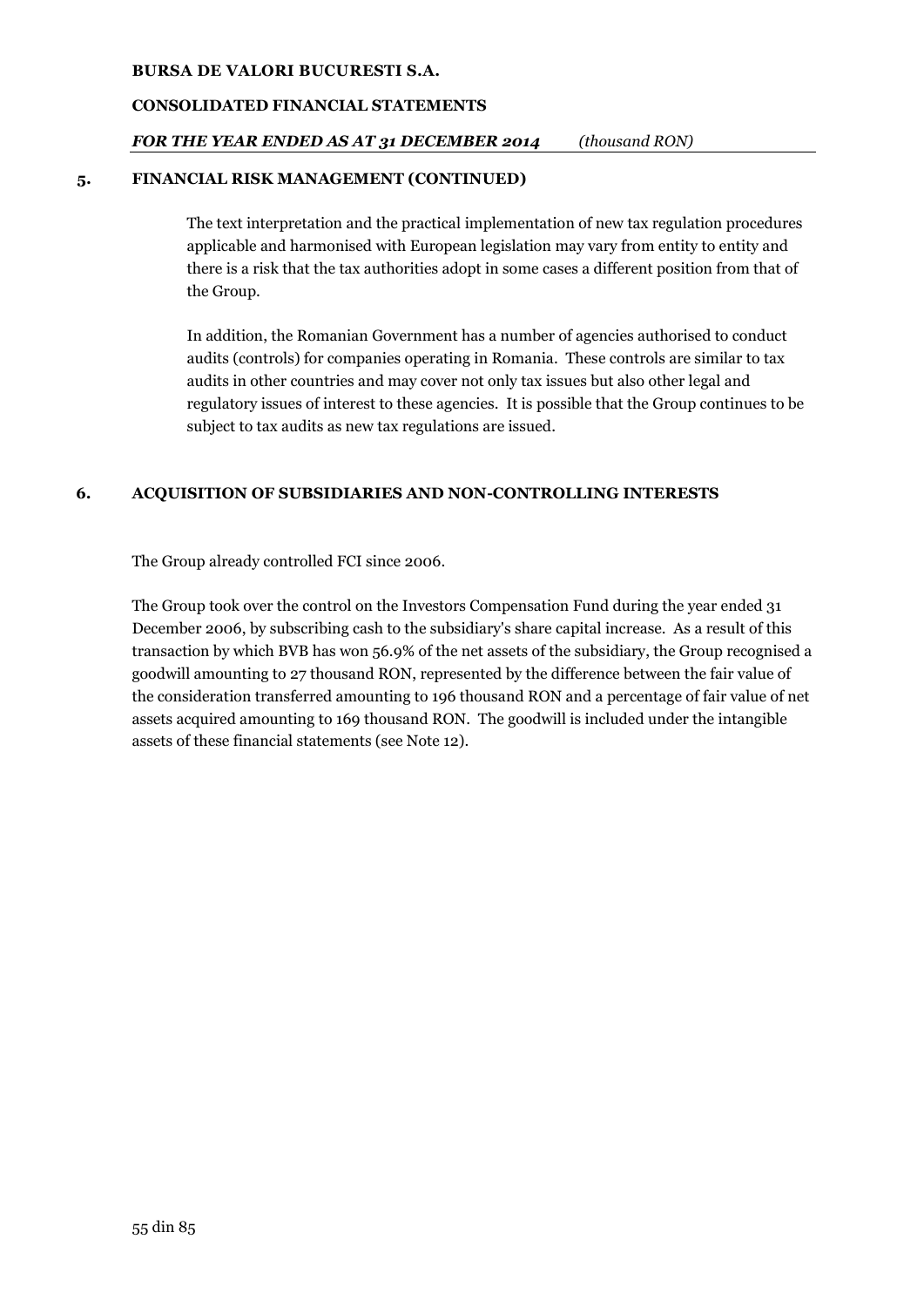# **CONSOLIDATED FINANCIAL STATEMENTS**

# *FOR THE YEAR ENDED AS AT 31 DECEMBER 2014 (thousand RON)*

## **7. SEGMENT REPORTING**

The segment information is reported by the Group's activities. Transactions between business segments are conducted under normal market conditions. Segment assets and payables include both items directly attributable to these segments and items that may be allocated using a reasonable basis.

The Group consists of the following main business segments:

- Capital markets trading (securities and financial instruments transactions on regulated markets);
- Post-trading services (services provided after a transaction is completed and the bank account is debited and the securities are transferred to the portfolio);
- Registry services (storage and updating of the registry of stakeholders for the listed companies);
- Services of the Investors Compensation Fund related to the investors compensation scheme.

The companies in the Group have been organised by segments as follows: BVB is the segment of "capital markets – trading", the Bucharest Clearing House falls in the segment "post-trading services", while the activities carried out by the Central Depository are divided between the "posttrading services" and "registry services" segments, while the activity of Investors Compensation Fund was stated separately, considering the specific activities of the FCI.

For the services rendered within the business segments described above the income is obtained mainly from fees charged to the capital market participants.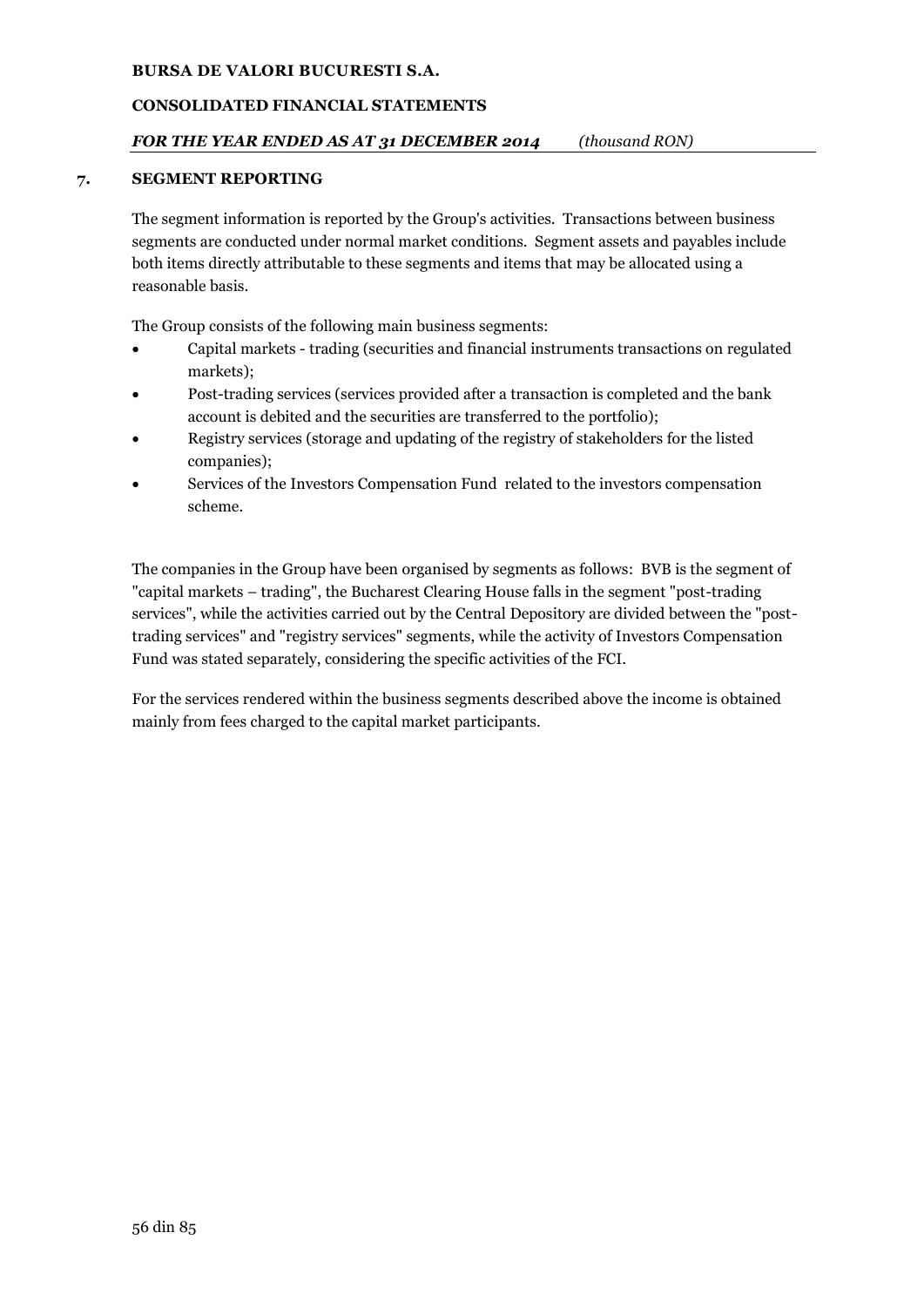## **CONSOLIDATED FINANCIAL STATEMENTS**

## *FOR THE YEAR ENDED AS AT 31 DECEMBER 2014 (thousand RON)*

## **7. SEGMENT REPORTING (CONTINUED)**

The Group's revenues, expenses and gross income for the financial year 2014 are shown below by the segments described:

|                             | <b>Trading</b> | <b>Post-trading</b> | <b>Registry</b> |                       |          |
|-----------------------------|----------------|---------------------|-----------------|-----------------------|----------|
| 2014                        | services       | services            |                 | services FCI services | Group    |
|                             |                |                     |                 |                       |          |
| Revenues from external      |                |                     |                 |                       |          |
| clients                     | 26,539         | 4,628               | 8,478           |                       | 39,645   |
| Revenues from transactions  |                |                     |                 |                       |          |
| with other segments         |                |                     |                 |                       |          |
| (eliminated on              |                |                     |                 |                       |          |
| consolidation)              | 320            | 7                   | 177             |                       | 504      |
| Operating expenses          | (15, 692)      | (3,336)             | (8,628)         | (859)                 | (28,515) |
| - out of which tangible     |                |                     |                 |                       |          |
| and intangible asset        |                |                     |                 |                       |          |
| impairment expenses         | 766            | 88                  | 168             | 14                    | 1,036    |
| <b>Operating profit</b>     | 10,847         | 1,292               | (150)           | (859)                 | 11,130   |
| Financial income            | 4,057          | 492                 | 729             | (2)                   | 5,276    |
| Financial expenses          | (379)          | (1)                 |                 | $\overline{2}$        | (378)    |
| Net income from interests   |                |                     |                 |                       |          |
| related to assets covering  |                |                     |                 |                       |          |
| the guarantee and           |                |                     |                 |                       |          |
| clearing funds and the      |                |                     |                 |                       |          |
| margin                      |                |                     |                 | 727                   | 734      |
| <b>Net financial income</b> | 3,678          | Z<br>498            | 729             | 727                   | 5,632    |
|                             |                |                     |                 |                       |          |
| (Loss)/Gain from the        |                |                     |                 |                       |          |
| impairment of current       |                |                     |                 |                       |          |
| assets                      | (19)           |                     |                 |                       | (19)     |
| Pre-tax profit              | <u>14,506</u>  | 1,791               | 578             | (132)                 | 16,743   |
| Corporate income tax        | (2,254)        | (138)               | (268)           |                       | (2,660)  |
| Net profit                  | 12,252         | 1,653               | 310             | (132)                 | 14,083   |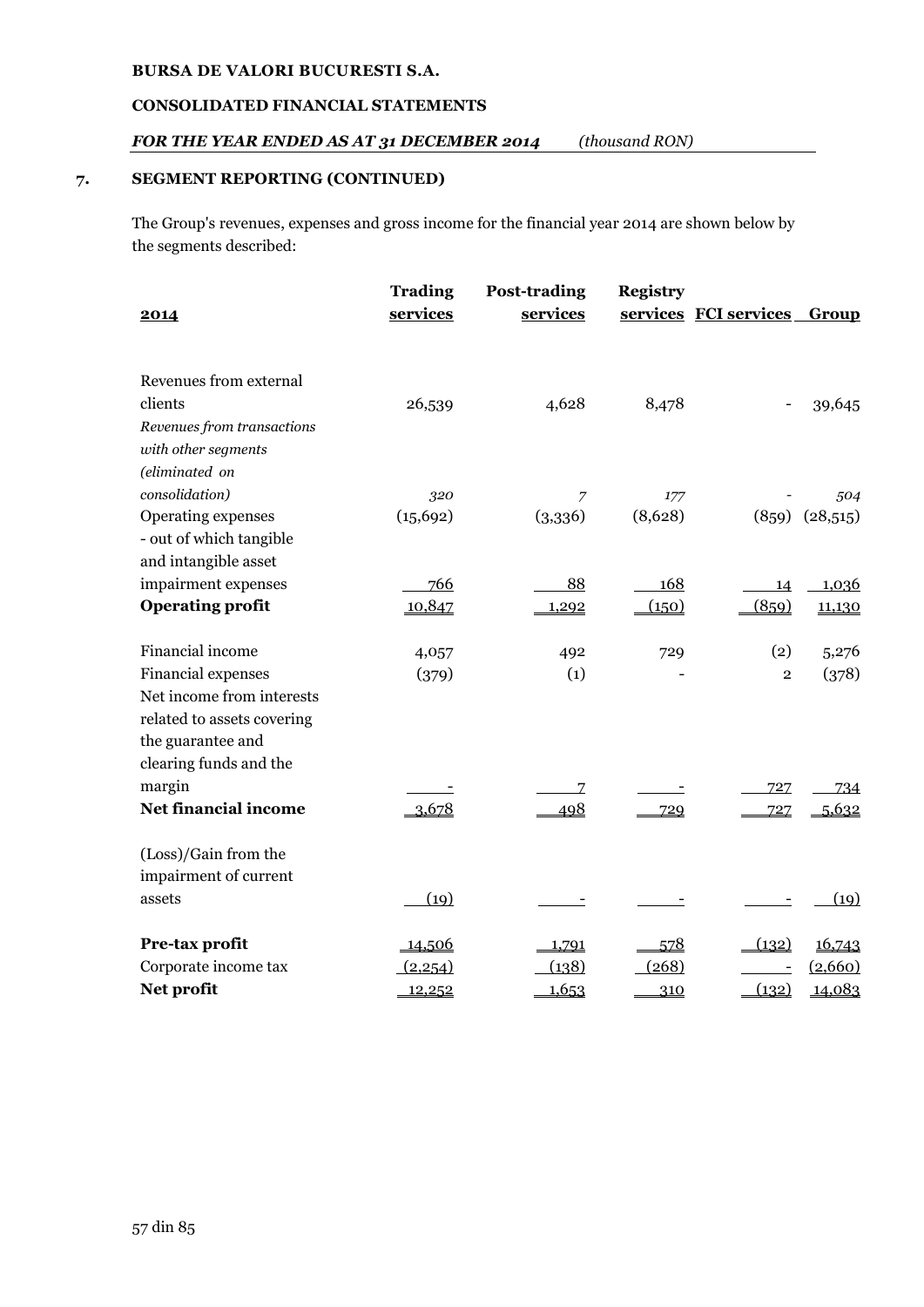## **CONSOLIDATED FINANCIAL STATEMENTS**

## *FOR THE YEAR ENDED AS AT 31 DECEMBER 2014 (thousand RON)*

## **7. SEGMENT REPORTING (CONTINUED)**

The Group's revenues, expenses and gross income for the financial year 2013 are shown below by the segments described:

| 2013                                          | <b>Trading</b><br>services | <b>Post-trading</b><br>services | <b>Registry</b> | services FCI services | Group              |
|-----------------------------------------------|----------------------------|---------------------------------|-----------------|-----------------------|--------------------|
| Revenues from external                        |                            |                                 |                 |                       |                    |
| clients                                       | 24,092                     | 6,905                           | 5,538           | $\mathbf{1}$          | 36,536             |
| Revenues from transactions                    |                            |                                 |                 |                       |                    |
| with other segments                           |                            |                                 |                 |                       |                    |
| (eliminated on                                |                            |                                 |                 |                       |                    |
| consolidation)                                | 320                        | 93                              | 127             |                       | 540                |
| Operating expenses<br>- out of which tangible | (17, 135)                  | (7,502)                         | (6,925)         |                       | $(917)$ $(32,479)$ |
| and intangible asset                          |                            |                                 |                 |                       |                    |
| impairment expenses                           | (681)                      | (174)                           | (142)           | (6)                   | (1,003)            |
| <b>Operating profit</b>                       | 6,957                      | (597)                           | (1, 387)        | (916)                 | 4,057              |
| Financial income                              | 2,803                      | 1,128                           | 717             |                       | 4,648              |
| Financial expenses                            | (182)                      | (24)                            | (20)            |                       | (226)              |
| Net income from interests                     |                            |                                 |                 |                       |                    |
| related to assets covering                    |                            |                                 |                 |                       |                    |
| the guarantee and                             |                            |                                 |                 |                       |                    |
| clearing funds and the                        |                            |                                 |                 |                       |                    |
| margin                                        |                            | <u>28</u>                       |                 | 958                   | 986                |
| <b>Net financial income</b>                   | 2,621                      | 1,131                           | 698             | 958                   | 5,408              |
| Pre-tax profit                                | 9,578                      | 534                             | (689)           | $-42$                 | 9,465              |
| Corporate income tax                          | (1,547)                    | (237)                           | (195)           |                       | (1,979)            |
| Net profit                                    | 8,031                      | 297                             | (884)           | 42                    | 7,486              |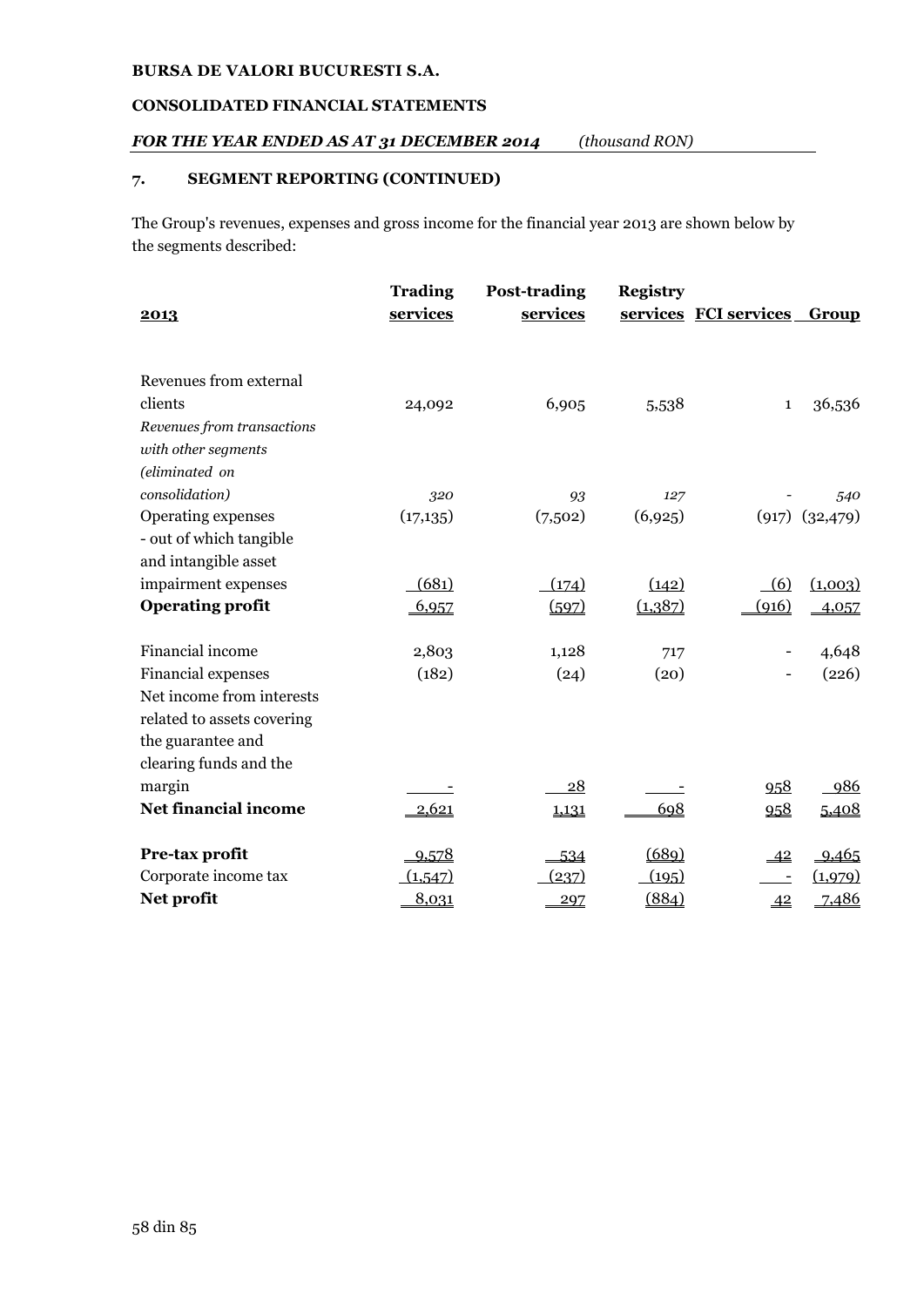## **CONSOLIDATED FINANCIAL STATEMENTS**

## *FOR THE YEAR ENDED AS AT 31 DECEMBER 2014 (thousand RON)*

## **7. SEGMENT REPORTING (CONTINUED)**

The Group's assets and payables and capital expense are presented below by the segments described:

|                     | <b>Trading</b> | Post-trading | <b>Registry</b> | <b>FCI</b> |              |
|---------------------|----------------|--------------|-----------------|------------|--------------|
|                     | services       | services     | services        | services   | <b>Group</b> |
| 31 December 2014    |                |              |                 |            |              |
| Assets              | 80,155         | 22,776       | 31,428          | 19,892     | 154,251      |
| Liabilities         | 4,993          | 7,223        | 10,808          | 17,618     | 40,642       |
| Capital expenditure | 1,823          | 163          | 305             |            | 2,291        |
| 31 December 2013    |                |              |                 |            |              |
| Assets              | 77,868         | 32,768       | 20,804          | 18,856     | 150,296      |
| Liabilities         | 6,243          | 11,443       | 7,636           | 16,450     | 41,772       |
| Capital expenditure | 1,027          | 81           | 61              | 1          | 1,170        |

## **8. OPERATING EXPENSES**

The operating expenses comprise the following:

## **8.1 Staff costs and benefits of the Board of Governors include:**

|       |                                                   | 2014   | 2013   |
|-------|---------------------------------------------------|--------|--------|
|       | <b>Staff costs</b>                                | 11,307 | 12,454 |
|       | Benefits of the members of the Board of Governors | 1,811  | 1,818  |
|       | Other staff-related liabilities                   | 174    |        |
|       | Contributions and taxes related to personnel and  |        |        |
|       | benefits                                          | 2,888  | 3,432  |
| Total |                                                   | 16.180 | 17.704 |

The number of the Group's employees, including part-time contracts, was as follows:

|                                          | 2014<br>Annual  |             | 2013<br>Annual  |                |
|------------------------------------------|-----------------|-------------|-----------------|----------------|
|                                          | <b>End-year</b> | average     | <b>End-year</b> | average        |
| Bursa de Valori Bucuresti SA             | 43              | 42          | 40              | 50             |
| Depozitarul Central SA                   | 52              | 63          | 56              | 63             |
| Fondul de Compensare a Investitorilor SA | 5               | 4           | $\overline{4}$  | $\overline{4}$ |
| Casa de Compensare Bucuresti SA          | $_{-8}$         | - 5         | $\frac{8}{1}$   | $-5$           |
| <b>Total number of employees</b>         | 108             | <u> 114</u> | 108             | <u> 122 </u>   |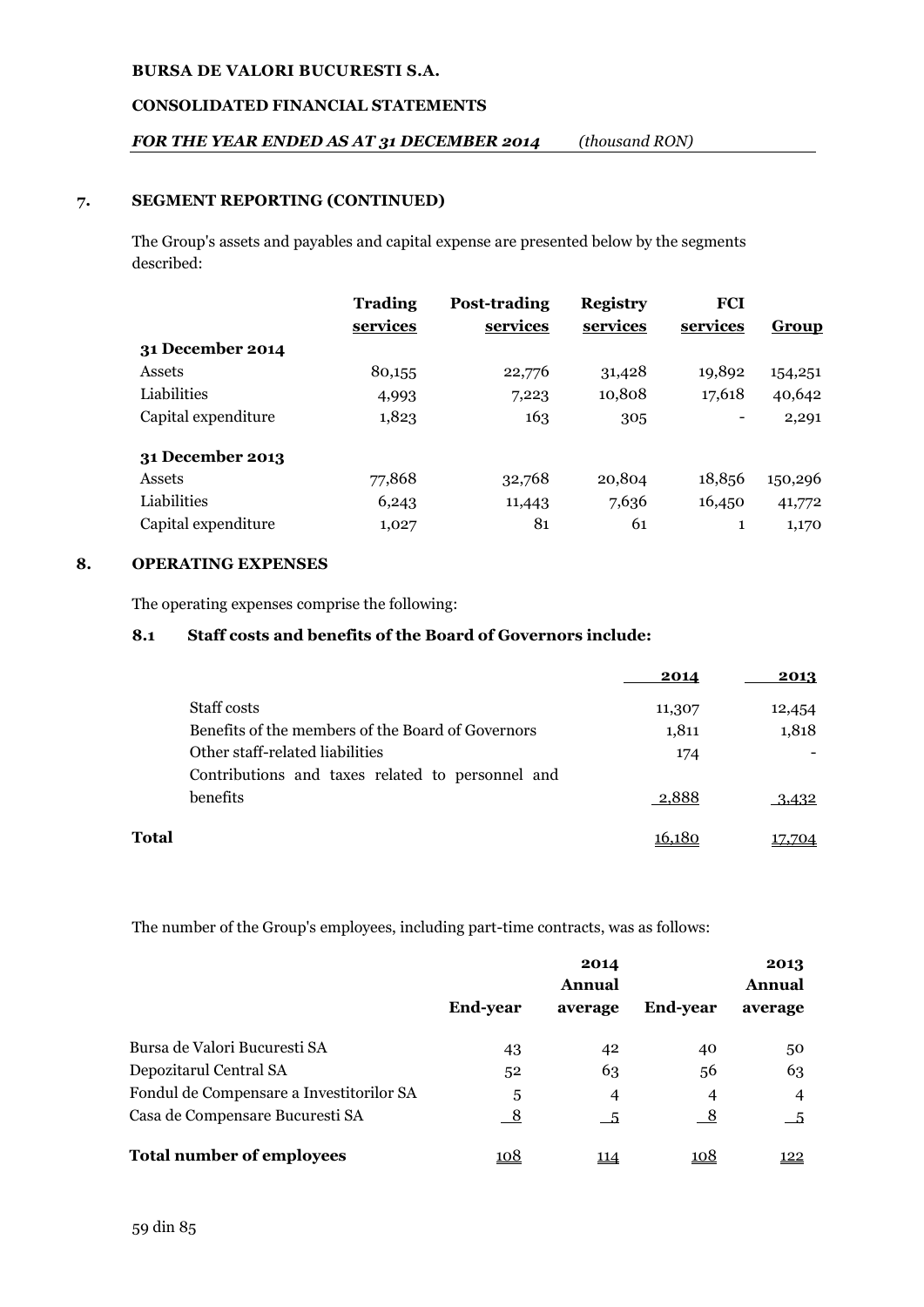# **CONSOLIDATED FINANCIAL STATEMENTS**

# *FOR THE YEAR ENDED AS AT 31 DECEMBER 2014 (thousand RON)*

## **8. OPERATING EXPENSES (CONTINUED)**

## **8.2 Services provided by third parties include:**

|                                               | 2014  | 2013  |
|-----------------------------------------------|-------|-------|
| Recruitment and business consultancy services |       | 541   |
| Financial, IT and internal audit services     | 346   | 303   |
| Commissions fees (legal, contributions, etc.) | 282   | 824   |
| Other services provided by third parties      | 2,836 | 2,432 |
| <b>Total</b>                                  |       |       |

## **8.3 Other operating expenses include:**

|                                                      | 2014  | 2013   |
|------------------------------------------------------|-------|--------|
|                                                      |       |        |
| Rent and office utilities                            | 2,367 | 2,156  |
| Tangible asset depreciation (Note 11)                | 638   | 632    |
| Intangible asset depreciation (Note 12)              | 397   | 371    |
| Costs related to non-deductible VAT, FSA (CNVM) fees |       |        |
| and other taxes                                      | 1,896 | 1,739  |
| Consumables                                          | 228   | 212    |
| IT Maintenance, service and repairs                  | 497   | 368    |
| Assuring professional equipment, etc.                | 186   | 185    |
| Protocol                                             | 193   | 235    |
| Marketing and Advertising                            | 676   | 935    |
| Transport and trips                                  | 1,033 | 729    |
| Telecommunications and mail services                 | 421   | 444    |
| <b>Bank</b> fees                                     | 139   | 151    |
| Loss from non-paying customers                       | 320   | 274    |
| Expenses/(Income) from provisions for disputes (Note |       |        |
| 20)                                                  | (196) | 1,517  |
| Net expenses/(income) from adjustment of receivables |       |        |
| (Note 15)                                            | (109) | 707    |
| Other expenses                                       | 185   | 20     |
| <b>Total</b>                                         | 8,871 | 10,675 |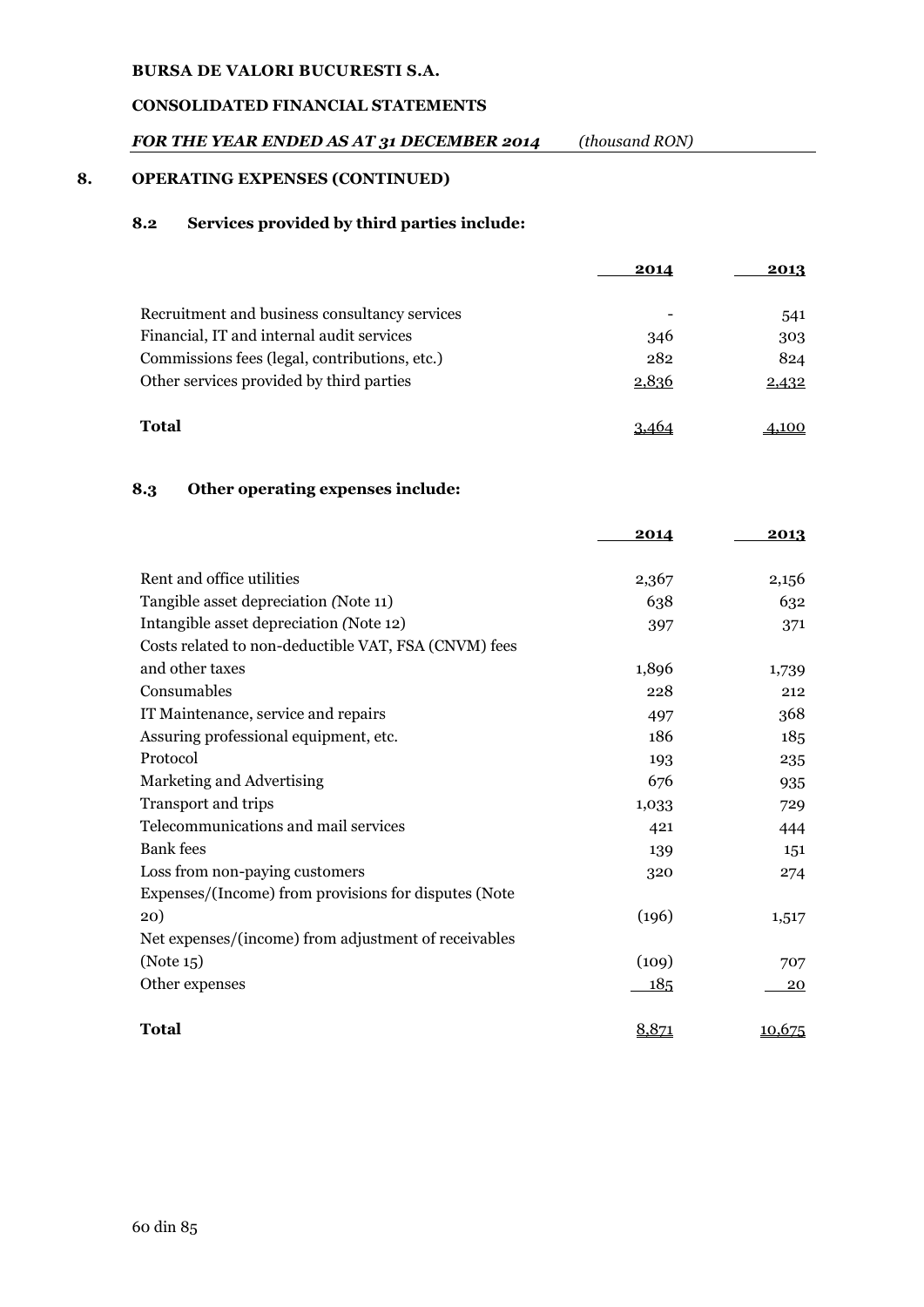## **CONSOLIDATED FINANCIAL STATEMENTS**

## *FOR THE YEAR ENDED AS AT 31 DECEMBER 2014 (thousand RON)*

## **9. FINANCIAL INCOME AND FINANCIAL COSTS**

Financial income and expenses recognised in profit or loss include:

|                                                                       | 2014  | 2013  |
|-----------------------------------------------------------------------|-------|-------|
| Interest income from held-to-maturity financial assets i)             | 3,793 | 4,617 |
| Dividend income                                                       | 57    | 31    |
| Net gain from exchange rate differences                               | 1,426 |       |
| <b>Financial income</b>                                               | 5,276 | 4,648 |
| Expenses with amortization of government bonds premiums               | (378) | (55)  |
| Net loss from exchange rate differences                               |       | (171) |
| <b>Financial expenses</b>                                             | (378) | (226) |
| Net income from interest related to assets covering the guarantee and |       |       |
| clearing funds and the margin ii)                                     | 734   | 986   |
| Net financial income                                                  | 5.632 |       |
|                                                                       |       |       |

Financial income and expenses recognised in other items of comprehensive income:

|                                                             | 2014  | 2013 |
|-------------------------------------------------------------|-------|------|
| Change in fair value of available-for-sale financial assets | $-40$ | 222  |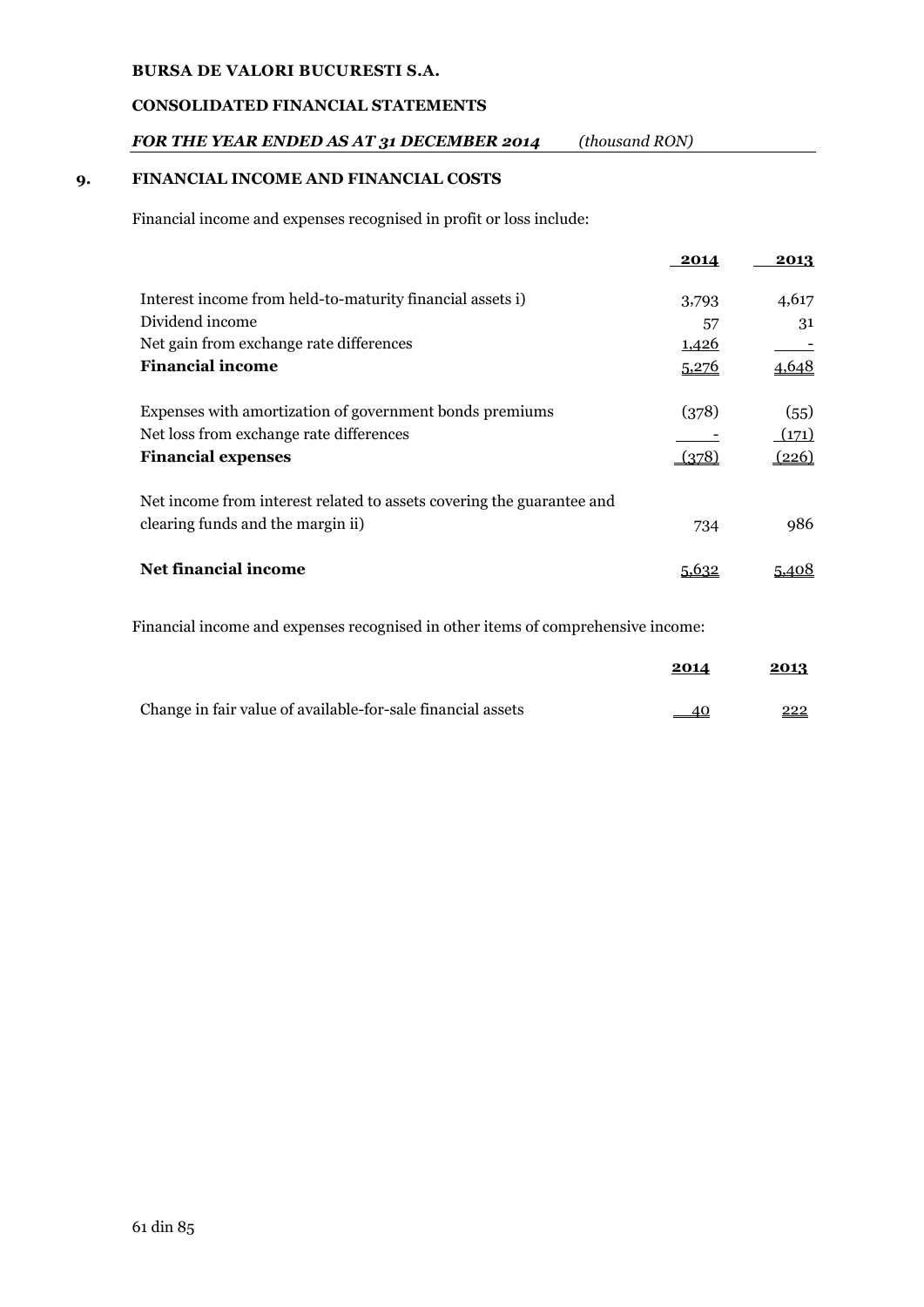## **CONSOLIDATED FINANCIAL STATEMENTS**

## *FOR THE YEAR ENDED AS AT 31 DECEMBER 2014 (thousand RON)*

## **10. CORPORATE INCOME TAX EXPENSE**

## *Reconciliation between the pre-tax profit and the corporate income tax expense in profit or loss*

|                                                              | 2014         | 2013         |
|--------------------------------------------------------------|--------------|--------------|
|                                                              |              |              |
| Pre-tax profit                                               | 16,743       | 9,465        |
| Non-taxable and assimilated income (-)                       | 1,224        | 2,822        |
| Non-deductible and assimilated expenses $(+)$                | 1,808        | 4,058        |
| Impact of EU IFRS adjustments and removal of tax loss impact |              |              |
| $(+)$                                                        | (242)        | 2,037        |
| Tax profit                                                   | 17,085       | 12,738       |
| Current Corporate income tax (tax profit *16 %)              | $-2,734$     | <u>2,038</u> |
| Sponsorship deducted from corporate income tax               | (82)         | (64)         |
| Current tax expense after deduction of sponsorship amounts   | 2,652        | 1,974        |
| Deferred tax expense                                         | 8            | -5           |
| Total corporate income tax expense                           | <u>2,660</u> | 1,979        |

The impact of the EU IFRS adjustments was determined by the restatement of the statutory figures, as follows: the amount of the adjustment of the provision for doubtful customers, the impact of the deferred tax related to this restatement and to other adjustments.

At the end of 2014, the Bucharest Clearing House recorded a tax loss of 1,966 thousand RON. However, the management does not estimate a recovery of this loss over the next years.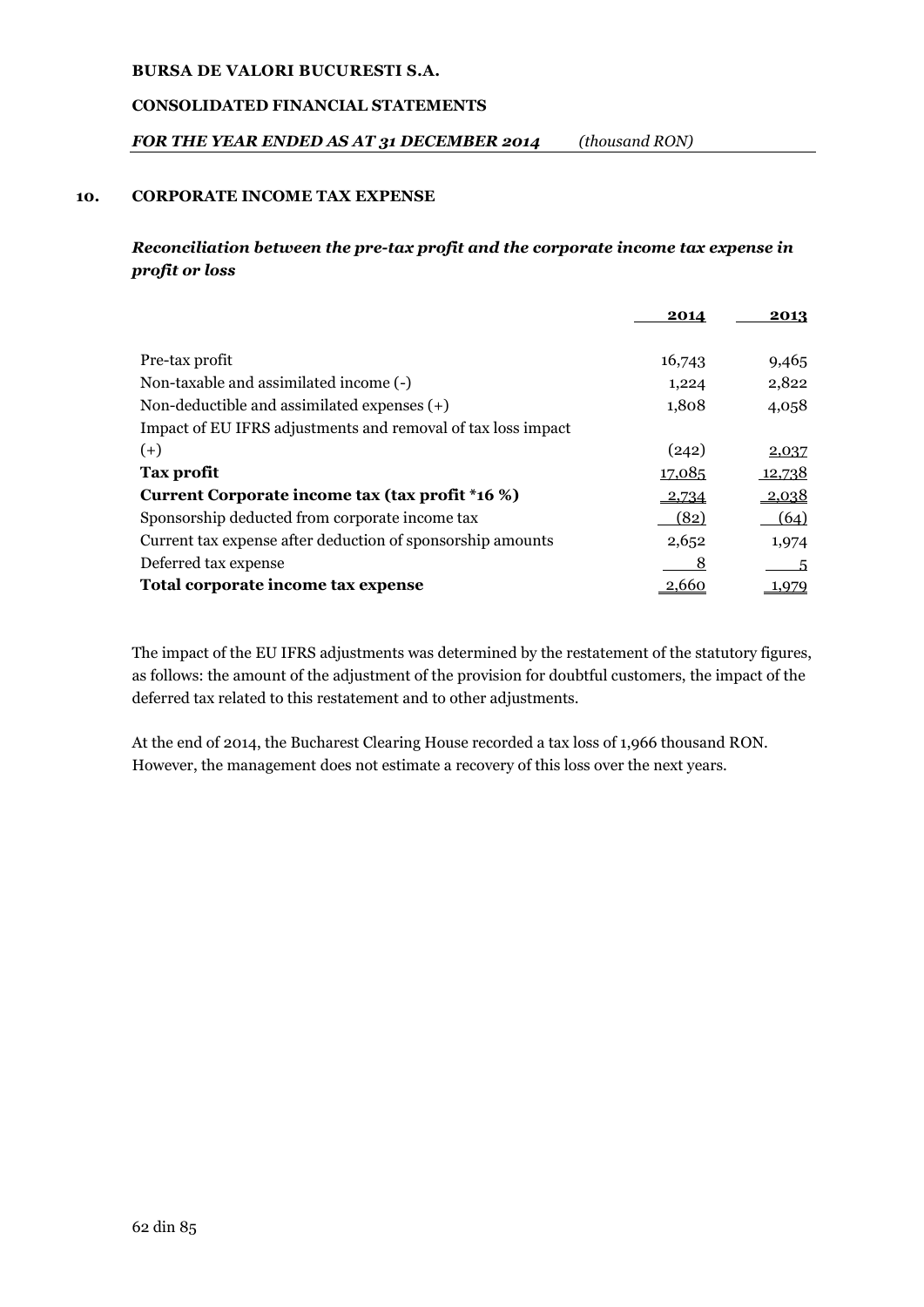## **CONSOLIDATED FINANCIAL STATEMENTS**

## *FOR THE YEAR ENDED AS AT 31 DECEMBER 2014 (thousand RON)*

## **11. PROPERTY, PLANT AND EQUIPMENT**

|                                                      | <b>Land and</b> |       | IT, office    |                 |              |
|------------------------------------------------------|-----------------|-------|---------------|-----------------|--------------|
|                                                      | buildings       |       | equipment and | Assets in       |              |
|                                                      | <u>i)</u>       | Plant | furniture ii) | <b>progress</b> | <b>Total</b> |
| Cost                                                 |                 |       |               |                 |              |
| Balance at 1 January 2014                            | 3,722           | 284   | 12,290        |                 | 16,296       |
| Acquisitions                                         |                 |       | 554           |                 | 554          |
| <b>Revaluations</b>                                  |                 |       |               |                 |              |
| Disposals                                            |                 |       | 502           |                 | 502          |
| <b>Balance as of</b>                                 |                 |       |               |                 |              |
| 31 December 2014                                     | 3,722           | 284   | 12,342        |                 | 16,348       |
| Depreciation                                         |                 |       |               |                 |              |
| Balance at 1 January 2014<br>Amortisation during the | 74              | 250   | 10,387        |                 | 10,711       |
| year                                                 | 24              | 34    | 581           |                 | 638          |
| Disposals                                            |                 |       | 502           |                 | 502          |
| <b>Balance as of</b>                                 |                 |       |               |                 |              |
| 31 December 2014                                     | 98              | 284   | 10,466        |                 | 10,868       |
| Net carrying amount                                  |                 |       |               |                 |              |
| <b>Balance as of</b>                                 |                 |       |               |                 |              |
| 1 January 2014                                       | 3,648           | $-34$ | 1,903         |                 | 5,585        |
| <b>Balance as of</b>                                 |                 |       |               |                 |              |
| 31 December 2014                                     | 3,624           |       | 1,877         |                 | 5,501        |

- *i*) In 2013, the land owned by BVB was revaluated on 30 June 2013 by an ANEVAR certified expert, resulting in an increase of its gross value by 1,174 thousand RON. The BVB management believes that the fair value on 31 December 2013 and 31 December 2014 does not differ significantly from the fair value determined on 30 June 2013 based on the assessment report.
- *ii)* The IT, office equipment and furniture-related costs include mainly the value of servers and specialised equipment used in specific activities of trading or settlement.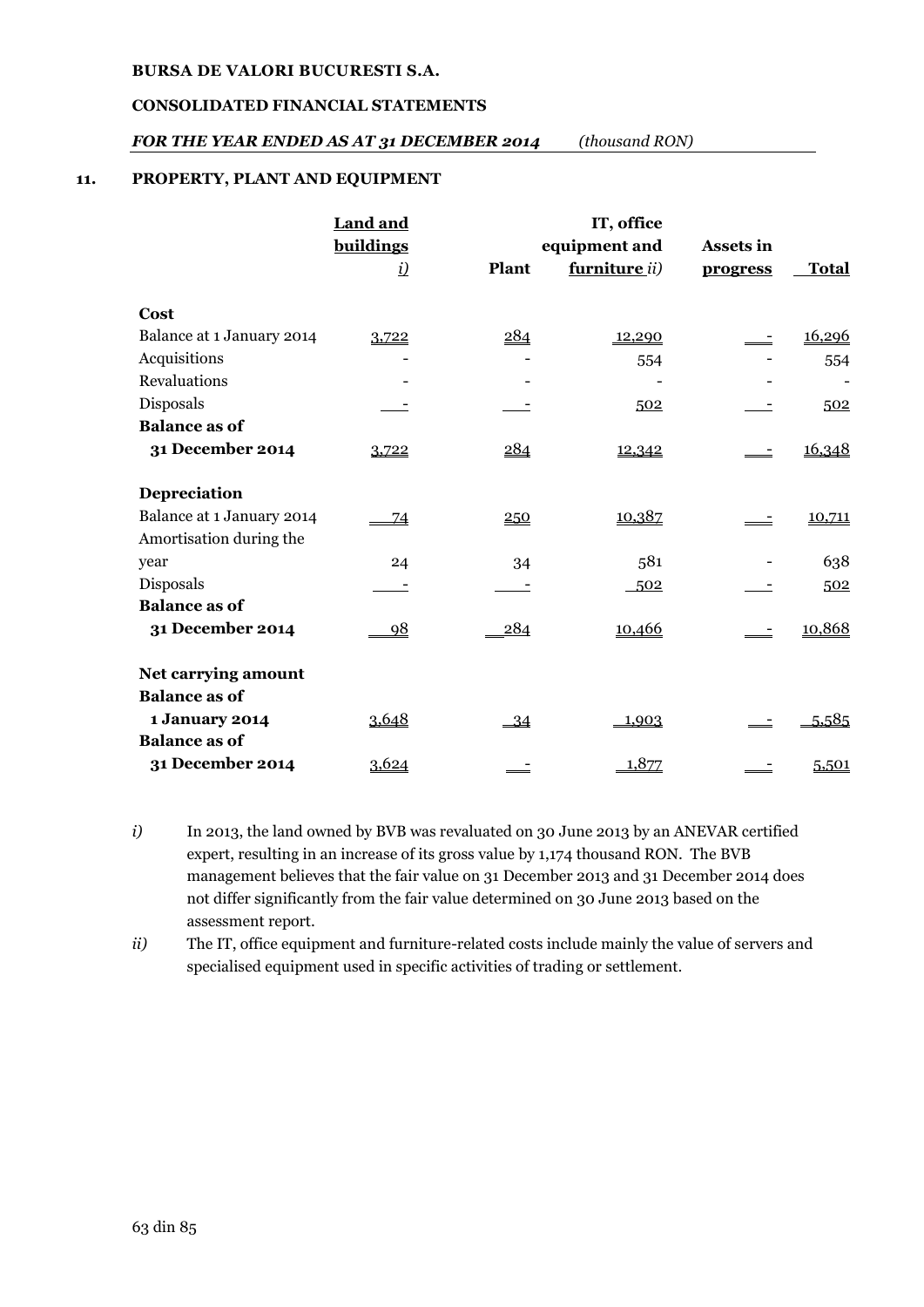### **CONSOLIDATED FINANCIAL STATEMENTS**

## *FOR THE YEAR ENDED AS AT 31 DECEMBER 2014 (thousand RON)*

## **11. PROPERTY, PLANT AND EQUIPMENT (CONTINUED)**

|                                                      | <b>Land and</b> |           | IT, office              |           |              |
|------------------------------------------------------|-----------------|-----------|-------------------------|-----------|--------------|
|                                                      | buildings       |           | Plant and equipment and | Assets in |              |
|                                                      | <u>i)</u>       | equipment | furniture ii)           | progress  | <b>Total</b> |
| Cost                                                 |                 |           |                         |           |              |
| Balance at 1 January 2013                            | 2,526           | 284       | 12,190                  | $\bar{z}$ | 15,000       |
| Acquisitions                                         | 22              |           | 772                     | 50        | 844          |
| <b>Revaluations</b>                                  | 1,174           |           |                         |           | 1,174        |
| Disposals                                            |                 |           | (672)                   | (50)      | (722)        |
| <b>Balance as of</b>                                 |                 |           |                         |           |              |
| 31 December 2013                                     | 3,722           | 284       | 12,290                  | $\equiv$  | 16,296       |
| Depreciation                                         |                 |           |                         |           |              |
| Balance at 1 January 2013<br>Amortisation during the | 43              | 250       | 10,454                  |           | 10,747       |
| year                                                 | 31              |           | 601                     |           | 632          |
| Disposals                                            |                 |           | (668)                   |           | (668)        |
| <b>Balance as of</b>                                 |                 |           |                         |           |              |
| 31 December 2013                                     | 74              | 250       | 10,387                  |           | 10,711       |
| Net carrying amount                                  |                 |           |                         |           |              |
| <b>Balance as of</b>                                 |                 |           |                         |           |              |
| 1 January 2013                                       | 2,483           | $-34$     | 1,736                   |           | 4,253        |
| <b>Balance as of</b>                                 |                 |           |                         |           |              |
| 31 December 2013                                     | 3,648           | 34        | 1,903                   | $\equiv$  | 5,585        |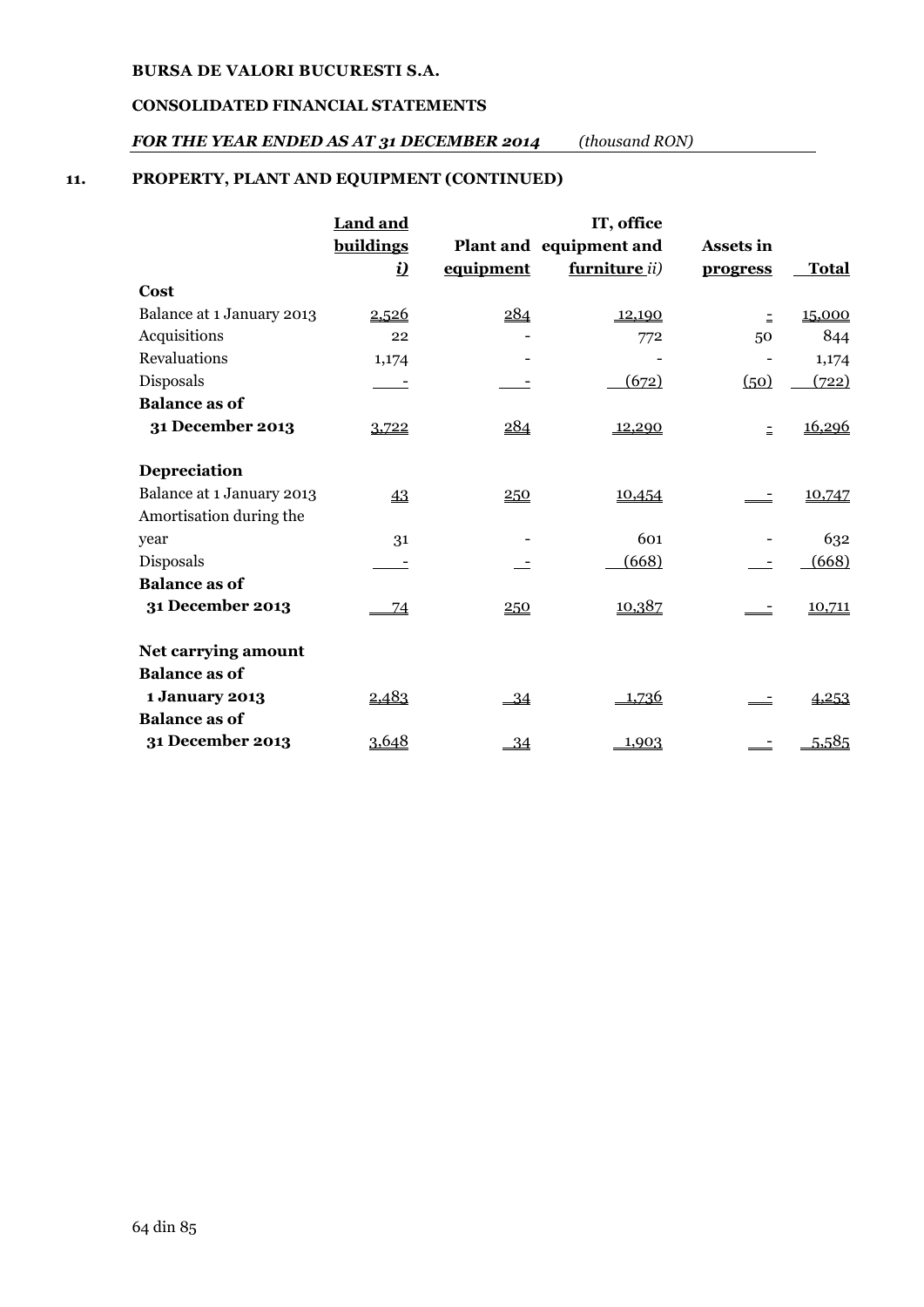## **CONSOLIDATED FINANCIAL STATEMENTS**

## *FOR THE YEAR ENDED AS AT 31 DECEMBER 2014 (thousand RON)*

#### **12. INTANGIBLE ASSETS**

|                                    |             | Licenses,     |               |
|------------------------------------|-------------|---------------|---------------|
|                                    | Goodwill i) | software ii)  | <b>Total</b>  |
| Cost                               |             |               |               |
| Balance at 1 January 2014          | 162         | 12,340        | 12,502        |
| Acquisitions                       |             | 1,738         | 1,738         |
| Disposals                          |             | (435)         | (435)         |
| <b>Balance at 31 December 2014</b> | 162         | 13,643        | 13,805        |
| <b>Depreciation</b>                |             |               |               |
| Balance at 1 January 2014          | 135         | <u>12,183</u> | <u>12,318</u> |
| Amortisation during the year       |             | 397           | 397           |
| Disposals                          |             | (434)         | (434)         |
| <b>Balance at 31 December 2014</b> | 135         | <u>12,146</u> | <u>12,281</u> |
| Net carrying amount                |             |               |               |
| <b>Balance at 1 January 2014</b>   | $-27$       | 157           | 184           |
| Balance at 31 December 2014        | - 27        | <u>1,497</u>  | 1,524         |

(i) On 31 December 2014 and 2013, the outstanding goodwill, amounting to 27 thousand RON resulted from the acquisition of 57% of the Investors Compensation Fund in 2006. The Investors Compensation Fund recorded profit between 2008 and 2011. The Group considers that goodwill resulting from the subscription for shares of the Investors Compensation Fund was not subject to any impairment.

The goodwill resulting from the capital contribution to the Bucharest Clearing House ("CCB") in 2007, amounting to 135 thousand RON, has been fully impaired before 1 January 2009, in the context of losses recorded by CCB, which led to an increase in the net assets compared to the time of setting-up the goodwill.

(ii) The software and license-related costs include mainly the value of trading, clearing and settlement and registry systems used by the Group's companies during their specific activities.

The increase in the value of licenses is due mainly to the completion of the projects concerning the development of the ARENA trading and post-trading system (the inventory value of ARENA increased as a result of the capitalization of the internal costs) and following the completion and commissioning of the new BVB website, and these fixed assets will be amortized over the next 3 years.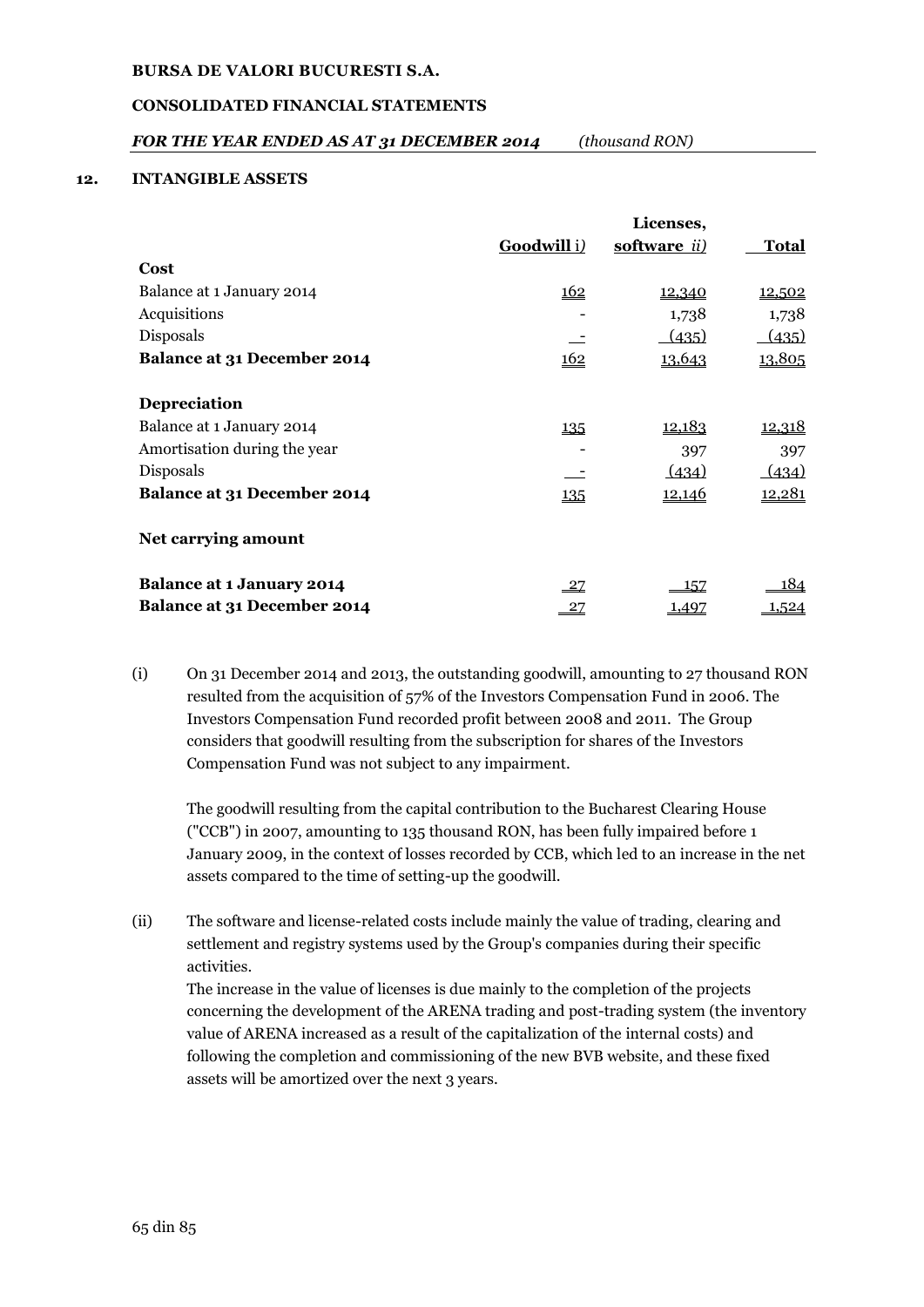## **CONSOLIDATED FINANCIAL STATEMENTS**

## *FOR THE YEAR ENDED AS AT 31 DECEMBER 2014 (thousand RON)*

## **12. INTANGIBLE ASSETS (CONTINUED)**

|                                  |                    | Licenses,            |               |
|----------------------------------|--------------------|----------------------|---------------|
|                                  | <b>Goodwill</b> i) | software <i>ii</i> ) | <b>Total</b>  |
| Cost                             |                    |                      |               |
| Balance at 1 January 2013        | <u> 162</u>        | <u>12,084</u>        | <u>12,246</u> |
| Acquisitions                     |                    | 326                  | 326           |
| Disposals                        |                    | (70)                 | (70)          |
| Balance at 31 December 2013      | 162                | <u>12,340</u>        | 12,502        |
| Depreciation                     |                    |                      |               |
| Balance at 1 January 2013        | 135                | 11,882               | <u>12,017</u> |
| Amortisation during the year     |                    | 371                  | 371           |
| Disposals                        |                    | (70)                 | (70)          |
| Balance at 31 December 2013      | 135                | <u>12,183</u>        | <u>12,318</u> |
| Net carrying amount              |                    |                      |               |
| <b>Balance at 1 January 2013</b> | $-27$              | <u> 202</u>          | 229           |
| Balance at 31 December 2013      | $-27$              | 157                  | 184           |

## **13. DEFERRED TAX**

Deferred tax receivables and liabilities are attributable to the following items:

|                                           | 31 December 2014 | 31 December 2013 |
|-------------------------------------------|------------------|------------------|
|                                           |                  |                  |
| Held-to-maturity financial assets         |                  | 13               |
| Tangible assets                           |                  |                  |
| Trade and other receivables               |                  | 8                |
| Adjustment of equity instruments received |                  |                  |
| free of charge.                           |                  |                  |
| Deferred tax receivables/(liabilities)    |                  |                  |
|                                           |                  |                  |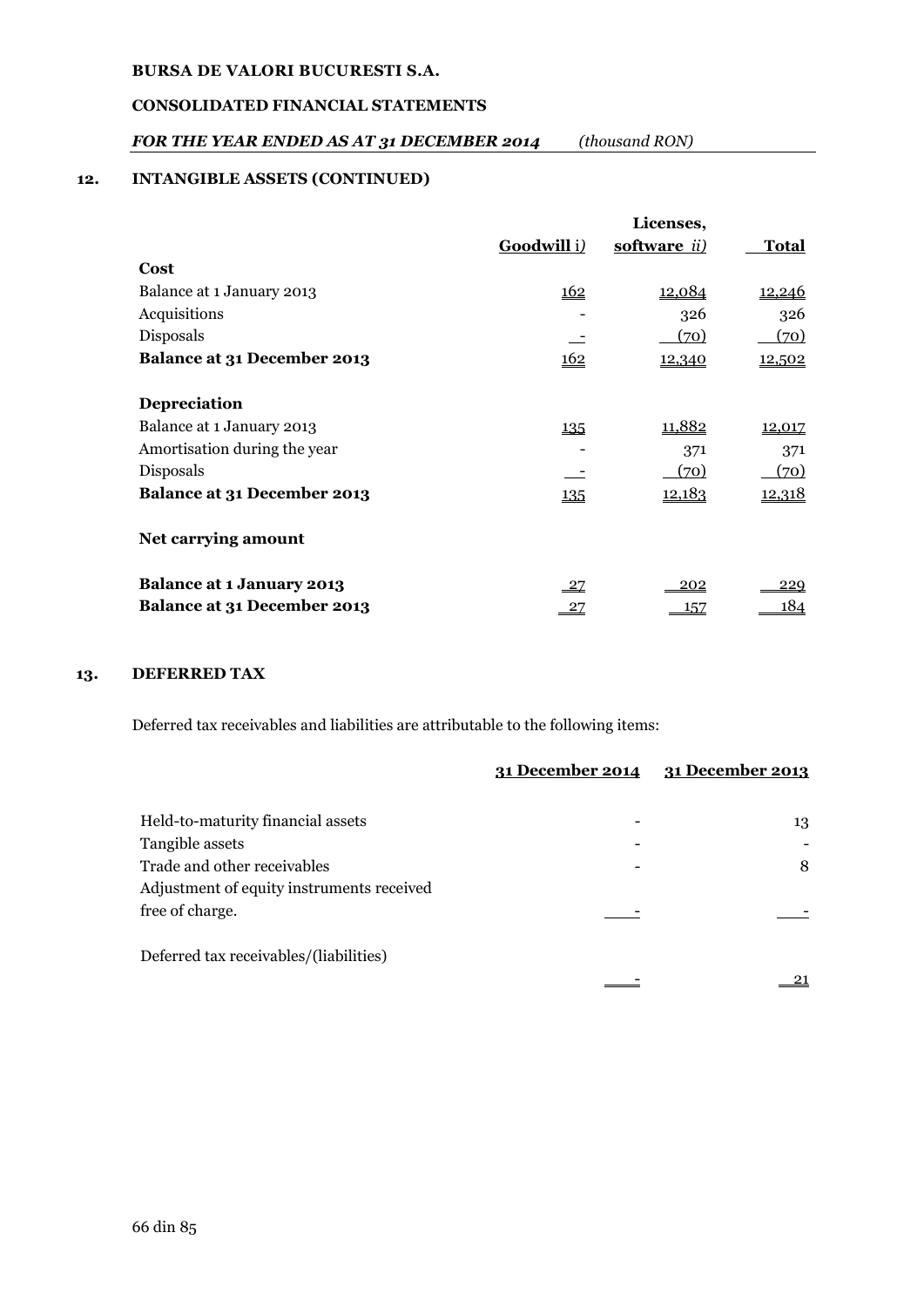## **CONSOLIDATED FINANCIAL STATEMENTS**

## *FOR THE YEAR ENDED AS AT 31 DECEMBER 2014 (thousand RON)*

## **13. DEFERRED TAX (CONTINUED)**

Variation in temporary differences during the year:

|                              | <b>Tangible</b><br>assets | assets | Tangible Trade and<br>other<br>receivables | Available-<br>for-sale | financial Investments<br>assets in associates | <b>Total</b>  |
|------------------------------|---------------------------|--------|--------------------------------------------|------------------------|-----------------------------------------------|---------------|
| Balance at 1 January 2014    |                           |        | $\frac{8}{1}$                              | $\frac{13}{2}$         |                                               | $\frac{21}{}$ |
| Recognized in profit or loss |                           |        |                                            |                        |                                               |               |
|                              |                           |        | (8)                                        | (13)                   |                                               | (21)          |
| Recognised in other items of |                           |        |                                            |                        |                                               |               |
| comprehensive income         |                           |        |                                            |                        |                                               |               |
| <b>Balance as of</b>         |                           |        |                                            |                        |                                               |               |
| 31 December 2014             |                           |        |                                            |                        |                                               |               |

|                              |          | Available-      |                    |          |                       |            |
|------------------------------|----------|-----------------|--------------------|----------|-----------------------|------------|
|                              |          |                 | <b>Trade and</b>   | for-sale |                       |            |
|                              | Tangible | <b>Tangible</b> | other              |          | financial Investments |            |
|                              | assets   |                 | assets receivables |          | assets in associates  | Total      |
| Balance at 1 January 2013    |          | (184)           | 14                 | 55       |                       | (115)      |
| Recognized in profit or loss |          |                 |                    |          |                       |            |
|                              |          |                 | (6)                |          |                       | (6)        |
| Recognised in other items of |          |                 |                    |          |                       |            |
| comprehensive income         |          | 184             |                    | (42)     |                       | 142        |
| <b>Balance as of</b>         |          |                 |                    |          |                       |            |
| 31 December 2013             |          |                 | $\frac{8}{1}$      | 13       |                       | <u> 21</u> |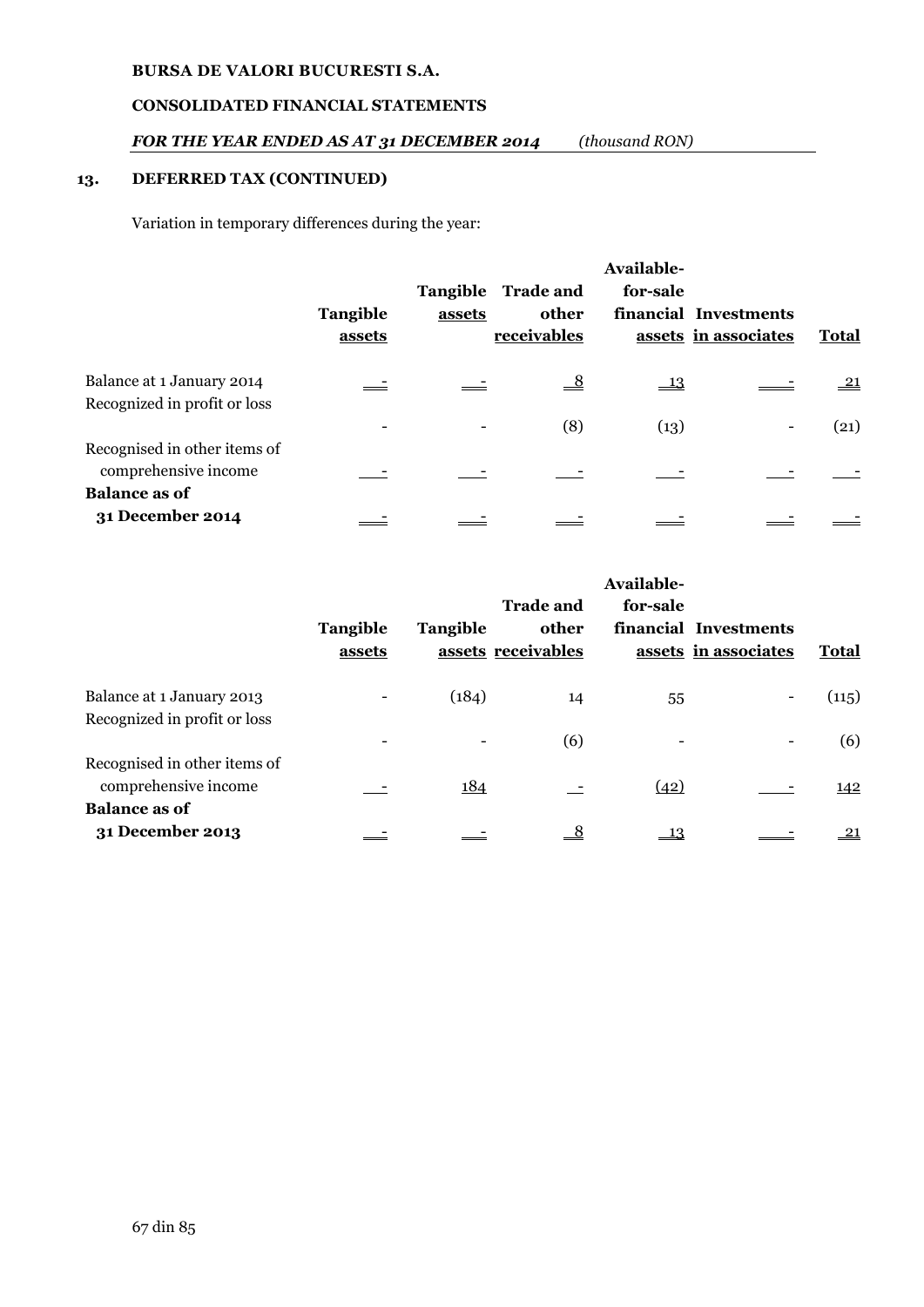#### **CONSOLIDATED FINANCIAL STATEMENTS**

## *FOR THE YEAR ENDED AS AT 31 DECEMBER 2014 (thousand RON)*

## **14. FINANCIAL INSTRUMENTS**

The Group's financial instruments are the following:

|                                                                                                                                                                                                               |               | 31 December 2014 31 December 2013 |
|---------------------------------------------------------------------------------------------------------------------------------------------------------------------------------------------------------------|---------------|-----------------------------------|
| Financial assets with residual maturity longer than one<br>year <i>i</i> )<br>Financial assets with residual maturity longer than one<br>year to cover the guarantee and clearing funds and the<br>margin ii) | 48,866        | 40,604                            |
|                                                                                                                                                                                                               | 11,513        | 6,189                             |
| Available-for-sale financial assets <i>iii</i> )                                                                                                                                                              | <u>1,391</u>  | 1,358                             |
| <b>Total fixed assets (financial instruments)</b>                                                                                                                                                             | 61,770        | 48,151                            |
| Bank deposits with maturity between 3 months and<br>one year $iv)$<br>Bank deposits with maturity from 3 months to one year<br>covering the guarantee and clearing funds and                                  | 26,940        | 34,829                            |
| margin $v$ )                                                                                                                                                                                                  | 3,110         | 4,463                             |
| Held-to-maturity financial assets vi)                                                                                                                                                                         | 10,511        | 8,609                             |
| Held-to-maturity financial assets covering the<br>guarantee and clearing funds and the margin vii)                                                                                                            | 8,840         | <u>14,678</u>                     |
| Total current assets (financial instruments)                                                                                                                                                                  | <u>49,401</u> | 62,579                            |

- *i*) The financial assets classified as held-to-maturity financial assets are bonds issued by the Romanian government in RON, acquired at an annual coupon rate between 2.02% and 6.75%, and bonds denominated in USD, at a coupon rate of 6.75% for USD and 4.63% for EURO.
- *ii)* The held-to-maturity financial assets which cover the guarantee and clearing fund and the margin are bonds issued by the Romanian government, with maturities between 2015 and 2023, and a coupon rate between 2.02% and 5.27%.
- *iii*) The available-for-sale financial assets are shares at foreign stock exchanges, listed on international markets and shares held in the Sibiu Clearing House and Chisinau Stock Exchange. Listed shares are measured at closing price on the stock exchanges listed on the last trading day before the balance sheet date. Term deposits with Romanian with maturity from 3 months to one year are made in RON with Romanian banks, at interest rates between 0.25% and 4% depending on period, for deposits in RON, between 0.5% and 2.2% for deposits in EUR and between 1% and 1.8% for deposits in USD.
- *iv*) Term deposits in RON with banks in Romania have initial maturities ranging from 3 months and one year, covering the guarantee and clearing funds and the, made in RON with Romanian banks, at interest rates from 2% to 3%.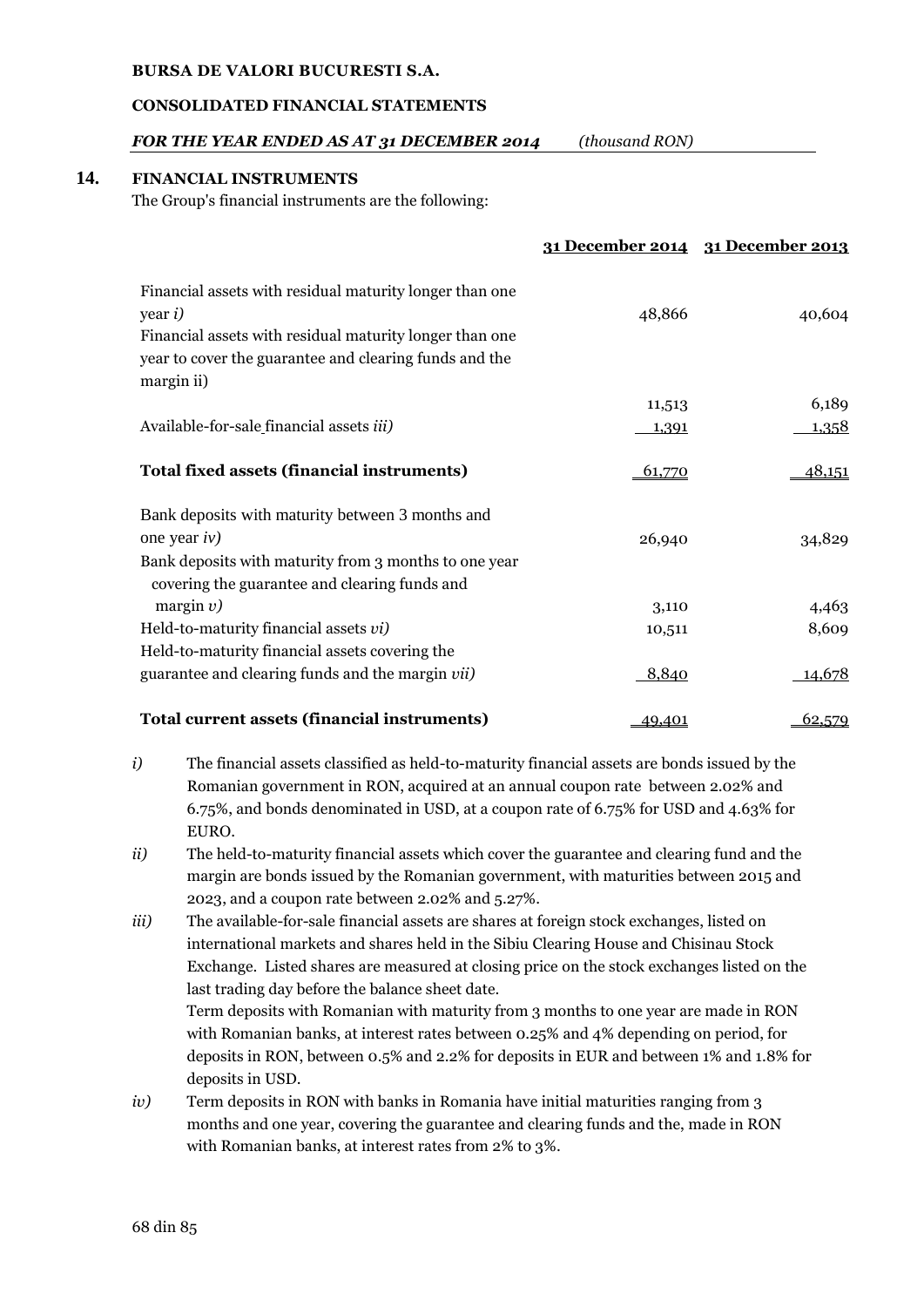# **CONSOLIDATED FINANCIAL STATEMENTS**

# *FOR THE YEAR ENDED AS AT 31 DECEMBER 2014 (thousand RON)*

## **14. FINANCIAL INSTRUMENTS (CONTINUED)**

- *v*) Held-to-maturity financial assets are treasury bills and bonds issued by the Romanian government in RON, with a residual maturity of maximum 1 year, acquired at yields from 1.2 % to 3.46 %.
- *vi*) Held-to-maturity financial assets with maturity less than 1 year covering the guarantee and compensation funds and the margin are treasury bills with discount issued by the Ministry of Finance with maturity in 2015 and yields from 1.20% and 2.67% and bonds issued by the Ministry of Finance, held for short-term with maturity in 2015 and a coupon rate from 0% to 6%.

The acquisitions and redemptions of government bonds for all the above mentioned financial assets are presented below:

|                  |              | Government     |              |                    |
|------------------|--------------|----------------|--------------|--------------------|
|                  |              | bonds with     |              | Government         |
|                  |              | maturity over  |              | securities with    |
|                  |              | one year to    |              | maturity less than |
|                  | Governmen    | cover the      |              | one year to cover  |
|                  | t bonds with | guarantee and  | Governmen    | the guarantee and  |
|                  | a maturity   | clearing funds | t bonds less | clearing funds     |
|                  | over one     | and the        | than one     | and                |
|                  | year         | margin         | year         | the margin         |
|                  |              |                |              |                    |
| 1 January 2014   | 40,604       | 6,189          | 8,609        | 14,678             |
| Acquisitions     | 21,764       | 7,997          | 15,987       | 13,685             |
| Redemptions      | 13,502       | 2,673          | 14,085       | 19,553             |
| 31 December 2014 | 48,866       | 11,513         | 10,511       | 8,840              |

Variation in available-for-sale financial instruments is shown below:

|                                                   | Available-for-sale<br>financial assets |
|---------------------------------------------------|----------------------------------------|
| 1 January 2014                                    | 1,358                                  |
| Acquisitions                                      |                                        |
| Increase / decrease in value after re-measurement |                                        |
| (before deferred tax)                             | 33                                     |
| <b>Sales</b>                                      |                                        |
| 31 December 2014                                  | 1,391                                  |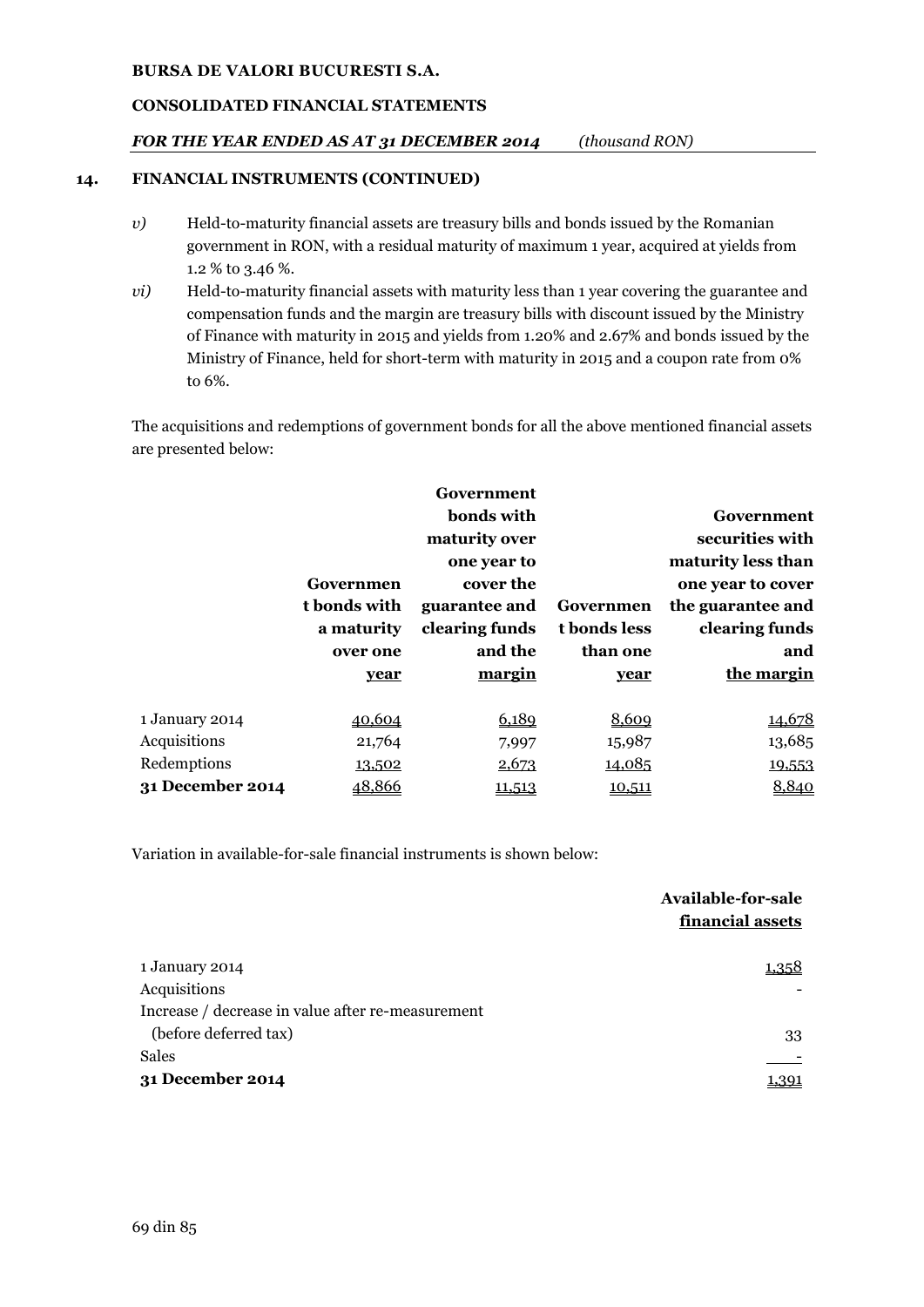#### **CONSOLIDATED FINANCIAL STATEMENTS**

## *FOR THE YEAR ENDED AS AT 31 DECEMBER 2014 (thousand RON)*

#### **15. TRADE AND OTHER RECEIVABLES**

The Group's trade and other receivables comprise the following:

|                                            | <u>31 December 2014 31 December 2013</u> |         |
|--------------------------------------------|------------------------------------------|---------|
| Trade receivables – gross value <i>i</i> ) | 8,464                                    | 5,676   |
| Adjustment for trade receivables           |                                          |         |
| impairment <i>ii</i> )                     | (1,733)                                  | (1,842) |
| Debit balance from trading – FSA tax       | 522                                      | 1,766   |
| Undue VAT                                  | 23                                       | 68      |
| Other receivables                          | 293                                      | 491     |
| Total                                      |                                          | 159     |

Financial receivables taken into account in the calculations of Note 5 are made of 7,569 thousand RON at 31 December 2014 and 4,161 thousand RON at 31 December 2013.

i) Trade receivables are mostly receivables from investment service companies whose services provided during the last month of the financial year have been invoiced, and receivables for services invoiced to issuers listed and to other clients: maintenance fee for trading system, use fee for additional terminal, online sale of information, charges for providing license indices, fee for data dissemination and others.

The adjustment to receivable impairment is divided as follows:

|                                        |       | 31 December 2014 31 December 2013 |
|----------------------------------------|-------|-----------------------------------|
| Adjustment for receivable impairment – |       |                                   |
| individual component                   | 1,733 | 1,793                             |
| Adjustment for receivable impairment - |       |                                   |
| collective component                   |       | 49                                |
| <b>Total</b>                           |       |                                   |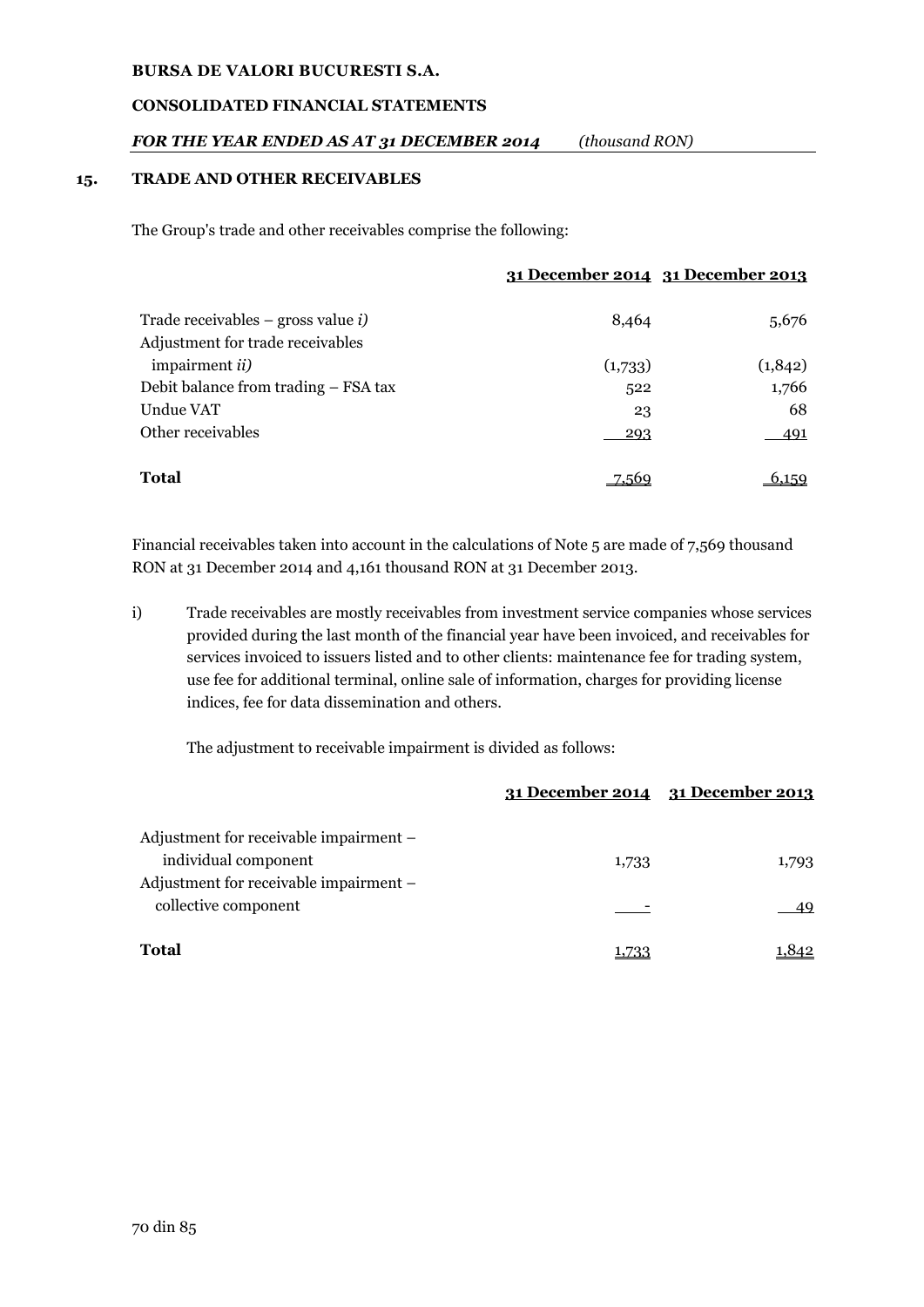# **CONSOLIDATED FINANCIAL STATEMENTS**

# *FOR THE YEAR ENDED AS AT 31 DECEMBER 2014 (thousand RON)*

## **15. TRADE AND OTHER RECEIVABLES (CONTINUED)**

Adjustment variation for the receivables impairment during the year was as follows:

|                                                  | 2014  | 2013  |
|--------------------------------------------------|-------|-------|
| Adjustment for impairment – individual           |       |       |
| component                                        |       |       |
| Balance at 1 January                             | 1,793 | 1,057 |
| <b>Impairment</b> losses                         | 357   | 1,045 |
| Impairment reversal                              | (417) | (309) |
| <b>Balance at 31 December</b>                    | 1,733 | 1,793 |
| Adjustment for impairment - collective component |       |       |
| Balance at 1 January                             | 49    | 78    |
| <b>Impairment</b> losses                         |       |       |
| <b>Impairment reversal</b>                       | (49)  | (29)  |
| <b>Balance at 31 December</b>                    |       | 49    |
| Total                                            | 1.733 | .842  |

## **16. PREPAID EXPENSES**

Prepaid expenses amounting to 310 thousand RON (31 December 2013: 363 thousand RON) mainly represent, prepaid rent, equipment and IT equipment maintenance-related insurance premiums, liability insurance premiums for managers and various subscriptions.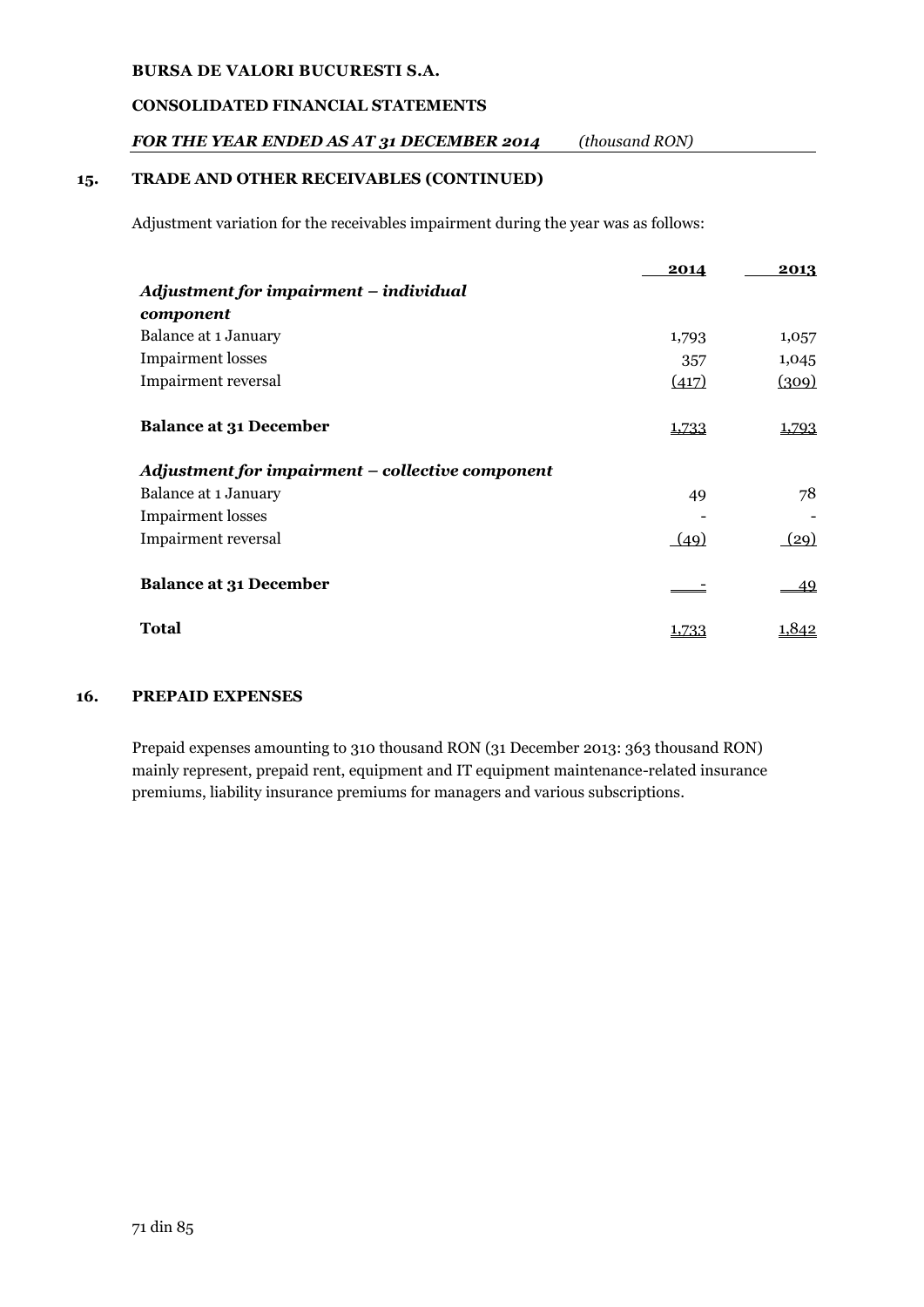### **CONSOLIDATED FINANCIAL STATEMENTS**

### *FOR THE YEAR ENDED AS AT 31 DECEMBER 2014 (thousand RON)*

### **17. CASH AND CASH EQUIVALENTS**

The Group's cash and cash equivalents comprise the following:

| Deposits with banks with original maturity less |        |        |
|-------------------------------------------------|--------|--------|
| than 3 months                                   | 17,621 | 14,093 |
| Current accounts with banks                     | 10,481 | 13,096 |
| Cash                                            | 28     | 33     |
| <b>Total</b>                                    | 28.130 | 27,222 |

On 31 December 2014, the Central Depository holds on behalf of customers amounts to be distributed to its shareholders as dividends in the amount of RON 7,879 thousand RON (31 December 2013: 8,144 thousand RON). These amounts were not included in the cash and cash equivalents item of the cash flow statement**.**

### **18. TRADE AND OTHER PAYABLES**

The Group's trade and other payables comprise the following:

|                                                        | <u>31 December 2014</u> | <u>31 December 2013</u> |
|--------------------------------------------------------|-------------------------|-------------------------|
| Trade payables <i>i</i> )                              | 1,898                   | 928                     |
| Credit balance of BVB trading - FSA tax                | 522                     | 1,915                   |
| Salary contributions due                               | 226                     | 291                     |
| Taxes due                                              | 114                     | 119                     |
| VAT payable                                            | 35                      | 74                      |
| Dividends payable to the company's shareholders        | 691                     | 584                     |
| Dividends to be distributed by the Central             |                         |                         |
| Depository                                             | 7,879                   | 8,144                   |
| Prepayments received from customers                    | 8                       | 255                     |
| Guarantees received                                    | 27                      | 27                      |
| Other payables related to management and staff         |                         |                         |
| <i>iii</i> )                                           | 1,897                   | 925                     |
| Estimates for leave days not taken and for             |                         |                         |
| compensation of Board of Governors members <i>ii</i> ) | 753                     | 685                     |
| Payables representing compensations to be paid         |                         |                         |
| to investors by FCI $iv$ )                             | 5,002                   |                         |
| Other payables                                         | <u>428</u>              | 1,232                   |
| <b>Total</b>                                           | 19,480                  | 15,179                  |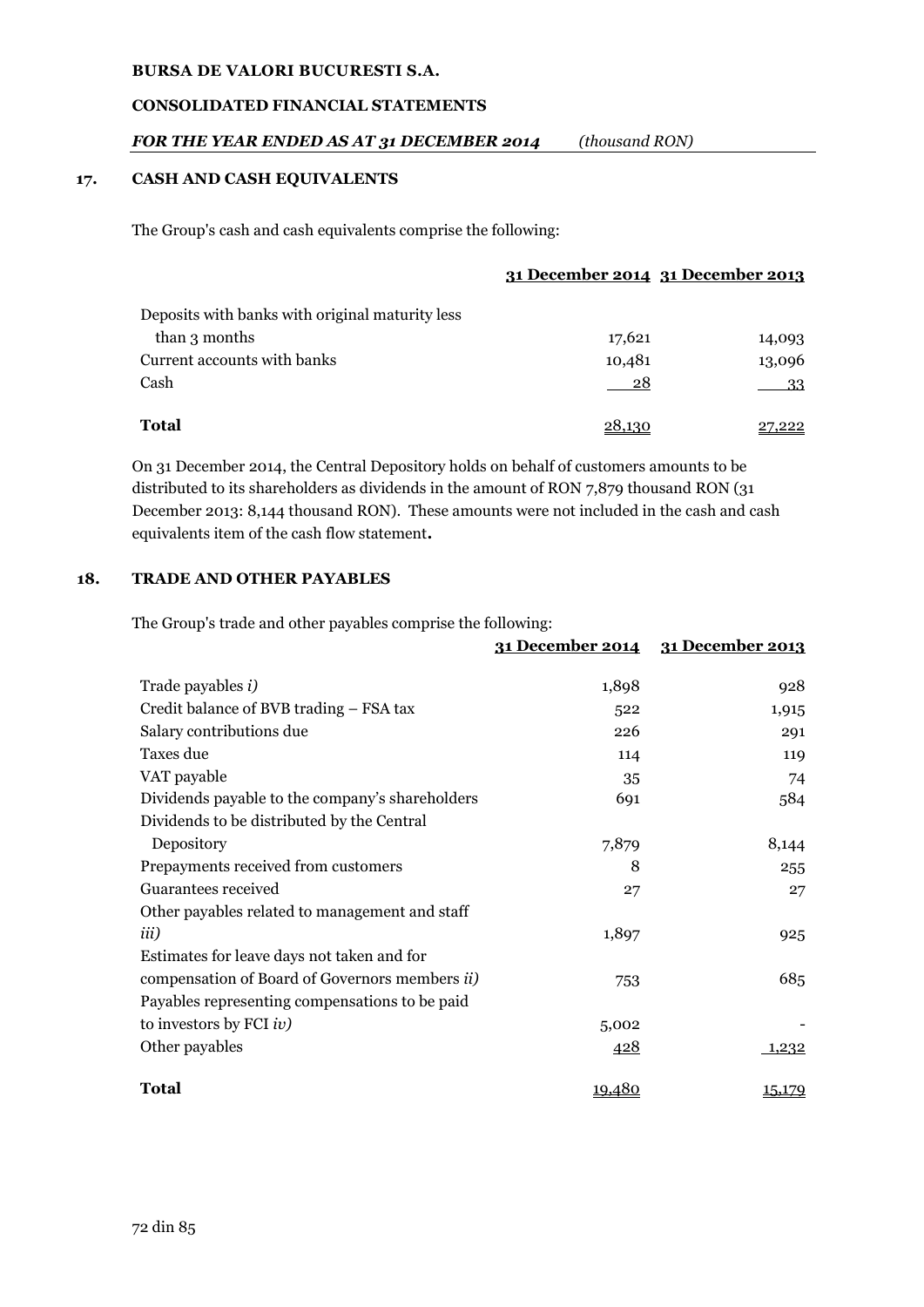### **CONSOLIDATED FINANCIAL STATEMENTS**

### *FOR THE YEAR ENDED AS AT 31 DECEMBER 2014 (thousand RON)*

### **18. TRADE AND OTHER PAYABLES (CONTINUED)**

Financial liabilities taken into account in the calculations of Note 5 are made of 8,415 thousand RON at 31 December 2014 and 1,037 thousand RON at 31 December 2013.

- *i*) The trade payables consist mainly in obligations to internal suppliers, some of them with a maturity less than 30 days, paid in early 2015.
- *ii*) In 2014, the estimates for leave days not taken and for the compensation of the Board members include the estimated amounts of provisions related to leaves not taken, and the amounts consisting in compensation for the BVB Board members.
- *iii*) Other payables to the management and staff consist in amounts related to performance bonuses granted to the BVB management and staff for 2014, and paid in 2015.
- *iv)* Payables consisting in compensations to be paid to investors by FCI are compensations to be paid by Fondul de Compensare a Investitorilor (Investors Compensation Fund) to the Eurosavam clients (investors who used Eurosavam services) , amounting to RON 76,734 and compensations estimated for the payment of Harinvest clients (investors who used Harinvest services), amounting to RON 4,925,988.

#### **19. PREPAID REVENUES**

Prepaid revenues consists in:

|                                                                           |            | 31 December 2014 31 December 2013 |
|---------------------------------------------------------------------------|------------|-----------------------------------|
| Revenues from registry activities<br>Revenues from maintenance to trading | 126<br>695 | 143<br>662                        |
| <b>Total</b>                                                              | 821        | 305                               |

#### **20. PROVISIONS**

Provisions include:

|                                                                                                    |               | 31 December 2014 31 December 2013 |
|----------------------------------------------------------------------------------------------------|---------------|-----------------------------------|
| Provisions for litigations                                                                         | 1,643         | <u>1,839</u>                      |
| Provision variations during the financial years 2014 and 2013 are as follows:                      | 2014          | 2013                              |
| Provisions on 1 January<br>Provisioning during the year<br>Reversals of provisions during the year | 1,839<br>-196 | 322<br>1,517                      |
| <b>Provisions on 31 December</b>                                                                   | 1.649         | .839                              |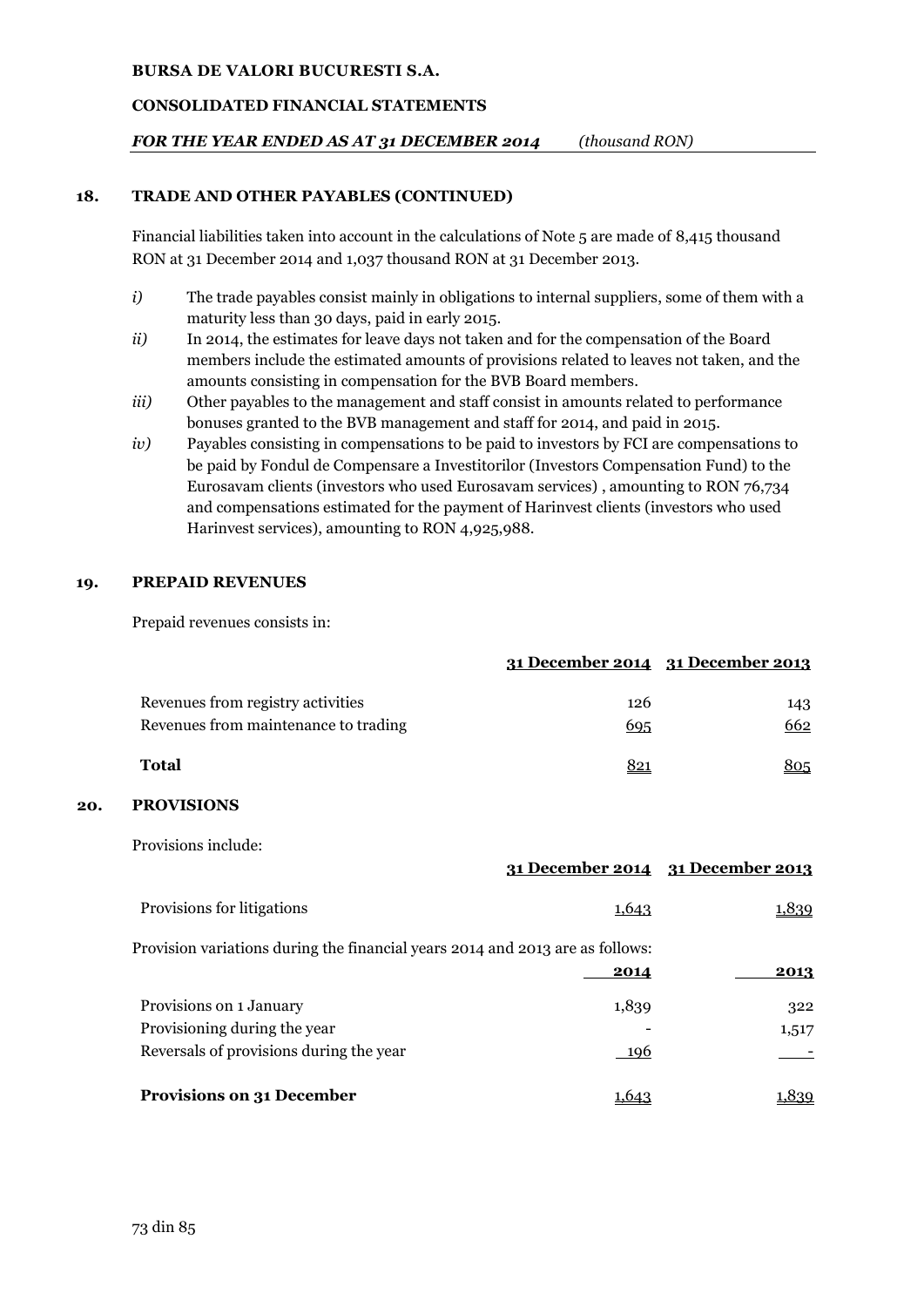### **CONSOLIDATED FINANCIAL STATEMENTS**

### *FOR THE YEAR ENDED AS AT 31 DECEMBER 2014 (thousand RON)*

### **20. PROVISIONS (CONTINUED)**

### **Provision for litigation – Pitesti Court**

In 2007, 295 people have been defrauded by a criminal group made of 22 people, 5 of them being employees of the Depozitarul Central SA. The victims were holders of shares registered with the Central Depository, and the criminal group defrauded them by unlawful trading of their shares.

The legal proceedings in this case began in 2009, under file no. 2320/109/2009 pending before the Pitesti Tribunal – The Criminal Department. By criminal sentence no. 35/27.01.2011, the Court ordered Depozitarul Central SA and the defendants to jointly pay 1,817,742 RON in damages to all the civil parties in this case.

The final and irrevocable decision was given on 1 November 2013 by the Court of Appeal Pitesti. The Court rejected the appeal filed by the Central Depository and ordered it to pay, jointly with the defendants, the amount of 1,765,742.24 RON representing damages for the civil parties of the case and the amount of 73,400 RON in court fees.

On 31 December 2013, the Group set-up a provision of 1,516,762 RON following the abovementioned court decision. The 322,380 RON amount was recorded as a provision on 31 December 2012, pending the payment of the amount ordered by the Court.

In 2014, payments to the injured parties started, Depozitarul Central being responsible for all the amounts, with a total amount of RON 196,280 paid until the end of 2014.

#### **21. GUARANTEE AND CLEARING FUNDS AND MARGIN**

The guarantee and clearing funds and margin comprise:

|                                               |        | 31 December 2014 31 December 2013 |
|-----------------------------------------------|--------|-----------------------------------|
| Guarantee fund for transactions with          |        |                                   |
| derivative financial instruments              |        | 1,286                             |
| Margin for transactions in derivatives        | 1,387  | 603                               |
| Guarantee fund for transactions in securities | 3,233  | 3,546                             |
| Margin for transactions in securities         | 941    | 1,087                             |
| Investors compensation fund                   | 12,579 | 16,423                            |
| <b>Total</b>                                  | 18.140 |                                   |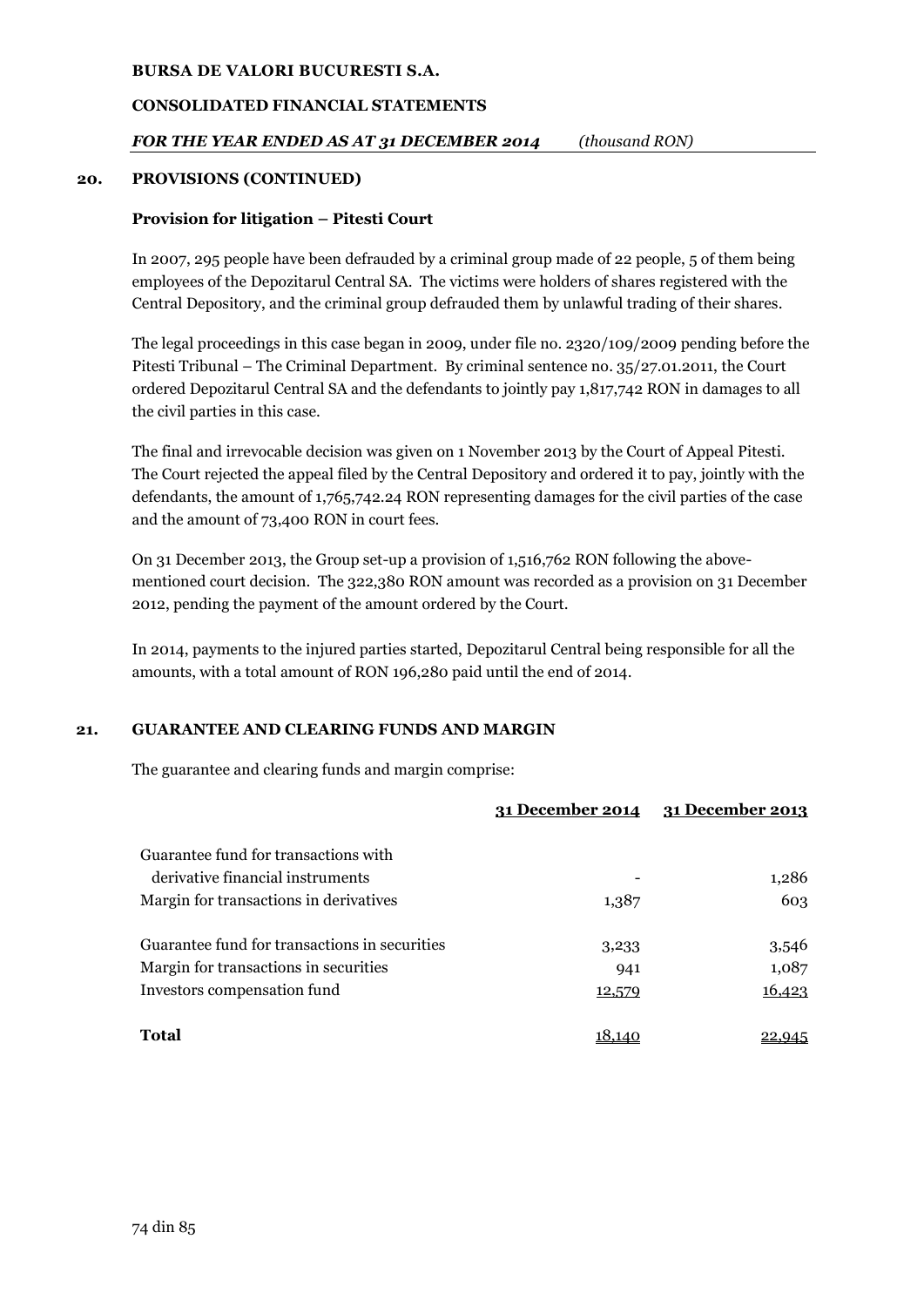### **CONSOLIDATED FINANCIAL STATEMENTS**

### *FOR THE YEAR ENDED AS AT 31 DECEMBER 2014 (thousand RON)*

#### **22. CAPITAL AND RESERVES**

#### *(a) Share capital*

On 31 December 2014 and 2013, BVB had the same share capital amounting to 76,741,980 RON, divided into 7,674,198 shares with a nominal value of 10 RON/share, dematerialized, with the same voting rights, divided into the following categories:

|                          | 31 December 2014 | 31 December 2013 |
|--------------------------|------------------|------------------|
| Ordinary shares (number) | <u>7,674,198</u> | <u>7,674,198</u> |

|                                            |                     | % in share<br>capital |
|--------------------------------------------|---------------------|-----------------------|
| Shareholding structure on 31 December 2014 | <b>Share number</b> |                       |
| Legal entities, of which:                  | 6,496,958           | 84.66%                |
| - Romanian                                 | 5,209,658           | 67.89%                |
| - foreign                                  | 1,287,300           | 16.77%                |
| Individuals, of which:                     | 1,177,240           | <u>15.34%</u>         |
| - Romanian                                 | 1,134,602           | 14.78%                |
| - foreign                                  | 42,638              | 0.56%                 |
| <b>Total</b>                               |                     | 100                   |

In accordance with the provisions of article 129 paragraph 1 of Law 297/2004 on the capital market, any shareholder of a market operator shall not be able to hold, directly or indirectly, more than 5% of the total voting rights. Also, according to the BVB Articles of Incorporation, the subscription, acquiring and holding the Company's shares will be subject to the condition that no shareholder should own directly or indirectly more than 5% of total voting rights. Accordingly, on 31 December 2014, no shareholder of BVB was a significant shareholder. BVB also does not hold shares in their own name.

By the Decision No. 632/18.05.2010 issued by CNVM the prospectus drawn up with a view to admission to trading on the regulated market operated by BVB of its own shares was approved. On 8 June 2010 the first transactions in shares issued by BVB took place. The closing price for the last trading session of 2014 was of 33.97 RON/share (2013: 32.5 RON/share).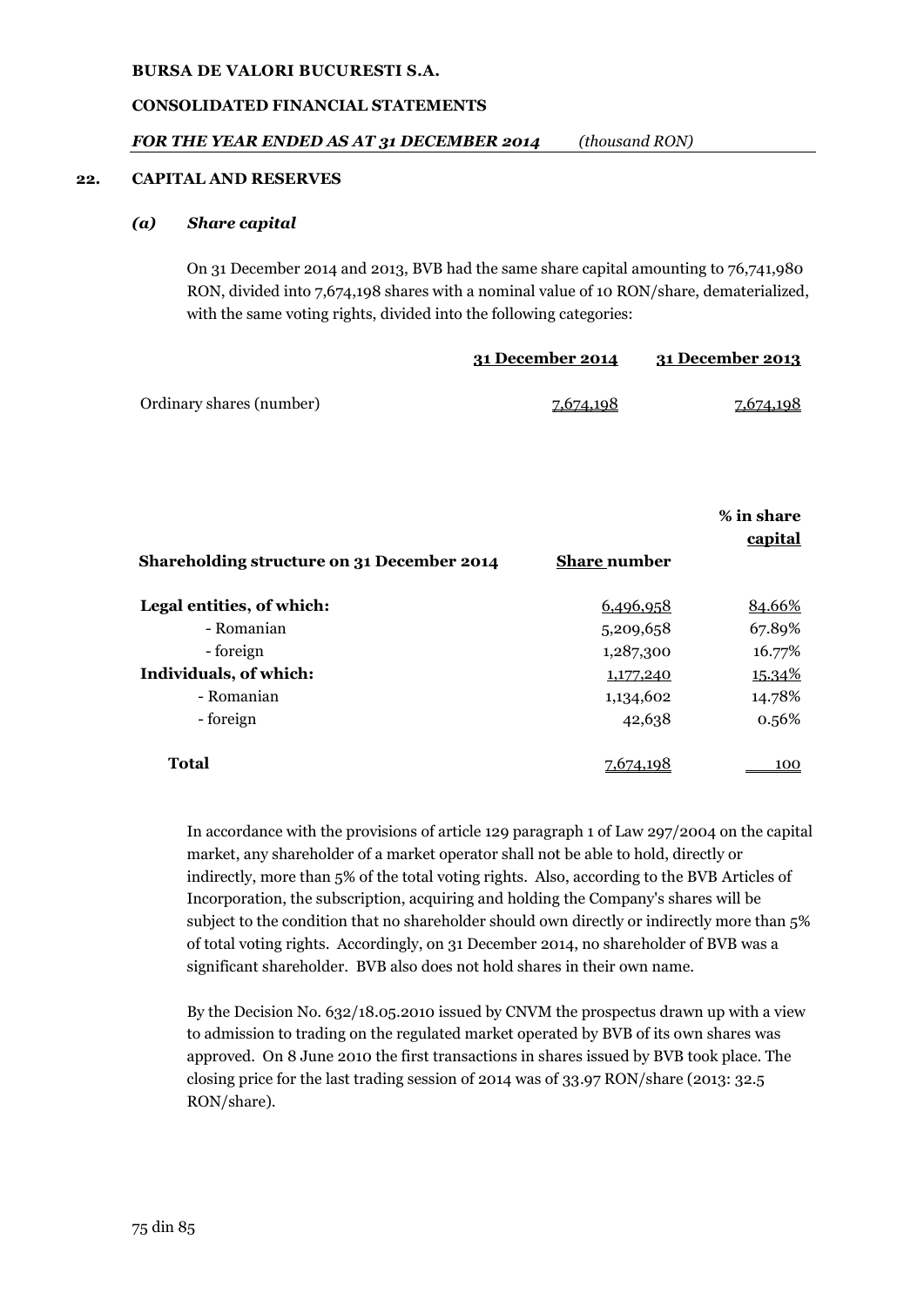### **CONSOLIDATED FINANCIAL STATEMENTS**

### *FOR THE YEAR ENDED AS AT 31 DECEMBER 2014 (thousand RON)*

### **22. CAPITAL AND RESERVES (CONTINUED)**

### *(b) Dividends*

BVB's Board of Governors submitted to the approval of the General Meeting of Shareholders of 27/28 April 2015 a distribution proposal for 2014 statutory net profit of the company amounting to 11,896 thousand RON, as follows: the amount of 707 thousand RON for the legal reserve, and the rest as gross dividends. Thus, the amount approved by the General Shareholders' Meeting of 28 April 2015 for distribution in 2015 as gross dividends for 2014 was 11,189 thousand RON. The amount of the dividend for 2014 is 1.4579 RON gross per share.

Of the net profits for 2013, Depozitarul Central SA did not distribute any dividends, whereas of the net statutory profit for 2014, the Company approved the distribution in 2015 of dividends amounting to RON 1,900 thousand.

### *(c) Legal reserve*

According to legal requirements, the Group constitutes legal reserves in the amount of 5% of the profits registered according to RCR up to a level of 20% of the share capital. Legal reserves are not distributable to shareholders.

Legal reserves may be used to cover losses on operating activities.

### *(d) Fair value reserve*

This reserve includes the cumulative net change in fair values of available-for-sale financial assets from their classification into this category until the date they have been derecognised or impaired.

Movements in other reserves are as follows:

| Reserve for available-for-sale assets                   | 2014 | 2013  |
|---------------------------------------------------------|------|-------|
| Balance at 1 January                                    | (67) | (289) |
| Reserve of available-for-sale financial assets - set up |      |       |
| during the year                                         | 40   | 264   |
| Reserve of available-for-sale financial assets - impact |      |       |
| deferred tax (Note 13)                                  |      | (42)  |
| <b>Balance at 31 December</b>                           | 27   |       |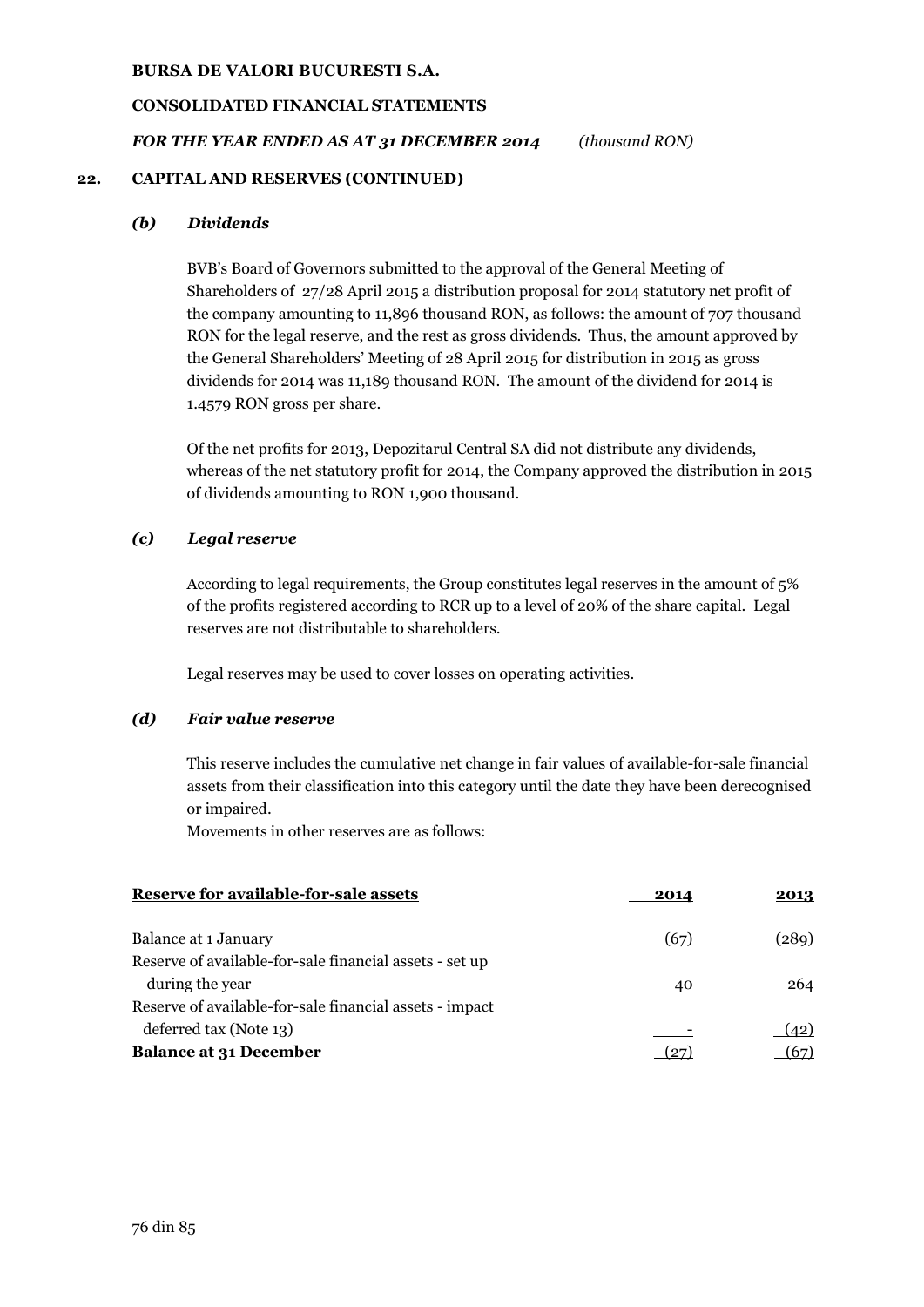# **CONSOLIDATED FINANCIAL STATEMENTS**

# *FOR THE YEAR ENDED AS AT 31 DECEMBER 2014 (thousand RON)*

## **22. CAPITAL AND RESERVES (CONTINUED)**

## *(e) Revaluation reserves*

The reserves resulting from the re-measurement of intangible assets of the Depozitarul Central SA and of the land owned by BVB.

## **23. EARNINGS PER SHARE**

The calculation of basic earnings per share on 31 December 2014 is based on the profit attributable to parent company's ordinary shareholders amounting to 13,676 thousand RON (2013: 7,829 thousand RON) and the weighted average number of ordinary shares outstanding of 7,674,198 (2013: 7,674,198).

# **24. TRANSACTIONS WITH ASSOCIATES**

## *Management key personnel*

*31 December 2014*

The Company was managed by the Board of Governors validated by CNVM from 1 February 2012, made up of the following members:

|  | Mr. Anghel Lucian Claudiu | President |
|--|---------------------------|-----------|
|--|---------------------------|-----------|

- Mr. Lupsan Pompei Vice-president
- Mr. Paul Dan-Viorel Vice-president
- Mr. Pana Robert Secretary General
- Mr. Valerian Ionescu Member
- Mr. Matjaz Schroll Member
- Mrs. Narcisa Oprea Member
- Mr. Stere Constantin Farmache Member
- Mr. Octavian Molnar Member

The executive management was ensured by:

- Mr. Ludwik Sobolewski General Manager
- Mr. Alin Barbu Deputy General Manager
- Mrs. Anca Dumitru Deputy General Manager
- Mr. Virgil Stroia Manager
- Mr. Calin Macedon Manager
- Mrs. Ileana Botez Manager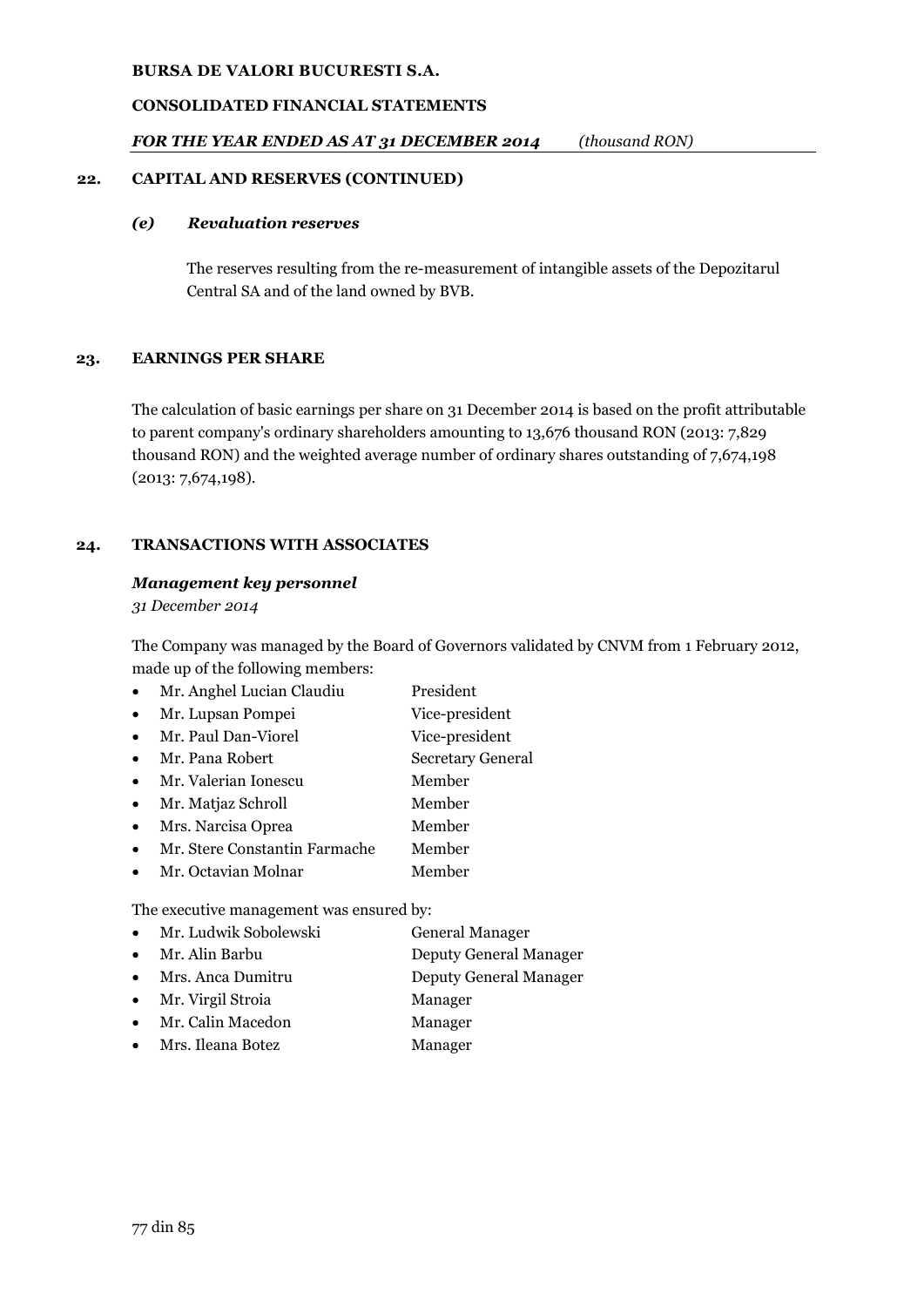### **CONSOLIDATED FINANCIAL STATEMENTS**

### *FOR THE YEAR ENDED AS AT 31 DECEMBER 2014 (thousand RON)*

### **24. TRANSACTIONS WITH ASSOCIATES (CONTINUED)**

Throughout the year 2014, the salaries paid to the key management personnel of BVB amounted to 2,253 thousand RON (2013: 1,981 thousand RON). In 2014, the costs related to the compensations for members of the Board of Governors and members of the Special Committees were 628 thousand RON (2013: 568 thousand RON). The Company has not granted loans, prepayments or guarantees to members of Board of Governors and to Executive Directors of BVB.

### **25. COMMITMENTS AND CONTINGENT LIABILITIES**

### **(a) Litigations**

The Group is subject to a number of court actions arising during the ordinary performance of its activities. The Group's management believes that in addition to the amounts already recorded in these consolidated financial statements as provisions for disputes or adjustments for asset impairment and described in the notes to these consolidated financial statements and other court actions shall not have significant negative effects on the Group's economic performance and financial position.

### **(b) Off-balance and on-balance sheet commitments**

In 2013, the Financial Supervisory Authority ("FSA") suspended the authorizations of Harinvest SA and Eurosavam SA, capital market brokers and members of the FCIadministered Fund.

In compliance with the applicable regulations, the Fund must compensate the investors when a competent judicial authority, for reasons directly or indirectly related to the financial condition of one of the Fund's members, issued a final decision the effect of which is the suspension of the investors' ability to exercise their rights concerning the sale of their receivables from the company.

### **Eurosavam SA**

In August 2013, the Court resolution was passed in File 4889/105/2013, in the trial of the civil action concerning the bankruptcy, filed by Eurosavam SA. The debtor requested the appointment of Hodos Business Recovery SPRL - Bucharest Branch as official receiver.

The consolidated list of creditors was prepared by official receiver Hodos Business Recovery SPRL and published on 30.10.2013 in Buletinul Procedurilor de Insolventa no. 17868.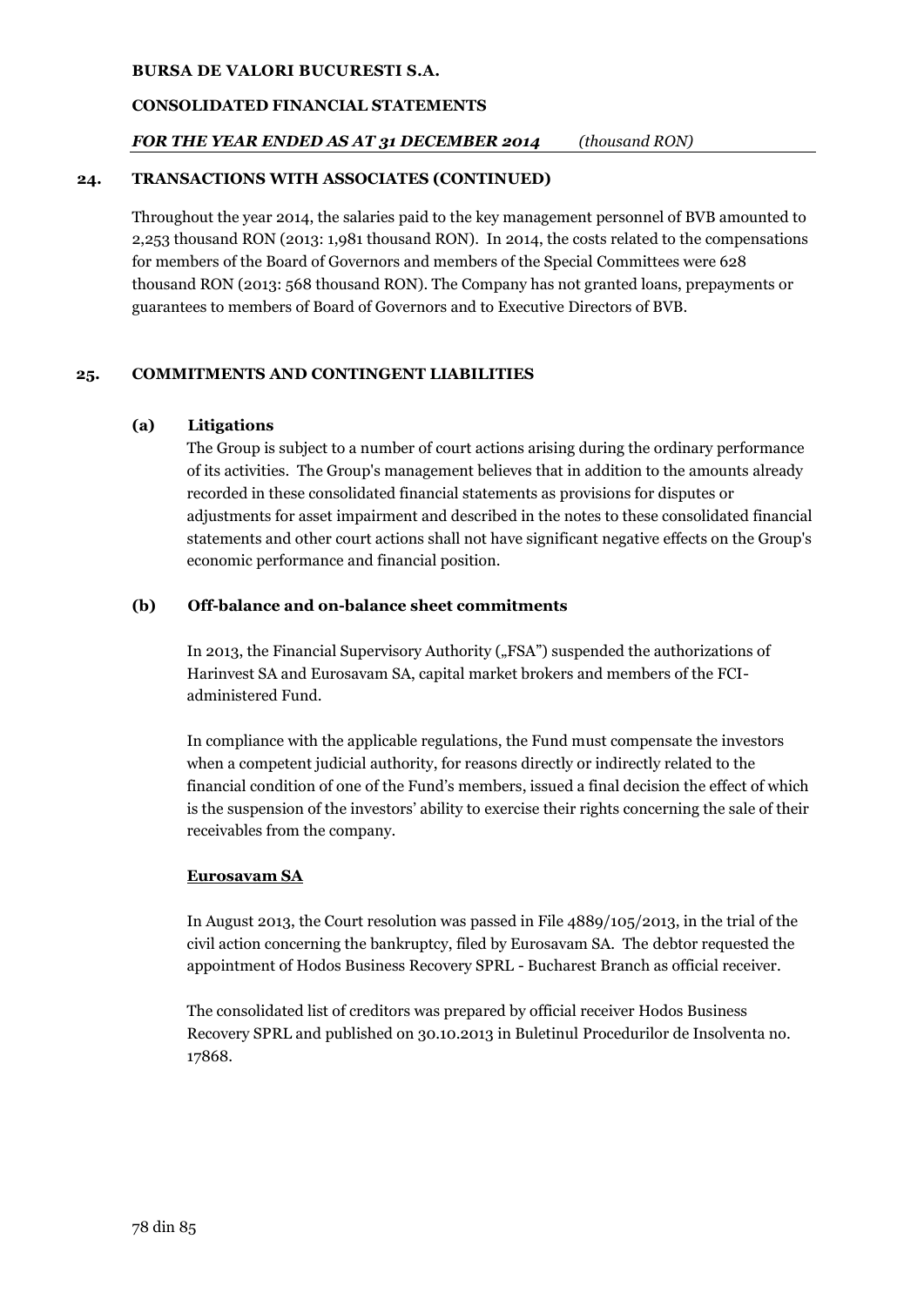### **CONSOLIDATED FINANCIAL STATEMENTS**

*FOR THE YEAR ENDED AS AT 31 DECEMBER 2014 (thousand RON)*

### **25. COMMITMENTS AND CONTINGENT LIABILITIES (continued)**

In March 2014, The Court of Law of Prahova appointed Victrix Capital SPRL, based in Bucharest, as official receiver and ordered the termination of the duties of provisional official receiver Hodos Business Recovery SPRL - Bucharest Branch.

Victrix Capital SPRL provided the Fund with the final List which comprises four compensation requests, of which the Fund's Board of Directors approved the compensation of a single person who had the capacity as investor.

Thus, following the analysis of the investors' eligibility made by the Fund's executives and based on the opinions of several law firms, the list of payments for the investors to be compensated under the compensation procedure opened for Eurosavam SA was approved in the meeting of the Board of Directors held on 27.02.2015 (RON 76 thousand). Those are presented as short term liabilities in both Group and Fund financial statements.

### **Harinvest SA**

In March 2014, Sentence no. 2176 was passed in File no. 1034/90/2014 by the Court of Law of Valcea, 2nd Civil Department, by which the opening of the insolvency procedure for company HARINVEST SA is accepted and Evilex IPURL - Rm. Valcea is appointed official receiver.

On 13.06.2014, Evilex IPURL provided the Fund with the provisional List of creditors for 111 investors, with the amount of RON 5,030,028 to be compensated, out of which 5 are not eligible (RON 446,370).

By the Court Resolution no. 254/2014 passed in June 2014, the Court of Law of Valcea appoints a new official receiver, namely AMT Servicii Insolventa SRL, based on Craiova, Dolj Department.

On 18.09.2014, by the publication of the Press Release, in compliance with the legal procedures, the Fund opened the compensation procedure in the case of Harinvest S.A. Starting on this date, the investors who considered themselves as having been injured may submit requests for compensation to the official receiver.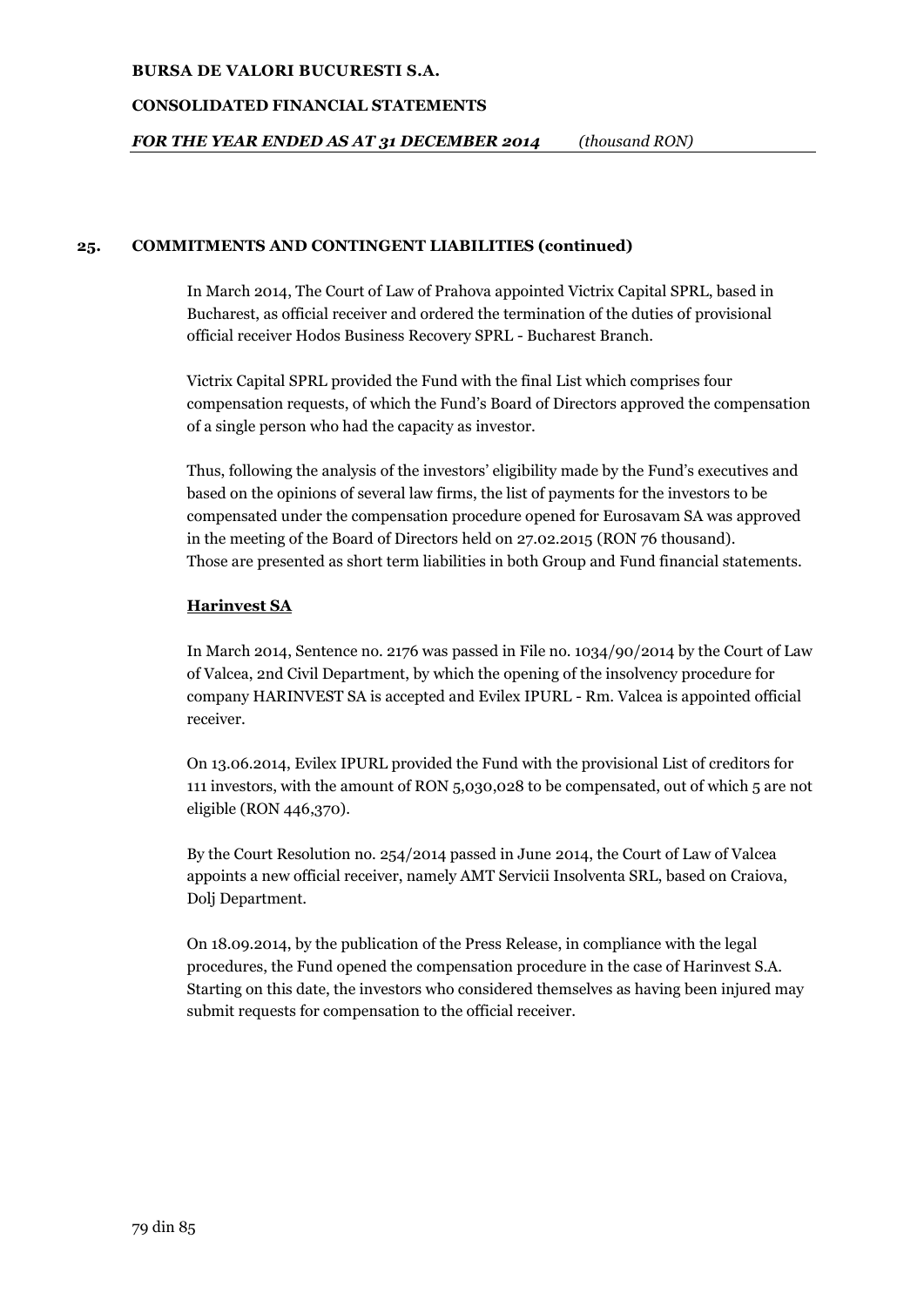### **CONSOLIDATED FINANCIAL STATEMENTS**

*FOR THE YEAR ENDED AS AT 31 DECEMBER 2014 (thousand RON)*

### **25. COMMITMENTS AND CONTINGENT LIABILITIES (continued)**

So far, official receiver AMT Servicii Insolventa SRL sent the Fund 103 compensation requests (63 in December 2014 and 40 in March 2015), the amount requested as compensation being approx. RON 4,703,000, and, for this amount , the related files were received. By comparing the 103 compensation requests with the amounts recorded in the provisional list of creditors received on 13.06.2014, it resulted that receiver AMT Servicii Insolventa SPRL additionally adjusted the total amount by RON 45,302. Besides the provisional list of creditors, other files were received amounting to RON 199,704.

By Report no. 1125/23.02.2015 issued by official receiver AMT Servicii Insolventa SPRL, also submitted, to the Court, 11 compensation requests and the related files are relieved from the effects of expiry, the compensation amount for these investors being RON 263,954. Out of these, the files for 3 investors have not yet been received (RON 97,145).

To conclude, in order to estimate the amount of receivables for which compensation is payable, the Fund used the following:

| The provisional List of Creditors Evilex IPURL                 | 5,030,208 |
|----------------------------------------------------------------|-----------|
| Adjustment of 5 ineligible investors                           | (446,370) |
| Additional amount for the investors in the initial list        | 45,302    |
| Additional files received                                      | 199,704   |
| Investors in the report issued by AMT Servicii Insolventa SPRL | 97,145    |
| Total                                                          | 4,925,988 |

Those are presented as short term liabilities in both Group and Fund financial statements.

Several appeals were made against the provisional list of creditors prepared by receiver Evilex on 13.06.2014, before the Court of Law of Valcea, which are now being settled.

The final list of investors who request compensation was received by the Fund on 06.07.2015 from the official receiver of Harinvest S.A.

The list comprises 104 natural persons and 6 legal entities. Out of the 110 investors, 33 had holdings above the EUR 20,000 limit, calculated based on the exchange rate valid on the reference date of 26.03.2014 and will be taken into account for compensation for no more than RON 89,274.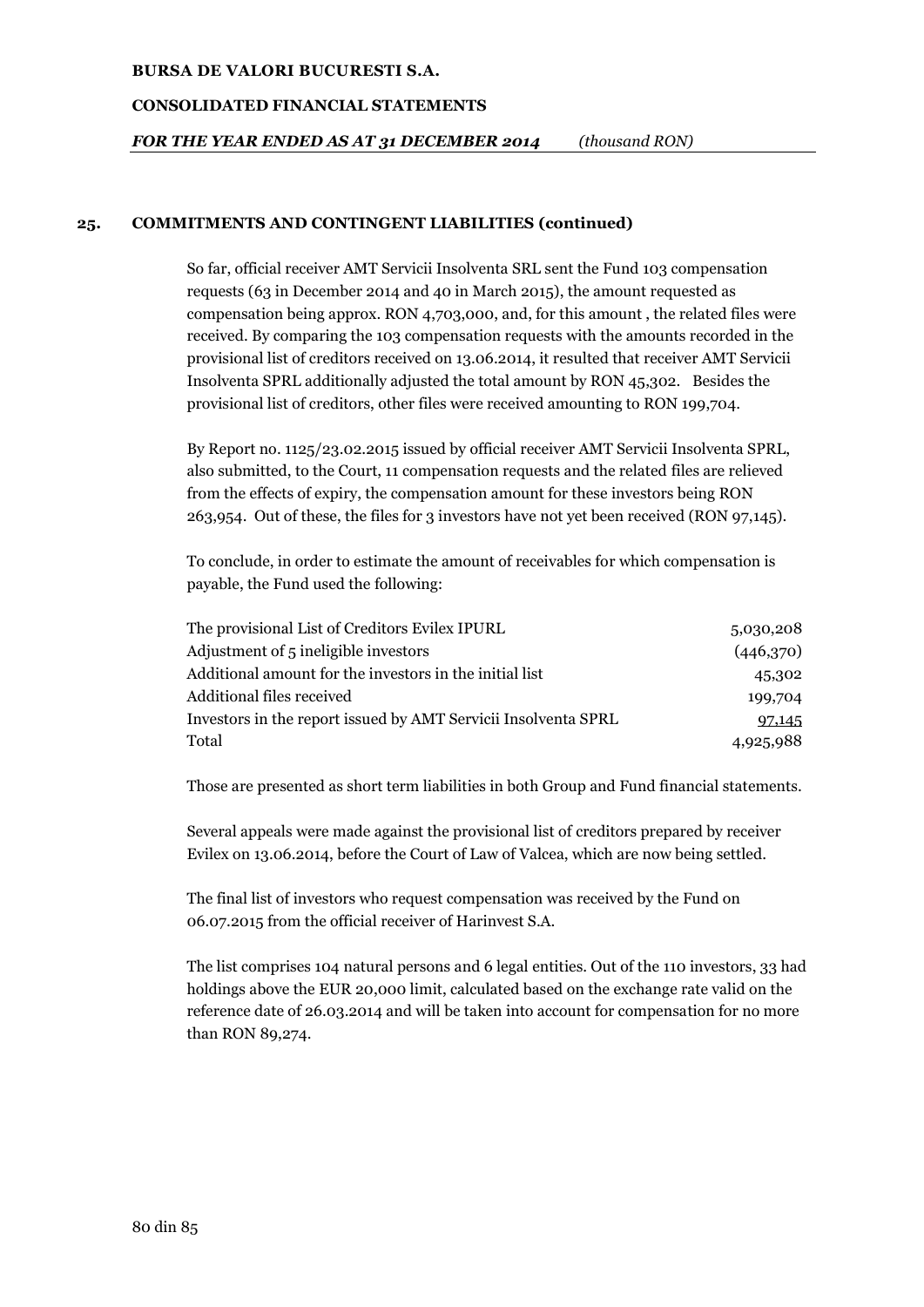### **CONSOLIDATED FINANCIAL STATEMENTS**

*FOR THE YEAR ENDED AS AT 31 DECEMBER 2014 (thousand RON)*

### **25. COMMITMENTS AND CONTINGENT LIABILITIES (continued)**

Considering the total net holdings, limited by the compensation limit, the total value of the investors' requests is RON 4,935,637, an amount covered by the resources that the Fund has accumulated so far.

The next steps in the compensation process are the following:

- 1) Based on this final List received from the official receiver, the Investors compensation Fund should prepare "The Payment List", and will notify, within 30 days, any errors or mismatches found by the official receiver. The final List received from the official receiver of Harinvest also includes persons exempted from compensation in compliance with Art. 301 of Regulation no. 3 / 2006 on the authorization, organization and operation of the Investors Compensation Fund, who will not be included in the "Payment List" prepared by the Fund.
- 2) After the preparation of the "Payment List", the List will be sent to A.S.F. in order to be checked, by A.S.F together with the competent authorities, the non-involvement of the persons entitled to compensation in money laundering operations and/or in operations sanctioned at international level.
- 3) Within 5 working days from the receipt from A.S.F. of the confirmation from the competent authorities, the Fund begins the procedure of compensation payment to the persons included in the Payment List and not involved in money-laundering operations and/or in operations that are not sanctioned at international level. Payment shall be made by bank transfer into the accounts indicated by the investors in their compensation requests.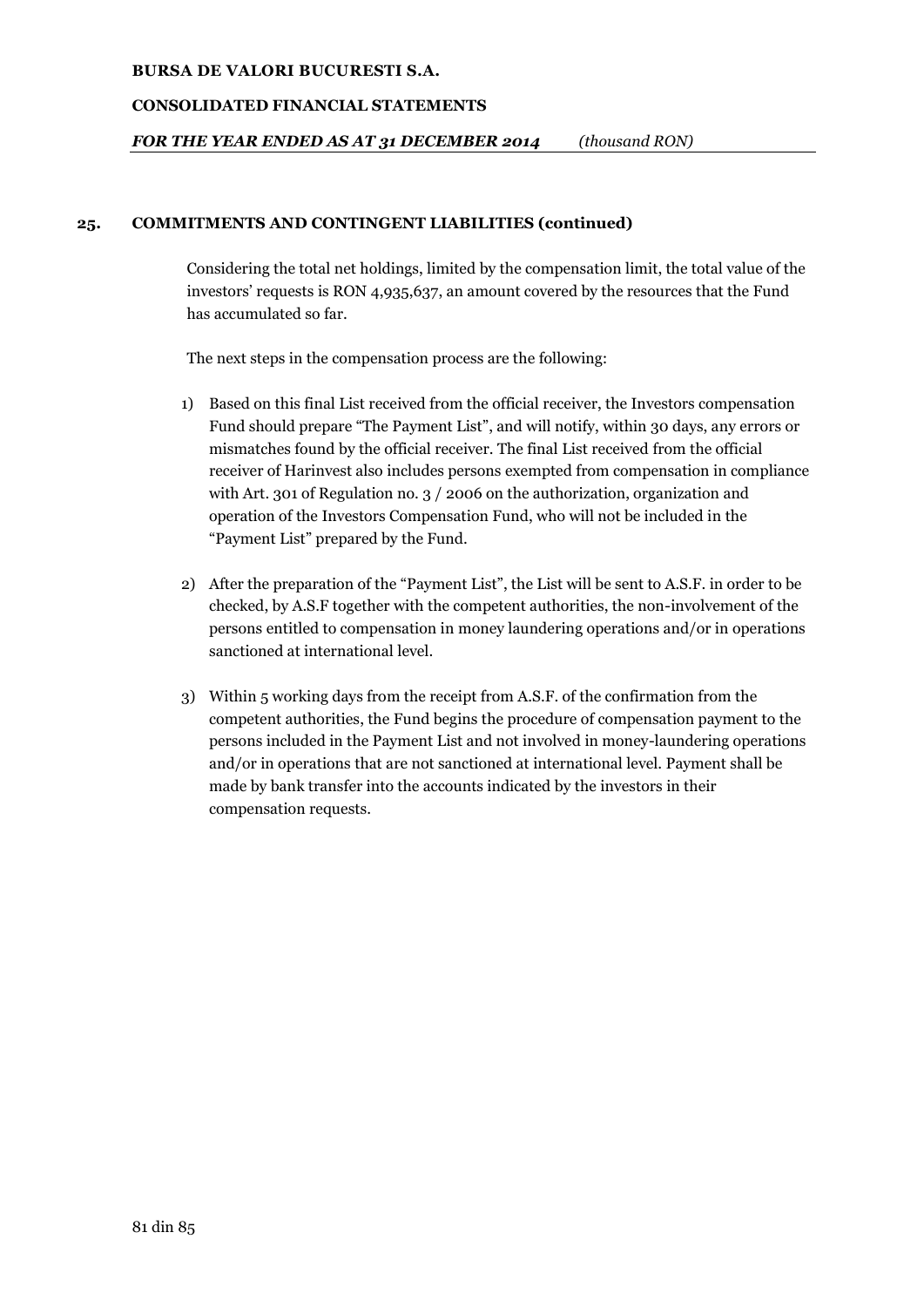### **CONSOLIDATED FINANCIAL STATEMENTS**

### *FOR THE YEAR ENDED AS AT 31 DECEMBER 2014 (thousand RON)*

### **26. REAUTHORIZATION OF THE CCB AS CENTRAL COUNTERPARTY**

The European Commission has developed and adopted, after going through all the stages and deadlines stipulated by the applicable regulations, the Regulation on OTC derivatives, central counterparties ("CCP") and trade repositories (EMIR Regulation). EMIR Regulation [(EU) Regulation no. 648/2012 of the European Parliament and of the Council of 4 July 2012 on OTC derivatives, central counterparties and trade repositories, a text with EEA relevance] was approved by the European Parliament and the Council of Europe.

To implement the provisions contained in this Regulation, ESMA (European Securities and Markets Authority) and EBA (European Banking Authority) were appointed to develop specific technical standards which were published in the Official Journal of the European Union on 23 February 2013. The entry into force of the technical standards triggers the obligation of reauthorization of the existing central counterparties, within six months, in accordance with the requirements of EMIR Regulation. The application for renewal of the CCB authorization must be made within 6 months from 15 March 2013 - the date of entry into force of the technical standards issued in implementation of EMIR Regulation, deadline on 15 September 2013.

The new CCP applicable requirements, established by EMIR Regulation, are accompanied by provisions of regulations issued in its application and are addressed to any entity that provides central counterparty services in the European Union, even if they were previously authorized under national laws. EMIR Regulation stipulates that until a decision is made on the re-authorization of an applicant central counterparty (regulations stipulate a period of six months for issuing the authorization, under EMIR), the national rules on operation and supervision issued by the competent authority of the respective state will continue to apply. This provision ensures the continuity of clearing services and central counterparty provided by CCB after 15 September 2013. For this, the CCB, which holds the functioning authorization issued by CNVM in 14 August 2007, under the Capital Market Law no. 297/2004 and CNVM Regulation no. 13/2005 on the authorization and functioning of the central depository, clearing houses and central counterparties, should meet EMIR requirements by 15 September 2013 and apply for re-authorization under EMIR.

Considering that the share capital requirements (the RON equivalent of at least 7,500,000 EUR) and the other EMIR Regulation requirements have not been met until 15 September 2013, CCB submitted the re-authorization file with the FSA, as provided under the EMIR regulation package (EU) (in September 2013). FSA notified the deadline for the compliance by the CCB with the requirements and conditions under the EMIR Regulation in the FSA Regulation no. 2/2014 and in the FSA notification of 13 November 2013, namely 13 May 2014. Later, FSA extended the deadline to 31 January 2015.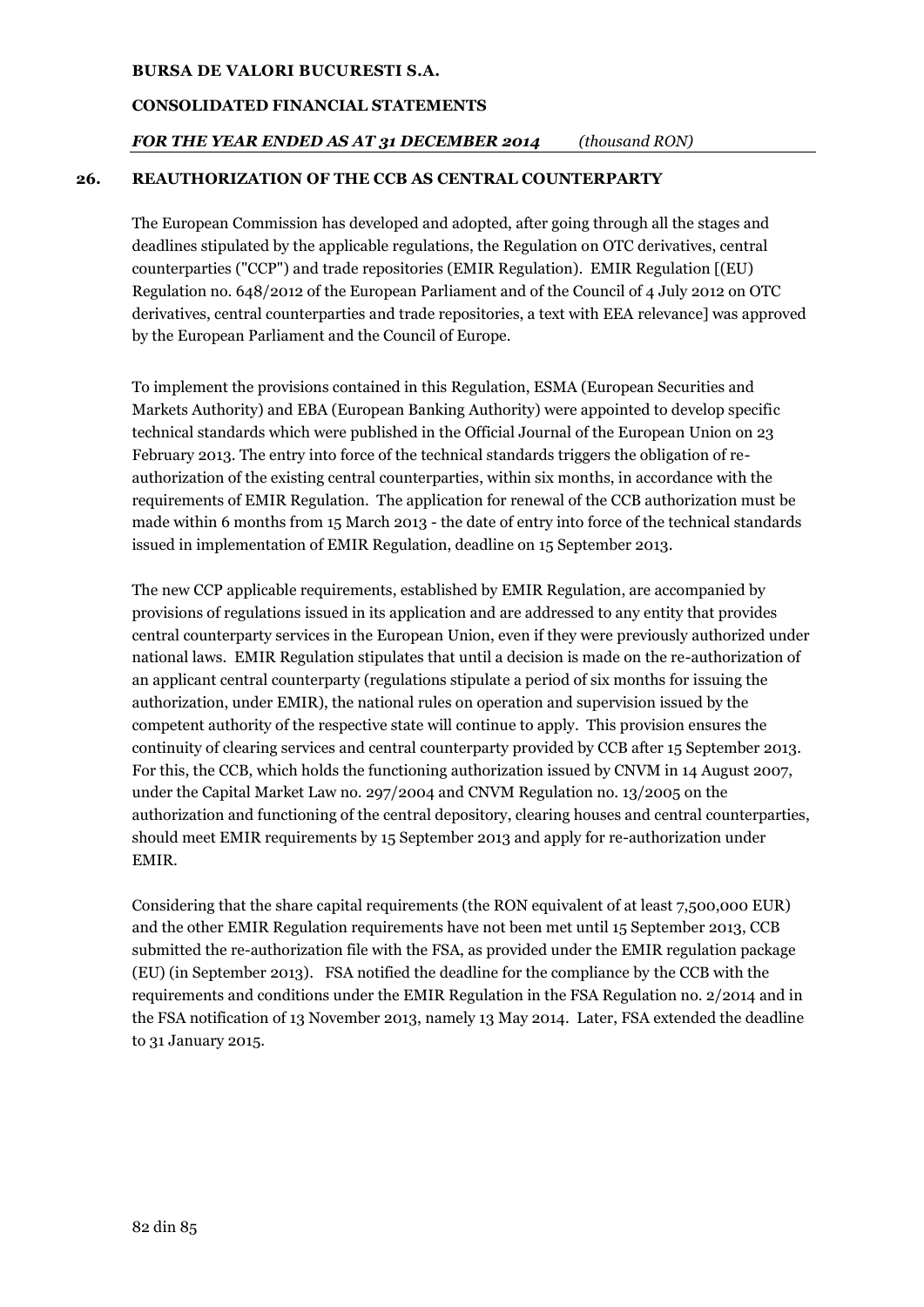# **CONSOLIDATED FINANCIAL STATEMENTS**

# *FOR THE YEAR ENDED AS AT 31 DECEMBER 2014 (thousand RON)*

# **26. REAUTHORIZATION OF THE CCB AS CENTRAL COUNTERPARTY (CONTINUED)**

The share capital of CCB as at 31 December 2014 is RON 6,835,850 (the equivalent amount of EUR 1,522,902), whereas the shareholding structure as at the same date is the following:

| <b>Shareholder category</b>     | <b>Shareholders</b><br>number | Total<br>shares | % ownership |
|---------------------------------|-------------------------------|-----------------|-------------|
| <b>Bucharest Stock Exchange</b> | 1                             | 358,937         | 52.50%      |
| Financial investment companies  | 36                            | 122,447         | 17.91%      |
| Credit companies                | 20                            | 97,880          | 14.31%      |
| Brokers' Association            | 1                             | 14,274          | 2.08%       |
| SIBEX – Sibiu Stock Exchange SA | 1                             | 135             | 0.01%       |
| Other legal entities            | <u> 118</u>                   | 89,912          | 13.15%      |
| Total                           |                               | וא ראה          | 100.00%     |

The authorization of the CCB as central counterparty requires the increase of its share capital with the equivalent of at least 7,500,000 EUR.

Since these requirements have not bee fulfilled, on 13 January 2015, the Financial Surveillance Authority, through official letter no. 245/13 January 2015, communicated that, if all the requirements of the EMIR rules are not completely fulfilled by CCB by 31 January 2015, FSA will issue a decision to reject the authorization request within no more than 30 days from the expiry of the abovementioned date and , also, FSA will withdraw the operating license of Societatea Casa de Compensare Bucuresti SA (Bucharest Clearing House SA) within no more than 90 days from FSA's rejection of the authorization request.

Also, the Board of Directors of CCB decided to summon the General Meeting of the Company's Shareholders on 26 March 2015, in order for the shareholders to decide the manner in which CCB will continue to operate if the operating license is withdraw by FSA in the immediate future. For this purpose, the proposal was made to the shareholders to approve any of the following alternatives, which could be implemented when FSA issues the decision to withdraw CCB's operating license:

a) The approval of the start of the actions for the compliance with the standards provided for by (EU) Regulation no. 648/2012 on OTC derivatives, central counterparties and trade repositories (EMIR Regulation) and taking all the measures necessary for the authorization of the Company as central counterparty, without any time restrictions concerning the reauthorization process.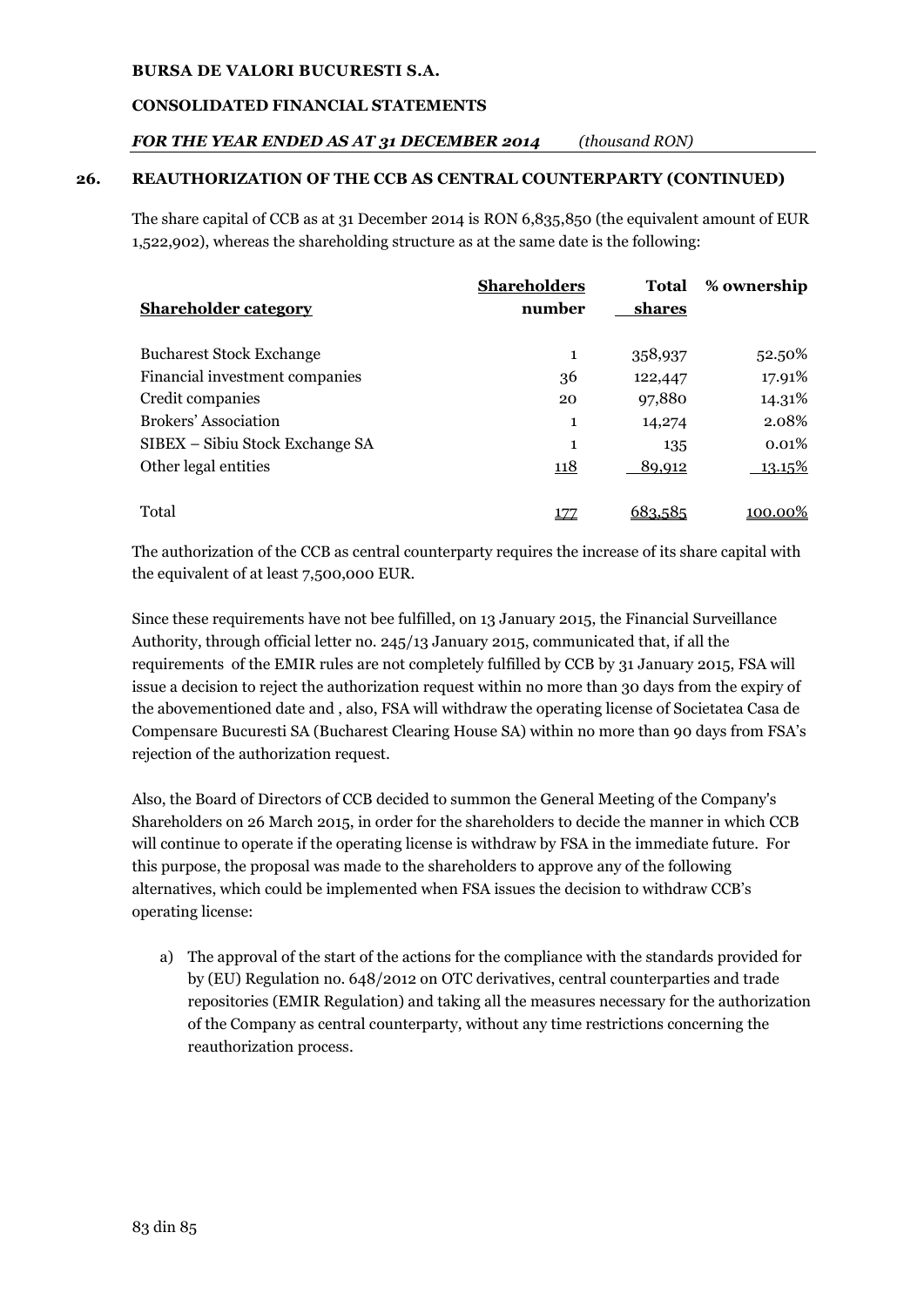### **CONSOLIDATED FINANCIAL STATEMENTS**

### *FOR THE YEAR ENDED AS AT 31 DECEMBER 2014 (thousand RON)*

### **26. REAUTHORIZATION OF THE CCB AS CENTRAL COUNTERPARTY (CONTINUED)**

The legal actions necessary for the implementation of the decision mentioned at (a), if this decision is adopted, would have been subject to the approval of the General Shareholders' Meeting.

Between the date of the authorization withdrawal by FSA and the date of the reauthorization as central counterparty, based on the fulfilment of all the related requirements, the Company will not carry out business, all the other activities being strictly related to the fulfilment of the authorization requirements and the fulfilment of all the necessary steps, in compliance with the items decided by the Extraordinary General Meeting specially summoned for this purpose.

- b) Approval of the change of the main activity of the Company. For this purpose, the Board of Directors will be authorized to identify possible fields of activity in which the Company will be able to operate and to make concrete proposals to be approved by the general shareholders' meeting. The meeting to be summoned will be organized no later than the end of April 2015.
- c) Approval of the suspension of the Company's activity for 3 years. For this purpose, the Company's Board of Directors will be authorized to take all the necessary measures and to fulfill all the necessary formalities, from a legal perspective, to suspend the company's activity and to fulfill the legal requirements.

During the Extraordinary General shareholders' Meetings organized upon its second summoning, on 27 March 2015, the shareholders voted against all the three solutions proposed by the person who summoned the meeting, thus subscribing to the CCB action towards FSA of 19 March 2015.

At the same time, on 19 March 2015, following the official letter of FSA no. 336/26.02.2015 concerning the rejection of the request for reauthorization according to the EMIR rules, CCB sent a letter, namely arequest for the change of the existing authorization with a new activity, namely the provision of services as clearing house for financial instruments, other than derivatives, thus maintainaing the option to develop a central counterparty on the CCB structure open.

The CCB actions led to the issue by FSA of Regulation no. 7/27.05.2015, by which the period for the withdrawal of CCB's operating license was extended from no more than 90 days to no more than 9 months from the rejection by FSA of the authorization request. Also, CCB must prepare a master plan comprising the planning of the activities considered by CCB if its activity is changed as a result of the positive solution to maintain the operating license as clearing house.

As at the date of these financial statements, this master plan was sent to FSA.